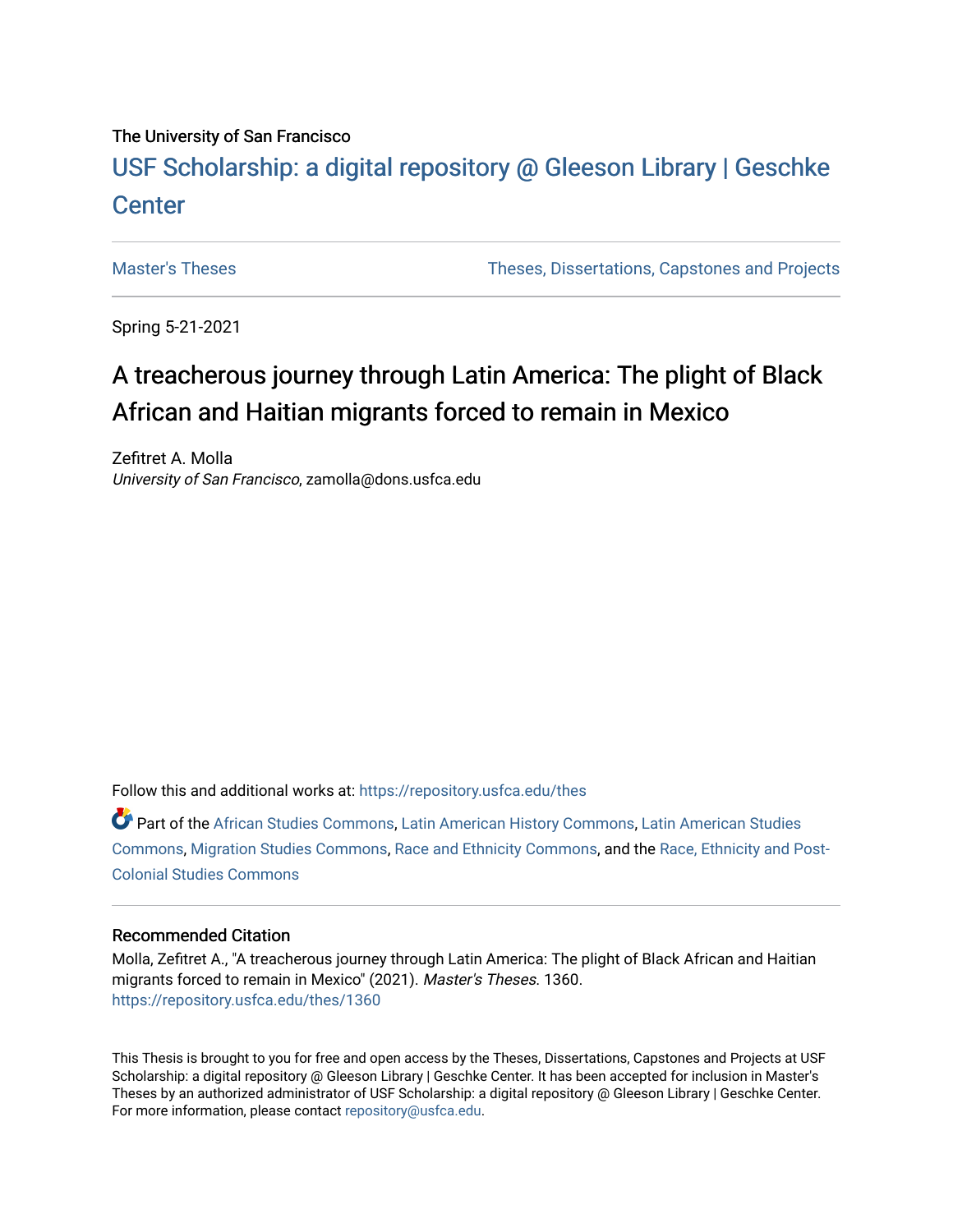A treacherous journey through Latin America: The plight of Black African and Haitian migrants forced to remain in Mexico

Zefitret A. Molla

## MASTER OF ARTS

In

# MIGRATION STUDIES

### UNIVERSITY OF SAN FRANCISCO

April 30, 2021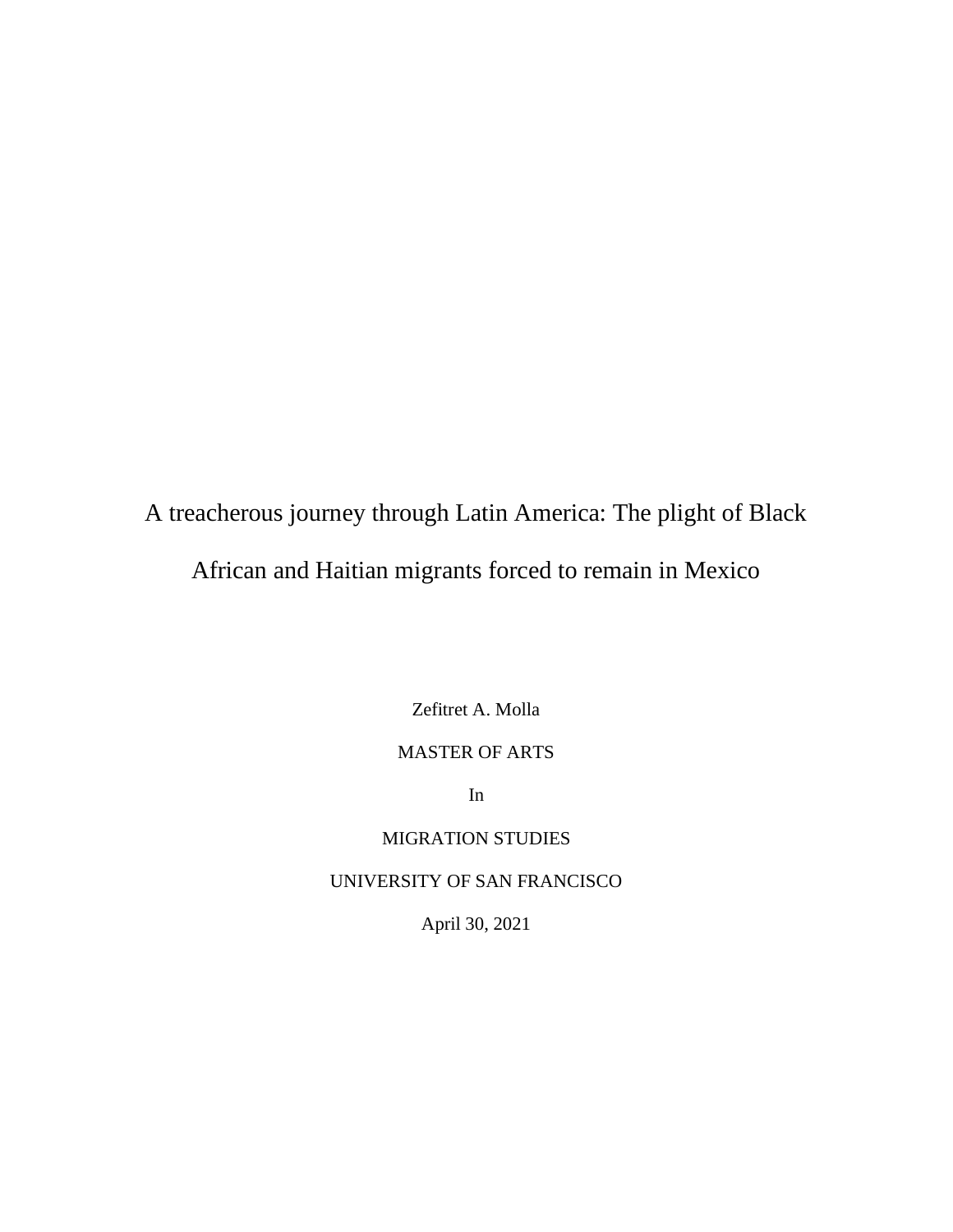A treacherous journey through Latin America: The plight of Black African and Haitian migrants forced to remain in Mexico

In Partial Fulfillment of the Requirements for the Degree

Master in Migration Studies

By Zefitret A. Molla

04/30/2020

UNIVERSITY OF SAN FRANCISCO

Under the guidance and approval of the committee, and approval by all the members, this thesis project has been accepted in partial fulfillment of the requirements for the degree.

\_\_\_\_\_\_\_\_\_\_\_\_\_\_\_\_\_\_\_\_\_\_\_\_\_\_\_\_\_\_\_\_\_\_\_ \_\_\_\_\_\_\_\_\_\_\_\_\_\_\_\_\_\_\_\_\_\_\_\_\_\_

| APPROVED:         |            |
|-------------------|------------|
|                   | 05/10/2021 |
| Advisor           | Date       |
|                   | 5-12-2021  |
| Academic Director | Date       |

Dean of Arts and Sciences Date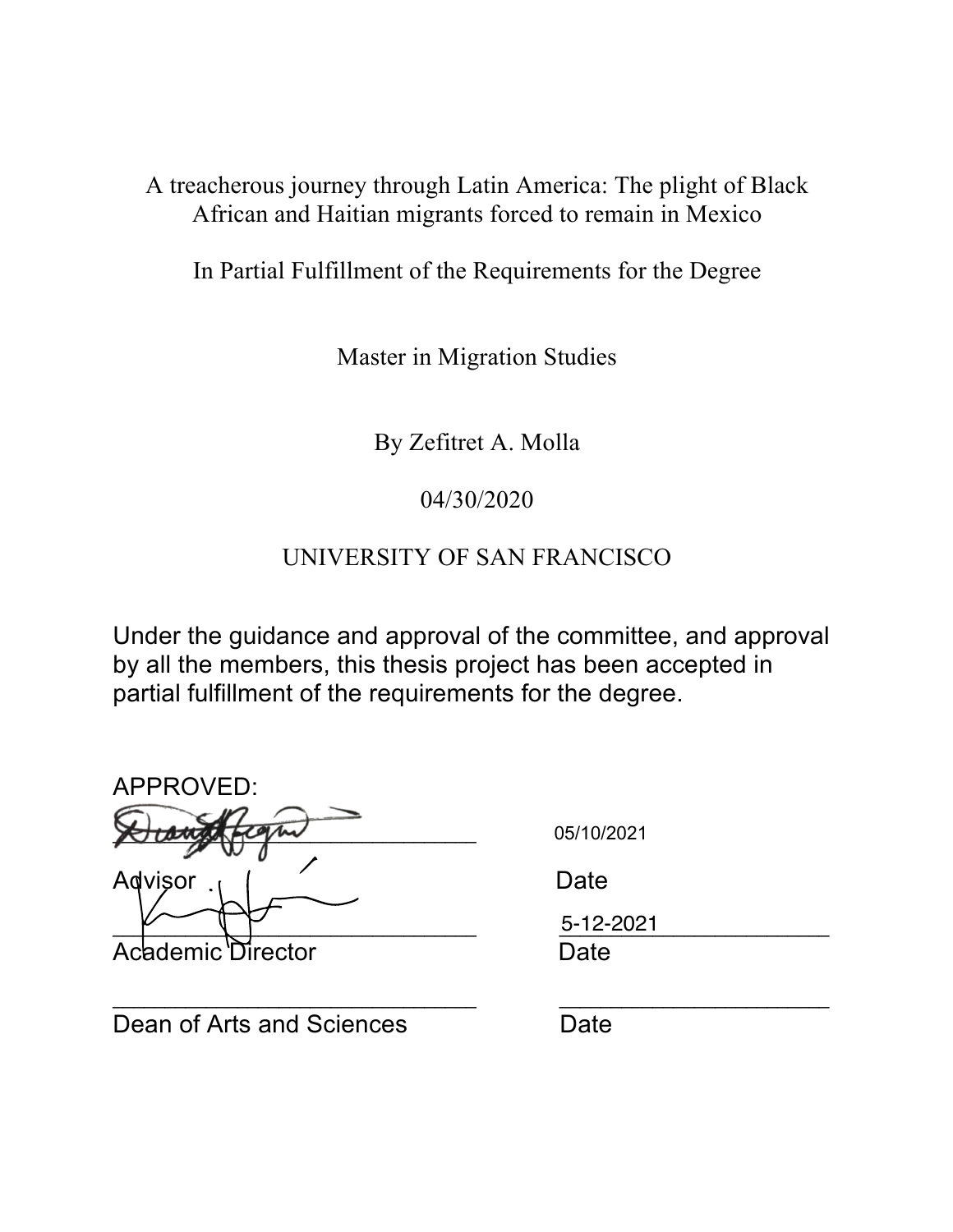### **ACKNOWLEDGMENTS:**

I extend my deepest gratitude and appreciation to Professor Diana Negrín for your insights, suggestions and editorial feedback. I will forever be indebted to Professor Yves Bernardo Roger Solis Nicot for your constant belief in my academic abilities and your help throughout my master's program. This project would not have been possible without the support of the University of San Francisco's Department of Migration Studies, the Universidad Iberoamericana and above all the migrants who shared their very personal and deepest stories with me. And finally, I will forever be grateful to Dr. Tadios Belay, Paulina Olvera and Nora Caro for their help in connecting me with research participants.

I would also like to thank my father, for always advising me throughout my research, my mother for her unconditional love, my sisters for their encouragements and my friends who have kept me sane throughout these last two years.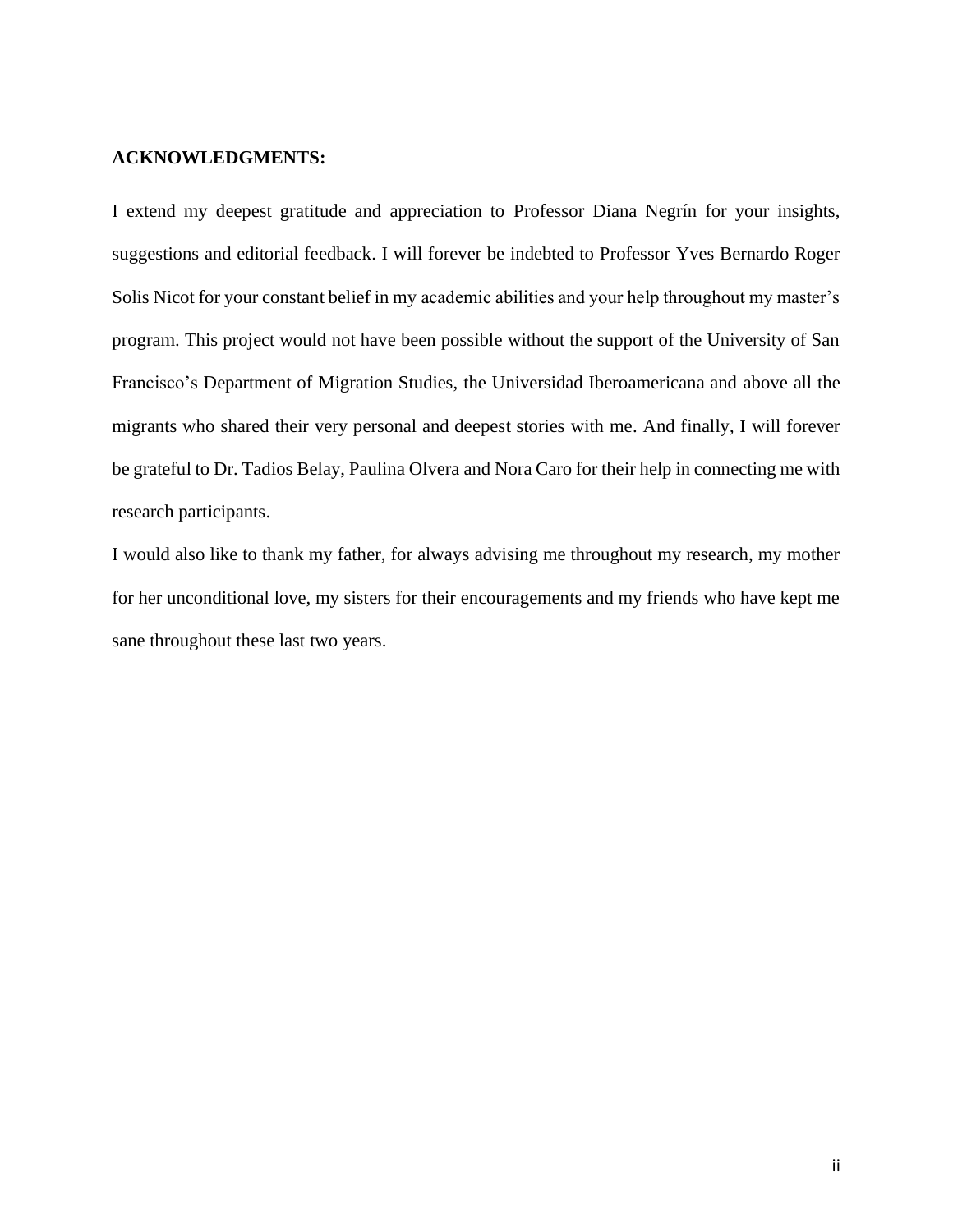### **Abstract**

The growing presence of Black African and Haitian migrants in Mexico poses a new set of challenges to a country that is already struggling to recognize the presence of Afro-Mexicans and where *mestizaje* still dominates the national discourse on race. Due to restrictive U.S. and Mexican immigration policies since 2016, many of these migrants have found themselves forced to remain in a country they had only intended to transit through on their journey northward to the U.S. Mexico has only recently taken the necessary steps to recognize its Afro-Mexican population which had been marginalized and erased from history. This paper aims to shed light on the specific issues affecting Black, non-Spanish speaking migrants in Mexico due to their intersecting identities by using a mixed-methods approach. It analyzes 86 responses obtained from an online survey administered in Spanish to Afro-Mexicans in order to learn about their experiences as Black Mexicans and to draw a connection between their experiences as Black Mexicans and those of Black African and Haitian migrants in Mexico. It also draws on 23 in-depth semi-structured interviews conducted in French and English with Black African and Haitian migrants in Tijuana and Mexico City and analyzes U.S. and Mexican immigration policies affecting these communities. Black African and Haitian migrants face challenges due to their status as migrants, their race in a country where the majority of the population is not Black and their lack of Spanish which hinders their access to services and makes navigating Mexico harder. Appropriate measures should be taken by the Mexican government to provide assistance and support to these Black African and Haitian migrants, whose intersecting identities increase their vulnerabilities.

Keywords: Black, migration, race, *mestizo*, Mexico, Afro-Mexican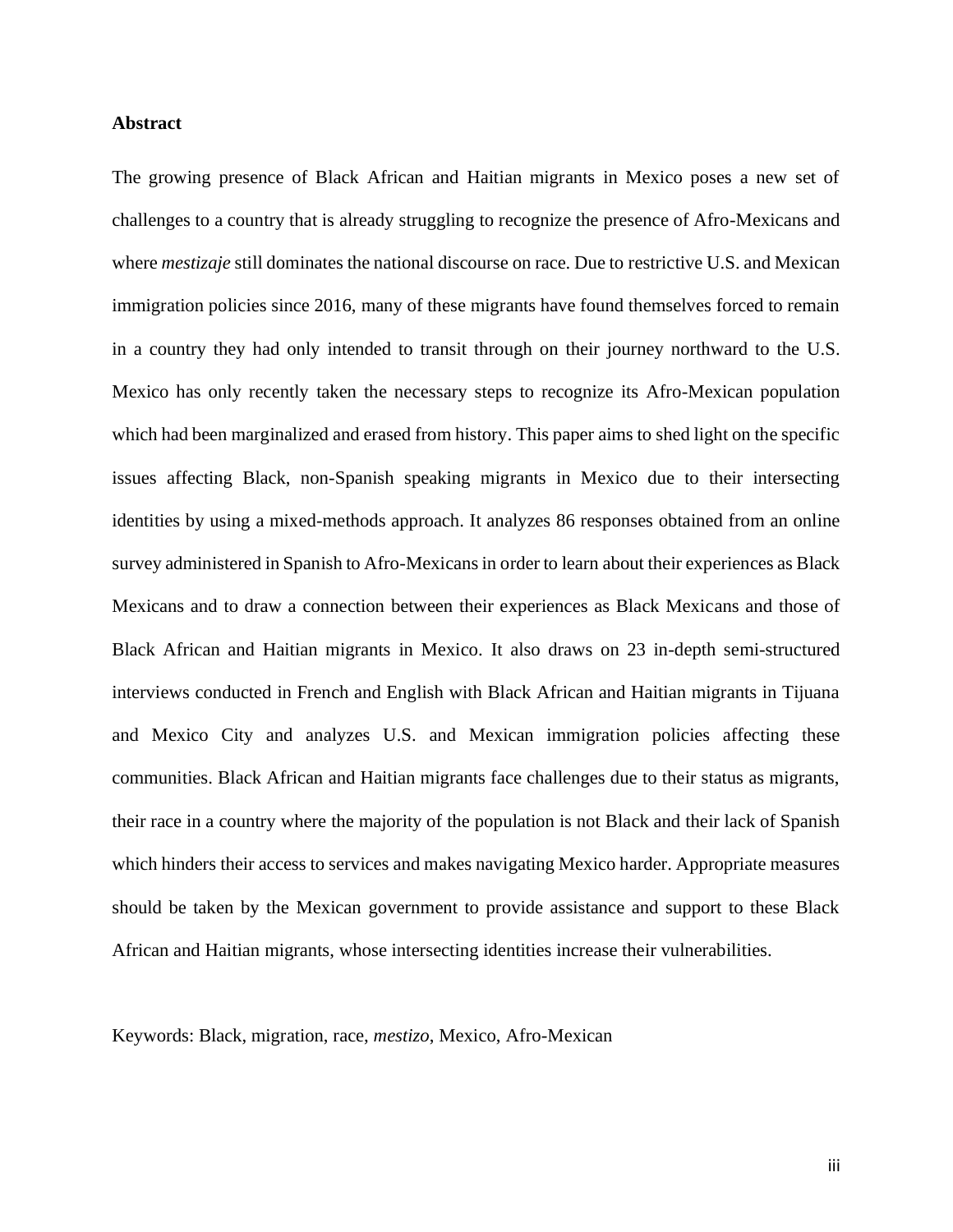| <b>CHAPTER ONE: INTRODUCTION</b>                                |    |
|-----------------------------------------------------------------|----|
|                                                                 |    |
|                                                                 |    |
| <b>CHAPTER TWO: LITERATURE REVIEW</b>                           |    |
|                                                                 |    |
|                                                                 |    |
|                                                                 |    |
| <b>CHAPTER THREE: METHODOLOGY</b>                               |    |
|                                                                 |    |
|                                                                 |    |
|                                                                 |    |
|                                                                 |    |
|                                                                 |    |
|                                                                 |    |
| <b>CHAPTER FOUR: PRESENTATION OF FINDINGS AND ANALYSIS</b>      |    |
|                                                                 |    |
|                                                                 |    |
| 1. Push factors: A mix between economic and political factors53 |    |
|                                                                 |    |
|                                                                 |    |
|                                                                 |    |
|                                                                 |    |
|                                                                 | 87 |

## **TABLE OF CONTENTS**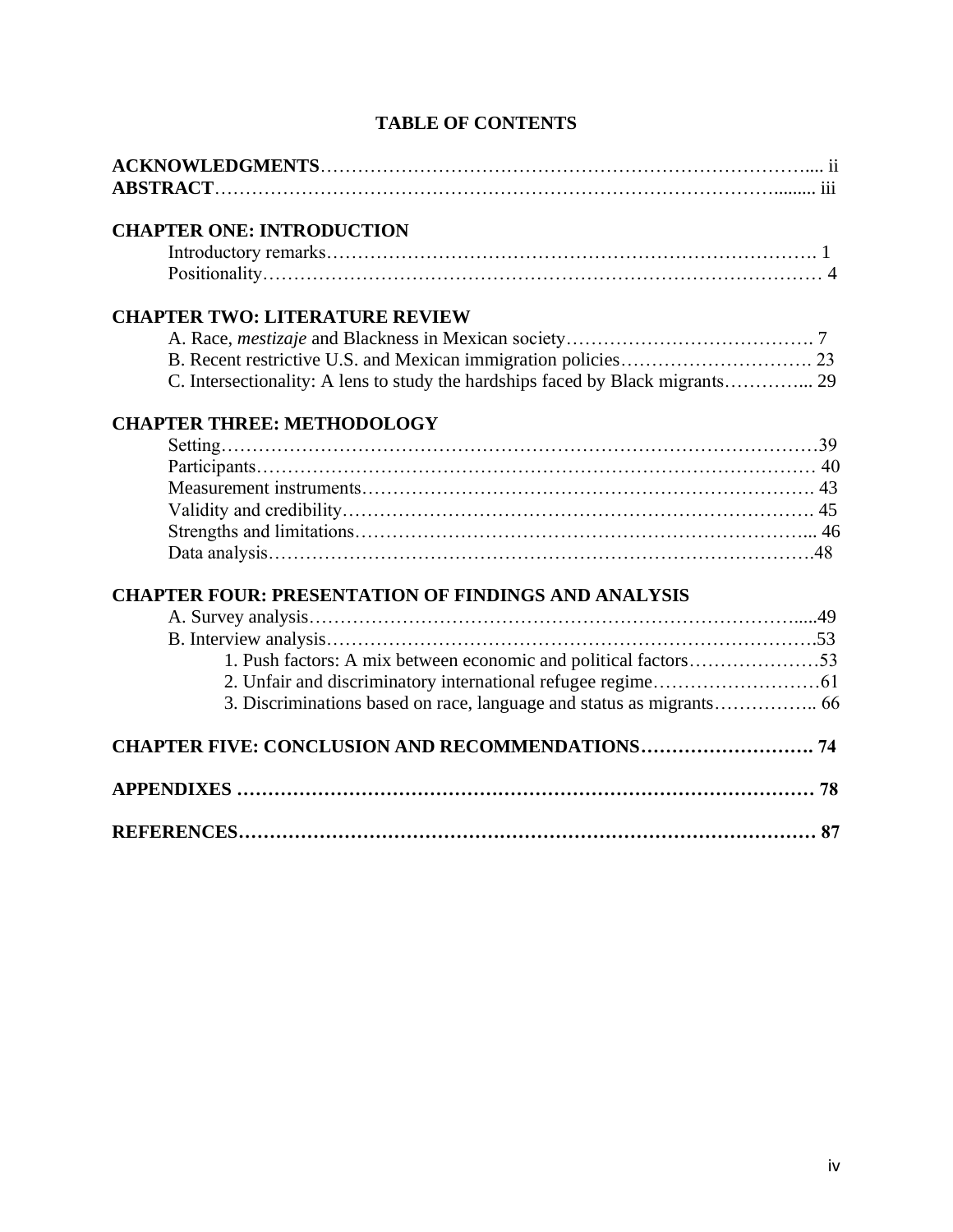### **CHAPTER ONE: INTRODUCTION**

### **Introductory remarks**

The US-Mexican border has recently seen the nature of its migration evolve and diversify. For the first time, Mexicans are not the majority of migrants crossing the border. Aside from Central Americans, there are now extracontinental migrants, "migrants of non-Western Hemispheric origin transiting through Latin America with the goal of reaching the US or Canada", these are migrants from Asia and Africa (Yates, 2019). While African migrants represent a small fraction of overall migrant apprehensions in Mexico, the number of African migrants has grown significantly in recent years (Yates, 2019; Bolter, 2017). There are currently thousands of African and Haitian migrants forced to remain in Mexico due to restrictive US and Mexican immigration policies. According to the Mexican Interior Ministry, in 2019, Mexico apprehended 7,352 Africans and 3,980 Haitians (Secretaría de Gobernación, 2020), this number has been steadily increasing since 2007, the year Mexico began including African apprehensions in their annual migration reports, when the number of Africans apprehended was at 460 (Secretaría de Gobernación, 2012). In 2011, under President Felipe de Jesús Calderón Hinojosa's government, Mexico introduced the *Ley de Migración* (Migration Act) which reformed and added new provisions to the outdated *1974 Ley General de Población* (General Population Act). This new migration act was born out of the necessity to define an immigration policy that accounts for the multiple dimensions and complexities that characterize the migratory phenomenon in Mexico. As such, Mexico has become a sending, receiving as well as a transit country (Ley de Migración 2011). One of the measures implemented by this migration act was the *oficio de salida* (exit permit), this document issued by the *Instituto Nacional de Migración* (National Institute for Migration) authorized migrants without legal status in Mexico to exit the country within an allotted amount of days, usually between 20 to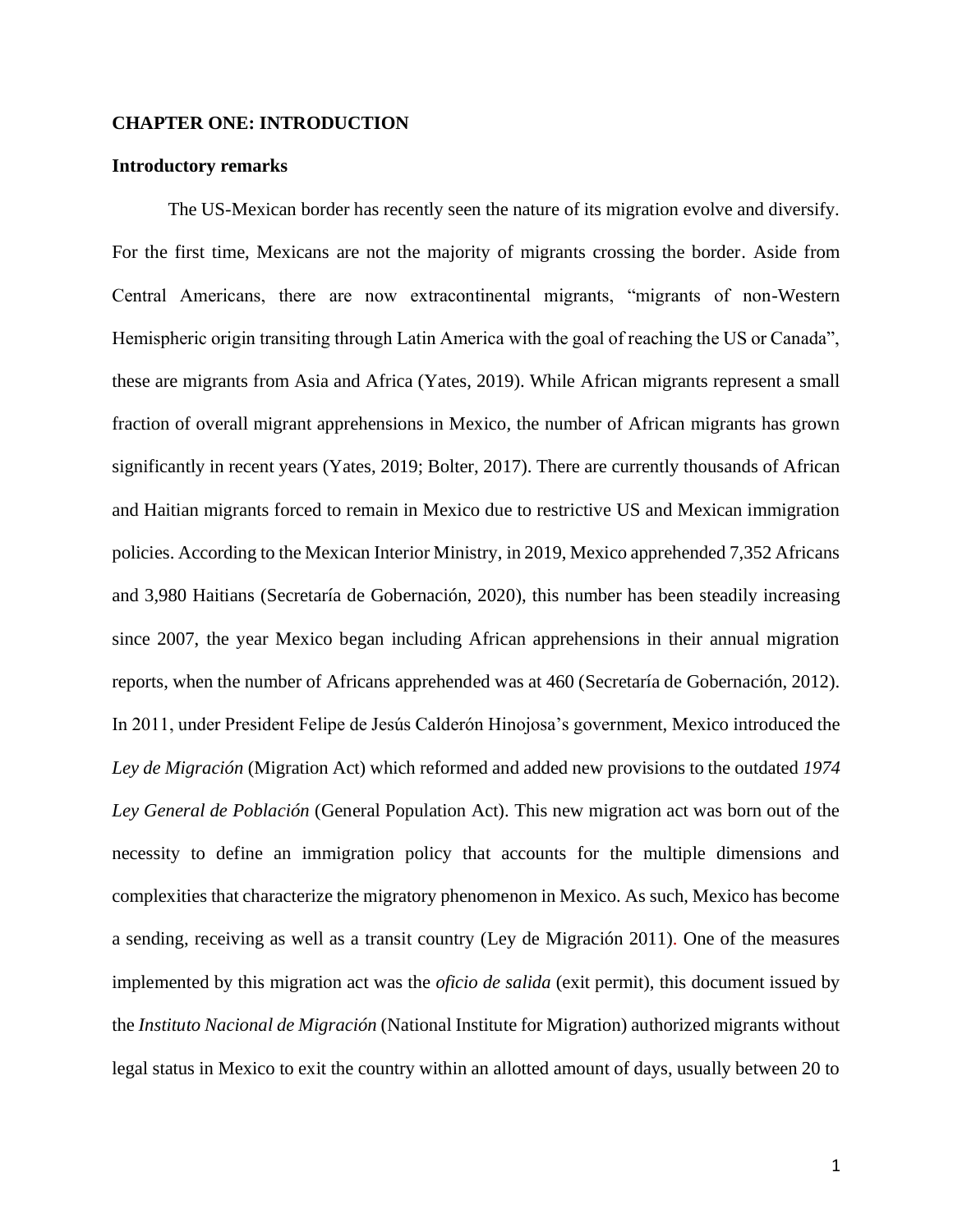30 days, by any border desired (Ley de Migración, 2011). These documents were typically granted to citizens from countries that don't have consular offices in Mexico, which was the case of many African countries, or that didn't accept returned citizens, such as Cuba. Many African migrants used this document to travel legally in Mexico and reach the US-Mexico border to apply for asylum in the US, but things are different now. As such, while in 2018, Mexico granted *oficio de salidas*  to 2,682 out of 2,791 and to 419 out of 448 apprehended African and Haitian migrants respectively, in 2019 only 755 of 7,352 and 43 out of 3,980 apprehended African and Haitian migrants were issued this document (Secretaría de Gobernación, 2019; 2020).

The U.S.'s threat to increase tariffs on Mexican products, has forced Mexican officials to control the migratory flow by any means necessary. Since June 2019, Mexican officials have refused to issue documents that would allow African migrants to transit through Mexico and reach the US-Mexico border, forcing migrants to remain in the southern state of Mexico, in Chiapas, in a city called Tapachula (Averbuch, 2020). Those that were able to reach the US-Mexican border before the policy went into effect, aren't allowed to cross into the US either, due to the U.S Department of Homeland Security's "metering" policy (Smith, 2019). The "metering" policy also known as the "turnback policy", has been used by Customs and Border Protections (CBP) since 2016 to limit the number of asylum seekers who are processed every day at U.S. port of entries at the southern border. With metering, CBP officials have been turning asylum seekers away and forcing them to wait in Mexico until space becomes available at CBP processing facilities on the U.S. side of the border.

This paper looks at the hardships faced by Black African and Haitian migrants through the lens of race, their status as migrants, and their lack of Spanish. These three intersecting identities of Black migrants puts them at a disadvantage and shapes their experiences. While Mexico has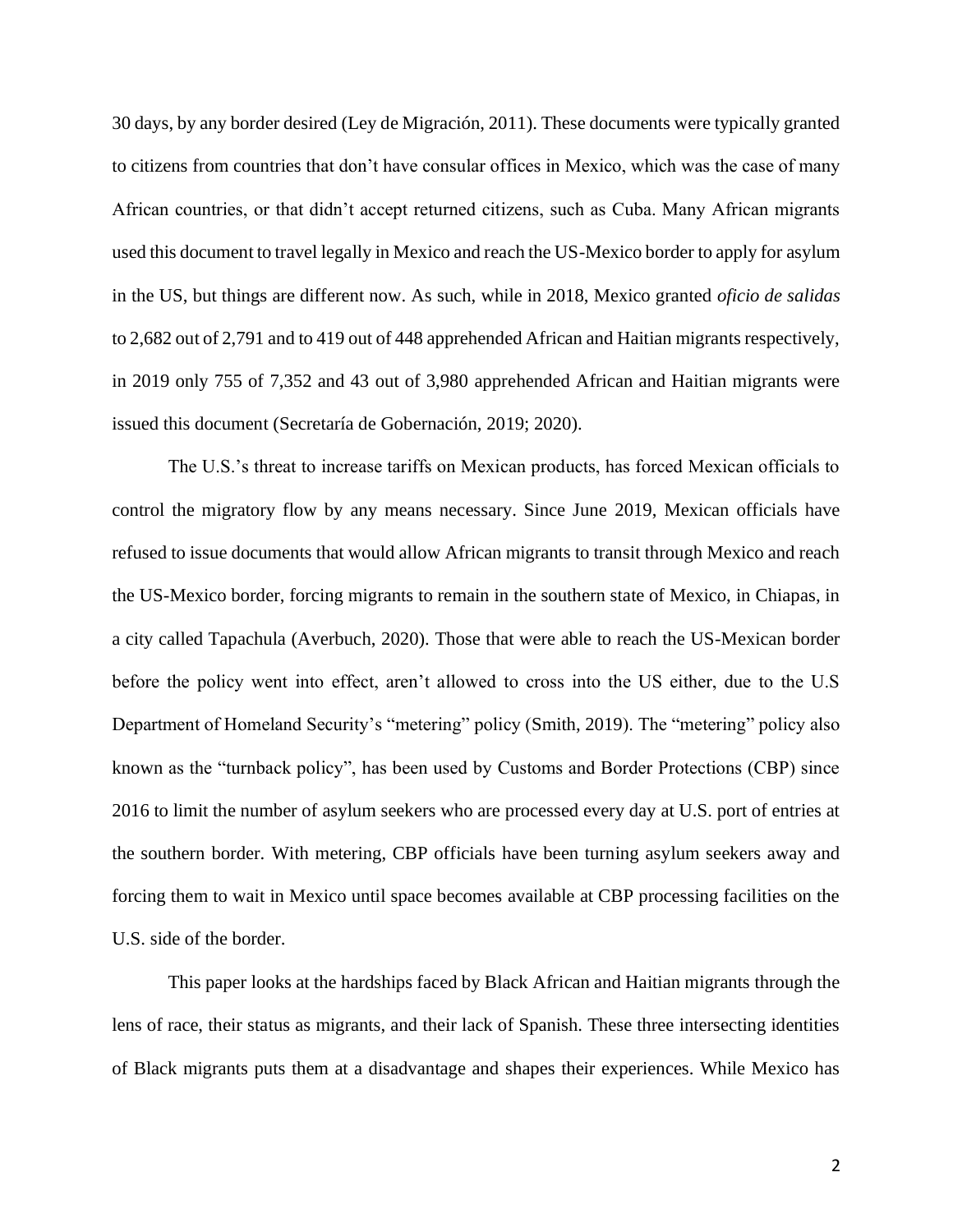progressively become a destination and transit country for many migrants in recent decades, it still doesn't have the appropriate services and infrastructures in place to welcome migrants, who continue to face discriminations at the hands of immigration officials and the overall Mexican population. On top of the discrimination they already face as migrants, Black migrants also face discriminations due to their race by simply being Black in a predominantly non-Black country, where Blackness is looked down upon. In addition, Black migrants also face discriminations because of their lack of Spanish, not speaking Spanish hinders their access to services and the lack of interpretation/translation services is yet another layer of hardship they have to go through. It is impossible to understand the complex experiences of people with overlapping identities without recognizing the intersecting nature of their identities. As such, in order to understand the experiences of Black migrants in Mexico, it is not enough to look at their experiences as migrants, or their experiences as Black people in Mexico, or even their experiences as non-Spanish speaking, it is important to look at the effects of being in these three intersecting categories. What makes Black migrants, victims of discrimination is not just being a migrant or being Black or not speaking Spanish, it's those three intersecting identities as they join. This thesis will look at how the intersection of migration, race and language shapes the experiences of African and Haitian migrants forced to remain in Mexico due to restrictive US and Mexican immigration policies. It will start with a strong literature review specifically looking at race, *mestizaje* and migration policies, as well as the use of intersectionality as a theoretical framework to study the hardships faced by Black, non-Spanish speaking migrants in Mexico. The main core of the present work will focus on the analysis of an online survey administered to Afro-Mexicans as well as interviews conducted in Tijuana and Mexico City with African and Haitian migrants. It will draw a connection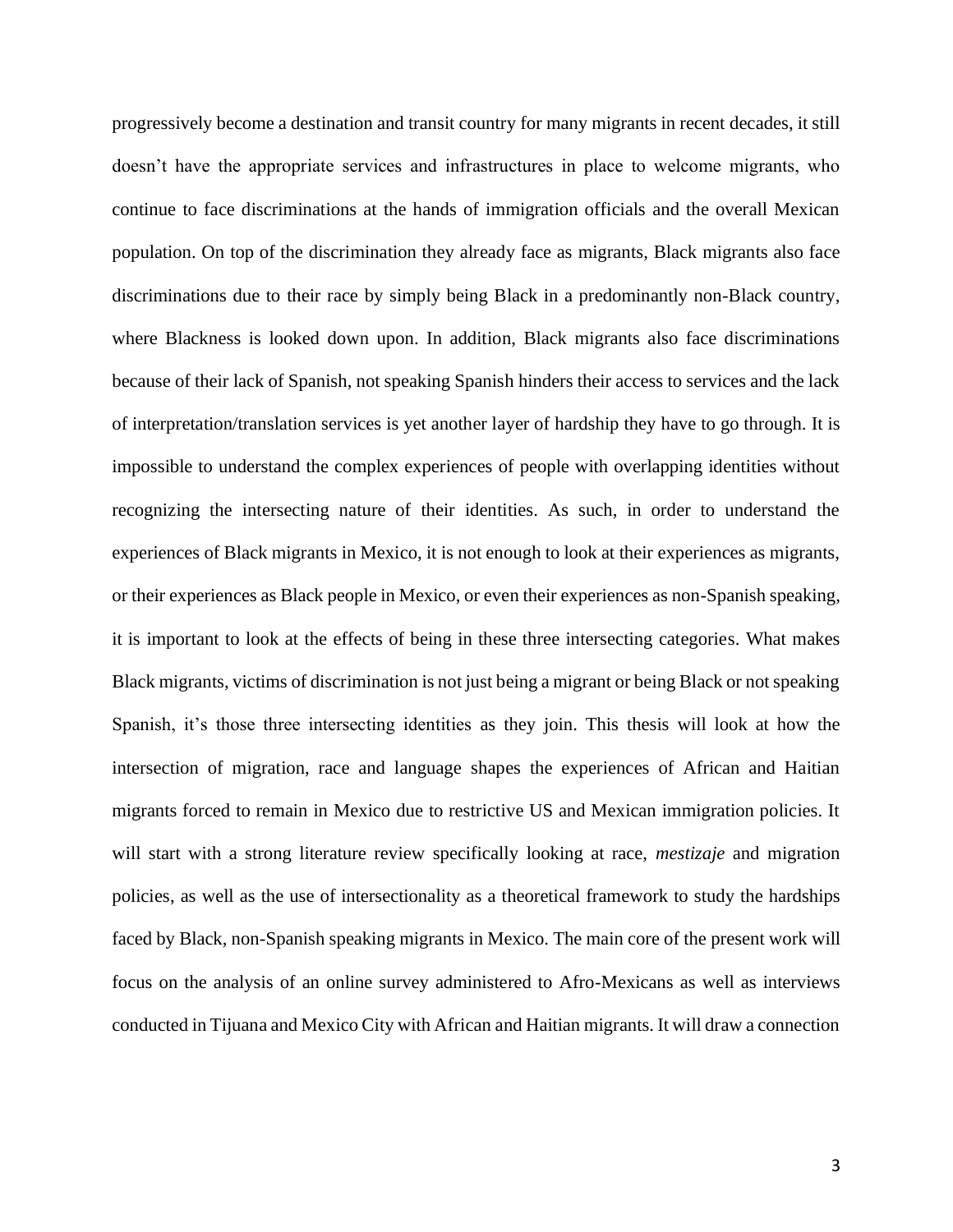between the treatment faced by Afro-Mexicans and those faced by African and Haitian migrants and will propose recommendations on how to better assist this new wave of Black migrants.

### **Positionality**

I am a Black immigrant woman living in the U.S. who was born and raised in Addis Ababa, Ethiopia. Growing up, my father was a medical doctor who worked in various American NGOs and my mother was a secretary and translator for a French NGO. From the age of three to the age of seventeen, I attended a private French International school where I benefitted from bilingual education, all my classes were taught in both French and English; at home we spoke Amharic, Ethiopia's national language. I grew up multi-lingual, speaking all three languages for as long as I can remember. Nearly all my friends from school had parents who held important positions in the Ethiopian government (Prime minister or other ministerial positions among others), at embassies, international organizations such as the U.N and NGOs or owned the biggest businesses in the country. I lived in an upper middle-class neighborhood and was lucky enough to travel nationally and internationally throughout my school years. While I lived in my small, privileged bubble, I was still very conscious of the poverty that surrounded me. I also heard the stories of my uncles and thousands of other Ethiopians who after being tortured by the communist government in the 80s, had fled the country and spent years in refugee camps in neighboring countries before being resettled as refugees in the U.S. or other Western countries. Upon reaching 18 years old, I moved to France to pursue a bachelor's degree in law and political sciences, right a time when the humanitarian crisis had escalated. Large numbers of refugees were arriving on Europe's shores, fleeing their homes for various reasons. As a light-skin Black woman in France, my race was always ambiguous, I was identified as bi-racial by many, including my white peers, which made my experience in France very different to some of my darker-skinned friends. I moved to the U.S.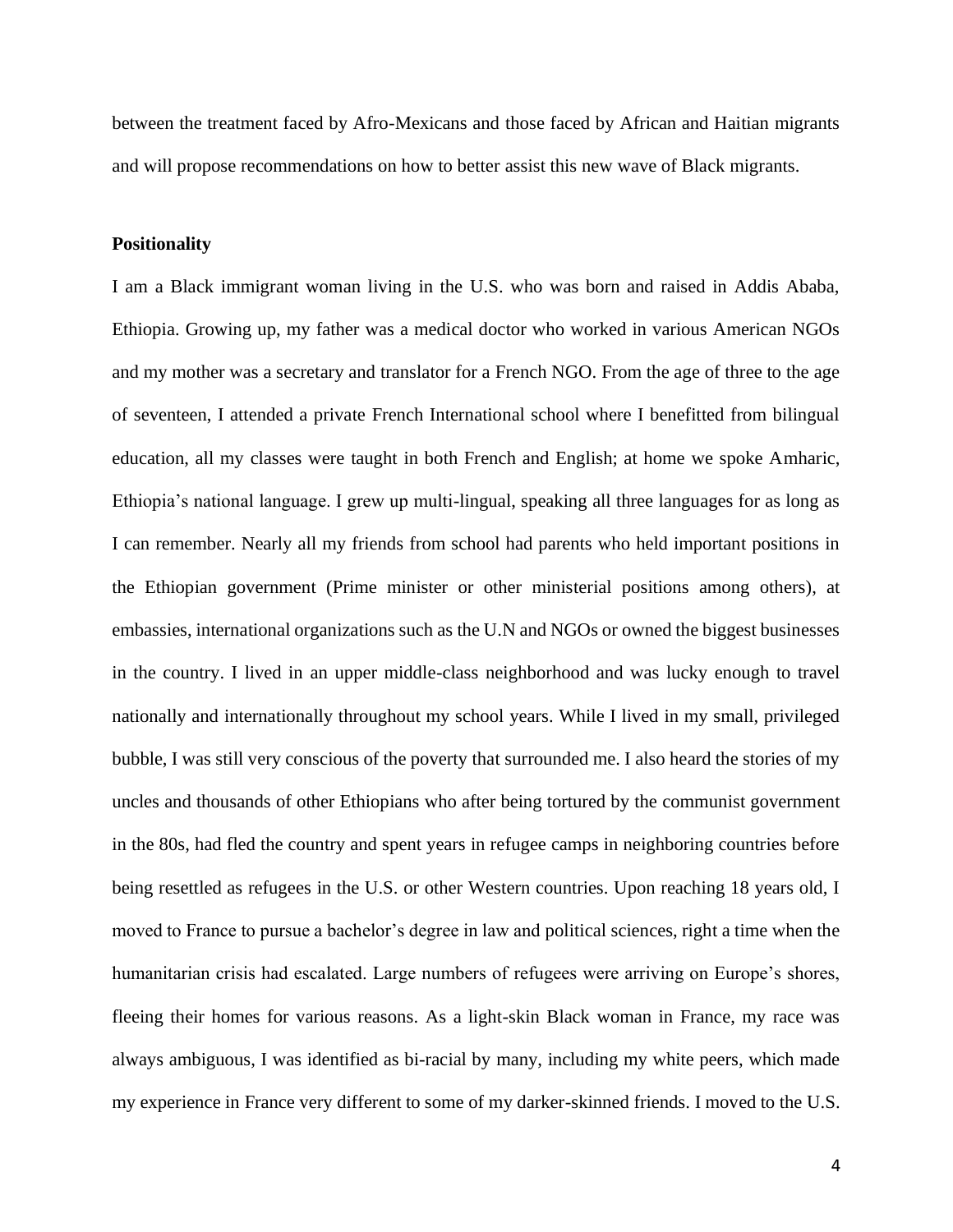after graduating from college in France, my family had won the Diversity Visa lottery a couple of years ago while I was in high school, which automatically granted us the right to a 10-year permanent residence card (Green card). I moved to the U.S. as a Green card holder, who already had a Social Security number and a Maryland State ID. Upon my arrival in the U.S. even though I was racially Black, being of lighter complexion and having only a slightly noticeable foreign accent made my integration very smooth.

As a Black immigrant woman living in the U.S. myself, I share some identities with the migrants I interviewed: being racially Black and an immigrant. As a matter of fact, initially I was skeptical about interviewing African and Haitian migrants as I was unsure about how ethical it would be for me, as an African woman who lives in the US to go interview African and Haitian migrants who are forced to remain in Mexico. I was faced with an ethical dilemma, as a privileged Black woman in Ethiopia but also a privileged Black woman in academia who is able to study in a graduate program at a private institution in the US, I felt uncomfortable with the idea that I would be using these migrants for the purposes of my interview questions and completing my masters, while I wouldn't be providing them with anything in return. However, over the last few months, my point of view has changed. Yes, it's true that I have the privilege of being able to live in the US, and it's true that essentially interviewing them will allow me to complete my master's degree. But it's also true that as a Black immigrant African woman I have the cultural competence and the sensitivity to understand them. I'm also hopeful that my research will help shed light on their issues. This also led me to a deeper reflection on privilege, I asked myself if white male researchers have all these ethical dilemmas before conducting research that involves vulnerable populations that they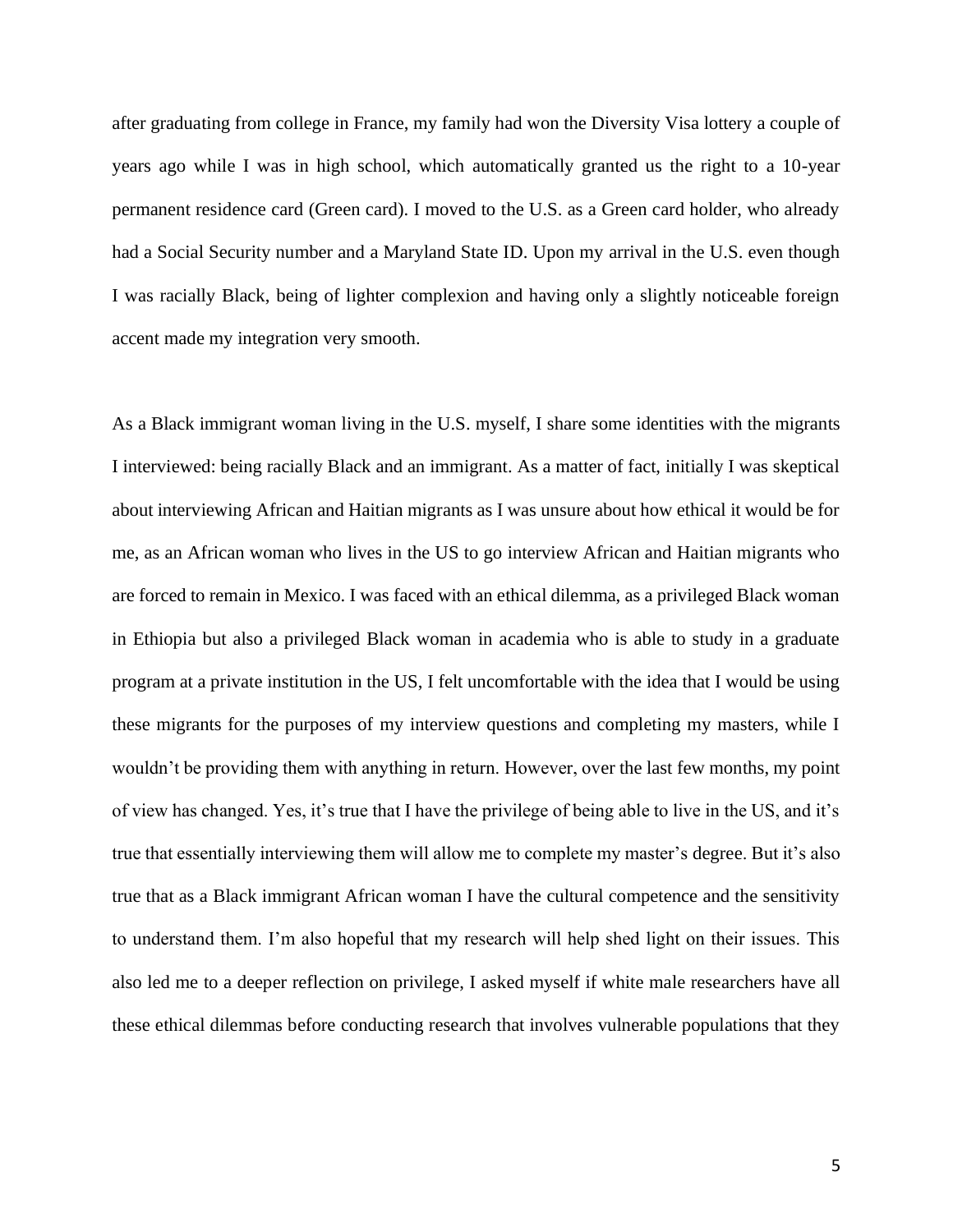have no identifiable connection to. After careful consideration, I came to the decision to conduct the research while constantly checking myself for biases.

I believe it is important to reflect on my own identity, acknowledge my shared and unshared identities and my insider/outsider position with my research participants, in order to fully engage in the research process and capture their stories.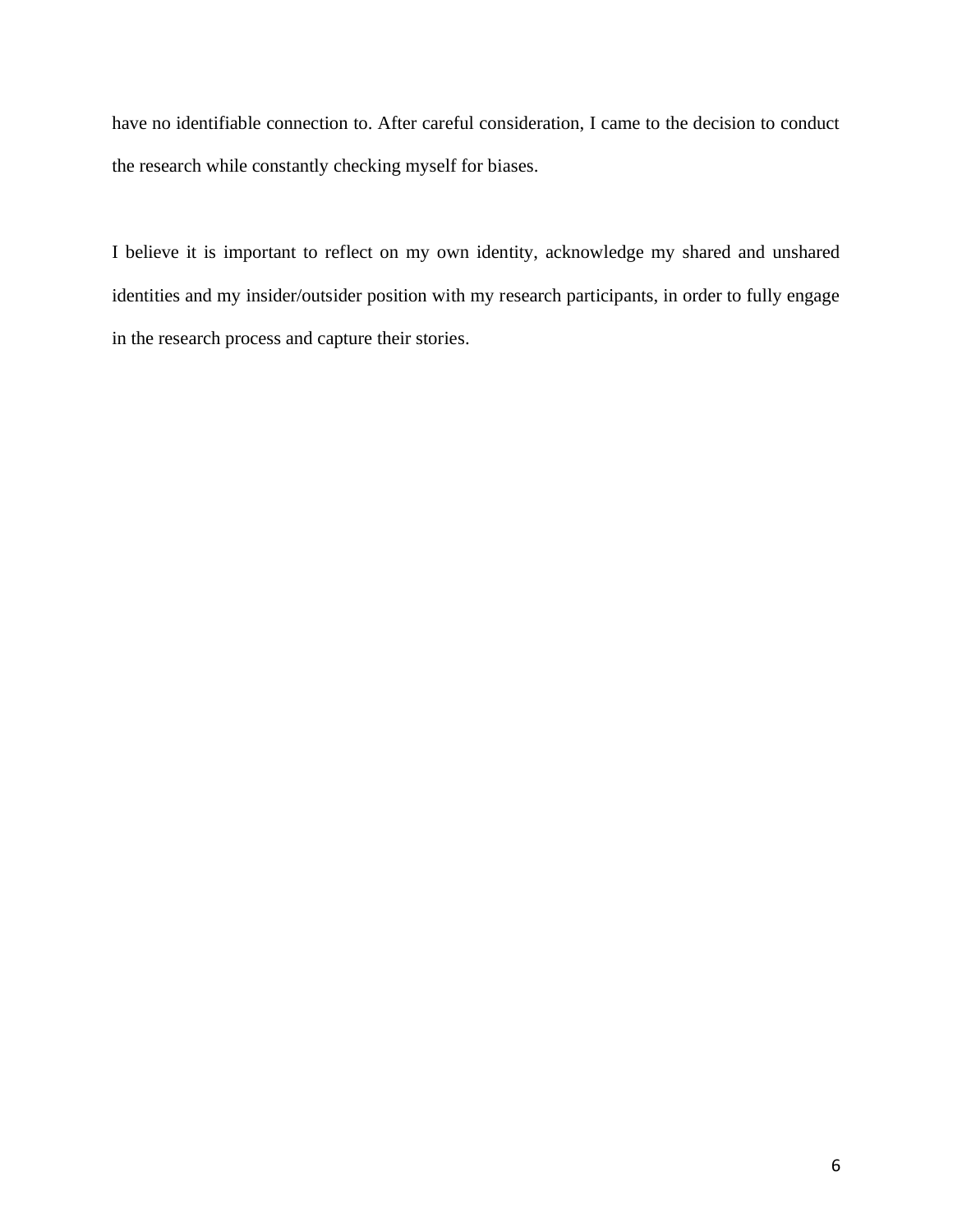### **CHAPTER TWO: LITERATURE REVIEW**

### **A. Race,** *mestizaje* **and Blackness in Mexican society**

In order to understand the hardships faced by African and Haitian migrants in Mexico, it's important to understand how Blackness is viewed in Mexico. There is extensive literature on Blackness and how the *mestizaje* discourse has shaped Mexican society. The ideology of *mestizaje*  (mixture) is a key concept in the complex of ideas around race, nation and multiculturalism in Latin America, it can be defined as the notion of racial and cultural mixture (Wade, 2005). Vaughn (2005) looks at what Blackness and Mexicanness mean in Mexico. He looks at what they mean for Blacks and non-Blacks as well as what they mean in the regions where there is a bigger Black population and in those with a much smaller Black population. According to an Intercensal survey conducted by the Instituto Nacional de Estadística y Geografía (the National Institute of Statistics and Geography, (INEGI)) in 2015, 1,381,853 million people identified as Afro-descendants, they represent 1.2% of the total 119,530,753 Mexican population (Instituto Nacional de Estadística y Geografía, 2017). While Afro-descendants can be found in all of Mexico, historically they have always been present in the coastal parts of the country, mostly in the Costa Chica region, which stretches across the Pacific coast through the states of Oaxaca and Guerrero, as well as along the Gulf of Mexico, in the state of Veracruz. In addition, due to demographic factors such as internal migrations for economic reasons, there is a significant population of Afro-Mexicans in other states, such as Mexico City where 160,353 Afro-Mexicans reside (Instituto Nacional de Estadística y Geografía, 2017). The state with the largest number of Afro-Mexicans is Estado de México where 304,274 of them live, but they only represent 1.9% of the state's population. The states of Guerrero,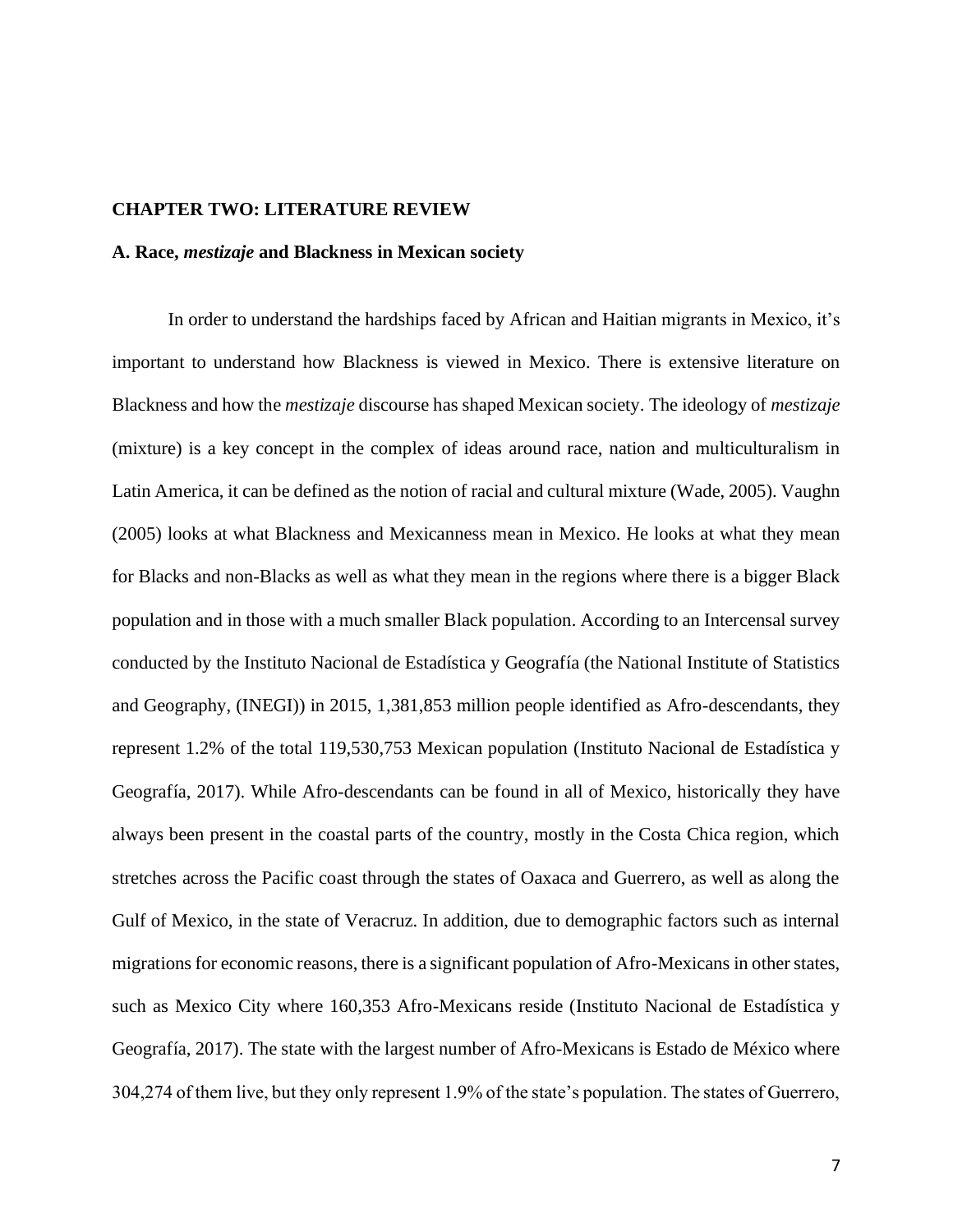Oaxaca and Veracruz, have large populations of Afro-Mexicans, where they represent 6.5%, 4.9% and 3.3% of the states' overall population, respectively (Instituto Nacional de Estadística y Geografía, 2017). Vaughn notes that in Costa Chica, Blacks use the terms "*negro*" and "*moreno*" to describe themselves and others who they consider look like them (Vaughn, 2005). Technically speaking both terms are used to describe Blacks, but '*negro*' refers to darker skinned Blacks while '*moreno*' refers to the lighter skinned ones, thus the word *negro* is usually avoided in polite conversations, even if referring to a person with darker skin. Vaughn (2005, p.54) argues that unlike other Latin American countries, who see themselves as the "product of a somewhat 'perfect blend' of races", in Mexico, the *mestizaje* discourse dominates talks about race. It is assumed that Mexicans are all a mixture between colonizer Spaniards and Indigenous people. It can be argued that Afro-Mexicans prefer to use the term '*moreno*' instead of '*negro*' in an attempt to fit into the *mestizaje* discourse and to distance themselves from the notion of pure Black person, which comes with a negative connotation in the Mexican context (Vaughn, 2005). Wade (2017) argues that *mestizaje* and Blackness can be viewed differently in other Latin American countries, for example in Brazil, a country with a significant population of Blacks, racial inequality is studied and the existence of racism against Blacks is recognized, unlike Mexico. However, Da Costa (2014) adds that Brazil is still plagued by a "hyperconsciousness and negation" of race, in other words while Brazilians are very aware of racial differences and racism, they tend to deny or minimize its importance. On the other hand, Argentina, the only majority-white Latin American country, hasn't been as heavily influenced by the ideology of *mestizaje*. The country recognizes its Indigenous and African-descent past but struggles to admit the existence of racial differences and racism towards Indigenous and Afro-descendent Argentinians today (Alberto & Elena, 2016). The *mestizaje* discourse has even led to the invention of a new terminology in reference to Afro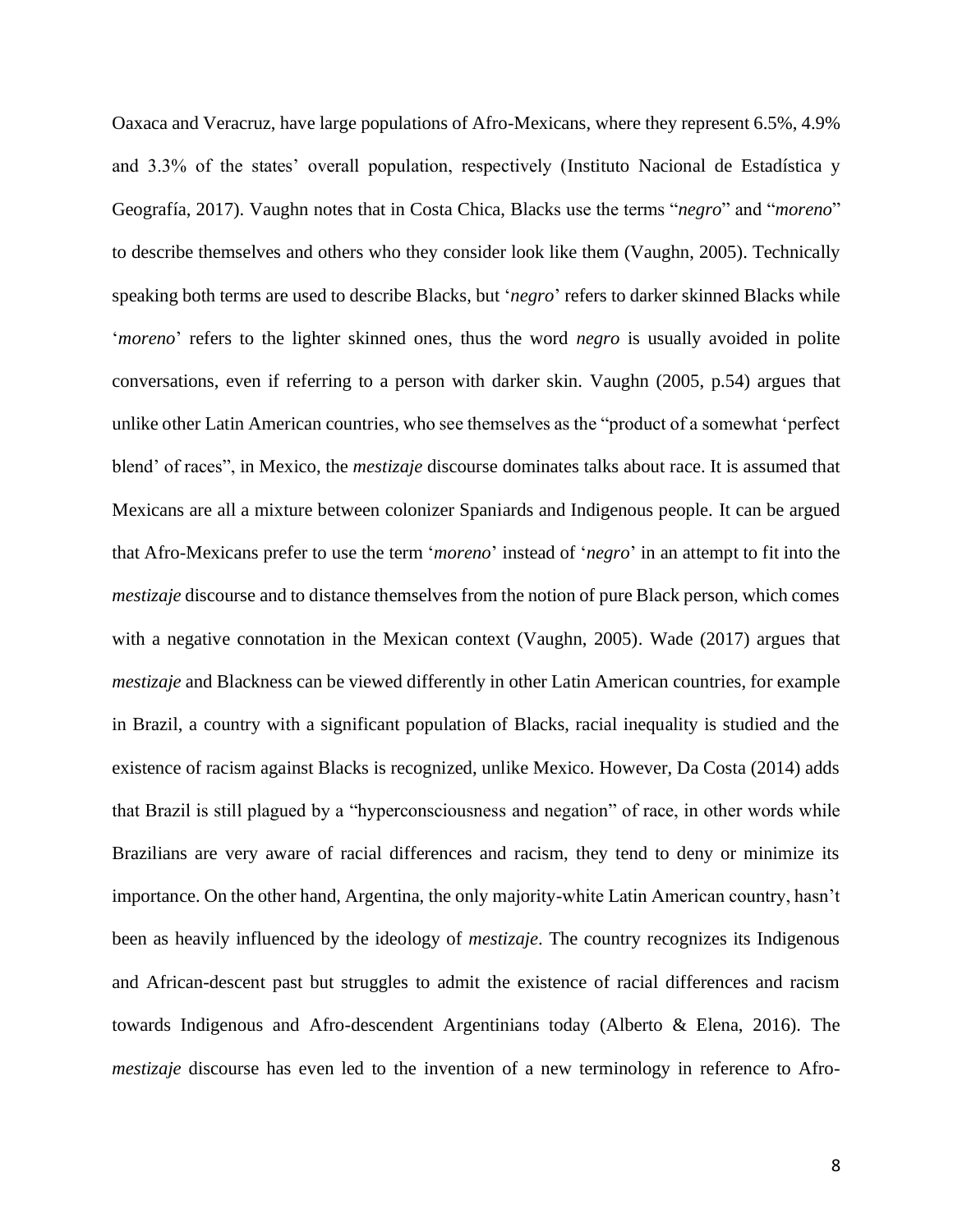Mexicans, the former dean of Afro-Mexican studies, Aguirre Beltrán coined the term "*Afromestizo*", in the 1950s, a term largely used to this day by Mexican anthropologists and historians to describe Afro-Mexicans (Vaughn, 2005). Aguirre Beltrán (1958) argued that even Blacks, with "Negroid characteristics and African cultural traits" are in reality *mestizos*, they are the product of a racial mixture. More than a term used by anthropologists and historians, "afro-mestizo" has come to be used by Afro-Mexicans themselves. Hoffmann (2007) notes that in the Costa Chica, descendants of enslaved people, refer to themselves as *morenos* and sometimes *negros* or *Afromestizos.* Thus, the *mestizaje* discourse has created a racialized system in which everyone who doesn't pass as white must aspire to fit into this mold of *mestizaje* (Figueroa, 2010). Figueroa argues that while the *mestizaje* discourse was supposed to be an "ideology with a democratic and inclusive aspect, with a promise of improvement for individuals and for the nation through race mixture", it is in reality a discriminatory ideology that's based on the idea of inferiority of Blacks and indigenous people (Figueroa 2010, p. 390). As such given that the colonial caste system had negative effects, using *mestizaje* as a unifying ideology to create an egalitarian society only contributes to further invisibilize and marginalize Black Mexicans, and denies them the space to negotiate their differentiated status (Dill & Amador, 2014). Figueroa argues that racism in Mexico exists and is normalized and that it should be exposed and analyzed. It's very important to make this statement because Mexican society has built its national rational on *mestizaje* discourse as a way to surpass racial distinctions (Figueroa, 2010). Mexico claims to fight against discrimination despite avoiding naming and tackling racism in Mexico. Figueroa argues that due to the *mestizaje* discourse, racist practices in Mexico have been separated from the understandings of race from which they emanated, they have their own dynamics, 'racist logics' or '*mestizaje* logics'. Thus, racism is omnipresent, it is experienced as a common place element which lowers the gravity of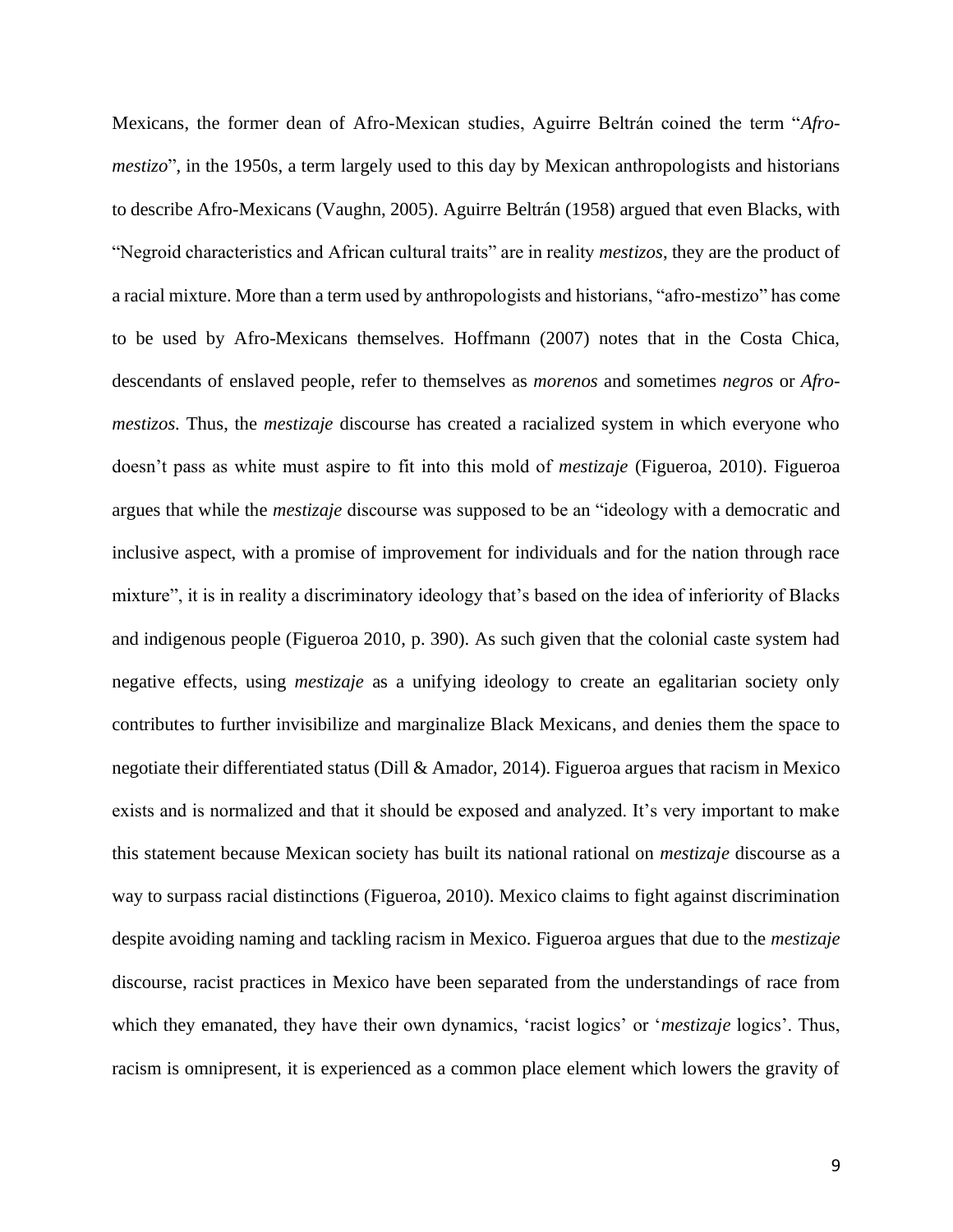its effects. In most parts of Mexico including Mexico City, speaking about Blackness doesn't even include Afro-Mexicans. When talking about Blackness in Mexico, the conversation always drifts away from Afro-Mexicans and always shifts to Blacks in the US for example (Vaughn, 2005). When Vaughn (2005, p. 52) asked a *mestizo* in central Mexico if there were any Blacks in Mexico, he answered "There can't be, because here in Mexico we don't have racism like you have in the United States". This proves furthermore that there's a denial of the existence of Blacks in Mexico. So how does racism exist in a context that denies it? Even in the Costa Chica region, amongst Blacks there is always this desire to distance themselves from being pure Black, they would always say "here we're not pure Black but if you go to the next town, that's where you'll find real Blacks" (Vaughn 2005, p.52). A majority of the Afro-Mexicans that Vaughn spoke to in his fieldwork in Costa Chica, had this vision that they themselves were a product of a race mixture and always distanced themselves from being pure Black. One older woman who didn't seem lighter in skin complexion than Vaughn, told him that he would find people "*de tu color*" (of your color) in another nearby town.

Blackness in Mexico can be understood from two different perspectives. On one hand, many *mestizo* Mexicans, refuse to recognize there are Black Mexicans and even when they do, they insist on the fact that they're mixed. On the other hand, Black Mexicans recognize their existence as Black people all whilst trying to distance themselves as much as possible from the idea of pure Black person. However, there is no doubt in any of the Afro-Mexicans' minds that they are indeed Black, and that Blackness comes with its set of racism and racial stereotypes which they sometimes subscribe to (Vaughn 2005, p.54). Blacks in Mexico recognize that the nationalist discourse on race emphasizes the idea that *mestizaje* is preferable, but they don't accept the fact that Mexico is a *mestizo* nation, for them there is a clear difference between a *negro*, a *moreno*, an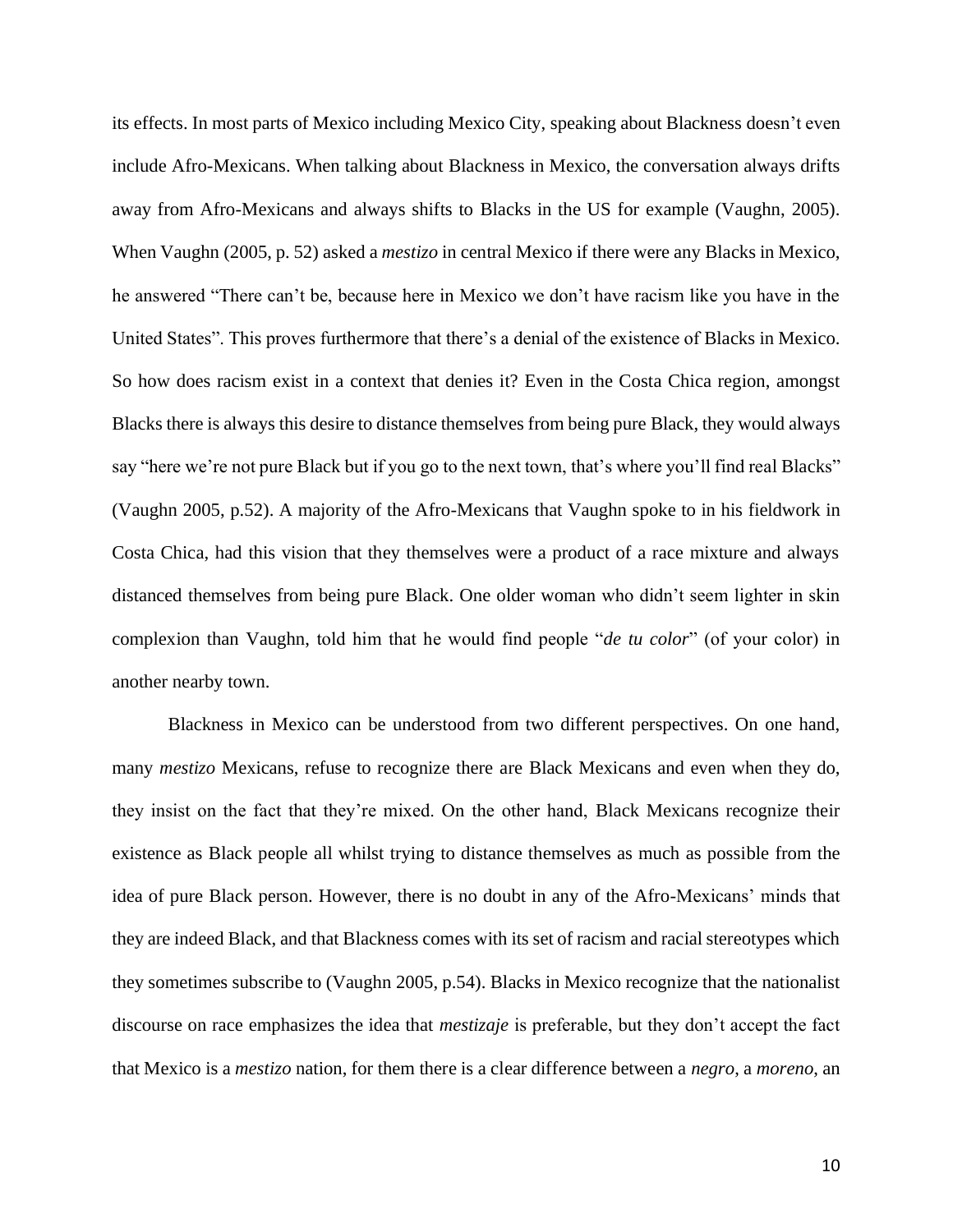indigenous and a *mestizo* (Vaughn, 2005). Most Mexicans still don't know that Black Mexicans exist since the national discourse on race is dominated by the *mestizo* narrative, but in the last 30- 40 years there have been significant changes (Vaughn, 2005).

Since the 1980s, the success of multiculturalism in Mexico has led to a politics of recognition and has pushed successive Mexican governments to adopt new strategies to fight against the marginalization of ethnic, racial and cultural minorities such as Afro-Mexicans (Vasquez, 2010). Many Afro-Mexicans are trying to put their culture forward and celebrate their Blackness. In the 1970s and 80s Black Mexican activists started making similar demands to indigenous people, demanding a fairer, more equitable integration in the nation (Hoffmann & Rinaudo, 2014). This led to the creation of "*México Negro*", in Costa Chica, in 1997, it was the first political organization oriented towards Blacks. Furthermore, that same year was held "*Primer encuentro de pueblos Negros"* (First meeting of Black people) in El Ciruelo, the Costa Chica of Oaxaca (Velázquez & Nieto, 2012). This political activism has led to many milestones, for instance in October 2013 Oaxaca State decreed the constitutional recognition of Afro-Mexicans as a distinct people (Dill & Amador, 2014). In 1987, at the port of Veracruz, in the city's museum, an exposition centered around slavery was organized (Universidad Nacional Autónoma de México, 2016). For the first time ever in a Mexican museum, there was an exhibition room dedicated to showcasing slavery and thus recognizing the local cultures and traditions' afro influences (Universidad Nacional Autónoma de México, 2016). That same year, the *Instituto Veracruzano de la Cultura*  (Veracruz Institute of Culture) was created, this led to a decentralized cultural policy in Veracruz which highlighted the Afro-Caribbean influences in Veracruz (Hoffmann & Rinaudo, 2014). There have also been efforts by the Mexican government to recognize the importance of the contributions of the Afro-Mexican community, one of such efforts was the creation of the *nuestra tercera raíz*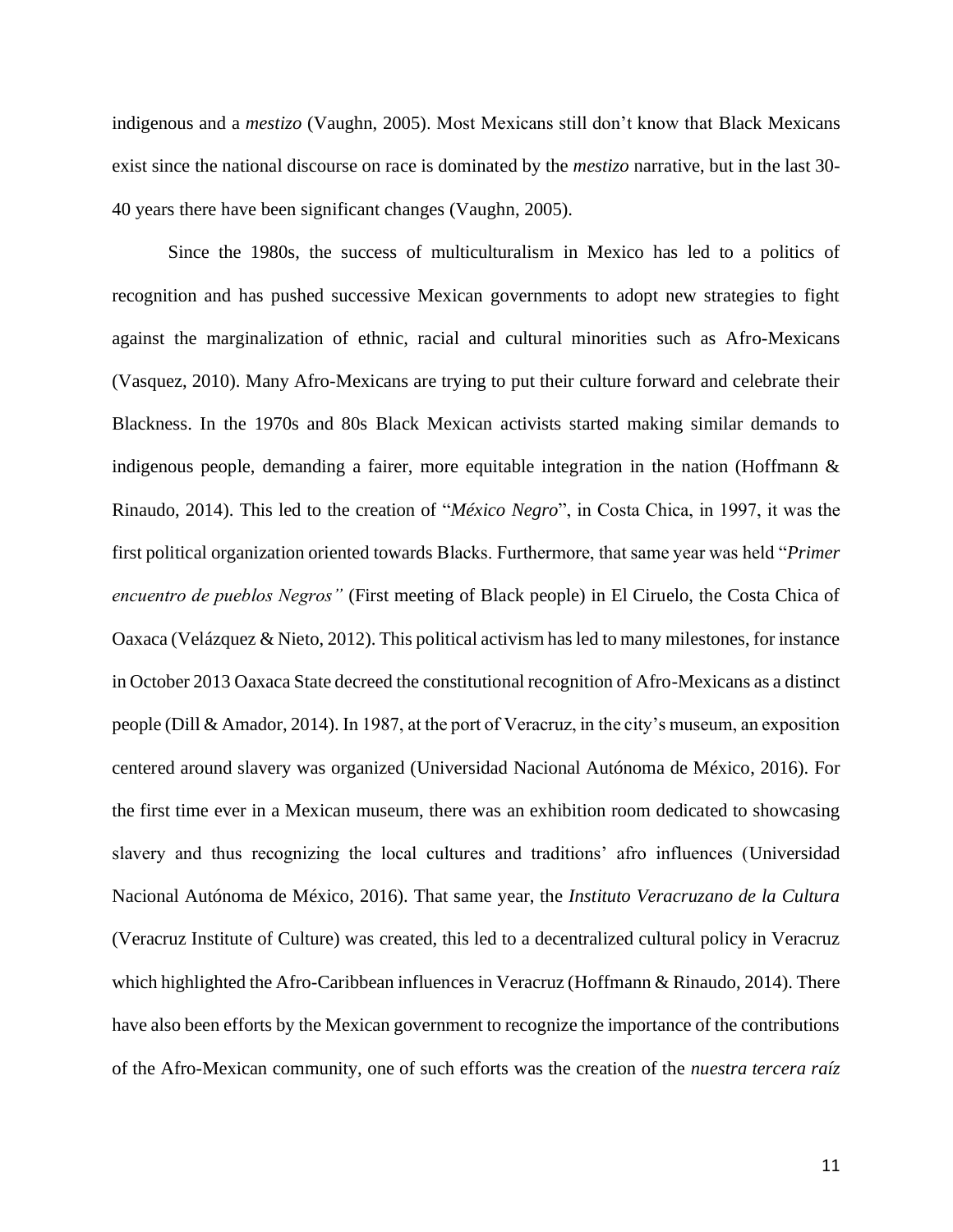(our third root) special program. In November 1989, which marked the 500 years since the "discovery" of the Americas, the Dirección General de Culturas Populares (General Office for Popular Cultures) launched the *nuestra tercera raíz* program to study and acknowledge the nation's third root, in the formation of the *mestizo* culture. This program included public programs, research on Afro-Mexicans, exhibitions, symposiums as well as workshops (Universidad Nacional Autónoma de México, 2016). As part of this program, in 1992, the National Museum of Popular Cultures, held different exhibitions such as "México Negro" of Tony Gleaton and "Afroamérica" of Adalberto Rios, to highlight Afro-Mexican culture (Universidad Nacional Autónoma de México, 2016). In addition, in 1997, the National Institute of Anthropology and History (INAH) created the "*Seminario de poblaciónes y culturas de origen Africano en México"* (Seminar for peoples of African origin in Mexico). This permanent seminar brings together researchers from different Mexican institutions as well as foreign ones, with the objective of sharing experiences in order to conduct historical and anthropological research on the Afro-Mexican community. It also organizes expositions, international conferences as well as educational courses (Velázquez & Iturralde, 2016). In 2012, the National Council for the Prevention of Discrimination (CONAPRED) in collaboration with National Institute of Anthropology and History (INAH) published a book to recognize and highlight the contributions of Africans and Afro-descendants in the construction and formation of Mexico (Velázquez & Nieto, 2012). The book aimed to help raise awareness about the importance of the roles that Afro-descendants played in the social, political, economic and cultural life of Mexico. It looks at the history of Africans and Afrodescendants from the moment they were either forcibly brought to Mexico as enslaved people in the 16<sup>th</sup> century or came as part of expeditions of the Spanish Crown, to their lives in New Spain, followed by Independence and the Revolution, up until modern times (Velázquez & Nieto, 2012).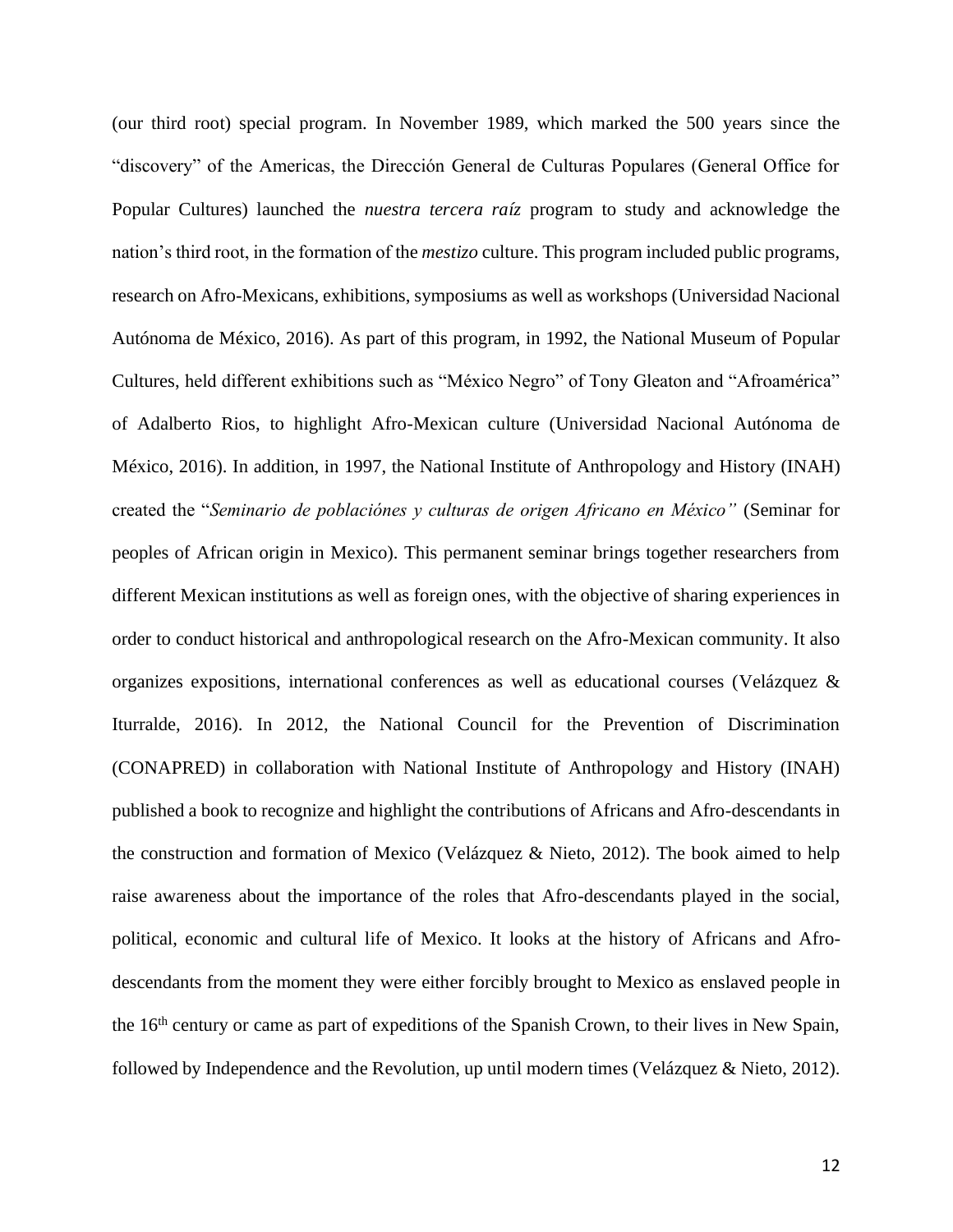Furthermore, following the 2015 Intercensal survey, the 2020 census will officially recognize Afro-Mexicans as a distinct ethnic group. The 2015 Intercensal survey, was carried out in hopes of updating the socio-demographic information before the 2020 census; it found that 1.3 million people in Mexico identify as Afro-descendants (Instituto Nacional de Estadística y Geografía, 2015). Leading up to the 2020 census, different Afro-Mexican organizations have been working on raising awareness about the importance for the Afro-Mexican population to be accurately counted in the census in order to benefit from adequate and specific public policies to solve the issues affecting this community (Colectivo para Eliminar el Racismo en México (COPERA), n.d.). One of such organizations is the Colectivo para Eliminar el Racismo en México (Collective for the elimination of racism in Mexico (COPERA)), who launched an "AfroCensoMX" campaign in partnership with states agencies such as INEGI and CONAPRED, among others. The campaign highlights the importance for the Afro-Mexican community to be accurately counted and encourages anyone identifying as Afro-descendant to make sure to self-identify as such in the census (Colectivo para Eliminar el Racismo en México (COPERA), n.d.). Afro-Mexican public personalities and actors such as Adrián Makala have also been very vocal about the importance of the 2020 census for the Afro-Mexican community and have encouraged Afro-Mexicans to make sure to self-identify as such in the census (Makala, 2020). There clearly have been efforts from both the Afro-Mexican community and the Mexican government to show the importance and the diversity of the contributions made by the Afro-Mexican community and establish its place in the nation's formation.

However, there is still a long way to go before we can say that Afro-Mexicans enjoy the same recognition and visibility as other ethnic groups in Mexico. The historical and linguistic negation of African presence in Mexico has led to the underdevelopment of Afro-Mexican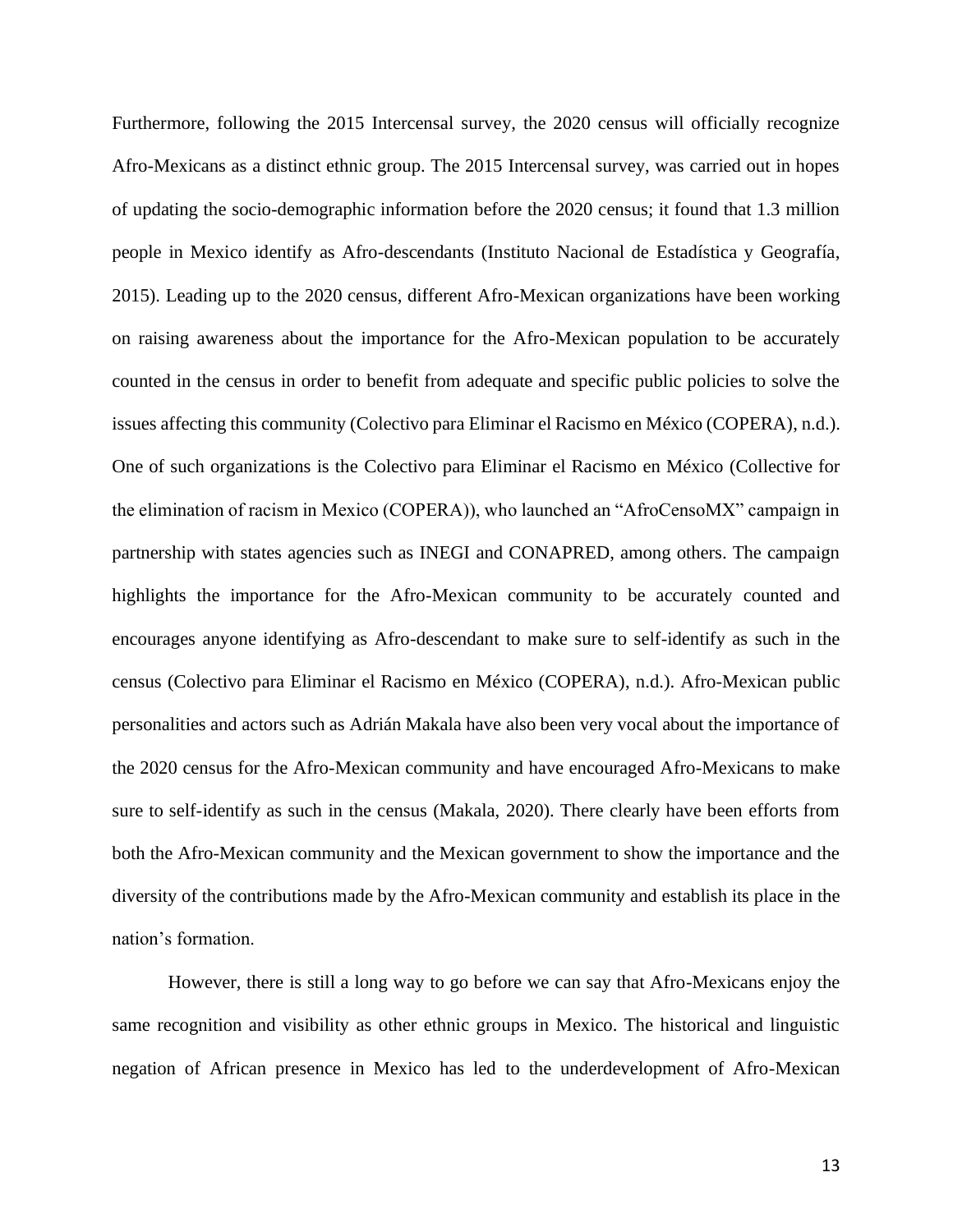communities (Dill & Amador, 2014). This underdevelopment cannot be overcome in such a short amount of time. Savanah Carroll (2015) argued that Black Mexicans didn't have access to the same socioeconomic resources as other Mexicans due to their race and because of their location in Mexico. While it's true that Afro-Mexicans are no longer invisible, at least statistically speaking, and that there have been efforts to showcase their historical contributions to Mexico, they had been marginalized for so long, generational poverty cannot be overcome in just a couple of years. Carroll argued that since Afro-Mexicans were not included in the census as a distinct ethnic group, they had a harder time accessing services. The 2015 Intercensal survey found that Afro-Mexicans had a slightly higher illiteracy rate than the national average; only 66.5% of Afro-Mexicans have access to running water compared to the national average of 74.1%; on average they also have less access than the rest of the Mexican population to technological and communication tools such as television or telephones (Instituto Nacional de Estadística y Geografía, 2015). Furthermore, statistical invisibility has also led to the absence of a Black consciousness in Mexico and the foreignness of Blackness to the general population (Dill & Amador, 2014). The lack of awareness of the existence of Black Mexicans by the general population directly affects Afro-Mexicans; García, an Afro-Mexican from Costa Chica, gets interrogated by soldiers at military checkpoints and is sometimes asked to sing the national anthem to prove he is Mexican (Agren, 2020). With the 2020 census, they will no longer be statistically speaking invisible, they will finally be an officially recognized ethnic minority. *México Negro*'s founder, Sergio Peñaloza Pérez, states that the next step will be to include African and Afro-Mexican history in Mexico's education curriculum since state-mandated textbooks don't include the contributions of Afro-descendants (Gavia, n.d.). The recognition of Afro-Mexicans as a distinct ethnic minority will help make visible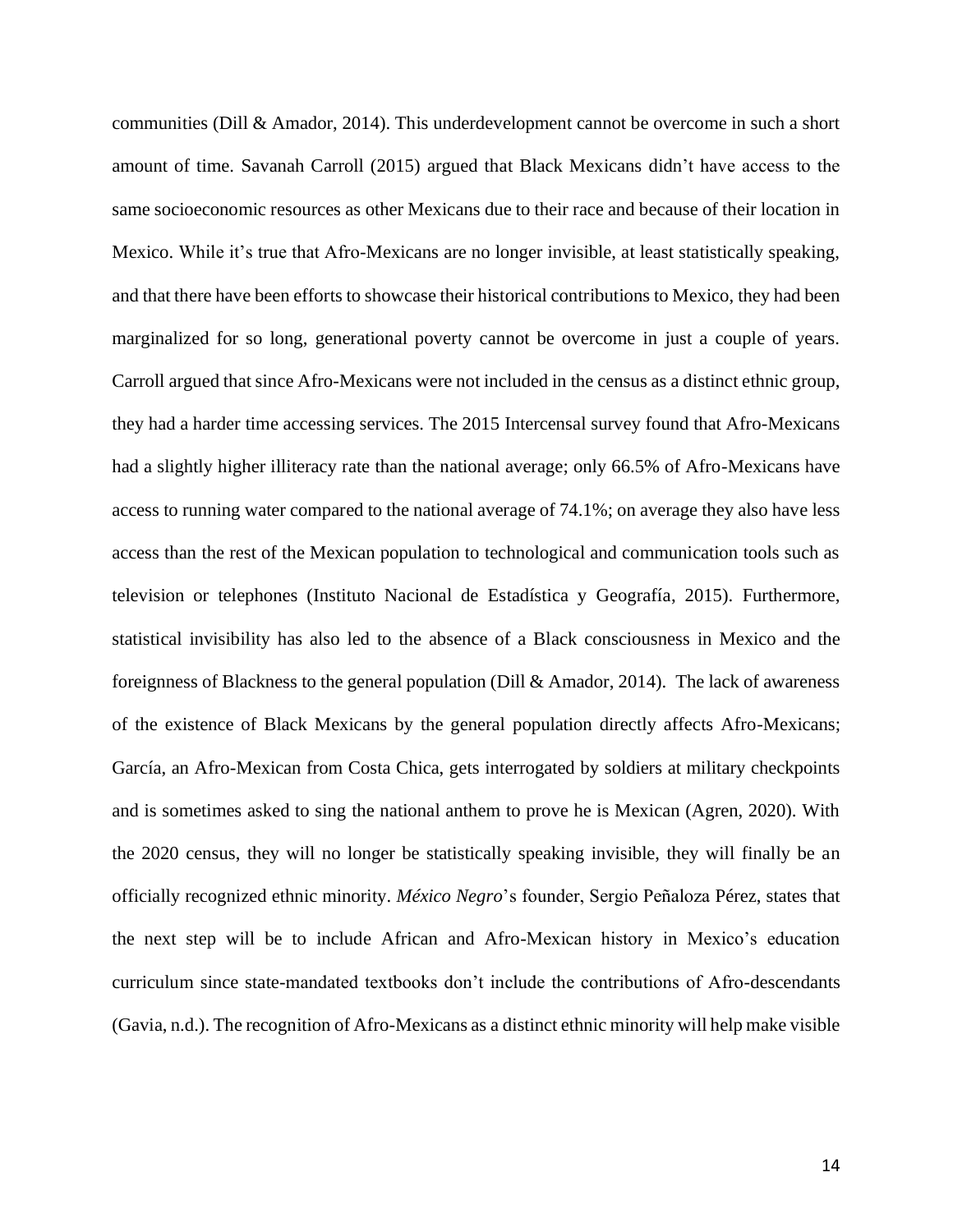their community and their existence to the overall population, but this will take time, it will be a process, it won't happen overnight.

While some have argued that racism and discrimination are at the heart of the explanation for regional inequalities in predominantly Afro-Mexican regions (Hoffmann & Rinaudo, 2014), Carroll (2015) attributes this negation and invisibility in part to the erasure of Afro-Mexicans from Mexican history. As such colonial documentation in New Spain doesn't refer enough to the presence of African peoples and provides very minimal description of their experiences or cultural practices, this relates a lot to the problem of the archive itself (Vasquez, 2010). Most documentation downplayed African religious traditions and many writings from the colonial period had negative and derogatory depictions of African peoples, which all contributed to their racialization (Vasquez, 2010). In addition, their participation and impact in the Revolution wasn't properly documented and was undermined. There was a process of selective memory by academia and researchers in Mexico (Dill & Amador, 2014). The Mexican Revolution is painted as a conflict between the criollo class which owned the land and the *mestizo* and indigenous classes which fought for agrarian reform. Afro-Mexicans were erased from the history of the Revolution, this erasure laid the foundation that allows for the contestation of their citizenship (Carroll, S., 2015). The modern narrative of Mexican society romanticized European and Indian cultural amalgam and left out the contributions of Afro-descended peoples (Vasquez, 2010). Mexican history puts the highlight on the accomplishments of *mestizos* which are viewed as the champions of the Revolution. The failure to recognize Afro-descendants' contribution to Mexico's history has contributed to their erasure from Mexico's history which translates into the economic and social hardships they are facing today. However, once again there have also been efforts to recognize the different roles that Afro-Mexicans played in Mexico, even though derogatory notions of Blackness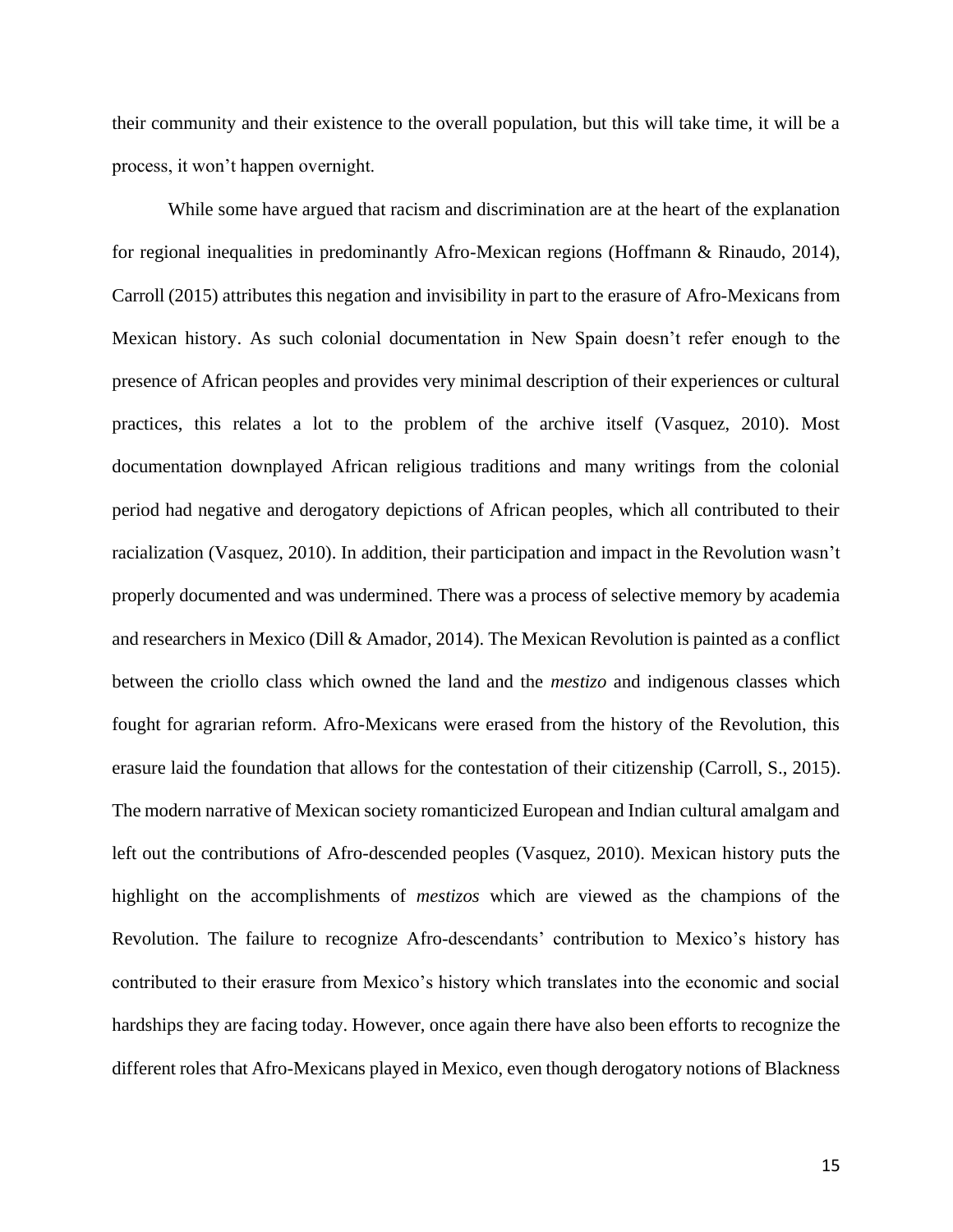affected them, they were present in Mexican society as individuals, laborers, militiamen, business owners and even leaders (Carroll, P.J., 1991). Several historians have insisted that Afrodescendants had agency, they participated in the formation of Mexico, they shaped civic and political discourses. Throughout Mexican history, from the colonial period under Spanish rule to Independence then the Revolution, Afro-descendants have not only contributed to the formation of the Mexican nation but they have also negotiated their place (Vasquez, 2010). Juan Manuel de la Serna Herrera (2005) looked at how the society of New Spain was organized and the place of Blacks that society. He took a special interest in the daily lives of Black enslaved people in Veracruz and the work they performed. Most female enslaved people served, alongside indigenous women, as domestic workers for Spanish women while most *mulattas* were able to live independently. Furthermore, it was also common practice for slave owners to "rent" their enslaved people to others as form to supplement their income. The enslaved people were only allowed to keep a small part of this income, since the majority would be taken away by their masters. However, this meager income did allow some enslaved people to save up enough money to buy their freedom; which explains why more of the "rented" enslaved people gained their freedom than those who worked in the fields (Serna Herrera, 2005). Von Germeten (2009) argued that during the colonial period, free *mulattos* (of mixed African and European heritage) used the Catholic church's *cofradias* (religious associations) as an opportunity to develop a unique religious identity. Furthermore, many Blacks and *mulattos* also used their service to the Spanish crown to demand monetary rewards, similar to *mestizos*, as well as social privileges they are entitled to (Vinson, 2001). Many Black men participated in expeditions, alongside Spanish *conquistadores*  (conquerors), playing a critical role in the development of New Spain. One of such men was Juan Garrido, a free Black man who fought in the battle of Tenochtitlan in the  $16<sup>th</sup>$  century and who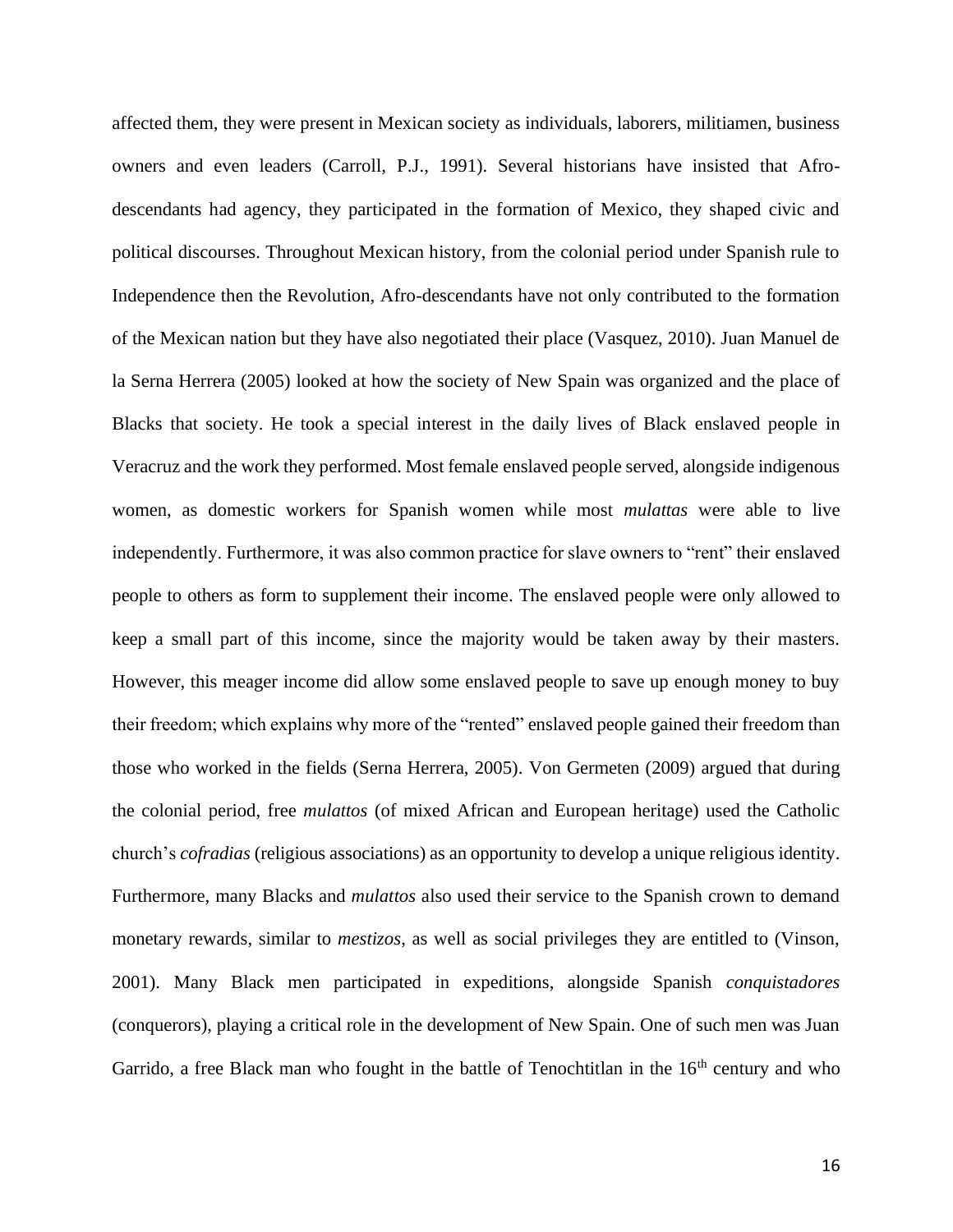petitioned for recognition of his participation by the Spanish Crown (Velázquez & Nieto, 2012). There were also other Spanish *conquistadores* who were accompanied by African enslaved people, such as Pánfilo de Narváez, who was accompanied by a certain Guidela (Velázquez & Nieto, 2012). Many historians of the early Independence days of Mexico, such as Francisco Primo de Verdad and Melchor de Talamantes, argued that the colony of New Spain didn't only constitute of Europeans and Indigenous people, Afro-descendants were also present in New Spain. Many of the Afro-descendants had managed to acquire freedom and had formed families with people from different ethnic groups, which allowed them to access better living conditions; they worked as muleteers, merchants, artisans (Velázquez & Nieto, 2012). At the beginning of the  $18<sup>th</sup>$  century, many had managed to acquire freedom, the new generations of Afro-descendants were born free; some had even acquired social status such as the famous *mulatto* painter Juan Correa, whose painting Sacristía de la Catedral Metropolitana has been acclaimed (Velázquez & Nieto, 2012). During the struggle for Independence, Afro-descendants held a variety of political positions, while some such as Manuel Cortazar, a *mulatto* man, actively participated in the struggle for independence, others, such as Cortazar's brother, Luis Cortazar led a regiment of royalists fighting for the Spanish Crown (Vasquez, 2010). Furthermore, one of the most known presidents of Mexico, its second president after Independence, Vicente Guerrero, was of African descent, although this is usually not mentioned; he decreed the abolition of slavery in 1829. Afrodescendants also held positions of leadership in the army, for example the insurgent leader José Maria Morelos, after which the town of Morelos in Oaxaca was named, managed to convince Afrodescendants to fight for independence on the side of insurgents. Many Afro-descendants such as Morelos or Vicente Guerrero were an essential component of the insurgent struggle. While their contributions are recognized in Mexico's history, there is little to no mention of their Afro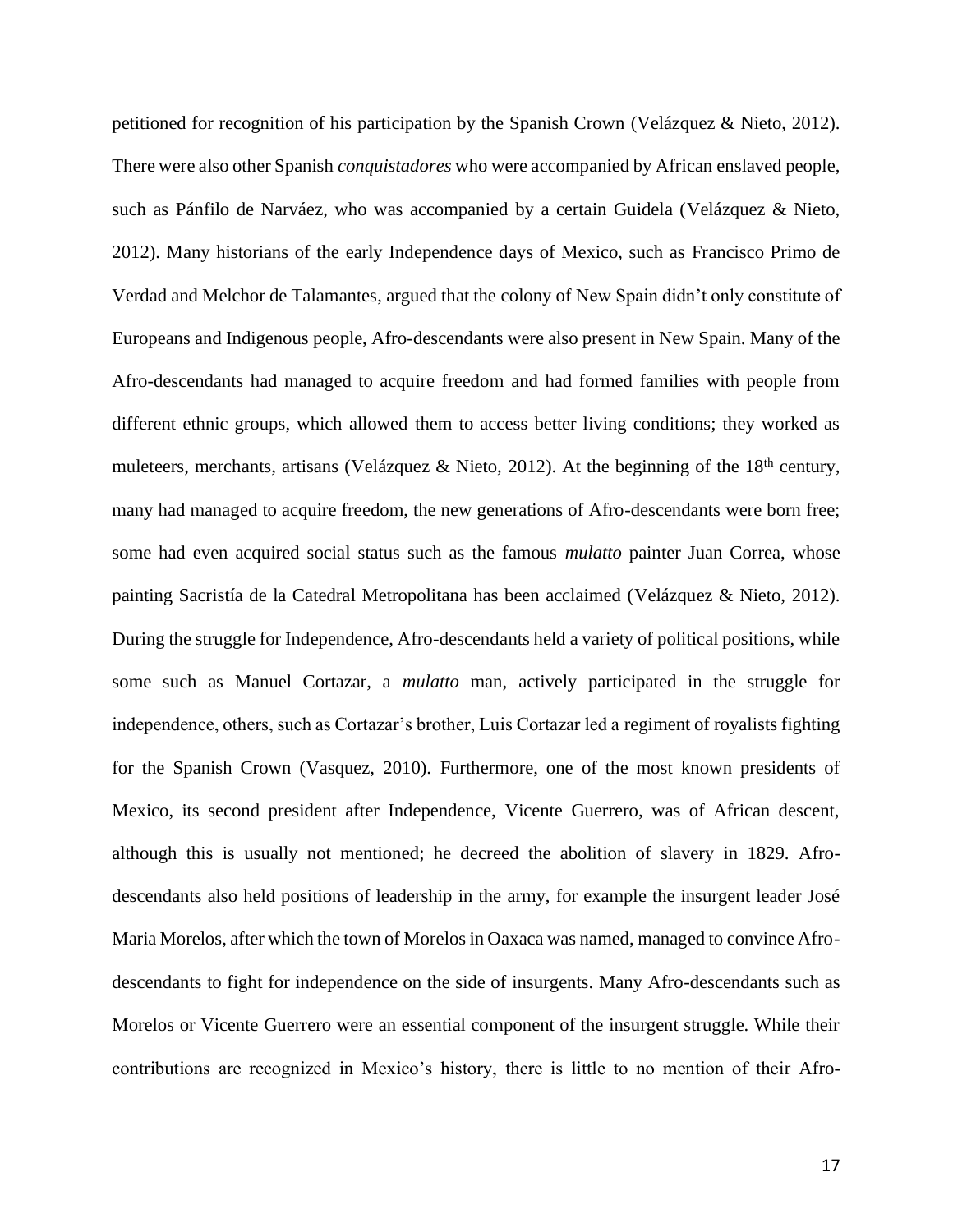descendance. Furthermore, the influence of African cultures on many ceremonial practices in Mexico, as well as dance, music, religion and healing, has been documented by anthropologists such as Aguirre Beltrán. For instance, in Veracruz, many towns names such as Mandinga, Matosa or Mozomboa clearly have African origins (Velázquez & Nieto, 2012). Another important historical event that formed Mexican colonial history was the "Yanga rebellion", which was closely studied by Vicente Riva Palacios, an Afro-Mexican writer in the 19<sup>th</sup> century. The "Yanga rebellion" was led by Gaspar Yanga and other Africans insurgents and took place in Córdoba, Veracruz in 1570. After almost 40 years of fighting, in 1609, the government conceded to the establishment of the first free town in Mexico, San Lorenzo de los Negros de Cerralvo, which was organized around African cultural traditions and is has now been renamed Yanga.

Morelos is a small town with 2,000 habitants in the state of Oaxaca, in the Costa Chica region (Carroll, S., 2015). Carroll's extensive fieldwork in the town of Morelos, Oaxaca sheds light on some of the issues the town's residents, a region with a large population of Afro-Mexicans, are facing. They lack major infrastructure such as running water, public sanitation, proper drainage system. Most residents in the region rely on farming and production to subsist but even so, they struggle to make ends meet. Most residents believe the lack of sufficient funding and support from the government is directly related to race. They believe that the erasure of Blacks from Mexico's history and the failure to recognize them as a distinct ethnic group, is a major reason the government doesn't provide them with sufficient support (Carroll, S., 2015). The Black community in Morelos isn't just plagued with poverty due to lack of funding, the lack of funding also affects other areas such as healthcare. Due to lack of funding, there aren't many programs focused on the prevention of teen pregnancy or STDs, thus teen pregnancy is very prevalent in the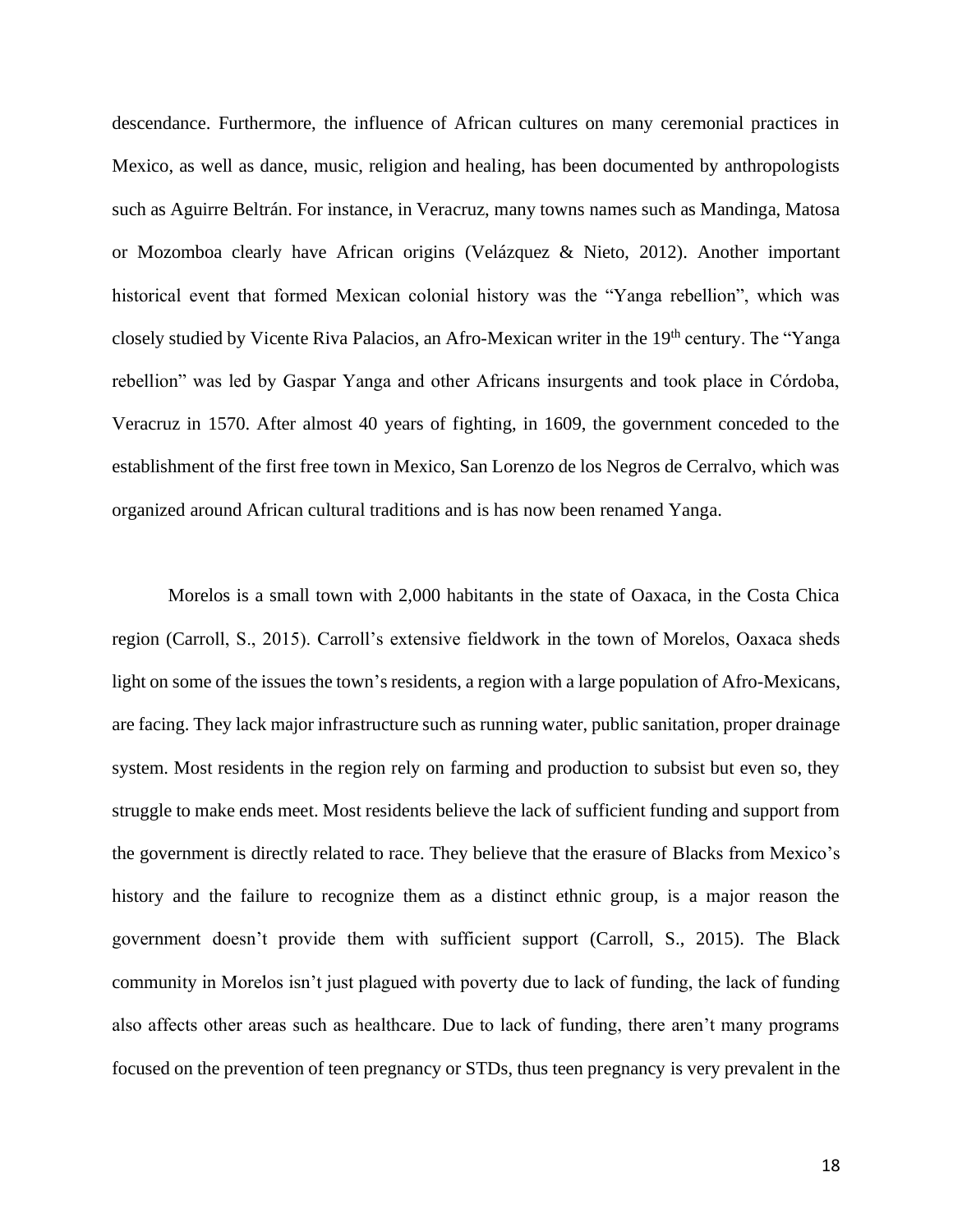region, which in turns puts a strain on the community and further reinforces generational poverty. The absence of Afro Mexicans as a distinct ethnic group is a real barrier to their access to funding and more support, federal recognition is necessary for social, political and economic advancements for Afro-Mexicans. Now that Afro-Mexicans have been recognized as a distinct ethnic group they will be able to make more claims, as Beatriz Amaro Clemente, from the Consejo directivo de unidad para el progreso de Oaxaca, put it, "we need statistical recognition in order to start asking for other things" (Camhaji, 2020). In other words, the very recent statistical (2020 census) and historical recognition by Mexican institutions is the first step before the Afro-Mexican community can start expecting changes in terms of public policies designed to address their needs. Two federal state entities, the Secretary of Indigenous Issues (SAI) in Oaxaca and the Secretary of Indigenous Issues and Afro-Mexican communities (SAICA) in Guerrero have been commissioned to conduct research, in collaboration with Afro-Mexican communities, on the issues affecting these communities in order to implement adequate public policies (Consejo Nacional para Prevenir la Discrimination (CONAPRED), n.d.). However, some argue that asserting their Blackness could also place Afro-Mexicans in the margins of Mexican society and further ostracize them. Nonetheless, Afro-Mexicans are aware that even if the federal government recognizes their existence and legitimizes them, it doesn't mean it's the end of racism and discrimination against them, but it will provide them with legal recourse they can use when it occurs. They understand that this recognition should be supplemented by pro-active policies to bring about change in the economic, social and educational sectors. As such initiatives such as the creation of the *Consejo Nacional para Prevenir la Discriminación,* CONAPRED (National Council for the Prevention of Discrimination), in 2003, is a step in this direction (Dill & Amador, 2014).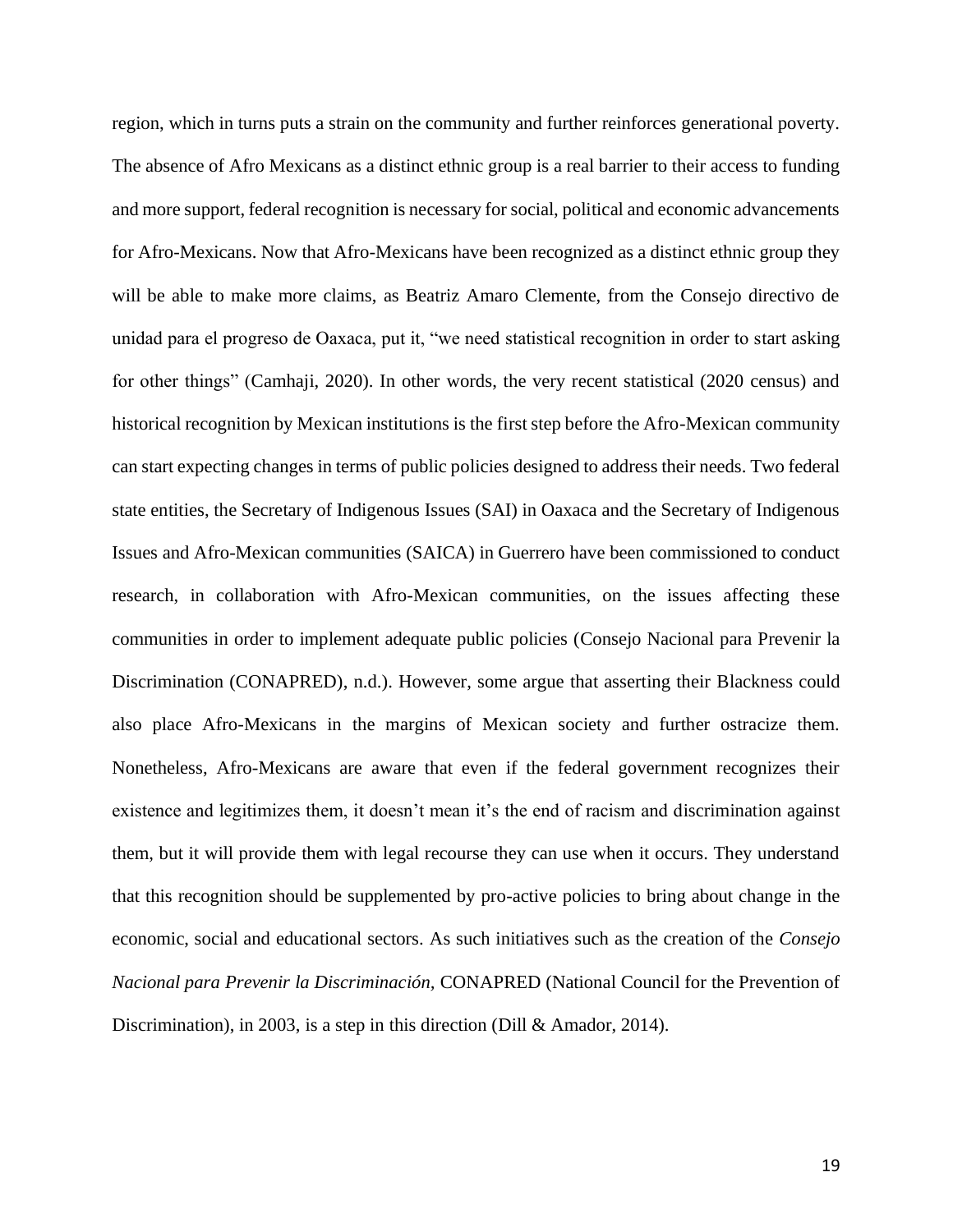There are different issues that are affecting Afro-Mexicans and they're all intertwined. Afro-Mexicans have been erased from Mexican history and more specifically the Revolution and the Independence, which are considered to be major turning pointsin Mexican history and in which they participated. Their erasure from Mexican history has made it easier to render them invisible and to not constitutionally recognize them as a distinct ethnic group. The 1917 Mexican Constitution's Article 1 states that "all individuals are entitled to the human rights granted by the Constitution and that any form of discrimination based on ethnic or national origin, gender, age, disabilities, sexual orientation or any other form, is prohibited" (Consitución Política de los Estados Unidos Mexicanos, 1917). Furthermore, Article 2, states that the Mexican Nation "is unique, indivisible and multicultural and is originally based on its indigenous peoples" (Consitución Política de los Estados Unidos Mexicanos, 1917). It defines indigenous community as a "community that constitutes a cultural, economic and social unit settled in a territory that recognizes its own authorities, according to their own customs" (Constitución Política de los Estados Unidos Mexicanos, 1917). It also adds that the recognition of indigenous communities and peoples should also take into account other criteria such as ethno-linguistics and settlement on a land. The Constitution also recognizes and protects indigenous peoples' right to selfdetermination and their right to autonomy. Article 2, section B recognizes the need to promote equal opportunities for indigenous people and to eliminate discriminatory practices and it establishes a set of actions authorities must take to ensure this. They must stimulate regional development in indigenous areas; increase educational level of indigenous peoples; establish a scholarship system for indigenous students at all levels of education; assure access to health services by expanding the coverage of the national health system, among other things. The 1917 Constitution didn't recognize Afro-Mexicans as a distinct ethnic group as it did with Indigenous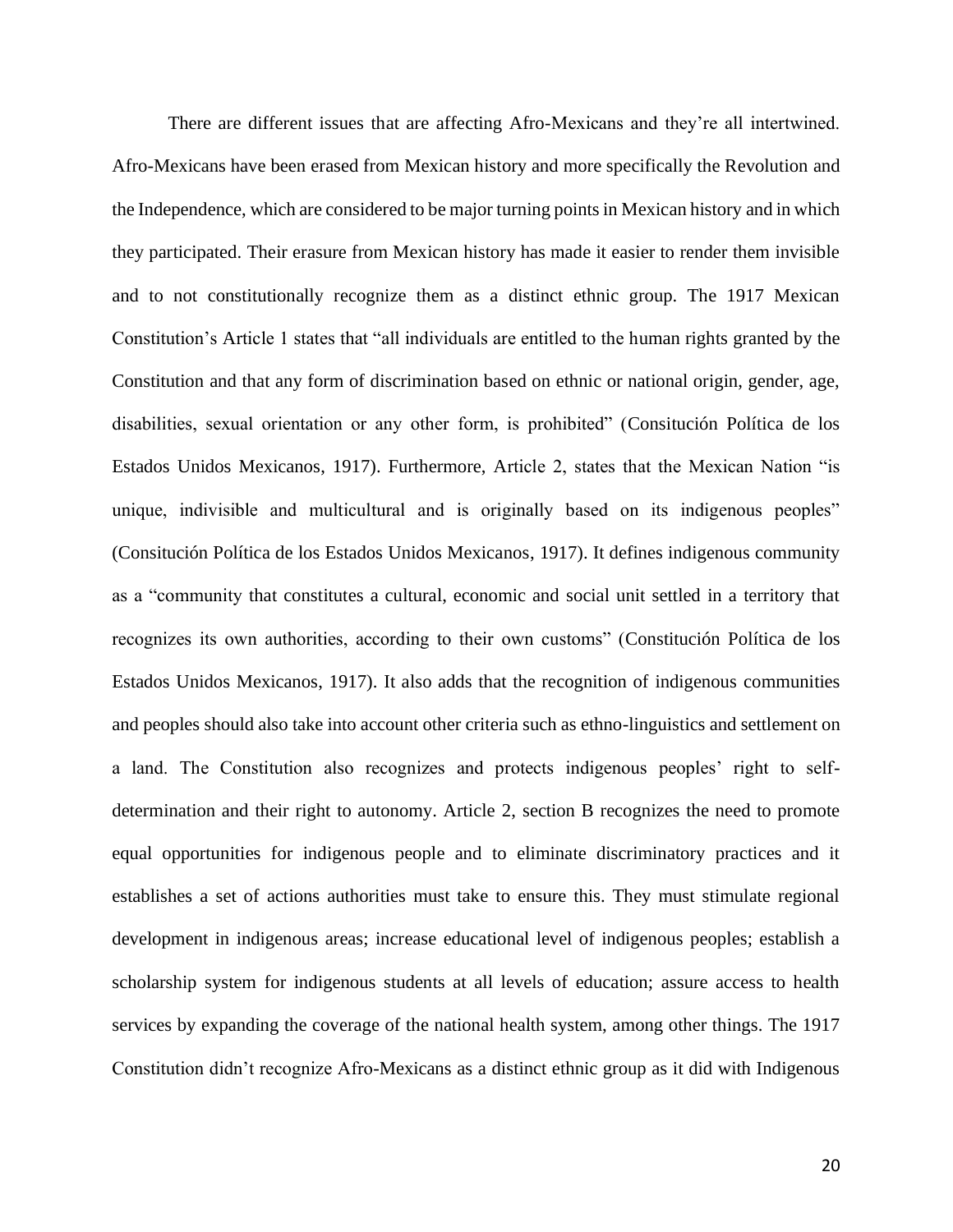people, which means they weren't entitled to the same kind of special funding that indigenous communities were intitled to. Since they were not recognized as a distinct ethnic group, it's difficult for them to request more resources be allocated to their communities.

We can draw a parallel between the way Mexico is treating its own Black population and the migrant Black population that has found itself in its territory. This recent migration of Black people comes at a time when Mexico itself is grappling with issues of Black identity and what it means to be Afro-Mexican. As a matter of fact, after the findings highlighted by the 2015 Intercensal survey, the Mexican Constitution's Article 2 was modified in August 2019. A section C was added to recognize Afro-Mexican peoples and communities, as a "part of the multicultural making of the Nation". It also stated that Afro-Mexicans are entitled to all the rights listed previously in the article, in order to guarantee their self-determination, autonomy, development and social inclusion (Constitución Política de los Estados Unidos Mexicanos, 1917). They are finally recognized as a distinct ethnic group and can enjoy the benefits of being recognized as one, similarly to Indigenous peoples. Furthermore, there is also the question of the presence of Afro-Mexicans in sports and media. In Mexico, the media and the film industry perpetuate racism towards the Afro-Mexican community as well as the Indigenous community. There is a lack of representation of Afro-Mexicans and Indigenous peoples in media and in Mexican films. Even when they are represented, they always have the role of someone from a lower social class; when it comes to advertisement, most companies are looking for a "Latino international" look, which consists of people with white skin, dark eyes and dark hair (Jones, 2019). There is a perception in the advertising industry in Mexico that if someone white uses a certain brand, the product will be considered desirable; the idea of being "aspirational" (Jones, 2019). This doesn't leave much space for Indigenous and Afro-Mexican people who are almost absent from advertising in Mexico.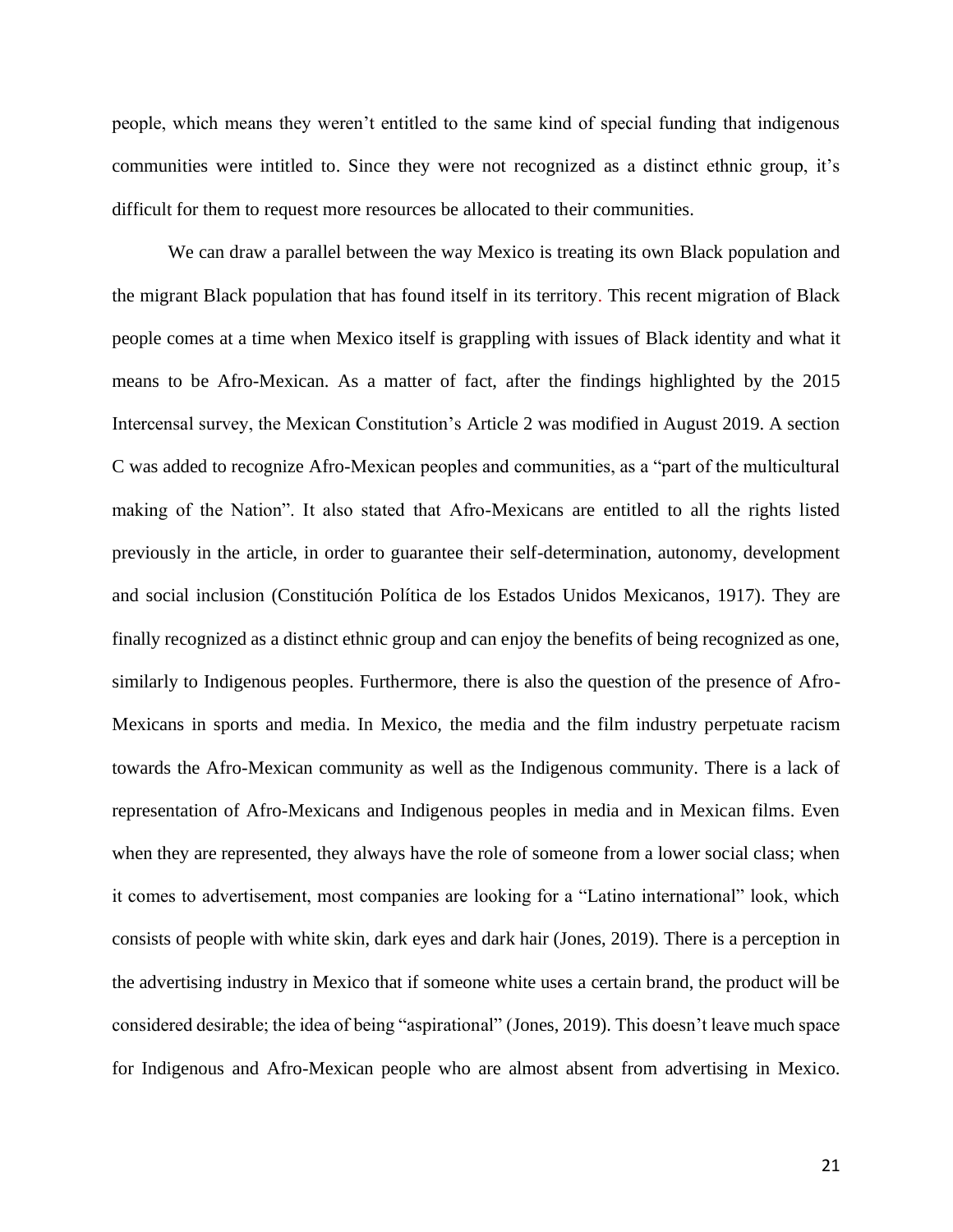However, there are some exceptions, some Afro-Mexicans have managed to succeed in music and films in Mexico. For instance, M'Balia and Kalimba Marichal are Afro-Mexican singers, with Afro-Cuban parents, who started their music and acting careers at a very young age. Kalimba has doubled as an actor for the Spanish versions of famous cartoons such as The Lion King and Chicken Little. M'Balia and Kalimba have also been long-time on-and-off members of the famous pop music Mexican group, OV7, since its formation in 1989. However, M'Balia has revealed that as a young child she has been discriminated against because of the color of her skin (Contreras, 2019). When it comes to sports, soccer is considered to be Mexico's national sport, as a result, the country's soccer national team players are highly respected, irrespective of their skin color. Giovani dos Santos' is a 26-year-old striker, whose father is a former professional soccer player and an Afro-Brazilian, while his mother is a *mestiza* from Nuevo León, Mexico (Thompson-Hernández, 2016). Giovani is one of the most popular players on the Mexican national team, he is known for his precise ball passing and exceptional goal scoring skills. However, while he is constantly praised for his skills, his Afro-Brazilian heritage and his "Black" features such as his curly hair and bronze-colored skin that make him stand out amid his *mestizo* teammates, is almost never mentioned (Thompson-Hernández, 2016). Mexico and Mexicans claim him as theirs and praise him for his talents but deny his Blackness (Thompson-Hernández, 2016). While singers such as M'Balia and Kalimba and soccer players such as Giovani have won Mexican hearts, their Blackness remains an issue one way or the other, in Mexican society. We can ask ourselves how does a society that only recently recognized the existence of Black Mexicans, deal with the presence of Black immigrants on its territory? The fact that both non-Black Mexicans and Afro-Mexicans struggle with the idea of pure Blackness in Mexico, and the fact that Afro-Mexicans are still invisible in most of Mexico, even in parts of the country where there is a large population of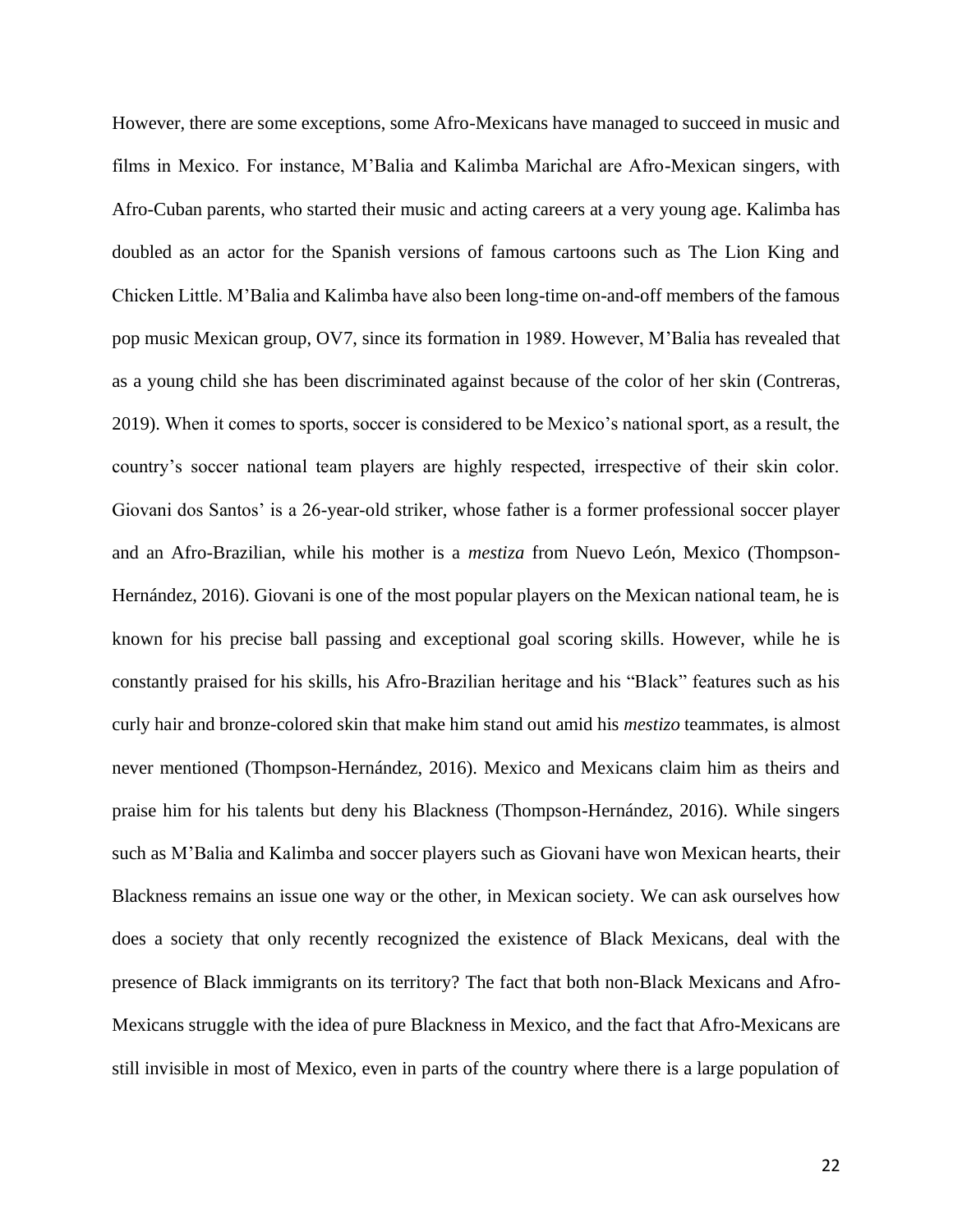them, such as Mexico City and Estado de México, is reflective of how Blackness is viewed in Mexican culture.

### **B. Recent restrictive U.S. and Mexican immigration policies**

Recent restrictive U.S. and Mexican immigration policies have forced thousands of African and Haitian migrants to remain in Mexico, a country they had only intended to transit through. How does the intersection of migration, race and language shape their experiences while they are forced to remain in Mexico? The most important immigration policy that's forcing Black migrants to remain in Mexico is the Department of Homeland Security's "metering" policy (Smith, 2019). The "metering" policy also known as the "turnback policy", has been used by Customs and Border Protections (CBP) since 2016 to limit the number of asylum seekers who are processed every day at U.S. port of entries at the southern border. Before this policy, any non-U.S. national also referred to as "alien", without a valid documentation could present themselves at any U.S. port of entry and apply for asylum. The alien must demonstrate a credible fear of persecution or torture in their country of origin. However, this is no longer the case since Trump came to power in 2016 and even more so since 2018 when CBP issued official guidance to officers on how to practice metering. With metering, CBP officials have been turning asylum seekers away and forcing them to wait in Mexico until space becomes available at CBP processing facilities on the U.S. side of the border. These asylum seekers then put their names on informal "waitlists", which are maintained by an organization or an individual on the Mexican side of the border. Individuals are called off the list daily, CBP informs the organization or individual in charge of the list, how many asylum seekers can be processed on that day (American Immigration Council, 2020).Wait times vary at each port of entry, from a low of one to three days at Reynosa-McAllen, Texas port of entry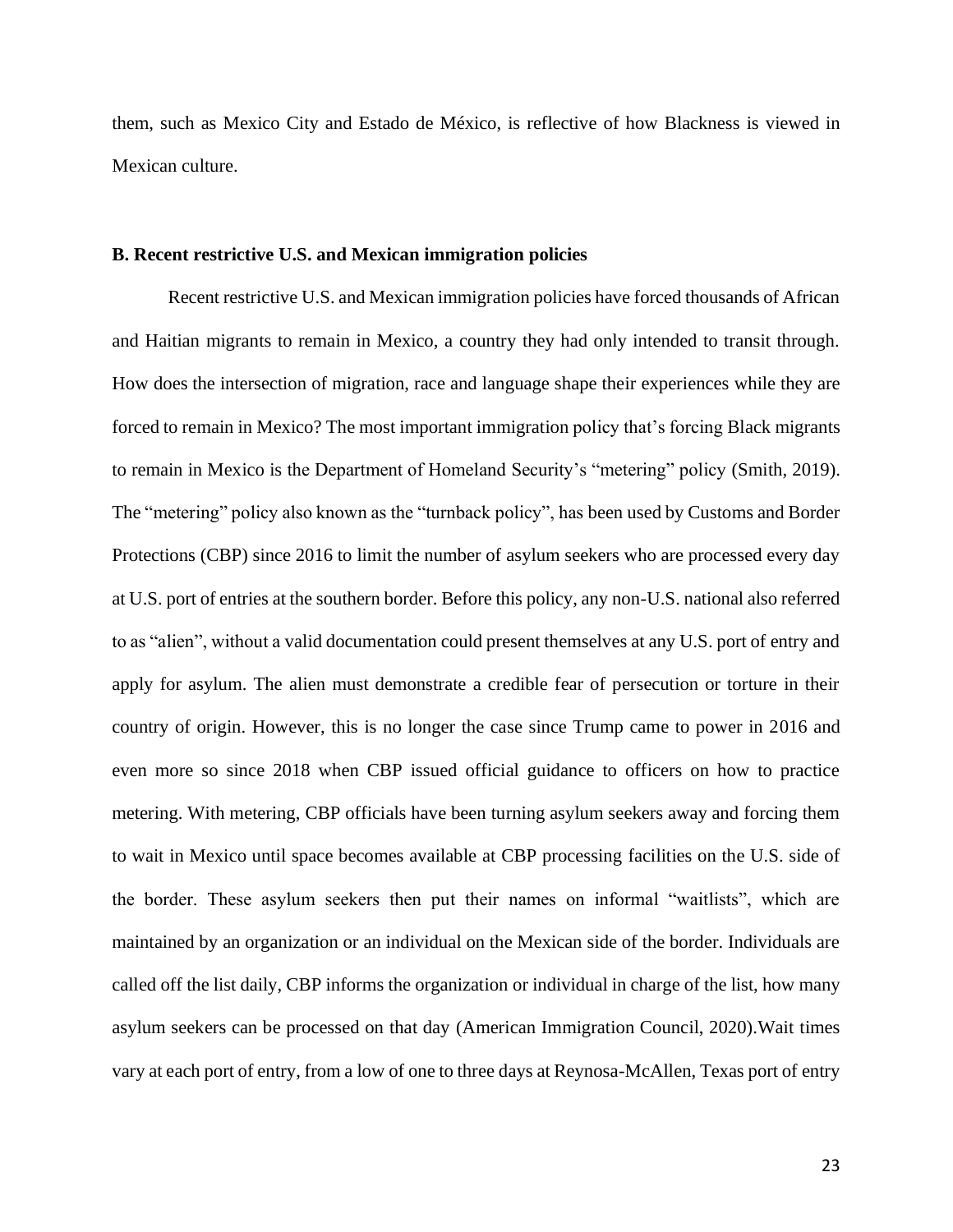to a high of six months in San Ysidro-Tijuana, California, port of entry. Furthermore, the number of people being called off the list every day is very low, it's usually between 0 to maximum 30 people per day (Leutert, S., Arvey, S. & Ezzell, E., 2020). As of February 2020, there are an estimated 15,000 asylum seekers on waitlists in 11 Mexican border cities, the majority being in Tijuana with almost 10,000 asylum seekers (Leutert, S., Arvey, S. & Ezzell, E., 2020). This "metering" policy puts asylum seekers' lives at risk by forcing them to remain in border towns/cities that are known to be dangerous. For instance, the U.S. Department of State advises citizens to exercise increased caution in Tijuana, Baja California state and emphasizes the significant number of homicides in non-tourist areas of Tijuana (U.S. Department of State – Bureau of Consular Affairs, 2019). The border state of Tamaulipas where some African migrants await for their turn on the list, was designated by the US State Department as a level 4 threat risk, which is the same as countries such as Afghanistan, Iraq, Syria, Somalia, North Korea and Yemen, war-torn countries (American Immigration Lawyers Association, 2019).

In addition, while they await in Mexico they live in deplorable conditions, without access to shelters, many of them are forced to sleep on the streets and have no access to adequate food or healthcare either. Furthermore, Mexico deployed its National Guard on its northern as well as its southern borders ("How Mexico beefs up immigration", 2019). The *Guardia Nacional* (National Guard) was initially created, in February 2019, as part of newly elected President Andres Manuel Lopez Obrador's (AMLO) National Plan for Peace and Security which he presented in 2018 (Wilson Center, 2019). The National Guard whose role is to preserve public security, is a hybrid institution made up of army police, naval police and federal police. AMLO's plan was to progressively expand this new force over a 5-year-period until it's fully operational and can finally replace the military in the fight against crime (Melimopoulos, 2019). However, with increasing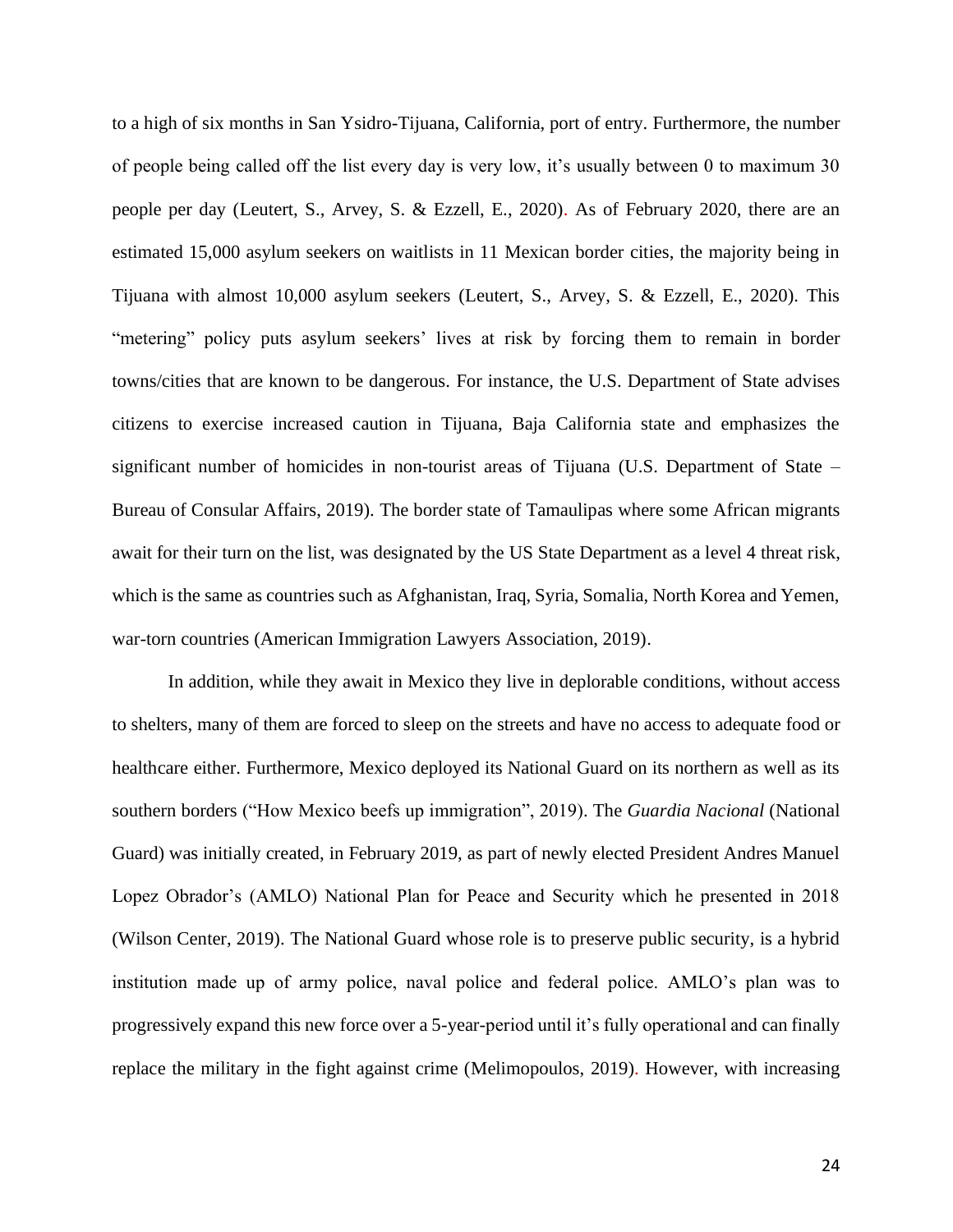pressures from the US government to curb migration flows by all means necessary, in June 2019 Mexico instead deployed 6,000 National Guard agents in the country's southern border with Guatemala and thousands more at its northern border with the US, to assist with the increasing flow of migrants. The National Guard is working to ensure that migrants don't cross into Mexico through its border with Guatemala, that those in the southern state of Chiapas don't attempt to travel through Mexico to reach the US-Mexico border and ensure that those already at the US-Mexico border don't cross into the US.

This sudden shift in policy raised many questions as to why a force, which was supposed to preserve public security is now dealing with immigration (Melimopoulos, 2019). It also drew criticism on AMLO who ran a leftist campaign to make Mexico a welcoming country for migrants, whether they are here to settle or transit on their way to the US (Meyer & Isacson, 2019). Instead, he created one more institution that would crack down on migrants and asylum seekers transiting arriving in Mexico. During AMLO's first few months in office, Mexico's apprehensions and deportations of migrants were relatively low and his administration was issuing *tarjetas de visitante por razones humanitarias* (humanitarian visas) to migrants from Central America and other parts of the World, which allowed many to obtain temporary legal status (Meyer & Isacson, 2019). Now his administration has shifted its migration policy, with the Foreign Secretary Marcelo Ebrard constantly highlighting Mexico's success in curbing migration flows, by deporting more migrants, amongst other measures. In addition, Mexico has added more checkpoints on highways in the southern part of the country and is doing more raids on a network of freight trains called *La Bestia*, these freight trains are used by many migrants to travel north. In Tapachula, the National Guard is making sure migrants don't leave the camps they're being kept in, if some try to escape, they will be brought back to the camp. These immigration policies have forced African and Haitian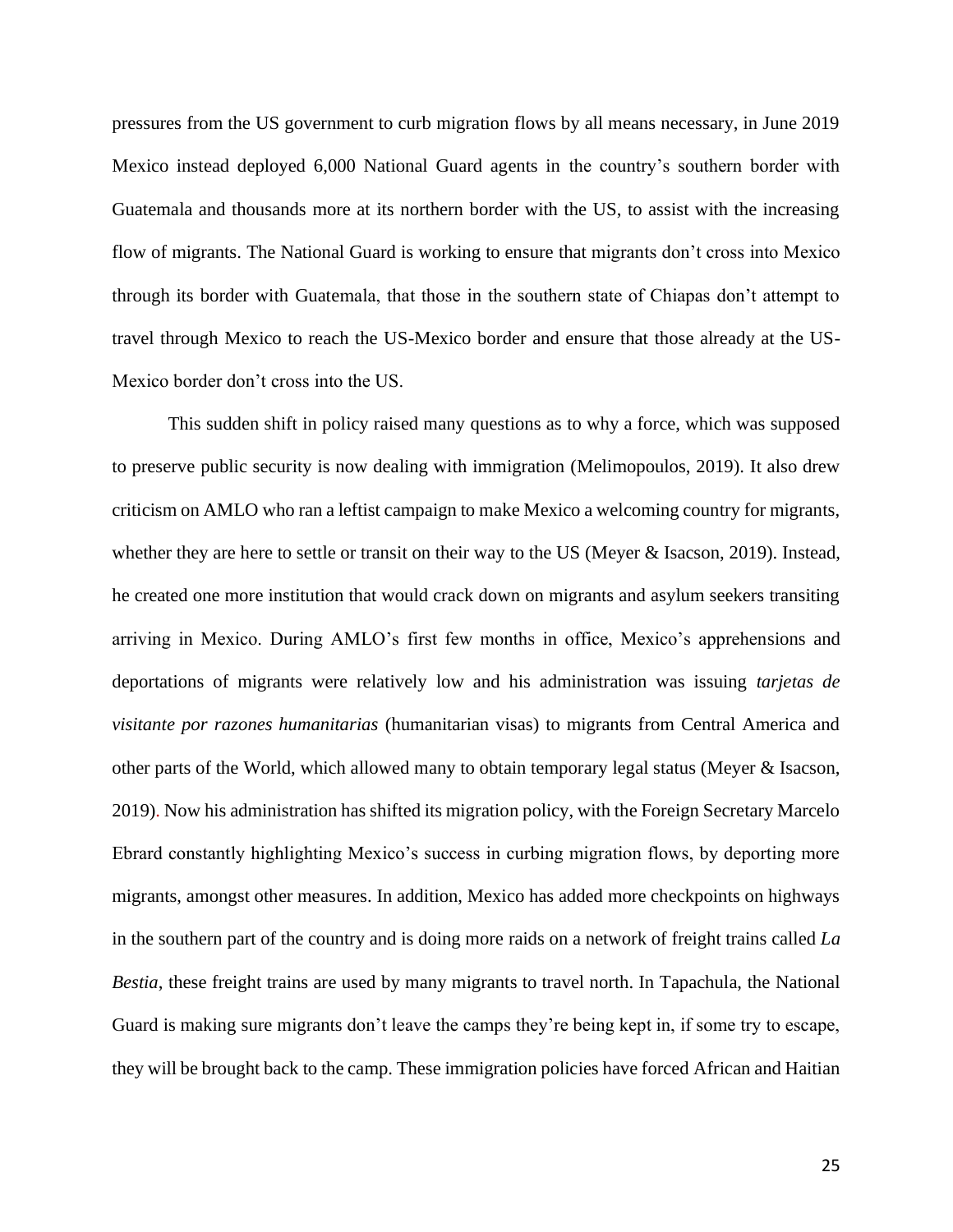migrants to remain in Mexico for months, indefinitely. Their hypervisibility as Black migrants makes it harder for them to travel northward undetected. Many of these migrants are Black and non-Spanish-speaking; their lack of Spanish certainly hinders their access to migrant services (Adossi, Belay, Lipscombe, & Ndugga-Kabuye, 2018). The *Asamblea de Migrantes Africanos y Africanas en Tapachula* (The Assembly of African Migrants in Tapachula), comprised of 3,000 Africans migrants, has reported that many of them haven't received translation or interpretation services in their languages and were forced by the Immigration Detention Center, to sign documents they didn't understand (CDH Fray Matías, 2019).

The US government's efforts to export border enforcement has had an impact on migrants trying to cross Mexico in hopes of reaching the US-Mexico border. As of July 2019, due to mounting pressure from the US, Mexico has stopped issuing 20-day permits that would allow migrants to cross Mexico and reach its northern border with the US (Averbuch, 2020). As a result, thousands of African migrants, who unlike Central Americans migrants are almost impossible to deport, are now stuck in limbo in Tapachula, where they have set up make shit camps. Some of these Black migrants have come all the way from countries such as Eritrea, the Democratic Republic of Congo or Cameroon (CDH Fray Matías, 2019). These migrants have diverse backgrounds, from a restaurant owner to an accounting student to political sciences graduate, but they all have one thing in common, they have been forced to flee their country. The Mexican government refuses to give the permit that would allow them to cross the country, instead these migrants are being kept in camps where they are being guarded by the National Guard and the municipal police of Tapachula. The Mexican government did half-heartedly offer them to apply for asylum, but many feared that applying for asylum in Mexico would affect their chances of getting asylum in the US or Canada. This 'strategy of containment' as described by the Jesuit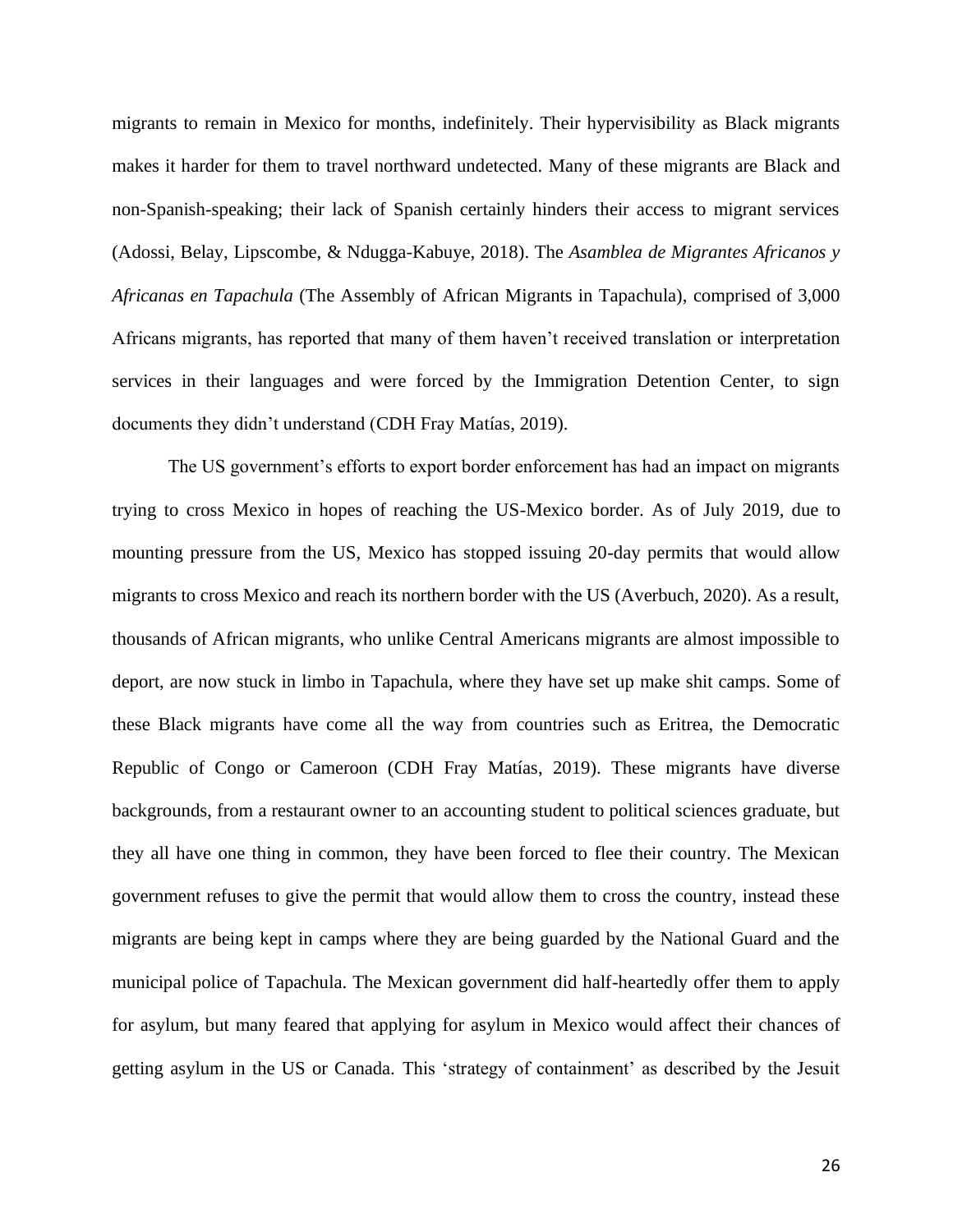Refugee Services in Tapachula, has forced migrants to find alternative means to reach the US-Mexico border, some risked their lives by boarding boats up the Pacific coast, in an attempt to circumvent Mexican authorities, others boarded north-bound buses with fake documents hoping they won't be apprehended once on the bus, and those who could afford to, paid smugglers thousands of dollars (Averbuch, 2020). Eventually, after months of this unbearable situation for many, Mexican officials somewhat compromised by offering these African migrants' permanent residency. However, in order to qualify for a fast asylum, they had to declare they were stateless. Many hesitated to do so, since they were unsure of how that would affect their asylum process in the US (Averbuch, 2020). Others took the residence permits and got rid of them as soon as they were able to cross Mexico and they reached the US-Mexico border.

While these dynamics at the southern border of Mexico with Guatemala are fairly new, Mexico's northern border with the US has always been impacted by different migration flows, especially cities such as Tijuana. In 2016, Tijuana welcomed its first and largest wave of Haitian and African immigrants. Many of these migrants' journeys started in Brazil or Ecuador; they made the treacherous journey through several South and Central American countries before reaching Tijuana. As such after the devastating 2010 earthquake many young Haitians left to work in Brazil, however when Brazil was hit with its worst recession in 80 years, followed by political unrest due to a right-wing coup, unemployment levels as well anti-immigrant sentiment rose in the country (Adossi, N., Belay T., Lipscombe C., & Ndugga-Kabuye B., 2018). This forced many Haitians to leave and head northward in hopes of reaching the U.S. or Canada. As for the African migrants, many of them escaped war or unrest in their countries. They usually travel to either Brazil or Ecuador, the two countries with relatively lax visa regulations for Africans, then they continue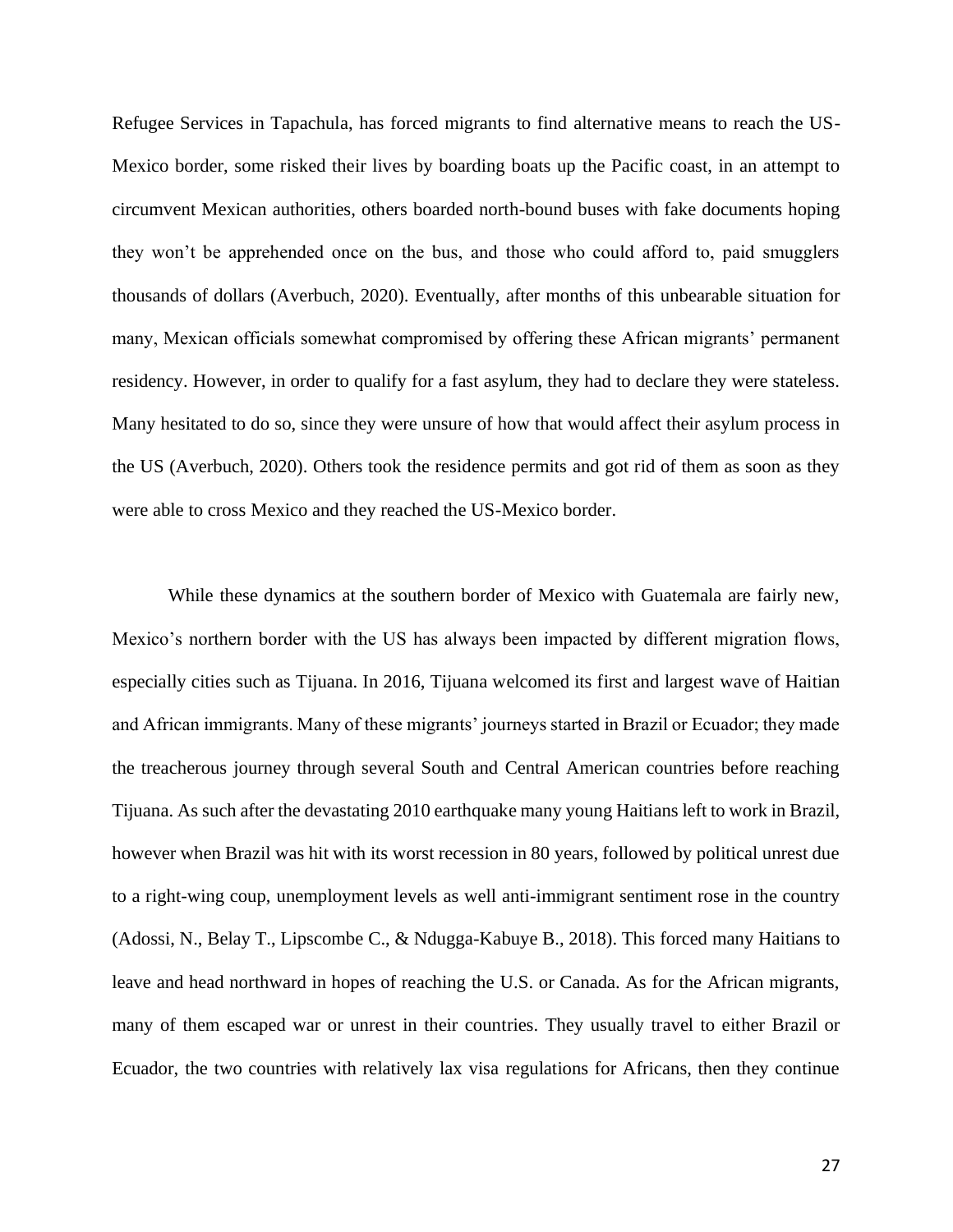their journey northward by foot and by bus, travelling through seven to nine Latin American countries, depending on whether their journey started in Ecuador or Brazil (Adossi, N., Belay T., Lipscombe C., & Ndugga-Kabuye B., 2018). Many of these migrants preferred Tijuana to other border cities/towns because of its relative safety. Most of the Haitians, had been living and working in Brazil in the construction industry to prepare the country for Olympic games but were forced to leave when the country encountered economic problems (Marchand & Ramirez, 2019). Most of them heard from family and friends in the US about the possibility to file for Temporary Protected Status (TPS) in the US and started their journey northward from Brazil in hopes of reaching the US. However, unfortunately, starting summer 2017, the daily limit on migrants being received for interviews by US authorities in Tijuana had been lowered to 50, thus many of these migrants found themselves waiting for months before getting an interview (Marchand & Ramirez, 2019). In January 2017, there were already an estimated 4,000 Haitian migrants in Tijuana and 30 migrant shelters who were catering to their needs (Marchand & Ramirez, 2019).

Over the years Tijuana has also received an increased number of African migrants, in 2019 Mexico apprehended 7,352 African migrants, a large number of which live at the Northern border (Secretaría de Gobernación, 2020). After the election of President Trump and the hardening of the US' stance on immigration, the Mexican government decided to give Haitian migrants work permits. The Mexican officials' logic was long term, they argued that these migrants would leave shelters if they make enough money to support themselves, thus freeing up shelters' space for deported Mexicans from the US (Marchand & Ramirez, 2019). While initially Haitian migrants garnered support from the local population, with many residents dropping off donations at the shelters assisting them, gradually there were also many xenophobic comments, accusing the shelters of helping foreign migrants at the expense of deported Mexican migrants (Marchand &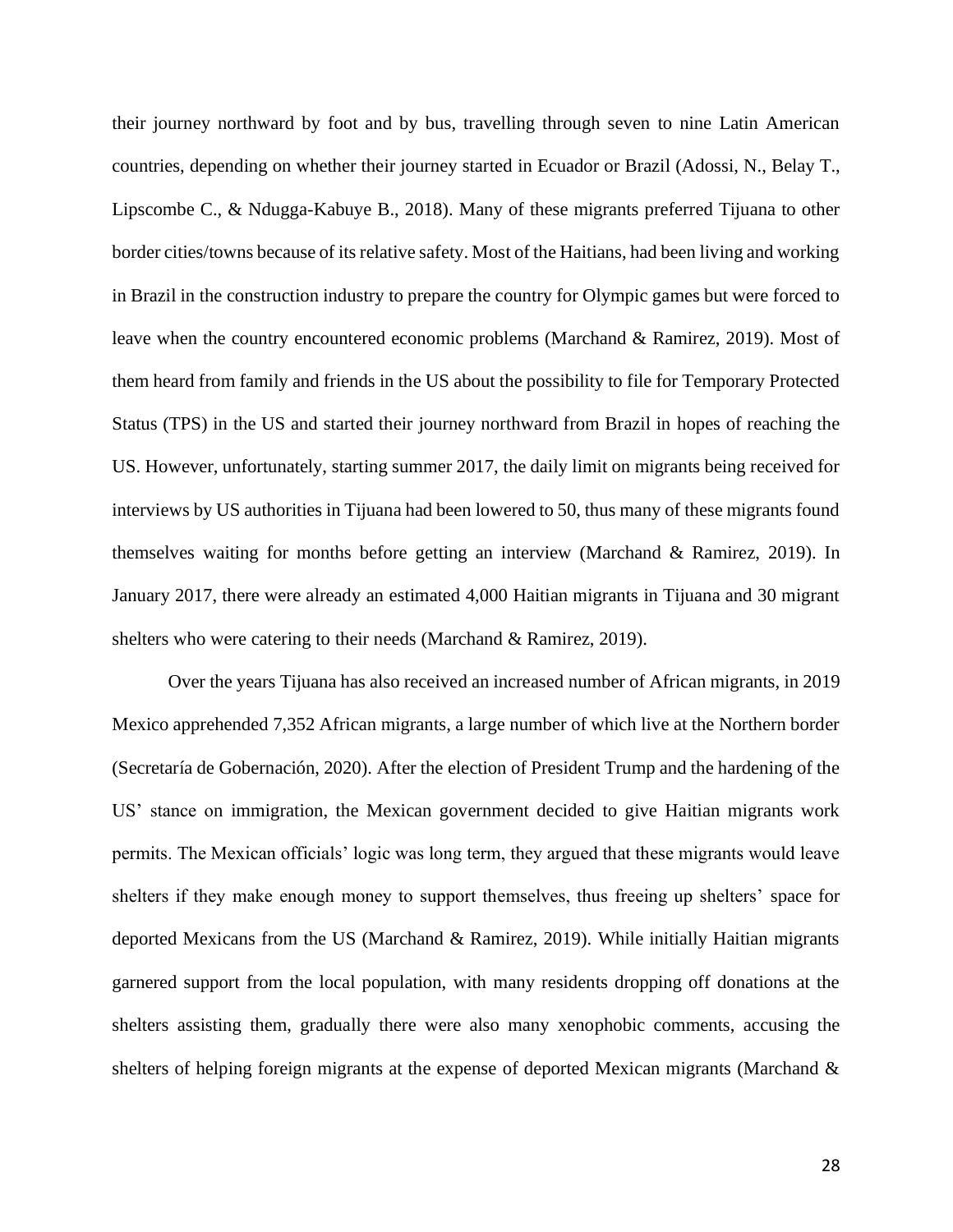Ramirez, 2019). In addition, once these migrants got jobs in construction they were also accused of stealing Mexicans' jobs.

### **C. Intersectionality: lens to study the hardships faced by Black, non-Spanish speaking migrants in Mexico**

The theoretical framework of intersectionality can be used to study the hardships faced by Black migrants in Mexico because it is an analytical approach that explores people's overlapping identities and experiences, such as gender, race/ethnicity, sexuality, social class, migratory status, in order to understand the complexity of the prejudices and discriminations they face. Initially coined more than 30 years ago by Kimberlé Crenshaw, a Black feminist and legal scholar, this approach is now used to study migration. In "Demarginalizing the intersection of race and sex: A Black feminist critique of antidiscrimination doctrine, feminist theory and antiracist politics" (1989), Crenshaw draws from critical race theorists such as Angela Davis and Audre Lorde, who reject the notion that class, race and ethnicity are separate essentialist categories, to develop intersectionality. Crenshaw theorized the term to help explain the oppression of African American women. Crenshaw examines the lapses in legal recognition of the discriminations that Black women face, her premise is that people with overlapping identities face a different type of discrimination, which creates a negative space where there is no protection, there are no legal precedents for their experience, thus they don't have remedy under the law (Crenshaw, 1989). In her analysis Crenshaw looked specifically at three court cases which highlighted how discrimination against Black women were difficult to prove specifically because they were Black women. In DeGraffenreid v. General Motors, five Black women argued that General Motors' 'lasthired first fired' policy was discriminatory. They alleged that this seniority system actually perpetuated effects of past discrimination against Black women. The court looked at the case and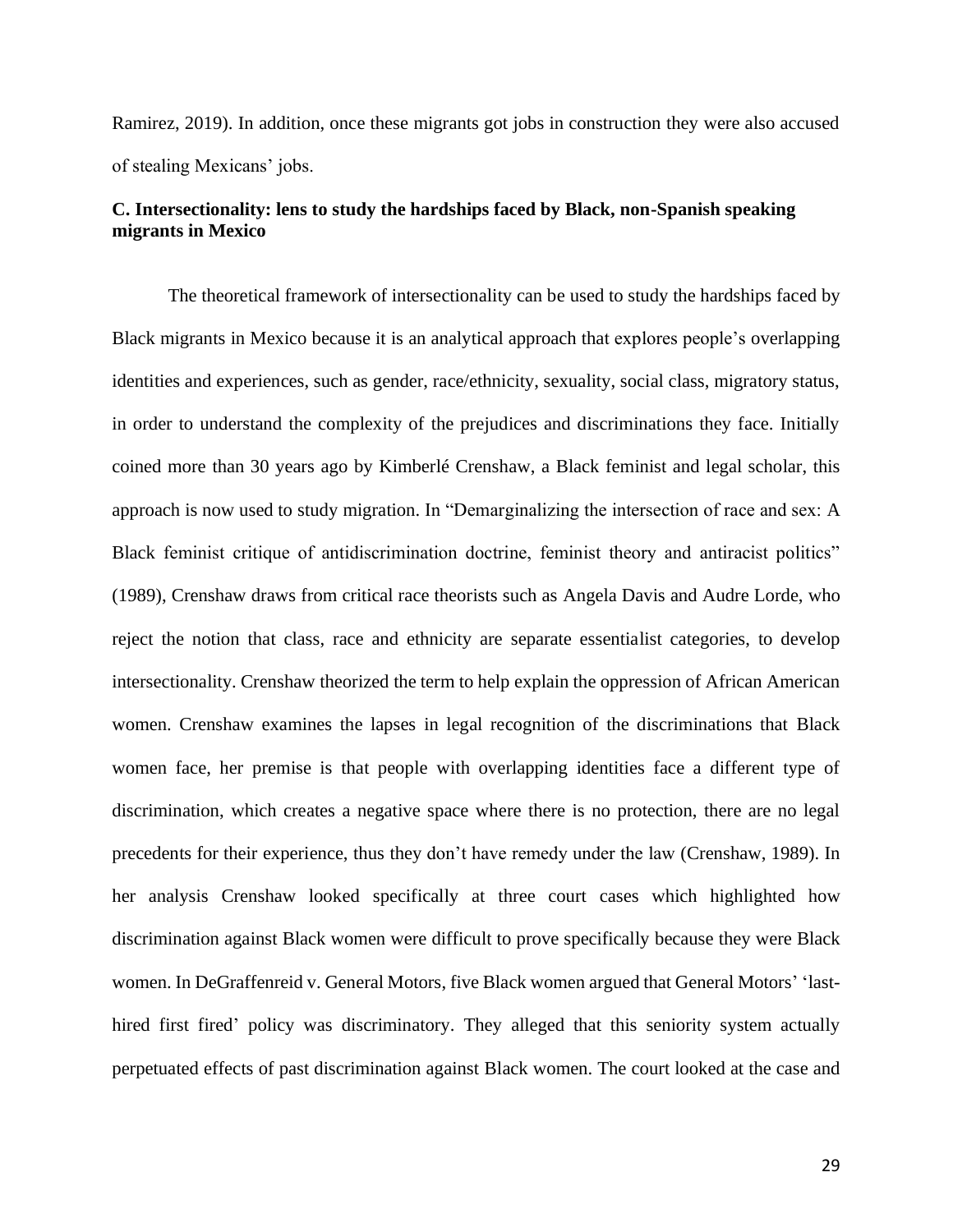noticed that General Motors did hire women (although they didn't hire Black women until 1964) during that period, hence concluded that there was no gender discrimination. While it was true that all the Black women hired after 1970 lost their jobs when the company had a seniority-based layoff during recession, the court didn't look at the fact that race and gender needed to be recognized to see the discrimination.

Crenshaw argues that this case illustrates the biggest problem with anti-discrimination laws, as such race and gender discriminations are defined by Black men and white women's experiences, respectively. The court rejected the case by stating that the plaintiffs hadn't cited any decisions which stated that Black women were a special class to be protected from discrimination. They concluded that the plaintiffs would be entitled to a remedy if there was discrimination against them. However, they can't claim a "super-remedy" and further suggested that the lawsuit should be examined to see if there was discrimination based on race or on gender but not on the combination of both (Crenshaw 1989, p. 141). The court argued that they couldn't create a new classification of Black women because creating new classes of protected minorities clearly creates a problem of opening Pandora's box (Crenshaw 1989, p. 142). In a second case, Moore v Hughes Helicopter, Inc. a Black female plaintiff alleged that race and gender discrimination by Hughes Helicopter Inc. impeded Black women from accessing upper level and supervisory positions. The certification of this suit as a class action was denied because the plaintiff referred to herself as a Black woman in her complaint which the court argued "raised doubts about her ability to represent white female employees" (Crenshaw 1989, p. 144). Crenshaw argues that this case highlights the centrality of white female experiences in the conceptualization of gender discrimination. It also shows how narrow the scope of antidiscrimination doctrine is and how it fails to embrace intersectionality (Crenshaw, 1989). Finally, in Payne v Travenol, two Black female plaintiffs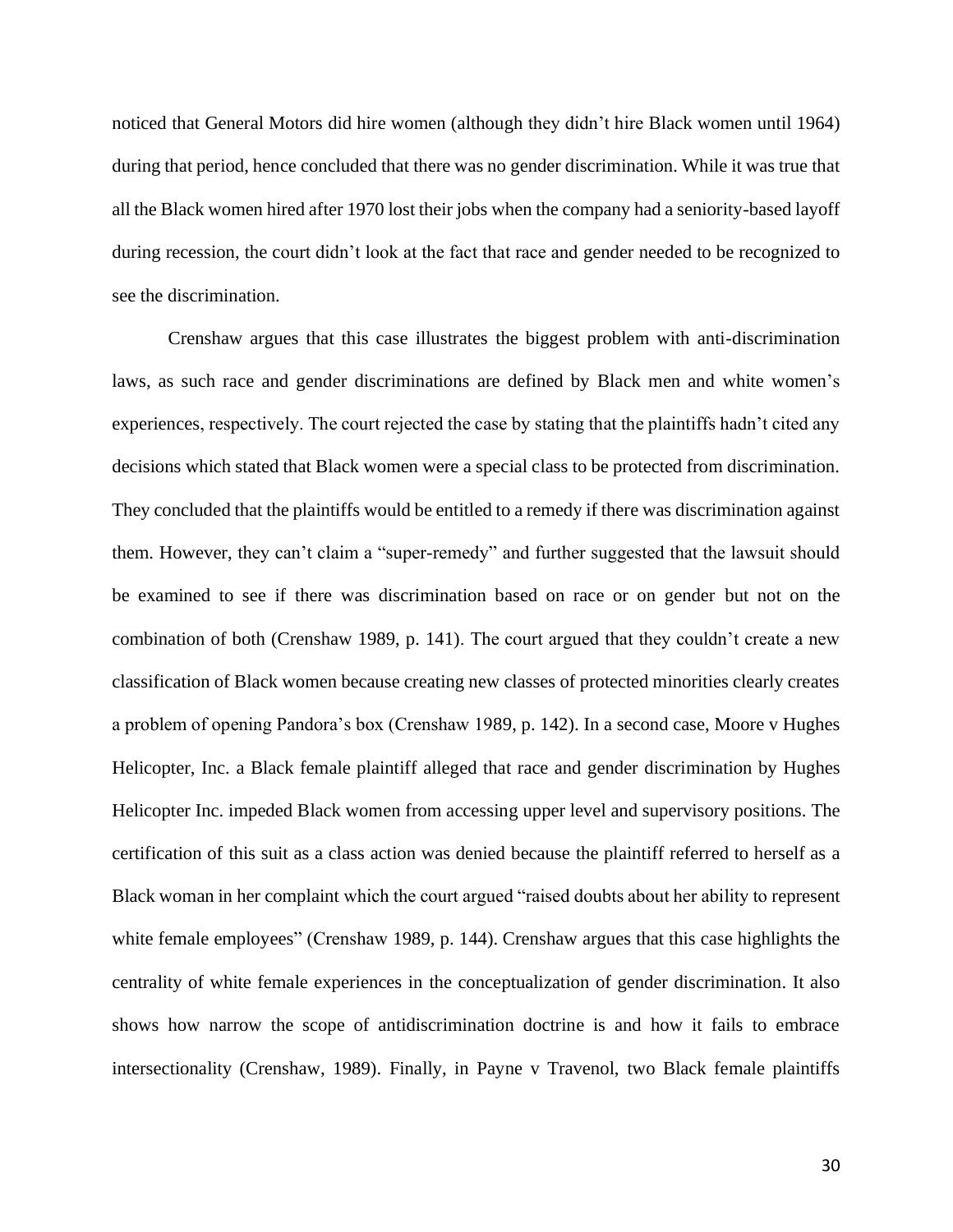alleged Travenol Laboratories perpetrated race discrimination and brought a class action suit on behalf of all Black employees. The court refused to let them include Black males in their complaint but allowed them to narrow it down to Black women only. The court ruled in their favor but limited the award of back pay and seniority to Black women "for fear that the conflicting interests with Black men would not be adequately addressed" (Crenshaw 1989, p. 147). These three cases prove that single issues analysis doesn't work, we need intersectionality. Crenshaw argues that Black women's exclusion isn't unidirectional, Black women can actually experience discrimination in ways that are both similar to and different from those experienced by white women and Black men. As such, Black women can sometimes share similar discriminations with white women and sometimes share similar discriminations with Black men. Furthermore, too often they experience double discrimination, the combined effects of discrimination on the basis of race and gender and sometimes discrimination as Black women, not the sum of race and gender but simply for being Black women.

Crenshaw has defined intersectionality as "a lens through which you can see where power comes and collides, where it interlocks and intersects" (Columbia Law School, 2017). It's used to describe how race, class, gender and other individual characteristics intersect with one another and overlap. Instead of seeing discrimination as being solely on the basis of race or gender or another individual characteristic, it aims to see it as a combination of different characteristics. The intersecting identities of people means that they are impacted by a multitude of social justice and human rights issues. Crenshaw argues that there is a tendency to treat race and gender as mutually exclusive categories of experience and analysis and that this tendency is perpetuated by a single axis framework which is dominant in antidiscrimination law as well as feminist theory and antiracist politics (Crenshaw, 1989). She wants to center Black women in her analysis to contrast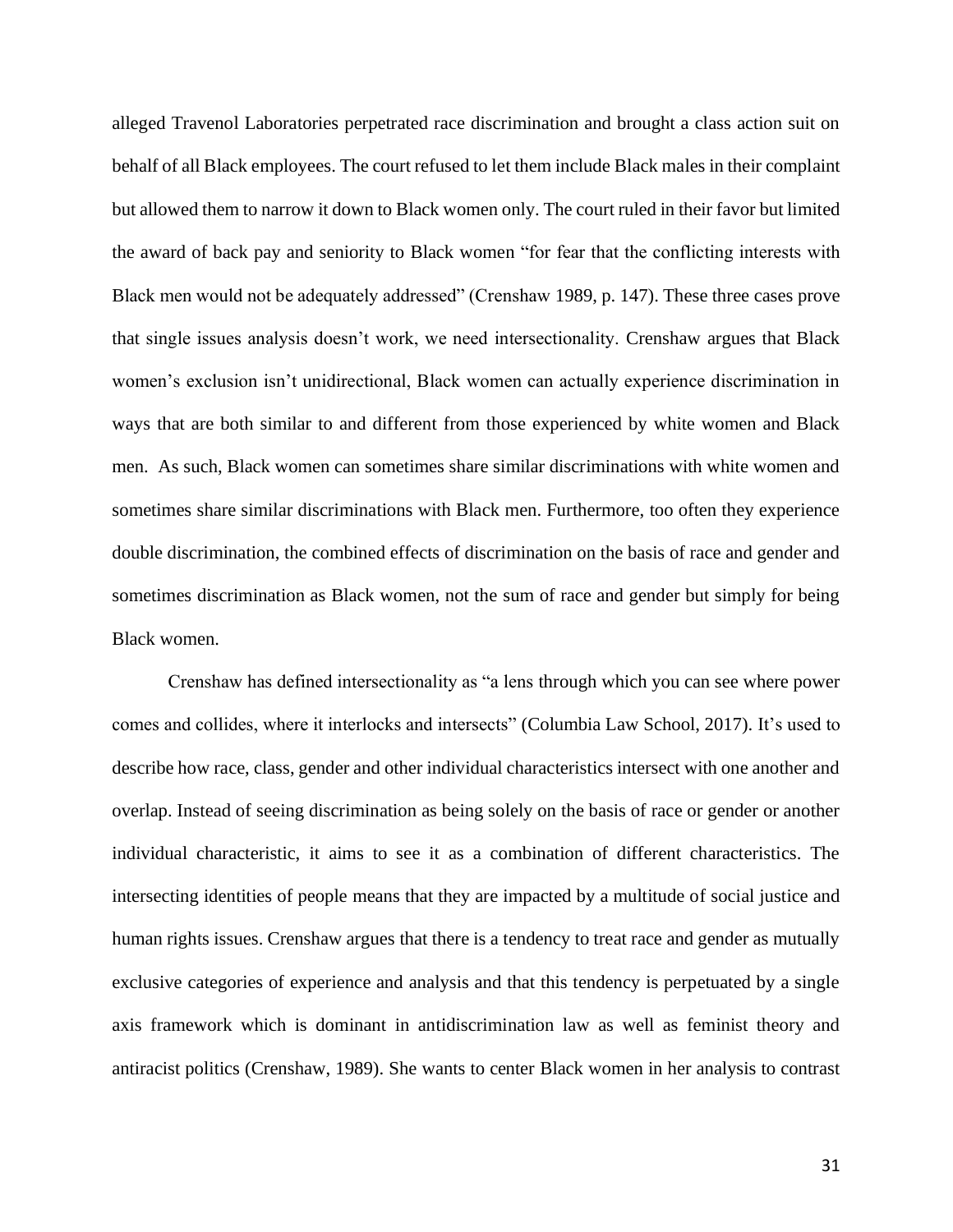the multi-dimensiality of Black women's experience with the single-axis analysis which distorts these experiences. There is always this dominant conception of discrimination where we think of subordination as a disadvantage that can only occur in single categorical axis. She argues that Black women are sometimes excluded from feminist theory and antiracist policy discourse because usually these measures focus on a specific set of experiences and don't reflect the interaction of race and gender. The solution to these problems is not to simply add Black women within this already established analytical structure, she argues that the intersectional experience of Black women is much greater than the simple sum of racism and sexism. As a result, in order to address the particular discriminations that Black women face, any analysis should be intersectional. As such a group such as Black women, which belongs to multiple categories simultaneously has experiences that are unique to the group and also overlap. Crenshaw examines the lapses in legal recognition of the discriminations that Black women face, her premise is that people with overlapping identities face a different type of discrimination, which creates a negative space where there is no protection, there are no legal precedents for their experience, thus they don't have remedy under the law (Crenshaw, 1989).

Patricia Hill Collins, another Black feminist author and sociologist further developed intersectionality by creating frameworks to think about it. In *Black feminist thought: knowledge, consciousness and the politics of empowerment* (2000), Collins argues that Black feminism's goal is to empower Black women within the context of social injustice they live in, characterized by intersecting oppressions. Collins' main argument is that Black women in the U.S. live in a different world from that of people who aren't Black AND female. She analyzes Black women's experiences through a paradigm of intersecting oppressions, and while intersectionality was initially used by Crenshaw to analyze two intersecting identities, race and gender, Collins includes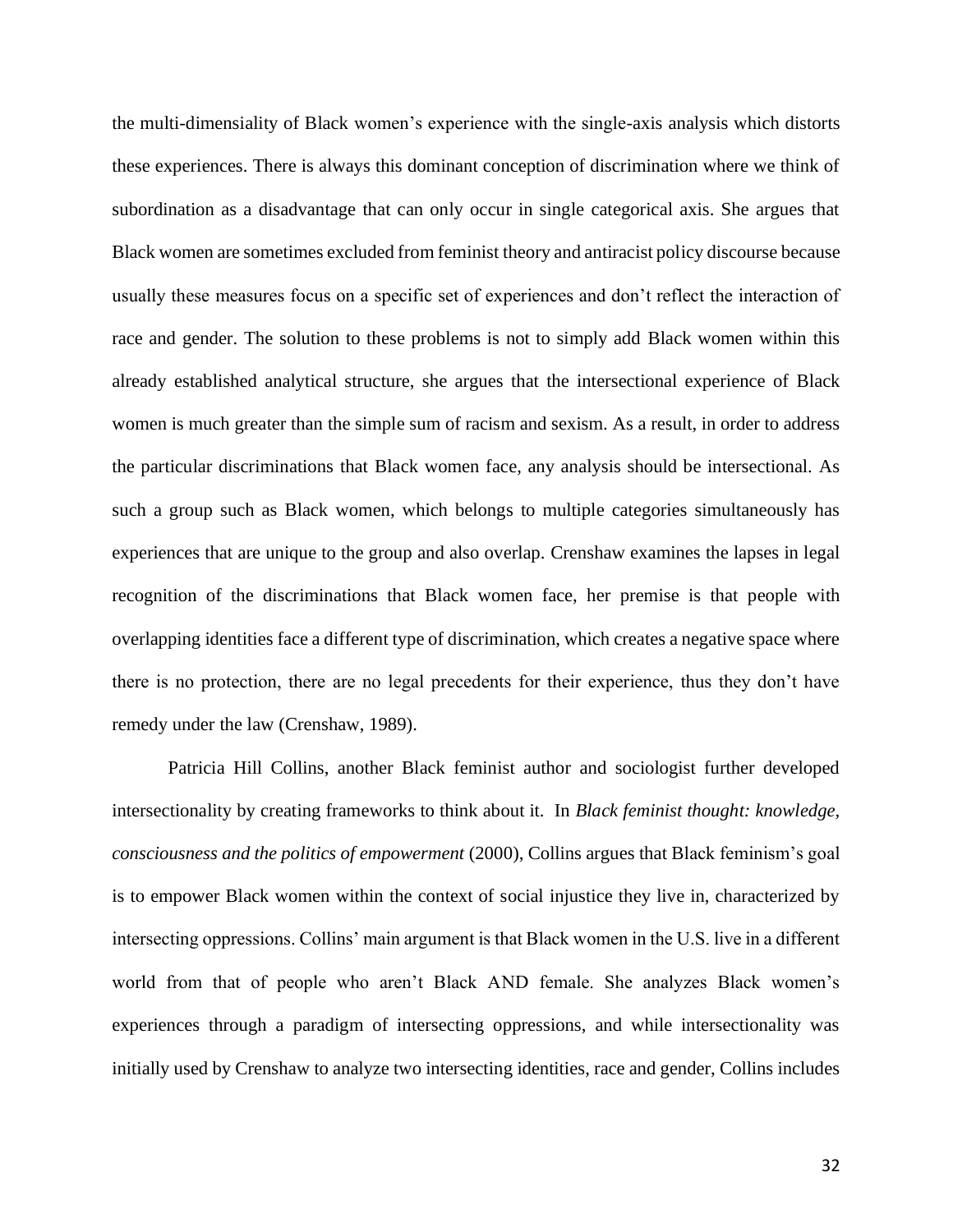class as well. She argues that while Black women share intersecting oppressions as it relates to gender and race, class is also increasingly a factor of oppression. Collins also includes sexuality as a form of oppression. She argues that systems of oppression such as race, gender, social class and sexuality are interconnected, developing on Crenshaw's new term 'intersectionality', she argues that oppression "cannot be reduced to one fundamental type and that oppressions work together in producing injustice" (Collins, 2000). While these two prominent authors introduced and further developed intersectionality as a theoretical framework to study the different identities that are a source of oppression of people, it took some time before intersectionality was used to study migration. Tanja Bastia (2014) in "Intersectionality, migration and development", looks at the ways in which intersectionality has been used in the area of migration studies. While it's true that race and gender are usually seen as the 'quintessential intersection' because of the origins of intersectionality, coined and studied initially by Black feminists, she argues that recently intersectionality has been taken up by researchers who study migration especially in European contexts.

When intersectionality first began to be used in the field of migration studies, several key publications presented a "critique of migration studies from a feminist perspective, highlighting women's role in migration." (Bastia 2014, p. 240). The field of migration studies had been very gender blind until the 1970s and men were viewed as the primary migrants while women were considered secondary migrants; the use of an intersectional approach in this context helped shed light on women migrants' experiences (Bastia, 2014). Progressively, intersectionality as an approach, started to grow in the field of migration studies, mainly in Western Europe, for example it "has been used to highlight the interplay of categories of difference and identity in Bulgarian migration to Austria" or to study "ethnic minority women's experience of service provision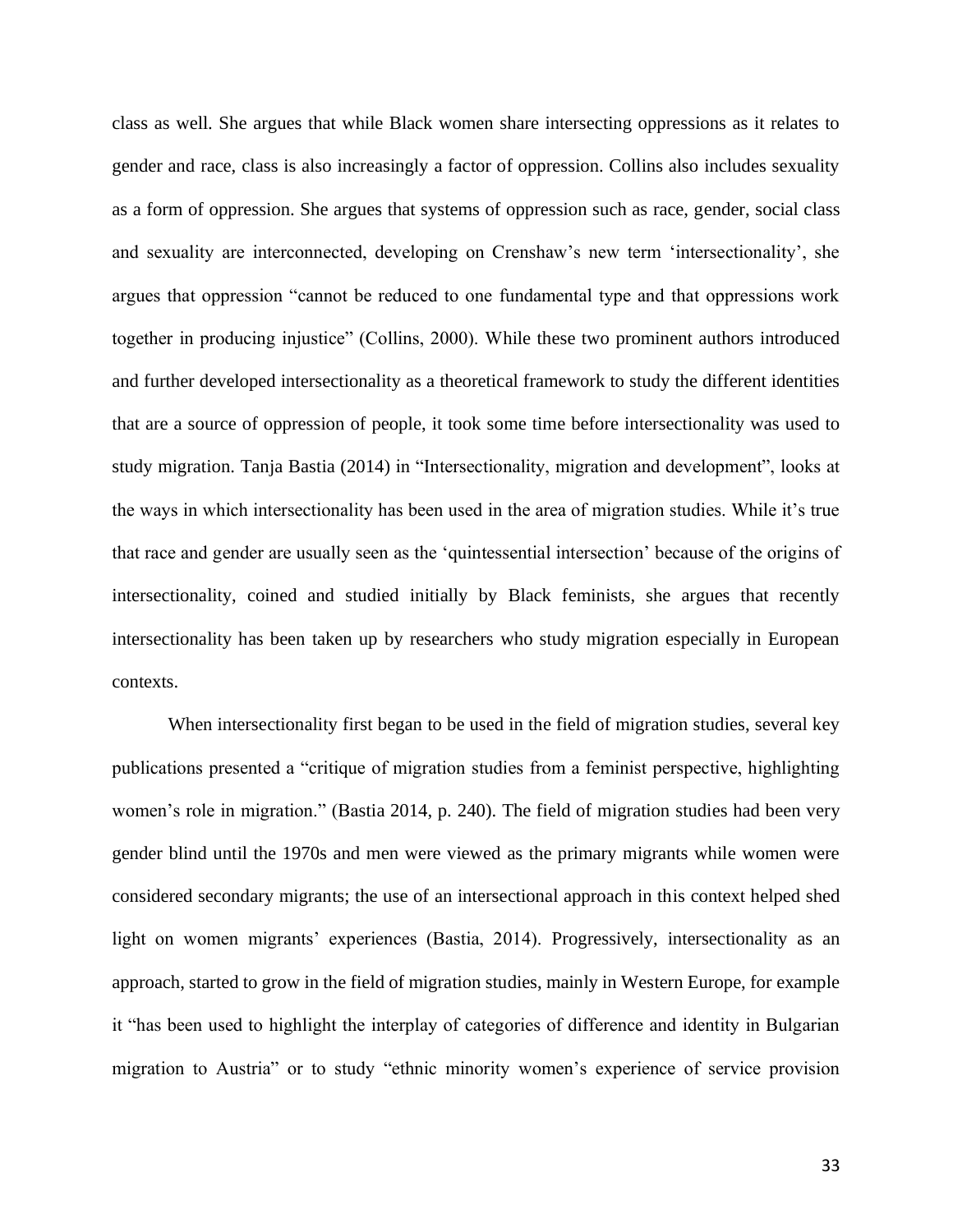following domestic violence" (Bastia 2014, p. 241). Bastia argues that intersectionality is an attractive and original approach, "sufficiently malleable so as to enable the inclusion of multiple and complex categories of identification." (Bastia 2014, p.245). Similarly, to Bastia, Dina Taha in "Intersectionality and other critical approaches in refugee research" (Taha 2019, p. 3) argues that intersectionality as a framework "has the potential to reveal the systematic discrimination in refugee and migration policies and systems" among other things. An intersectional approach is beneficial to study migration studies, it highlights the diversity of refugees and their experiences which are shaped by multiple intersecting identities such as gender, race, national origin, class, age, (dis)ability and sexual orientation. Taha argues that refugee policies and programs should be flexible enough in order to take into account the diversity of the migrants' experiences instead of applying a singular universal approach for all refugees (Taha, 2019). She argues that one of the objectives of intersectionality is to give voice to the oppressed or the invisible groups by for example revealing the systematic discrimination in refugee and migration policies.

When it comes to the application of intersectionality to study migration, Bolatito Kolawole has done a good job at using intersectionality to look at the experiences of Black immigrants in the US. Kolawole argues that despite Africans being one of the fastest growing immigrant groups in the U.S., they're invisible in the discussion about immigration. He tributes this to the intersectional identity of African immigrants, being Black and foreign. They become victims to discriminations due to their Blackness as well as their status as foreigners (Kolawole, 2017). Kolawole looks into the theory of intersectionality and how we can apply it to the study of migration. Immigration and the study of migration deal with questions of race, gender and status as a foreigner, which makes it by essence intersectional. He uses intersectionality to shed light on how the intersecting identities of Black African immigrants puts them at a disadvantage and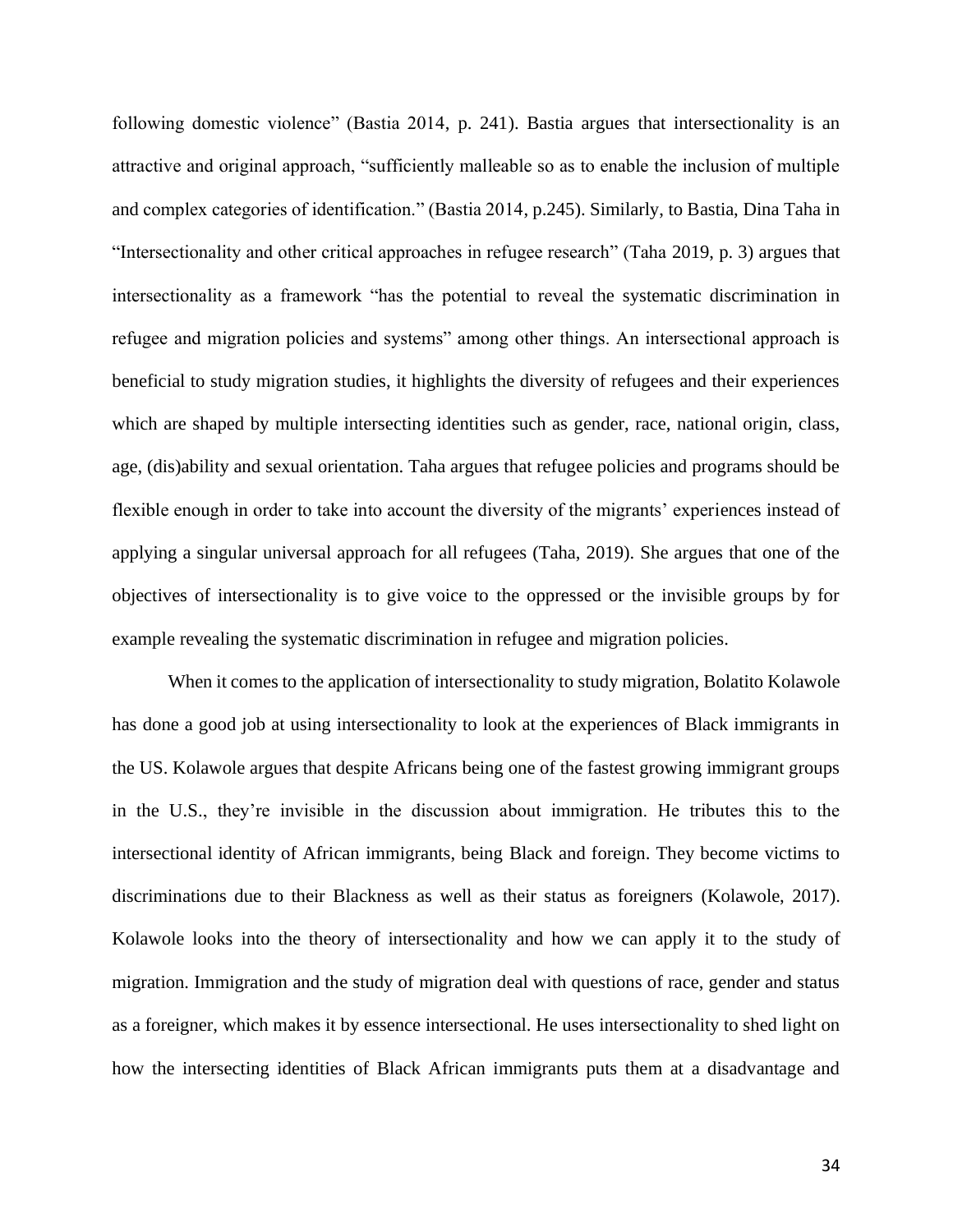stresses the importance of recognizing the intersection of both identities and what it entails. Black African immigrants are invisible in the discourse about immigration, conversations about immigration in the US revolve around Latinos and Asians, which in turn means their interests are usually not taken into account when immigration policies are being created. This article was instrumental in my understanding of how the intersecting identities of Black African immigrants in the US, has shaped the nature of the discriminations they faced. I am using this theoretical framework to study how the intersection of race, migration and language shapes the experiences of Black migrants forced to remain in Mexico.

While intersectionality was a theory initially used in feminism by Black feminists in the US, its malleability has made it useful for studies in other fields, such as migration. My research topic focuses on the experiences of Black (African and Haitian) migrants forced to remain in Mexico, I look at their experiences through the lens of race, status as migrant and lack of Spanish. My premise is that these three intersecting identities of Black migrants puts them at a disadvantage and shapes their experiences. I argue that Black migrants in Mexico face discriminations due to their status as migrants, discriminations due to their race (being Black in a predominantly non-Black country) and discriminations because they are Black migrants. As the literature highlights, it is impossible to understand the complex experiences of people with overlapping identities without recognizing the intersecting nature of their identities. As such, I argue that in order to understand the experiences of Black migrants in Mexico, it is not enough to look at their experiences as migrants, or their experiences as Black people in Mexico, it is important to look at the effects of being in these two intersecting categories. What makes Black migrants, victims of discrimination is not just being a migrant or being Black, it's those two intersecting identities and the legal gap it creates. While there is legislation in Mexico that protects migrants and legislation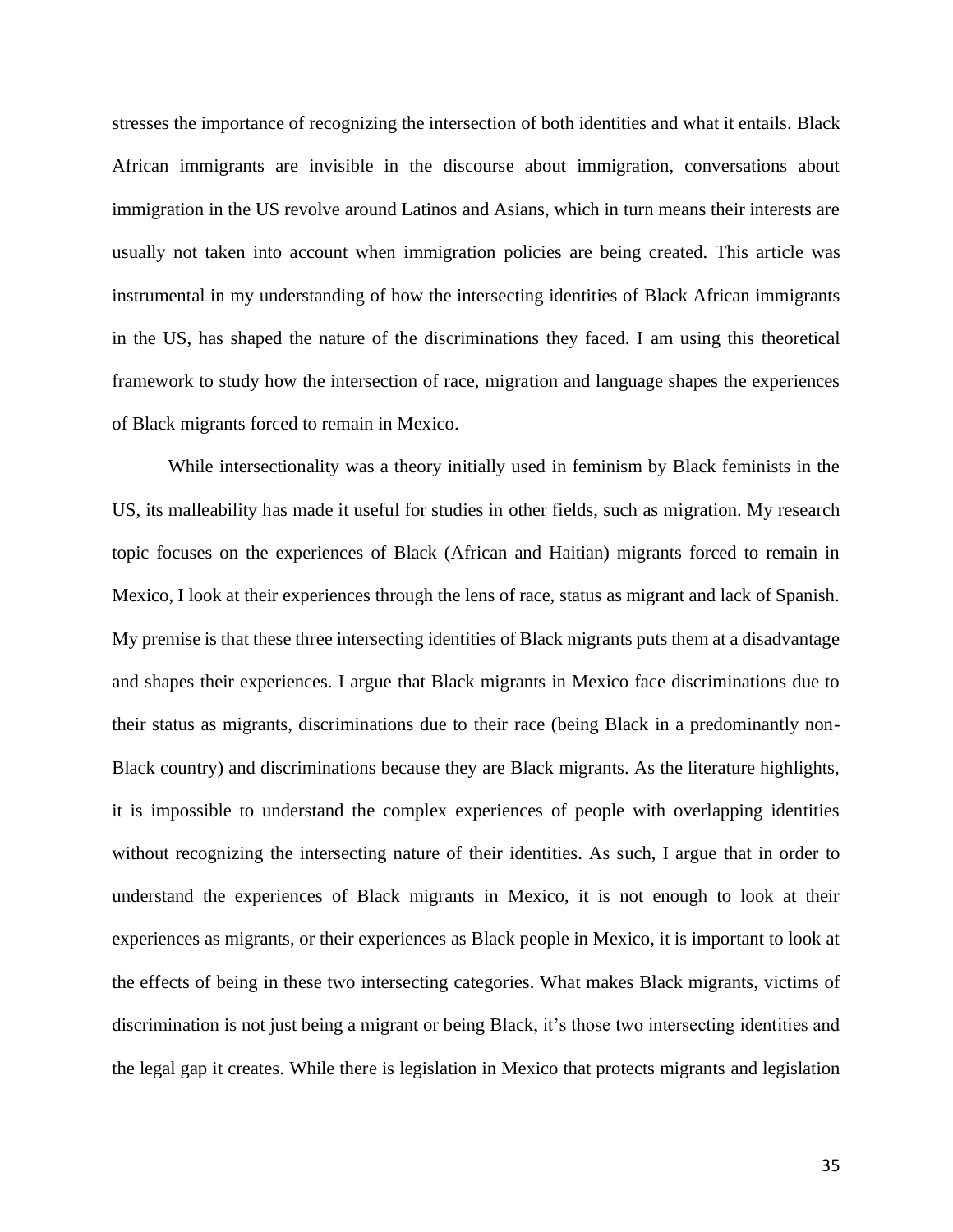that protects racial minorities from discrimination, there isn't legislation that recognizes the two intersecting identities of Black migrants and the discrimination that comes from being in that intersection. I believe that intersectionality will be able to address this legal gap and seems to be the most suitable theoretical framework for my research.

However, I also recognize that intersectionality has its own limits, Leslie McCall (2005) in "The complexity of intersectionality" argues that there is a lack of discussion about the methodology of intersectionality, how to study it. She argues that this is in part due to the complexity that arises when the subject of analysis included multiple dimension, in this case multiple identities. Some also argue that intersectionality focuses too much on personal identities and gives too much credit to people's account of their stories. However, I argue that the aim of using intersectionality is to give voices to the migrants and a space to express how they see their different identities intersecting.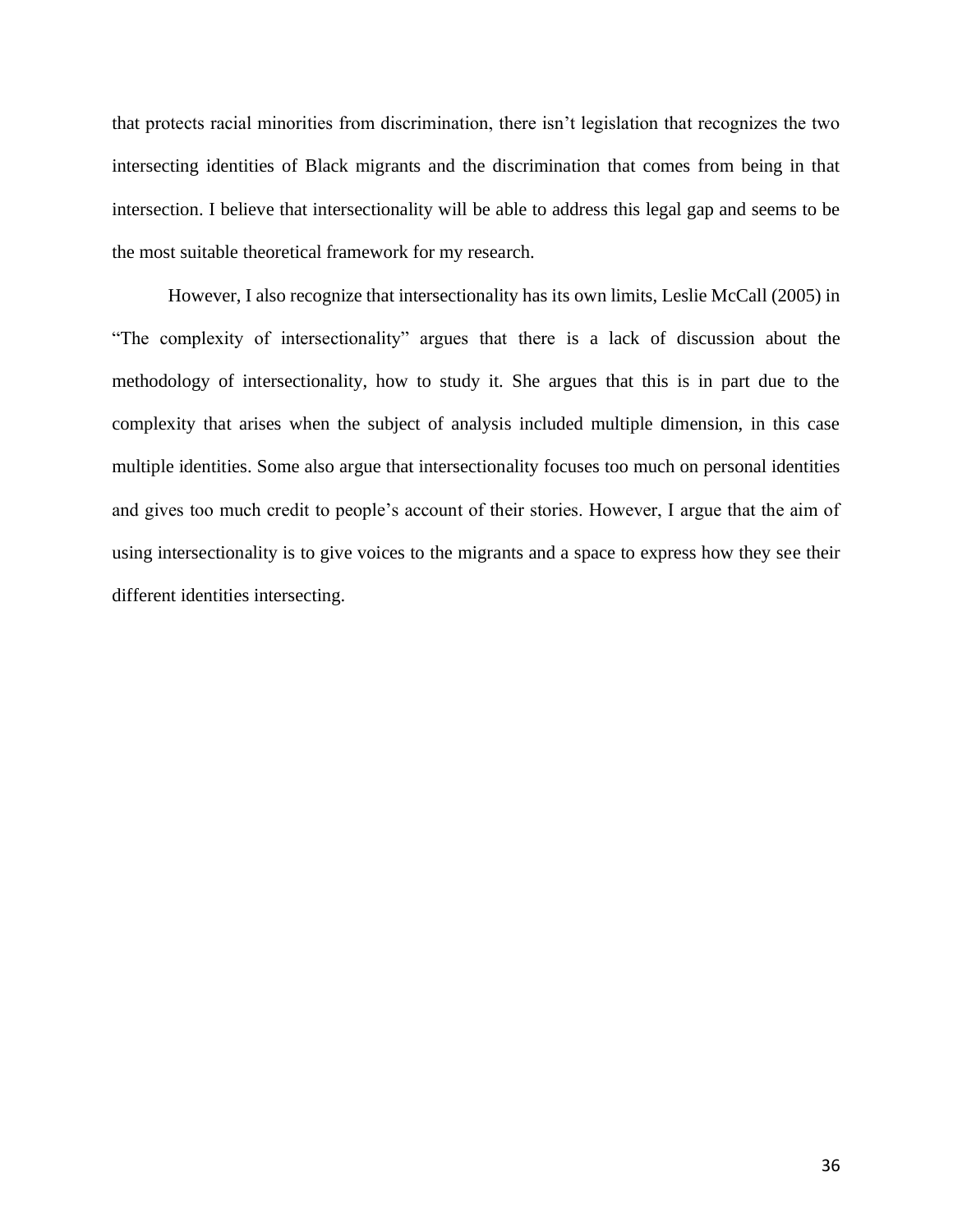#### **CHAPTER THREE: METHODOLOGY**

There are currently thousands of African and Haitian migrants forced to remain in Mexico due to restrictive U.S. and Mexican immigration policies (Yates, 2019). These migrants made the treacherous journey through several Latin American countries before reaching Mexico. They pose a new set of challenges to a country like Mexico that is still struggling to recognize its own afrodescendant population. The Mexican Constitution recognized Afro-Mexicans as a distinct ethnic group only very recently in 2019 (Consitución Política de los Estados Unidos Mexicanos, 1917). However, despite being constitutionally recognized as a distinct ethnic group, Afro-Mexicans continue to face challenges in all aspects of their lives and don't have access to the same socioeconomic resources as others. Furthermore, the *mestizo* national discourse on race continues to uphold a racialized society, where Blackness is perceived negatively (Figueroa, 2010). It is in this complex racial system that waves of Black, non-Spanish speaking migrants continue to arrive in Mexico. These migrants face hardships due to their intersecting identities navigating a country where the majority of the population is non-Black and where they don't speak the national language, Spanish. These African and Haitian migrants are in a state of limbo, trying to adapt to a new culture while they wait on the sidelines, hoping to cross the border into the U.S. at some point. Mexico in general and border cities such as Tijuana more specifically are not prepared to deal with such an important number of African and Haitian migrants (Marchand & Ramirez, 2019). The shelters in Tijuana are over-crowded and the city can be unsafe as well. While Mexico is a country of transit and now of destination, it still remains a country of origin for migrants, "it often cannot offer its own citizens access to education, housing, employment, let alone extend those rights and services to migrants" (Castro 2018, p. 34). It's the first time that it has seen such important waves of migrants transiting through the country and only recently became a destination country for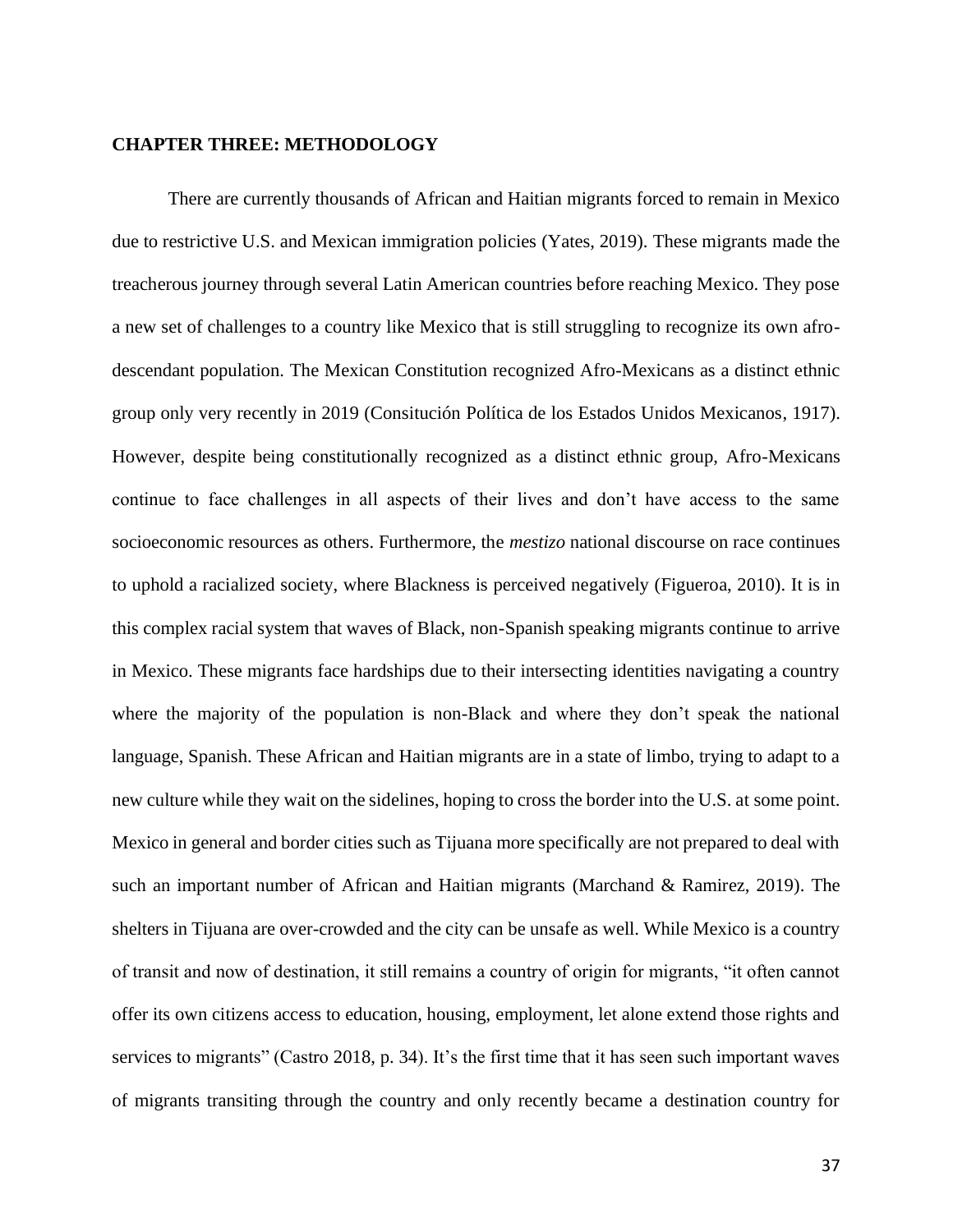migrants. Mexico's asylum system is not prepared to handle such high numbers of asylum-seekers, especially extra-continental migrants who don't speak Spanish. The country's migration law is very recent (2011) and its asylum agency, the Comision Mexicana de Ayuda a Refugiados (COMAR) is understaffed and under resourced (Asylum Access Mexico, 2020). It is unable to provide asylum decisions on time and keep migrants safe while they wait for their decision, forcing many to abandon their asylum application. This paper draws on 23 semi-structured interviews conducted with Black African and Haitian migrants in Tijuana and Mexico City, Mexico to shed light on the specific issues affecting them in Mexico.

I chose to adopt a mixed-methods research method, using semi-structured interviews as well as a survey. I chose a qualitative research method to study the experiences of Black African and Haitian migrants in Mexico since it is the best way to truly understand their experiences, as such "qualitative interviews are uniquely capable of grasping human experiences" (Leavy 2014, p. 278). Furthermore, from the different qualitative methods, I specifically chose semi-structured interviews because compared to structured interviews, they "can make better use of the knowledge-producing potentials of dialogues by allowing much more leeway for following up" (Leavy 2014, p. 286). They also allow me to focus the conversation on issues that they deem important to the research. Semi-structured interviews help highlight how the intersections between discriminations based on race, on language and on their status as migrants shape their experiences in Mexico. These interviews shed light on how these different discriminations are intersectional and intertwined. I then chose to use a survey to look at the experiences of Afro-Mexicans in Mexico because given the target population and the information desired a survey allows me to have access to a large population and therefore gather large amounts of information.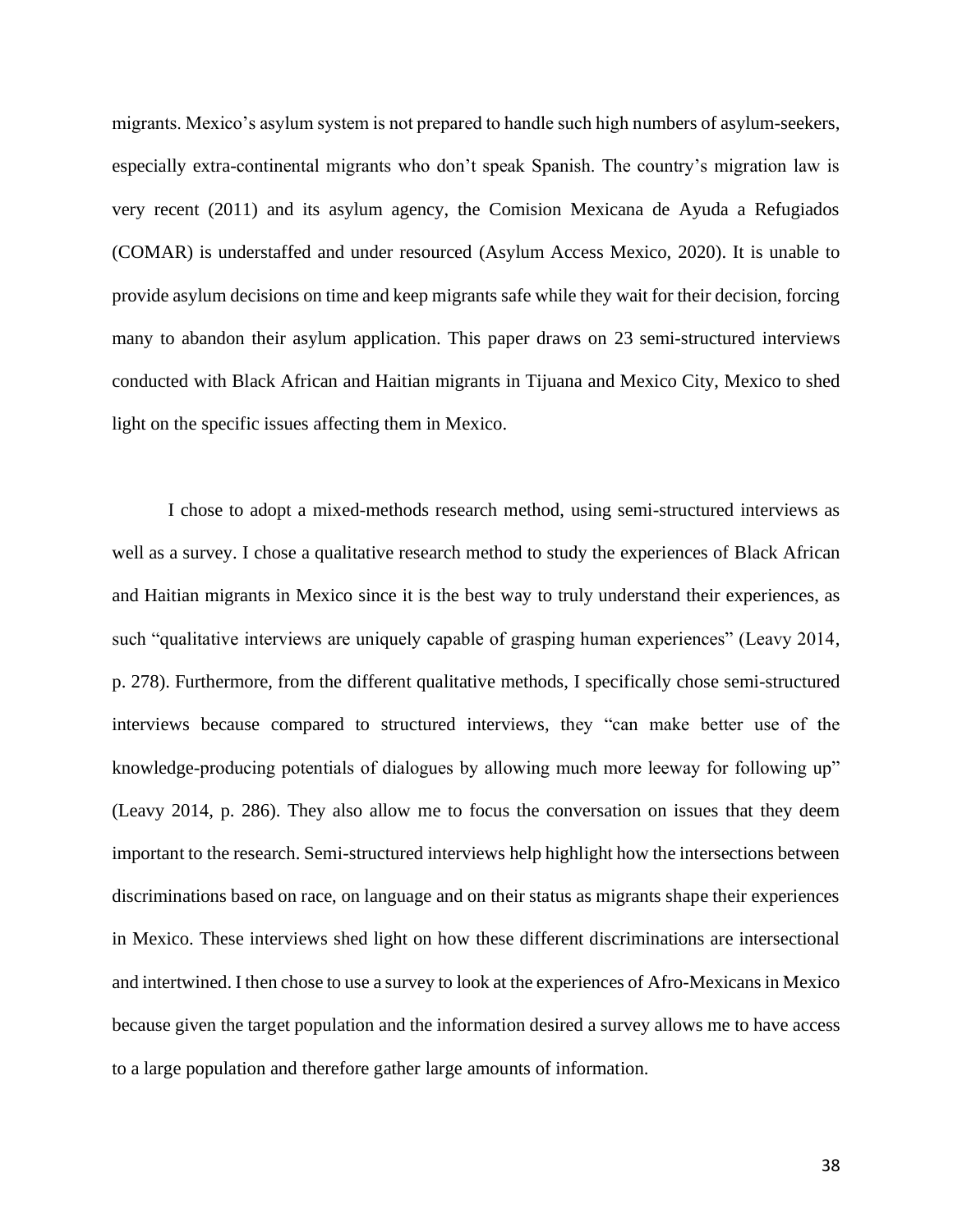# **Setting**

This study took a multi-cited approach, the interviews were conducted in Tijuana, Mexico from February to July 2020 as well as Mexico City, Mexico from August to September 2020. The city of Tijuana was chosen because of its strategic location on the migrants' journey northward as a city bordering California. It has a long history of being a city of immigrants, it has attracted many internally displaced Mexican migrants from states such as Michoacán and Guerrero who came with the objective of crossing the border in the US but stayed in Tijuana, it has also become home to thousands of Mexican return migrants, and more recently extra-continental migrants from different parts of the World, including Haitian and African migrants (Marchand & Ramirez, 2019). As of February 2020, there are almost 10,000 people on asylum waitlists in Tijuana, making it the border city with the highest number of asylum seekers (Leutert, S., Arvey, S. & Ezzell, E., 2020).

Mexico City is not a traditionally migrant-receiving city or even a transit city for Central American migrants since it isn't located on their journey northward (Latin America Working Group, n.d.). However, recently Mexico City has been receiving a growing number of migrants from the Northern Triangle of Central America as well as South America and Africa (Latin America Working Group, n.d.). Many migrants arrive in the city only in passing on their way to the North, but more migrants are staying in Mexico City and applying for asylum or refugee status (Latin America Working Group, n.d.). With Mexico City increasingly becoming a destination for migrants from Africa, it was chosen as the second city for this research.

An online format was chosen for the survey due to the numerous advantages it presents. Distributing the survey link is easy and cheap through an online format, storing and visualizing the survey responses is also made easier through this format.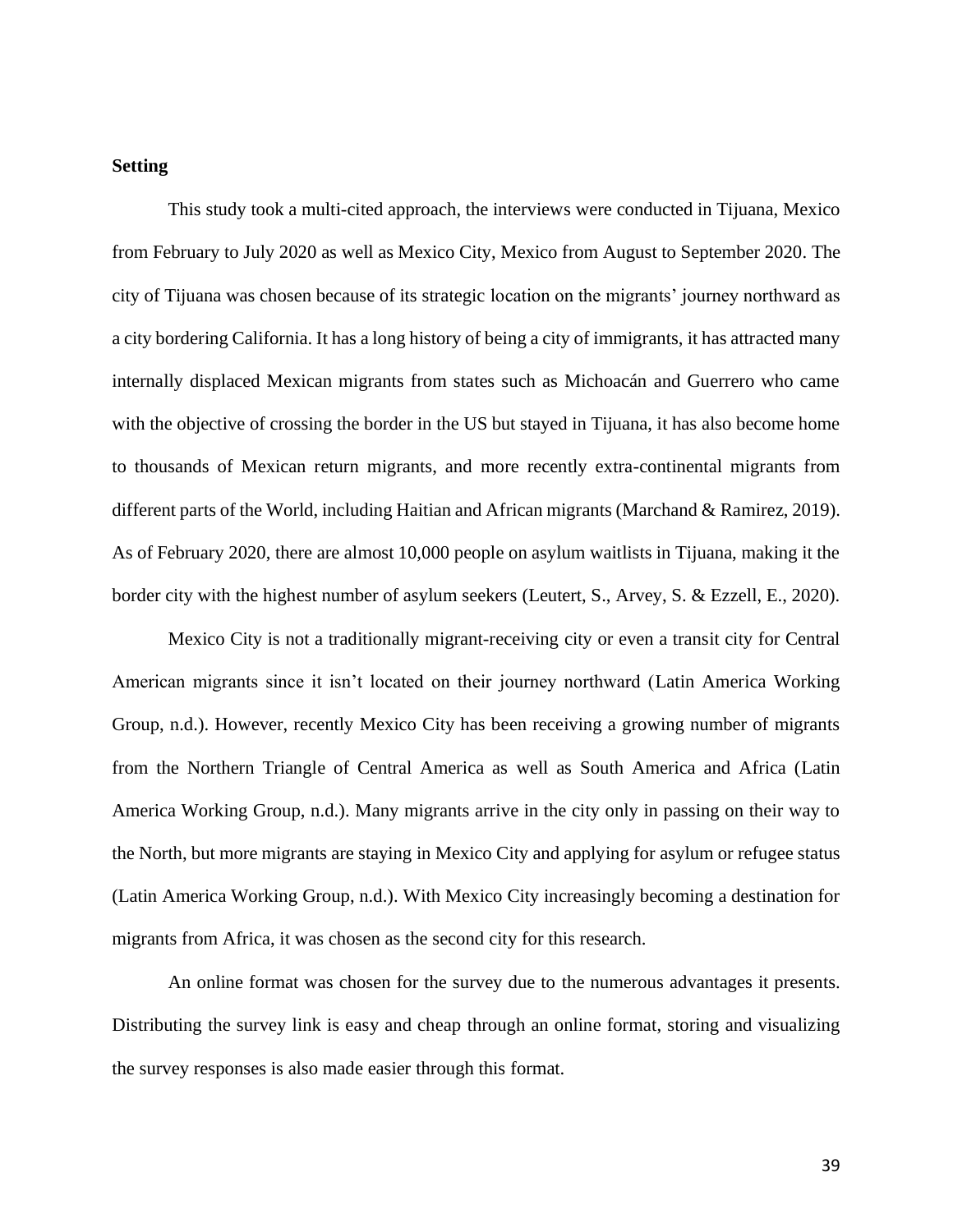# **Participants**

In Tijuana, the sampling procedure I used to select interview participants was purposive sample. The interview participants were selected based on the following established criteria:

(1) Individuals (regardless of gender) who are 18 years old or older

(2) Individuals who are Black African or Haitian

(3) Individuals currently in Tijuana but whose initial intention was to go to the U.S. and/or Canada

(4) Individuals whose native language isn't Spanish

These criteria were established to make sure all participants were Black African and Haitian migrants who have been forced to remain in Mexico because of restrictive U.S. and Mexican immigration policies. A total of seventeen migrants were interviewed of whom fifteen were male and two were female. Each interview lasted between twenty minutes to an hour and 15 minutes, depending on how extensively the participant answered the questions. Each participant was read a consent form in their language of preference, either English or French, and had any questions they might have, answered prior to the interview. Eight of the participants were referred by a U.S.-based immigrants' right organization which provides assistance to migrants in Tijuana. Two of the participants were referred by a Tijuana-based non-profit organization supporting immigrants, six were recruited through the snowball method. And finally, I joined several Facebook groups for Haitians in Tijuana and recruited one participant through this method. The first five interviews were conducted in-person on Saturday, February  $8<sup>th</sup>$ , 2020 in downtown Tijuana, Mexico; two of them at Centro Plaza and the other three in a local Haitian restaurant close to the border. The remaining twelve of the interviews were conducted through WhatsApp from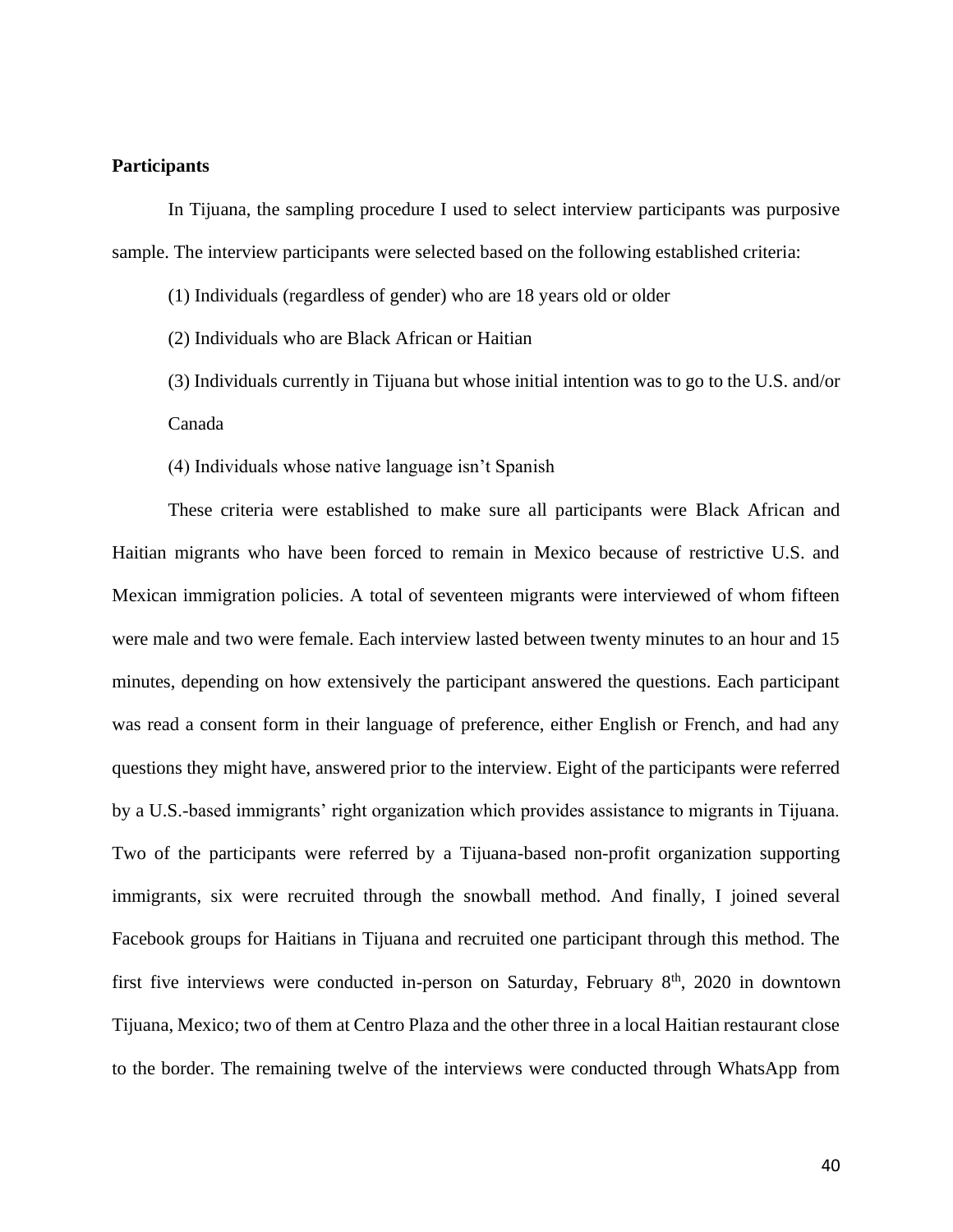May to July 2020. A total of seven Cameroonian, four Haitian, three Ghanaian, two Ugandan and one Eritrean, migrants were interviewed from February to July 2020. Ten of these interviews were conducted in English and seven in French. They all have varying levels of education, two participants didn't finish high school, eight have a high school diploma or the equivalent in their countries of origin, two did some college/technical school and five have either a bachelor's or a master's degree. The participants are in different age groups, there are only two participants in the 18-24 age range, there are eight participants from 25 to 34, there are six participants from 35 to 44 and finally there is only one participant in the 45 to 54 age range.

In Mexico City, I used the same purposive sampling procedure to select interview participants. The interview participants were selected based on the following established criteria:

(1) Individuals (regardless of gender) who are 18 years old or older

(2) Individuals who are Black African or Haitian

(3) Individuals currently in Mexico City but whose initial intention was to go to the U.S. and/or Canada

(4) Individuals whose native language isn't Spanish

These criteria were established to make sure all participants were Black African and Haitian migrants who have been forced to remain in Mexico because of restrictive U.S. and Mexican immigration policies. Six migrants were interviewed, five were male and only one was female. Each interview lasted between twenty minutes to two hours and forty-five minutes, depending on how extensively the participant answered the questions. Each participant was read a consent form in their language of preference, either English or French, and had any questions they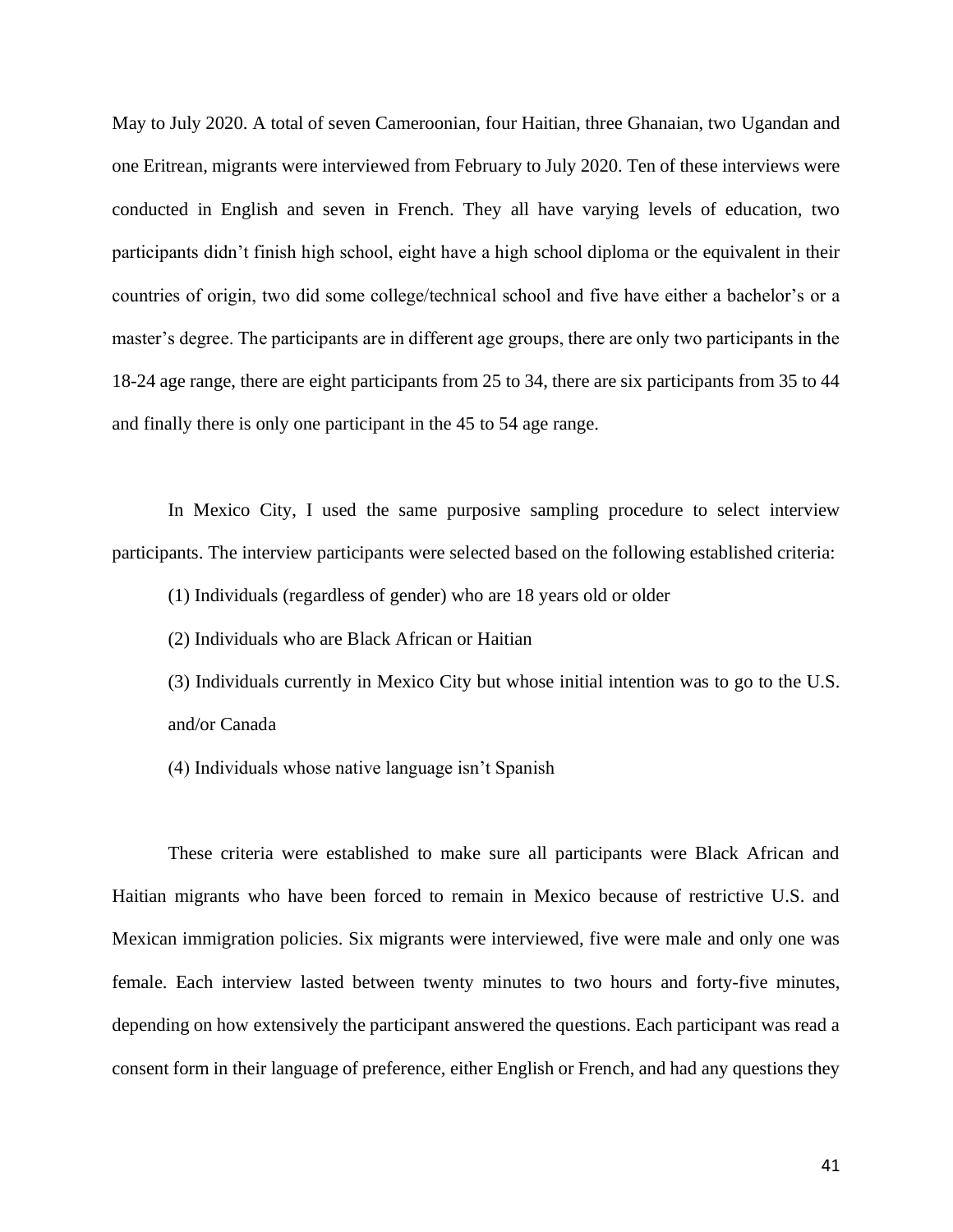might have, answered prior to the interview. Five of the participants were referred by Programa Casa Refugiados, an organization collaborating with the UNHCR in Mexico City to provide services to migrants and assist them with applying for asylum/refugee status in Mexico. All the interviews were conducted through WhatsApp from August to September 2020. A total of one Congolese, one Guinean, two Haitian, one Malian and one Nigerian, migrants were interviewed. Five of these interviews were conducted in French and only one in English. They all have varying levels of education, one participant didn't finish high school, two have a high school diploma or the equivalent in their countries of origin, two did some college/technical school and one has a bachelor's degree. The participants are in different age groups, there is only one participant in the 18-24 age range, there are four participants from 25 to 34 and there is only one participant in the 35 to 44 age range.

I used the same purposive sample to select survey participants. The following criteria were established:

- (1) Individuals (regardless of gender) who are 18 years old or older
- (2) Individuals who identify as Black Mexican in other words Afro-Mexican or Afrodescendant
- (3) Individuals who currently live in Mexico

These criteria were established to make sure that all participants are Afro-Mexicans, in other words Black Mexicans or Afro-descendants, currently living in Mexico. A total of 115 responses were recorded, after careful review of the responses, I identified 86 completed and valid responses. Out of the 86 participants, 47 identified as female, 36 identified as male while 3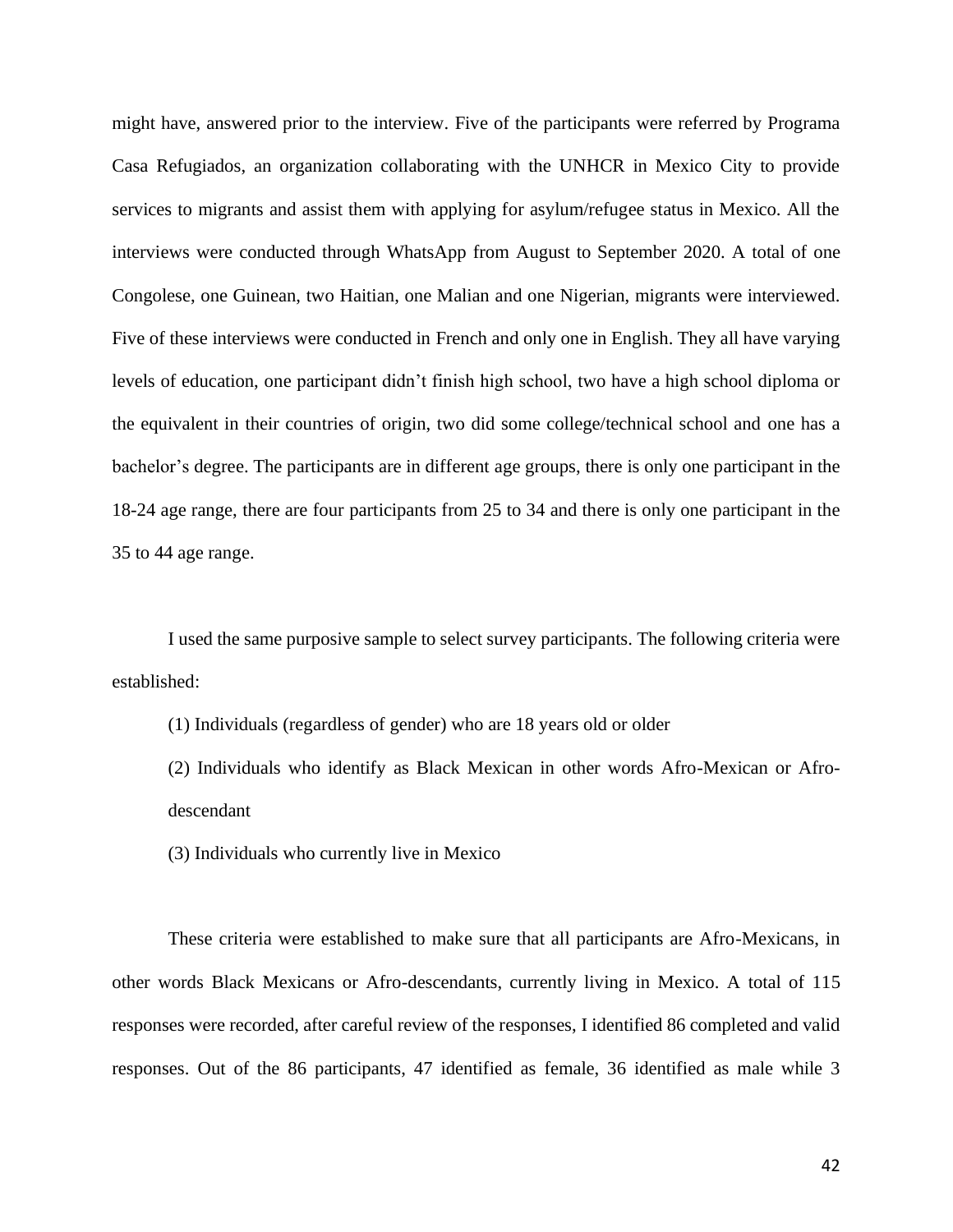individuals preferred not to disclose their gender. The survey included a consent form available in English as well as in Spanish, the participants' language. I joined several Facebook groups for Afro-Mexicans and advertised the survey on these groups. I also took part in a Facebook live hosted by the administrator of one of these Facebook groups, during which I was able to present the aim of the research and answer questions. The survey was advertised online on September 3rd and has been online ever since, the responses were recorded from September  $4<sup>th</sup>$ , 2020 to February 15th, 2021. The respondents have varying levels of education, 3 of them only received some schooling, 18 of them have completed high school, 6 of them have gone to trade/technical school, 15 of them have gotten some college education, 43 of them have a bachelor's degree or higher and one of them preferred not to disclose this information. The respondents are in different age groups, 27 of them are in the 18-24 age range, 27 others are in the 25-34 age range, 21 of them are in the 35-44 age range, 9 of them are in the 45-54 age range, the 55-64 and 65 and over age ranges have only one participant each. The respondents are from different parts of Mexico; however, some states are overrepresented. 18 respondents are from Guerrero, 16 are from Oaxaca, 15 are from Mexico City, 11 are from Veracruz and 5 are from Estado de Mexico, the rest are spread out across the country.

#### **Measurement instruments**

The data for this research was collected through semi-structured interviews which covered different aspects of the migrants' lives. The first part of the questions focused on the educational and professional backgrounds of the participants as well as the reasons for leaving their countries. By asking these questions, I hoped to gain an overall understanding of the push factors for these migrants as well as establish the demographics of this migrant population. In the second part of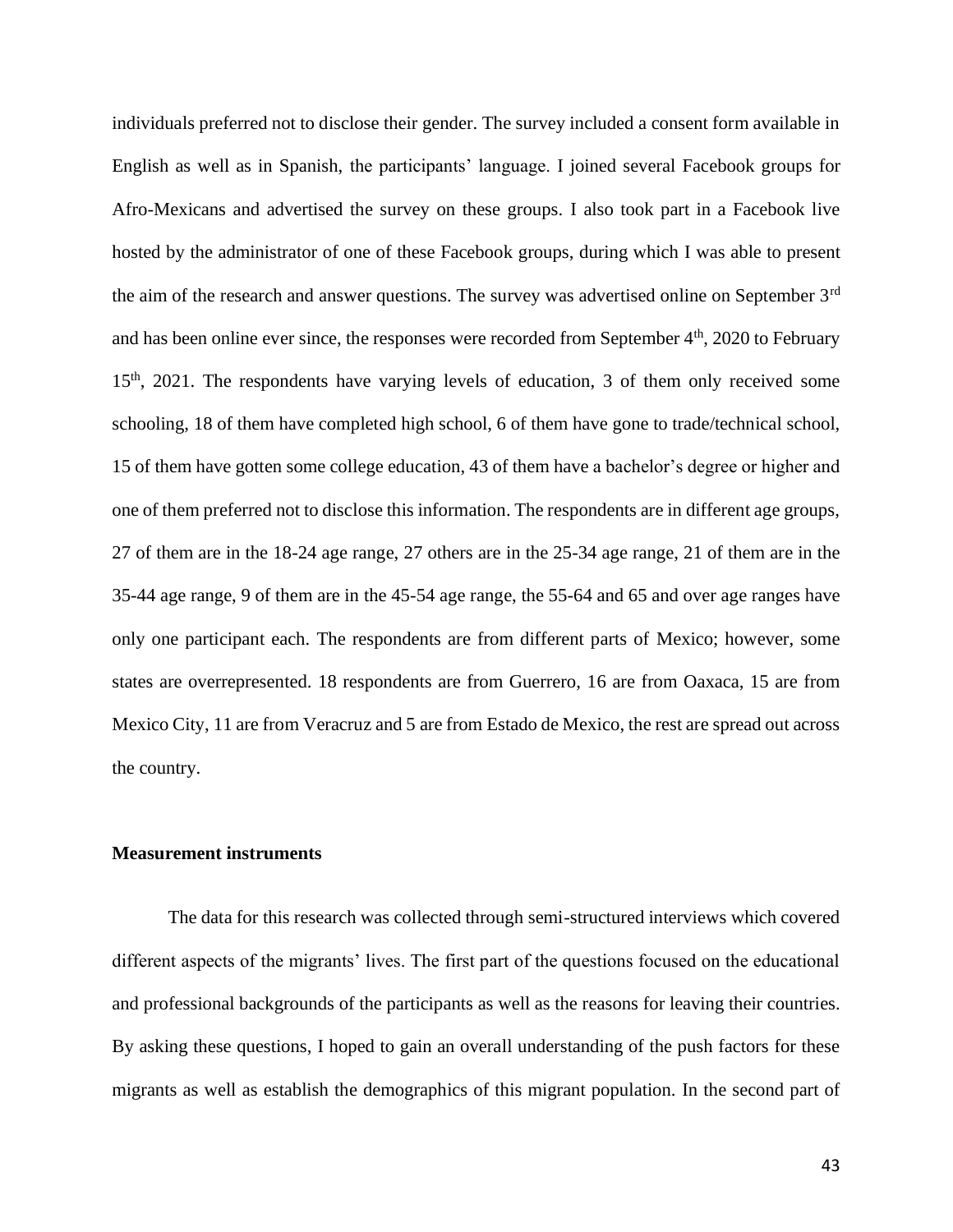the interview, the questions touch upon their trajectory before Mexico, the reasons they chose the US and/or Canada as their ultimate destination. These questions are important because they touch upon a larger issue of the length African migrants are willing to go for a chance at a better life. Over the last few years, we have witnessed thousands of Africans perish in the Mediterranean Sea, on their way to Europe and now we are seeing thousands making the journey through South and Central America, risking their lives on the way. This is reflective of an international immigration system that devalues Black lives and is willing to let them risk their lives instead of creating more humane immigration policies that are more reflective of the globalized world we live in. The third and most important part consists of questions that will focus on their lives in Mexico, their interactions with the local Mexican population, Mexican law enforcement agents and staff at migrant shelters in Mexico. These questions helped me understand how the migrants see their different identities intersecting in Mexico. And lastly to finish the interview, they were asked more policy related questions, this is in hopes of providing insight for future policies. There are twentyfive questions in the interview protocol, all of which are open-ended.

As for the survey, the respondents were asked a series of twenty-three multiple choices and open-ended questions which covered different aspects of their lives in Mexico. The respondents were asked questions covering their educational and professional backgrounds as well as some biographical questions. These were followed by questions relating to their experiences with racism/racial discrimination in accessing services and in their interactions with Mexican officials and society in general. Finally, they were asked questions relating to their view of the role of race and Blackness in the treatment of Black African and Haitian migrants in Mexico. By Asking Afro-Mexicans about their experiences as Black Mexicans, I aimed to investigate and draw a connection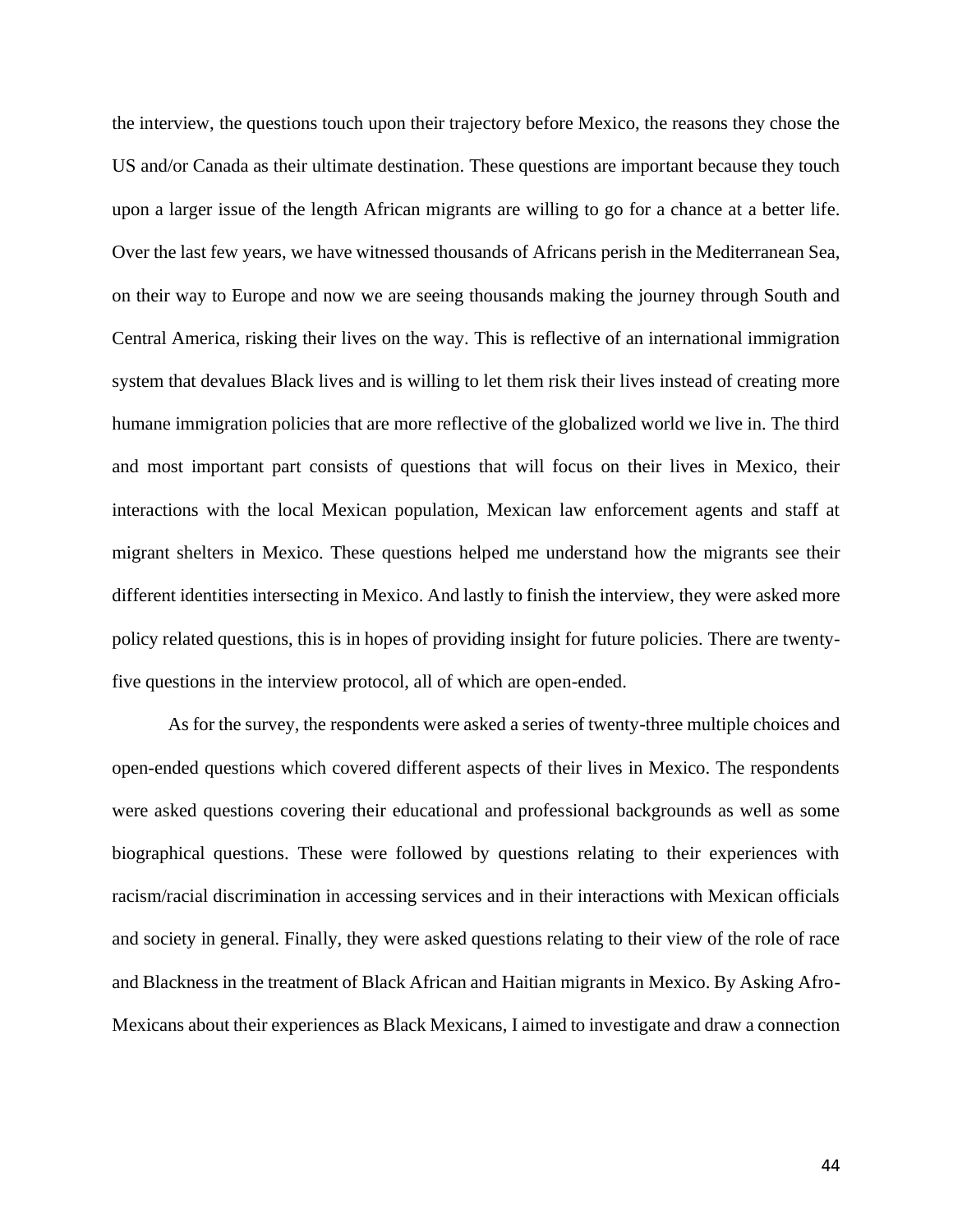between their experiences as Black Mexicans and those of Black African and Haitian migrants in Mexico.

#### **Validity and credibility**

In order to ensure the authenticity of the research, its validity and credibility are essential. The data was obtained through semi-structured interviews conducted with Black African and Haitian migrants in Tijuana and Mexico City, because of the nature of the research method there can't be any guarantee that all the information obtained from the participants is completely accurate. However, since all the participants understood the voluntary nature of the interview and that there would be no direct monetary compensation for their participation, we can believe that the participants wanted to share reliable information about their experiences as Black, non-Spanish speaking migrants in Mexico. Furthermore, the use of pseudonyms and the protection of their confidentiality made the participants feel more at ease to share their experiences. In addition, sharing my own experiences of navigating Mexico as a Black woman and being an immigrant Black woman in the U.S. helped me build a genuine connection with the participants, creating a safe space for participants to share their stories.

As for the survey, due to its online nature there cannot be any guarantee either that all the information obtained from the respondents is completely accurate starting with their identity as Afro-Mexicans or their age group. However, once again because of the voluntary nature of the survey and the absence of any kind of monetary compensation, we have reason to believe that the respondents wanted to truly share their experiences as Afro-Mexicans and contribute to this research. Furthermore, the survey was strictly anonymous, no identifying information such as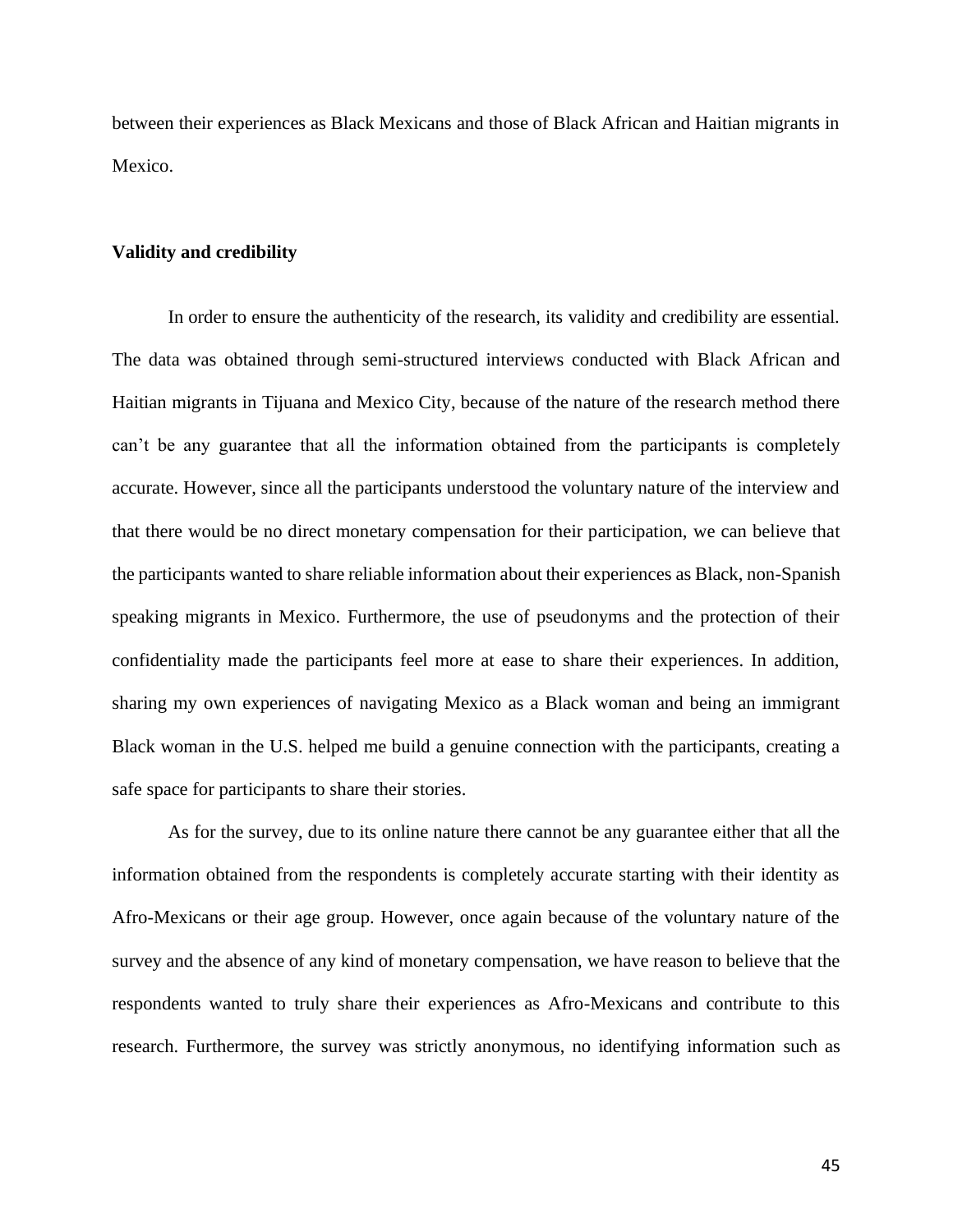name was asked of the respondents. The protection of their identity was one way to ensure the respondents felt at ease to share their experiences.

## **Strengths and limitations**

This mixed-methods research study like any other research has its own set of strengths and limitations. Its strength lies primarily in the nature of the topic discussed, the presence of African and Haitian migrants transiting through Mexico is a very recent topic. It is a very under researched topic, there is a lack of literature on this, which is why this research is even more important, to add to the limited literature on this topic and to inform future research on the issue. Furthermore, this research required in-depth discussions with Black African and Haitian migrants who were able to truly speak about their experiences as Black, non-Spanish speaking migrants navigating the complex racial and immigration system in Mexico. In addition, the research includes a large number of interviews which can provide an insight into the experiences of Black African and Haitian migrants navigating Mexico. Another strength of this research lies in the diversity of the African countries represented, the participants hail from Cameroon, the Democratic Republic of Congo, Eritrea, Ghana, Guinea, Mali, Nigeria and Uganda, in addition to Haiti.

A notable limitation of this research study was the lack of incorporation of a significant number of women-identifying participants, there were only three women participants from a total of twenty-three participants of the semi-structured interviews. This lack of representation means that unfortunately the study isn't able to fully capture African and Haitian women migrants' experiences in Mexico and concentrated primarily on male migrants' experiences. In Tijuana, ten of the participants, of whom two are women, were recruited through referrals by non-profit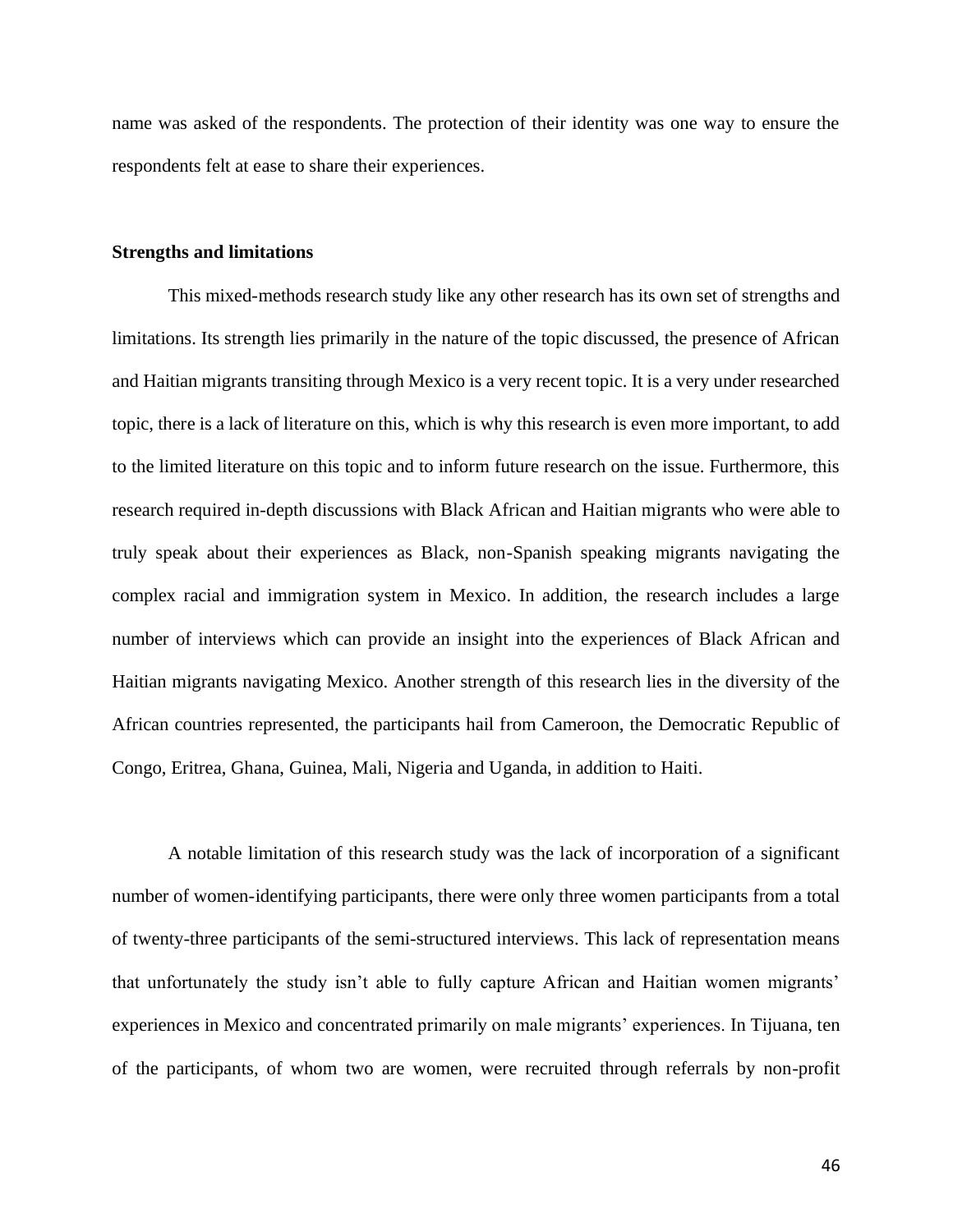organizations, the remaining seven were recruited through the snow-ball method and messages sent to members of Haitians in Tijuana Facebook groups. All the participants referred by other participants were men; the Facebook groups for Haitians in Tijuana were also predominantly men, making it extremely difficult to recruit women participants. In Mexico City, only one of the five referred participants is female, the rest are all male. However, although the number of women participants is low, this research is still very pertinent. It is important to look at the experiences of Black African and Haitian migrants as they navigate discriminations based on race, lack of Spanish and status as migrants because it can help raise awareness about the specific issues that these migrants face in Mexico. In addition to raising awareness, it can contribute to the literature on race and Blackness in Mexico and can also provide policy recommendations for how to respond to these new waves of Black African and Haitian migrants. However, this limitation can also be seen as a discovery, the migration of Black Africans and Haitians to Mexico, is a gendered experience, it is an expensive and dangerous journey, which might help to explain why most of the participants are men.

Another limitation of the research is the setting, while the first five interviews were conducted in-person in Tijuana, Mexico which allowed me to see participants face-to-face and really take notes of their facial expressions, hand gestures and other things that help provide context to their words, due to the coronavirus pandemic I wasn't able to conduct the rest of the interviews in-person. As such, for the second round of interviews, all twelve participants from Tijuana and all six participants from Mexico City were interviewed on the phone through WhatsApp. While this allowed me to still conduct interviews in a safe manner for all parties involved, I wasn't able to observe in-person all the elements that constitute a qualitative interview.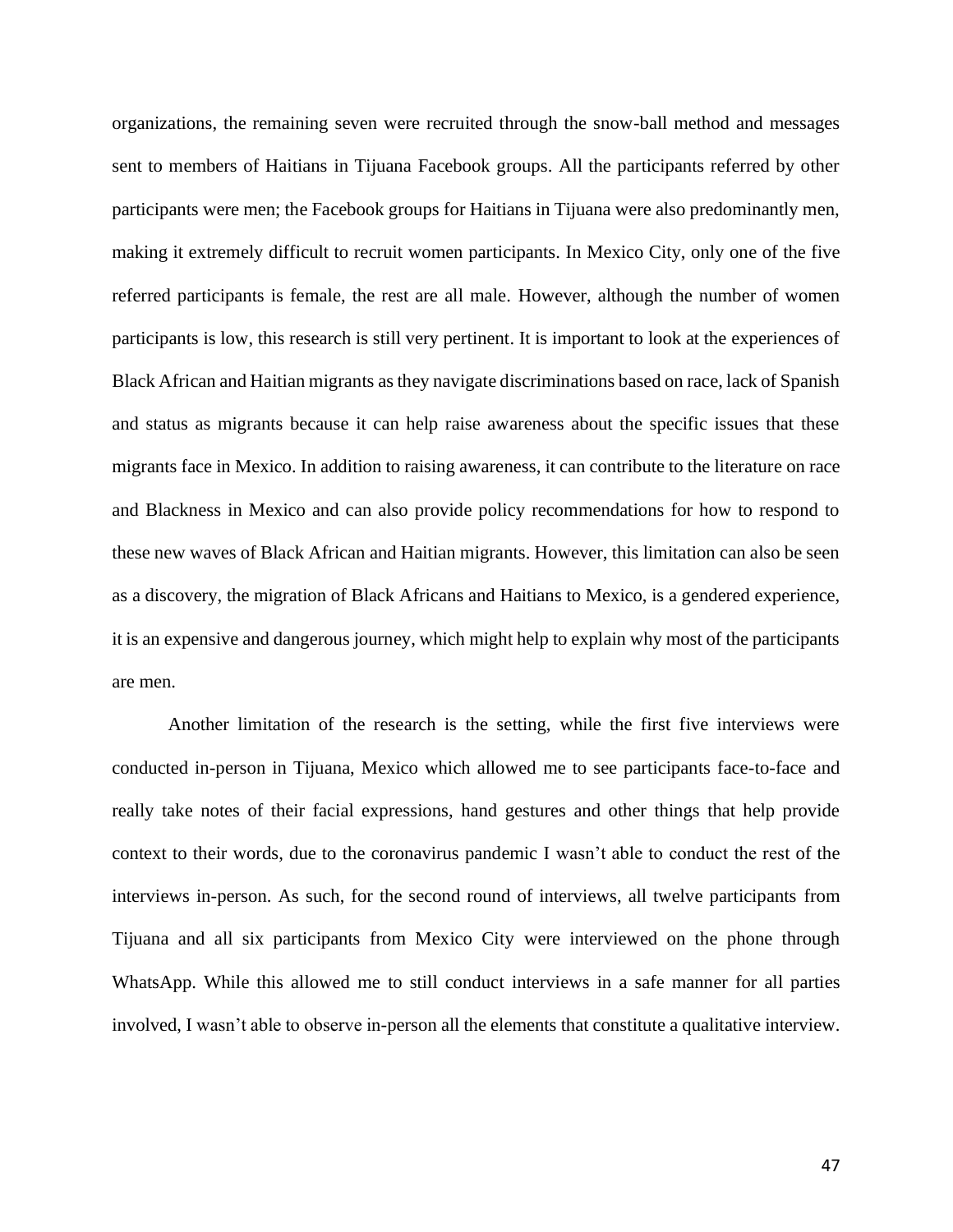Similarly, to the semi-structured interviews, the survey also has its own set of strengths and limitations. The strength of the survey lies in the diversity of the respondents, there is a proportional number of male and female respondents, ensuring that the research reflects both the experiences of male and female identifying Afro-Mexicans. The respondents also hail from different parts of Mexico, from states where the largest community of Afro-Mexicans live such as Guerrero, to states with much smaller Afro-Mexican communities. A wide range of age groups as well as educational levels and professions are also represented. Furthermore, there is also a large set of responses to analyze, making this research stronger.

The limitation of the survey lies primarily in its format, while its online format allowed the me to easily advertise it on different Facebook groups and gather a significant number of responses, it also means that I wasn't able to expand on the responses gathered.

#### **Data analysis**

All twenty-three interviews were audio-recorded and transcribed by myself. Each participant was assigned a culturally appropriate pseudonym based on their country of origin, their gender and their year of birth. I used a website which provides statistics on the most common names in each specific country each year and assigned a pseudonym accordingly. I used three different colors to highlight the elements of the transcriptions which speak to each part of the research question, language discrimination, racial discrimination, discrimination based on the migrant status. The highlighted information was categorized into specific themes and I compared the information with information from the literature.

As for the survey, I downloaded the data into an excel file and used excel's data analyzing features to extract the data.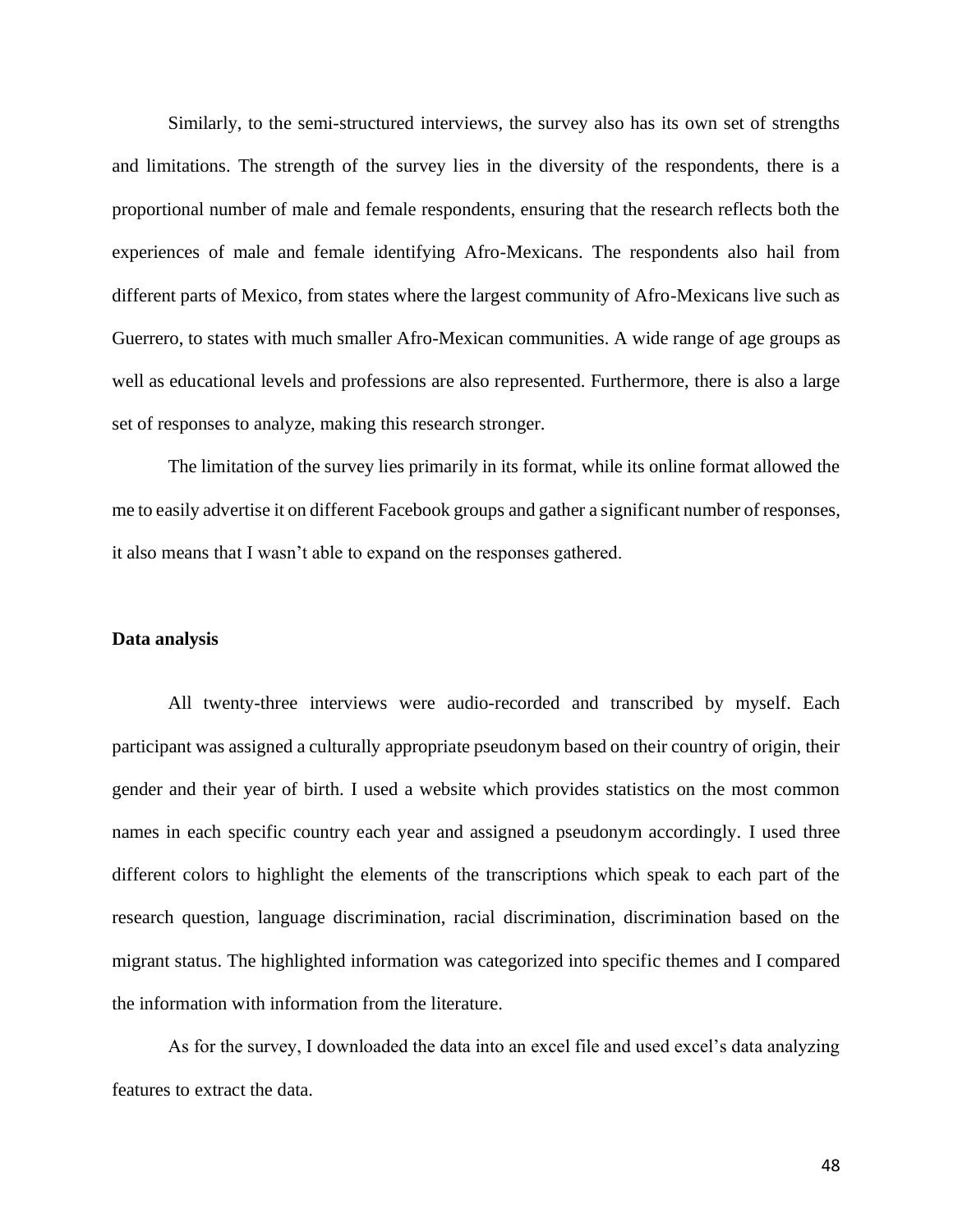#### **CHAPTER FOUR: PRESENTATION OF FINDINGS AND ANALYSIS**

## **A) Survey analysis**

I administered an online survey in Spanish for Afro-Mexicans from September 2020 to February 2021 and out of 115 recorded responses, 86 valid ones were identified. According to the 2015 Intercensal survey 1,381,853 million people identify as Afro-descendants, representing about 1.2% of the overall Mexican population (Instituto Nacional de Estadística y Geografía, 2017). Most Afro-Mexicans have historically lived in the coastal parts of the country, such as Guerrero, Oaxaca and Veracruz but they are also known to reside in the country's largest cities such as Mexico City where 160,353 Afro-Mexicans live (Instituto Nacional de Estadística y Geografía, 2017). However, the state with the largest number of Afro-Mexicans is Estado de México where 304,274 of them live, but they only represent a small fraction of its population, 1.9% to be exact. In the states of Guerrero, Oaxaca and Veracruz, they represent 6.5%, 4.9% and 3.3.% of the states' overall population, respectively (Instituto Nacional de Estadística y Geografía, 2017). The states that are over-represented in the survey respondents' pool are also Guerrero (20.93%), Oaxaca (18.6%), Ciudad de México (17.4%) and Veracruz (12.79%). I analyzed the questions in two separate groups; the first group of questions focus on their experiences as Black Mexicans navigating a predominantly non-Black country. The second group of questions focus on how Afro-Mexicans think Mexican society and government will treat Black African and Haitian migrants in Mexico.

45% of respondents said they experienced racism/racial discrimination from government officials such as municipal, state, federal police; immigration authorities and government employees while 34.8% weren't sure whether they had experienced racism/racial discrimination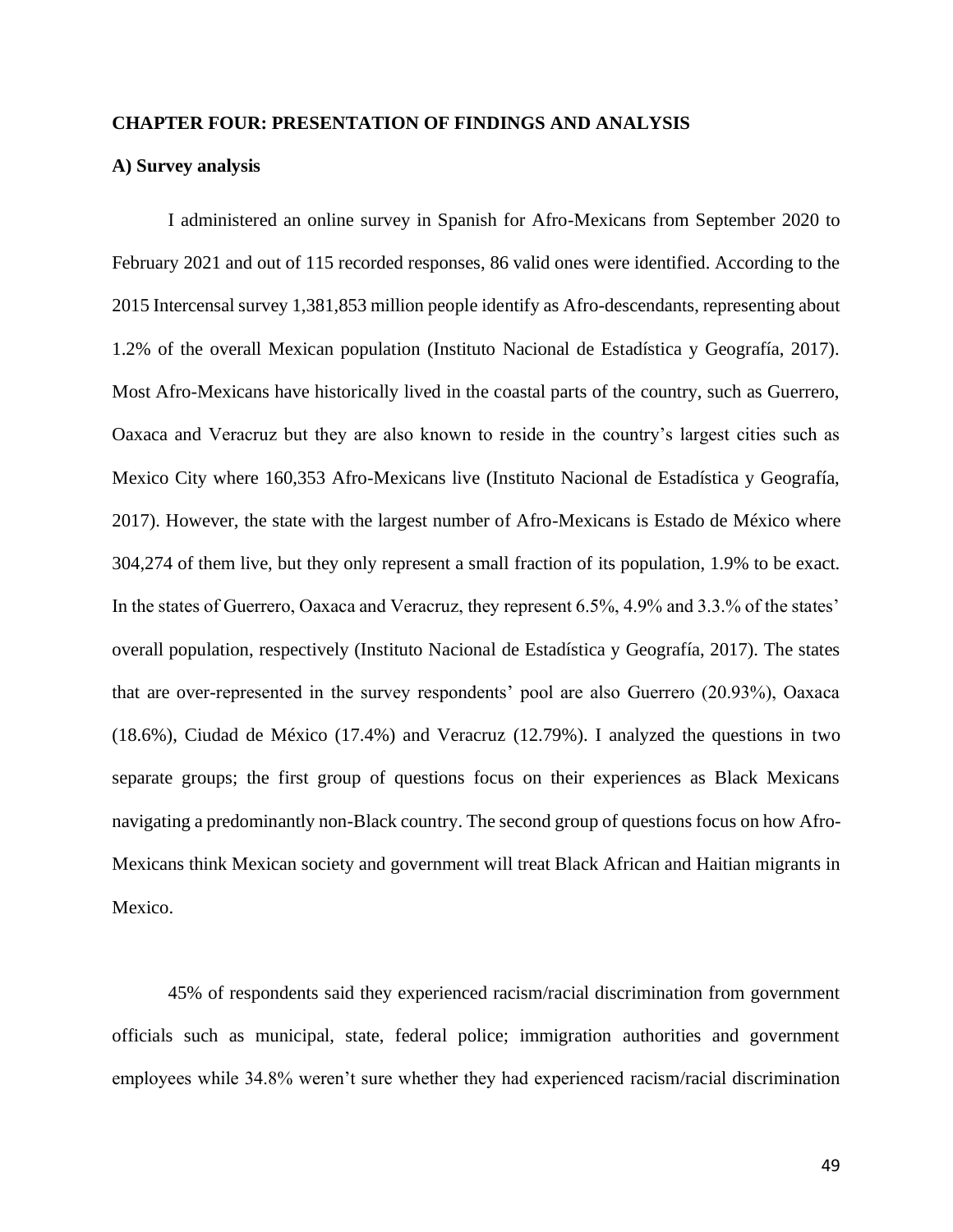from this particular group. On the other hand, 87.2% of respondents said they experienced racism/racial discrimination from non-Black Mexicans, in other words not Afro-Mexican or Afrodescendent, while only 10.46% said they have not experienced racism/racial discrimination. This data confirms the literature on racism in Mexico which affirms that racism against Blacks in Mexico exists even though it is normalized (Figueroa, 2010). One respondent commented "Mexico is a very racist country even though there are a lot of mixed-race people". Mexico's tactic of avoiding naming and recognizing racism isn't beneficial to its Afro-Mexican population. How can Mexico tackle and fight against racism if there is no recognition of racism? In order for Afro-Mexicans to have access to the same rights and privileges as other Mexicans, Mexico needs to address racism against Black Mexicans.

More than 80% of respondents believe that non-Afro Mexicans (*Mestizos)* are not aware that more than 1 million Afro-Mexicans live in Mexico. Furthermore, almost 50% of respondents believe that Mexican society doesn't recognize the existence of racism against Afro-Mexicans. As one respondent put it, "México tiene que aceptar sus raices negras para poder prosperar en la empatía, actualmente en el país se vive mucho racismo y mucha ignorancia" ("Mexico needs to accept its Black roots in order to grow in empathy, currently in Mexico there is a lot of racism and ignorance"). Another respondent commented:

"Black Mexicans are not recognized in Mexico unlike white or indigenous Mexicans. They are portrayed as slaves, comics or as delinquents. In addition, in Mexico it is common to be proud of pre-Hispanic indigenous culture but not of Black culture. In Mexico, one's skin color has an impact on the opportunities that one has access to as well as their social status. If you have dark skin and Afro features you are identified as a foreigner or as someone from a lower social, economic and even political status."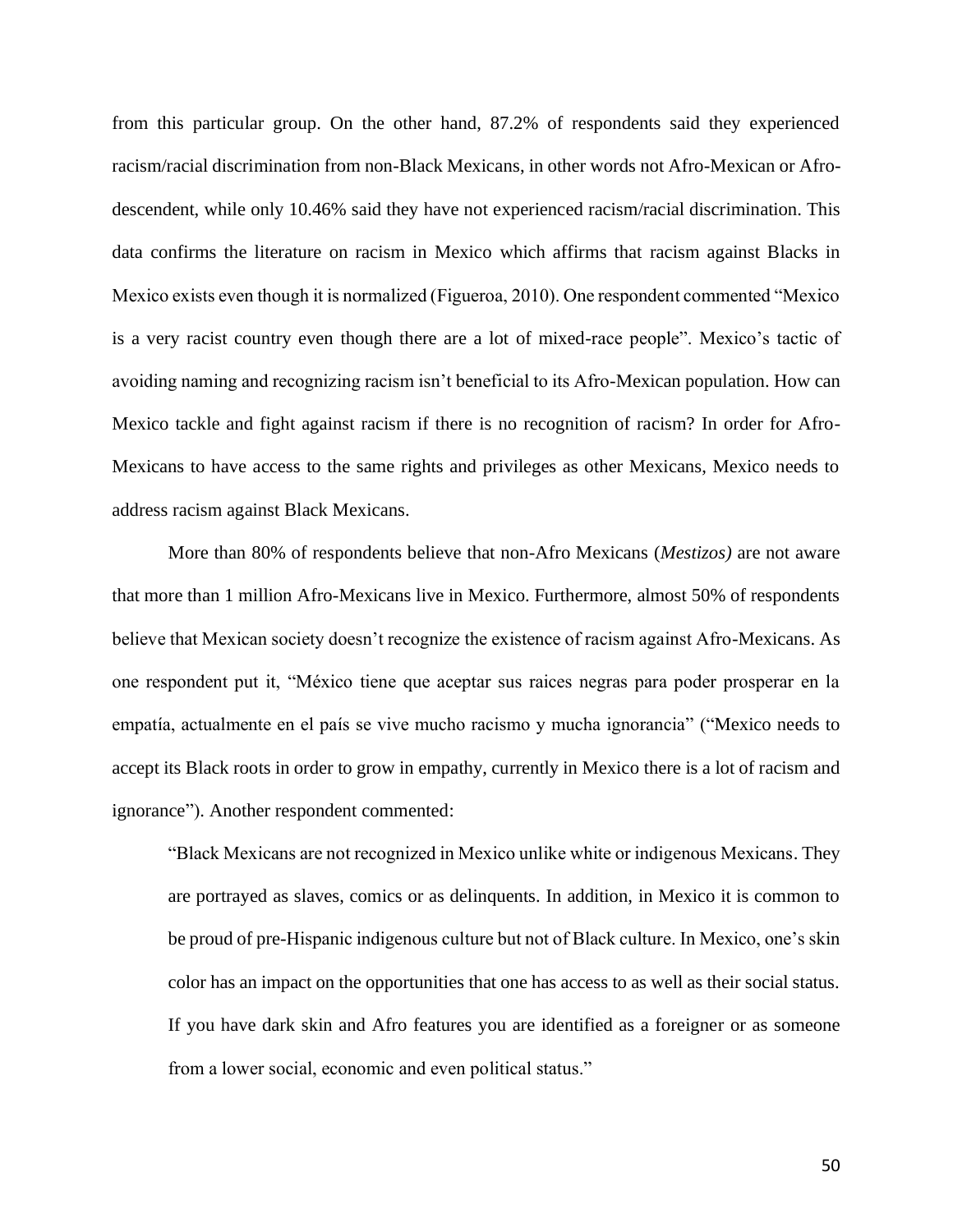One other respondent's comment alluded to the lack of proper inclusion of Afro-Mexicans' contributions to the Mexican state: "Black history in Mexico is reduced to a single page in a history book." Another respondent commented "I identify as Afro-indigenous and not just *mestizo* like they teach us at school", the racialized society that the *mestizaje* discourse has created forces and teaches everyone who doesn't pass as white to aspire to fit into this mold (Figueroa, 2010). *México Negro*'s founder, Sergio Peñaloza Pérez stated that in order for Mexico to fully recognize Afro-Mexicans' contributions, the next step should be to include Afro-descendants' contributions in state-mandated textbooks (Gavia, n.d.). Furthermore, more than 60% of respondents answered they have felt unsafe due to their race and more than 80% answered they had been called a derogatory term because of their identity as Black Mexicans. This also aligns with the literature where many Afro-Mexicans spoke of their experiences navigating Mexico with their Mexicanness being constantly questioned (Agren, 2020). The racism that Afro-Mexicans face also affects their employment, almost 40% said they have experienced racism/racial discrimination while looking for employment.

In the next section of the survey, I asked respondents questions based on the following statement: "The number of Black African and Haitian migrants apprehended by Mexican immigration authorities has been growing since 2016; in 2019 a little over 11,000 Black African and Haitian migrants were apprehended. While many of these migrants have been able to cross into the U.S, others have been forced to remain in Mexico". When asked if they believe race plays a role in how these Black African and Haitian migrants are treated by Mexican officials, more than 80% responded yes and all of them believed that race plays an important role. One respondent even commented "In general migrants are rejected, but in the case of Black migrants, the rejection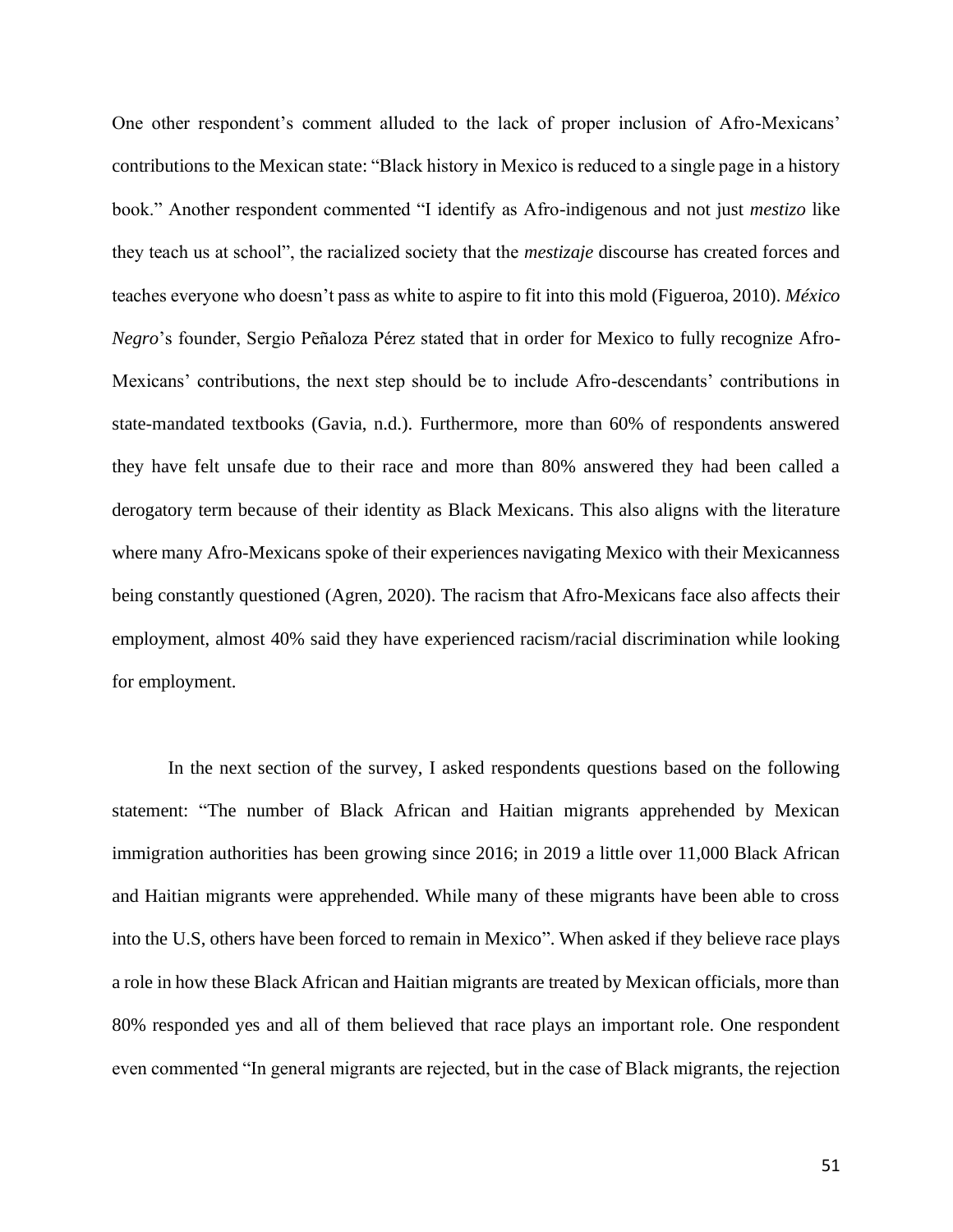is higher because Mexico's institutions have invisibilized the presence of Black Mexicans." This statement truly summarizes the current Mexican situation, a country that has managed to invisibilize Black Mexicans for centuries is struggling to deal with Black migrants. When asked if they believe race plays a role in how Black African and Haitian migrants are treated by Mexican society, 87% not only answered yes but also estimated the role to be very high. Furthermore, about 70% of respondents believe that Black African and Haitian migrants' treatment will be different than that of other migrants such as non-Black Central American migrants because of their race and almost 60% believe that Mexico isn't prepared to welcome Black migrants. As one migrant put it "Creo que mexico no esta preparado para recibir ningun tipo de migrantes" ("Mexico is not ready to receive any type of migrants, even less Black, non-Spanish migrants").

I administered this survey in the hopes that I could draw a connection between the way Afro-Mexicans are treated and the way Black African and Haitian migrants are treated. Through the survey we are able to realize that most Afro-Mexicans who completed the survey have experienced racism/racial discrimination from government officials such as municipal, state, federal police; immigration authorities; government employees as well as from non-Black Mexicans. Most of them have also felt unsafe due to their race and have been called a derogatory term because of their identity as a Black Mexican. Furthermore, most of them believe that non-Afro Mexicans (*Mestizos)* are not aware of the presence of more than 1 million Afro-Mexicans in Mexico and they also agree that Mexican society doesn't recognize the existence of racism against Black Mexicans. It is in this context that thousands of Black African and Haitian migrants have found themselves in Mexico. The respondents' answers can help us draw a connection between the treatment of Afro-Mexicans and those of Black African and Haitian migrants. How can a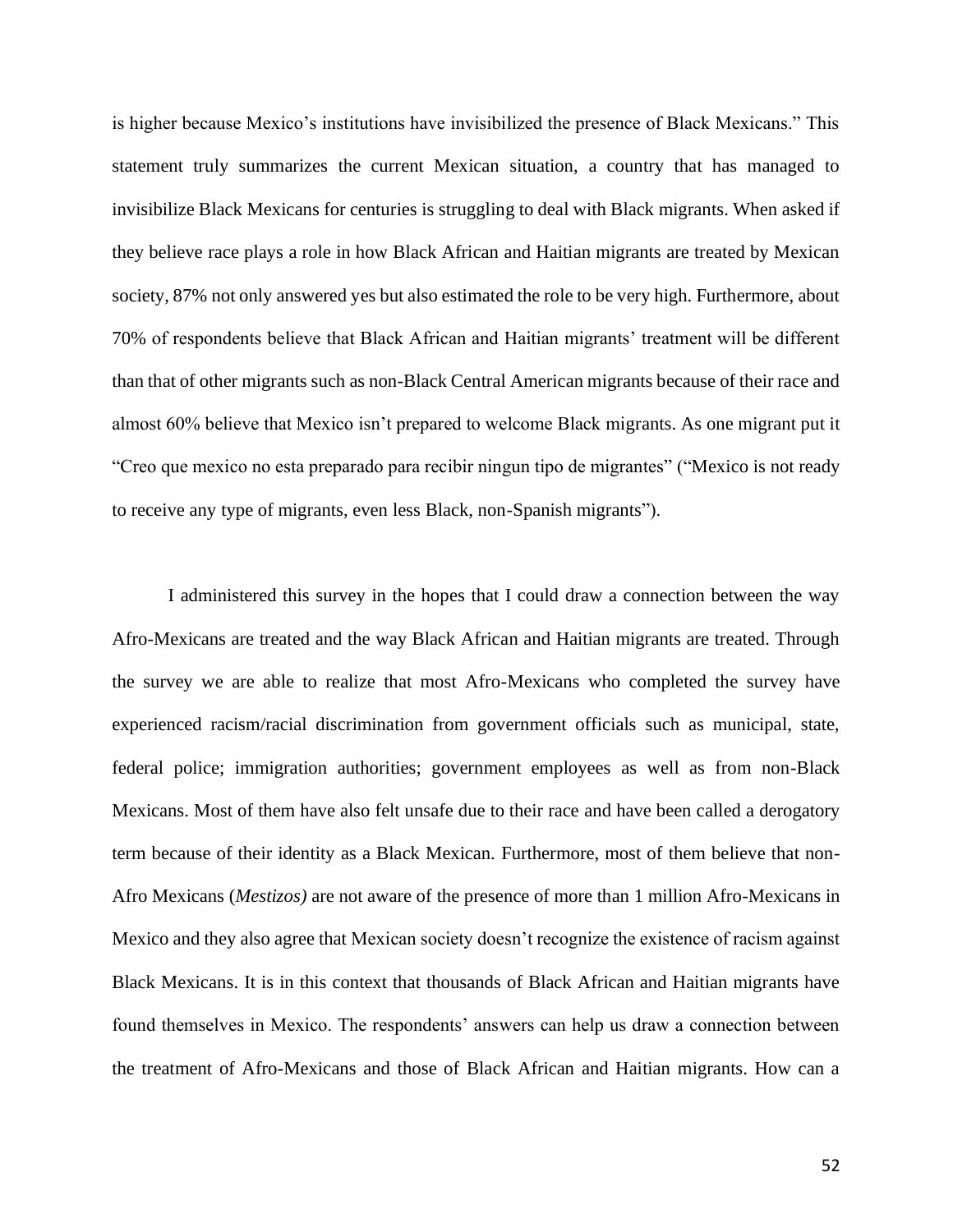country struggling to properly recognize the presence and the contributions of its Afro-Mexican population properly assist Black African and Haitian migrants?

#### **B) Interview analysis**

I coded and categorized the different themes in the transcriptions, three major themes were identified: discriminations based on race, discriminations based on language and discriminations based on their status as migrants. Aside from these three main themes, I chose to analyze contextual elements which will help strengthen our understanding of the experiences of Black African and Haitian migrants. In terms of contextual information, it is important to pay special attention to the push factors which led these migrants to flee their countries of origin and undertake this dangerous journey through Latin America. It is also crucial to analyze their trajectory to Mexico and analyze the international refugee regime which has forced these migrants to embark on this dangerous journey.

# **1. Push factors: A mix between economic and political factors**

This section analyzes the factors which pushed these Black African and Haitian migrants to flee their countries of origin. A total of seventeen migrants were interviewed in Tijuana, fifteen of them were male and two were female, ten of the migrants were between 18 and 34 years old while seven of them were between 35 and 54 years old. The migrants came from Cameroon  $(7)$ , Haiti (4), Ghana (3), Uganda (2) and Eritrea (1). A total of six migrants were interviewed in Mexico City, five of them were male and only one was female, five of them were between 18 and 34 years old and only one was between the 35 to 44 age range. The migrants came from the Democratic Republic of Congo (1), Guinea (1), Haiti (2), Mali (1) and Nigeria (1). Each of these countries has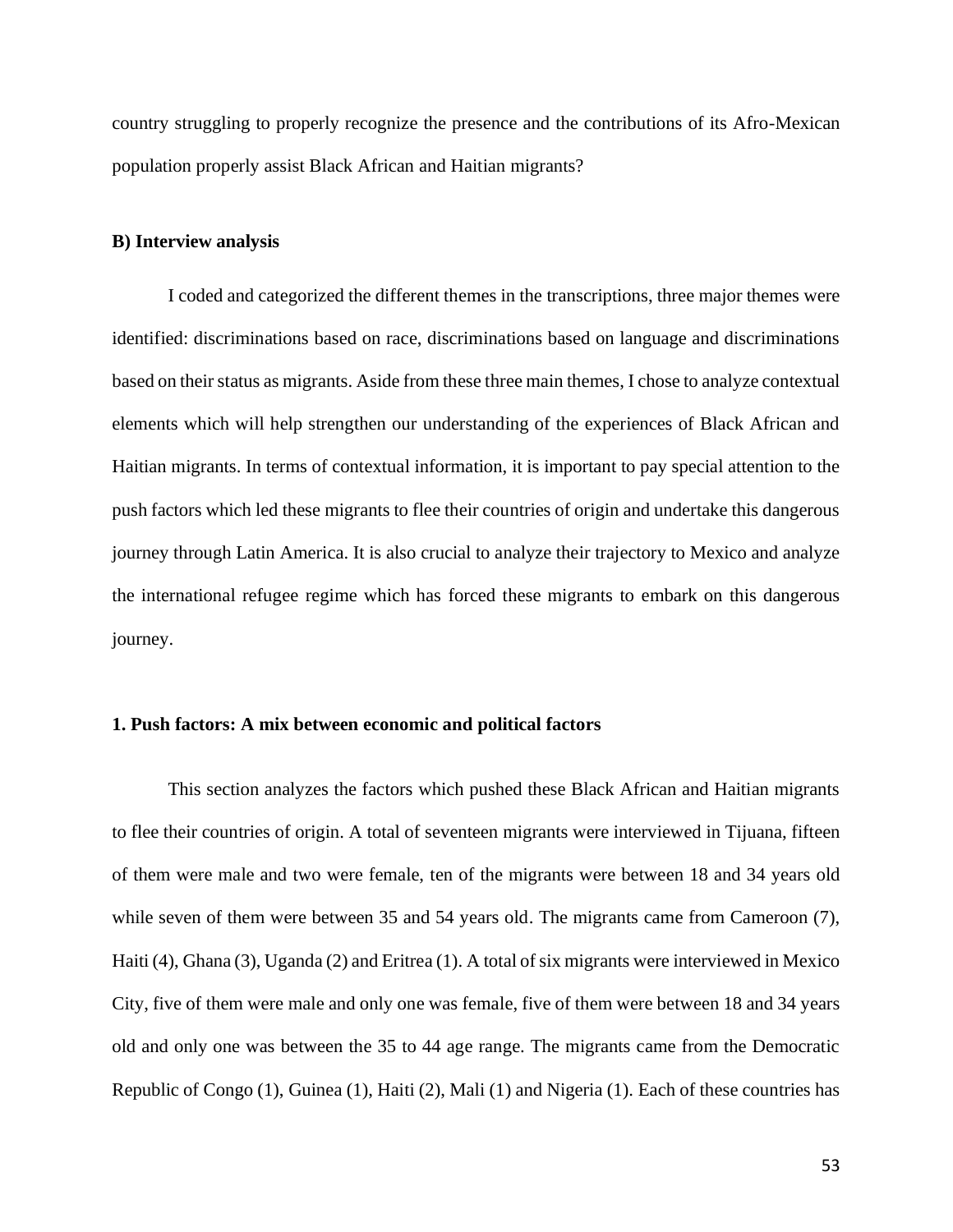its own set of political and economic problems which has forced its people to flee in great numbers. According to the Instituto Nacional de Migración, in 2019 the highest number of African migrants apprehended by Mexican officials were Cameroonians, which helps explain why almost half of the seventeen interviewed migrants in Tijuana, seven to be exact, are Cameroonians.

The most represented country among the interviewees, Cameroon, is a bilingual English French country in Central Africa. Despite being a bilingual country, anglophones are a minority who only make up about 20% of the population. After the Cameroonian government tried to impose French in the anglophone region's schools and courts, by sending French speaking personnel, the anglophone region's teachers and lawyers went on a strike to oppose these measures. They were met with repression and many were arrested; this led to civil unrest in Cameroon's predominantly anglophone regions. I interviewed seven Cameroonian migrants in Tijuana, five of them came from the English-speaking region and described with a lot of sadness and anger their last few months home before being forced to flee. One former anglophone teacher from the North-West region, Marie\*, described with tears in her eyes why she left Cameroon:

"Being harassed, persecution from the military, and the secessionist fighters. Because I used to go to school, there were the secessionists, the problem we have in Cameroon right now they don't want teachers to go to school and teach, so any teacher who goes against that law, you are a target. And with the military I had a problem because of a lesson I taught students about the abolition of the federal system in Cameroon. During class I brought up the various ways in which anglophones are marginalized, some of the students then started singing the Ambazonian anthem, I told them to stop but they didn't. Then the military in the school came, that's when all my problems started." (02/08/2020).

\* All participants were assigned a pseudonym to protect their identity.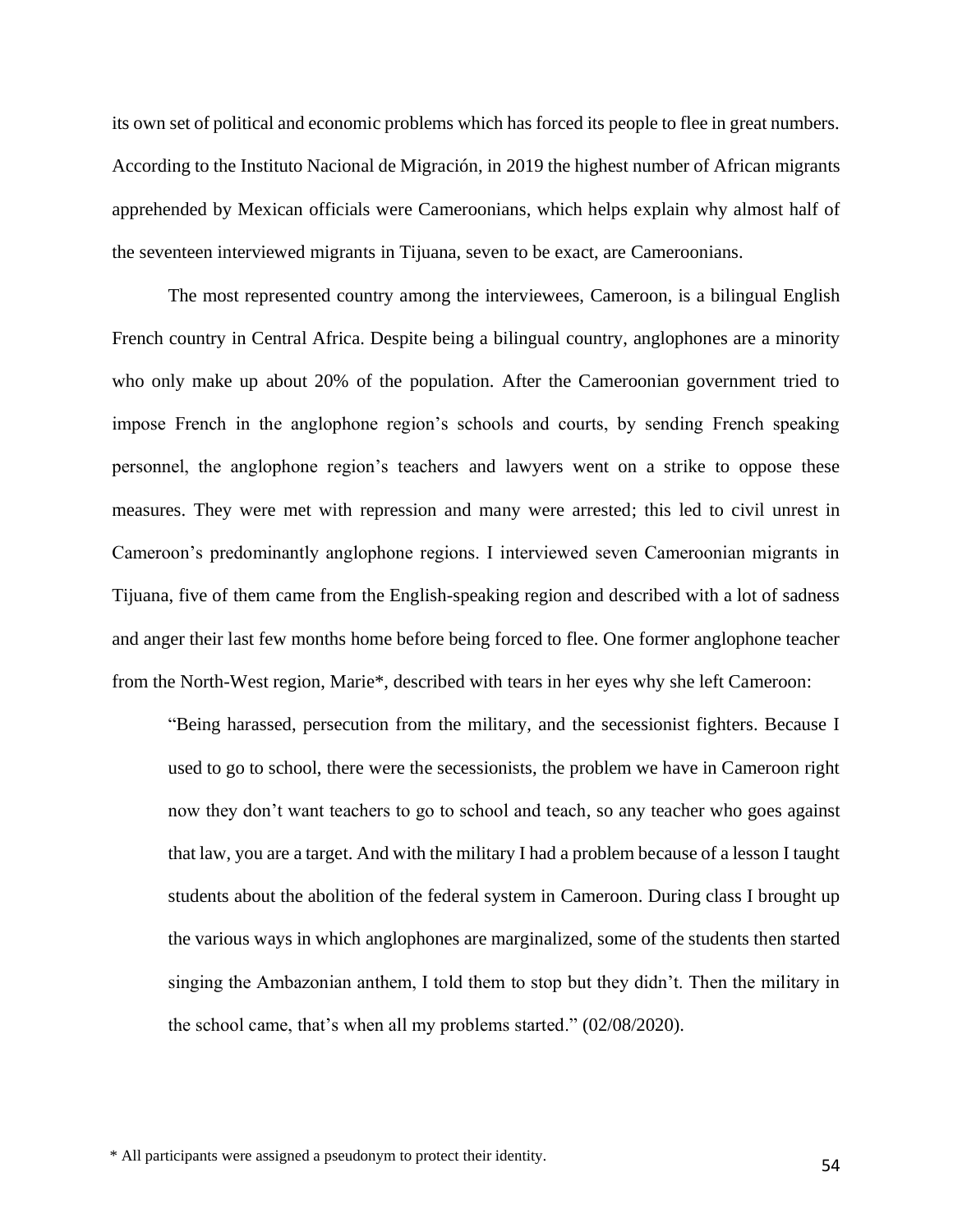She was holding back tears and her voice was shaking when she told me "In Cameroon if you are identified with anything concerning Ambazonia, it's a death sentence or a life imprisonment. So that's why I had a problem with the military." The tension between the Cameroonian government and the anglophone teachers and lawyers led to civil unrest all over the Anglophone region and affected the whole region. A 36-year-old Anglophone farmer, Jean\* who I interviewed in Tijuana didn't think the unrest would affect him, he thought this would pass just like other unrests. Aside from farming, he owned a motorcycle transportation business; one night he was called by someone in the village to take their sick mother to the city hospital. On their way there, they were stopped by French-speaking military and were all arrested. The military set fire to his motorcycle but he was luckily able to eventually escape. However, the military didn't stop there, he told me with so much anger "they later came back, chased me, looked for me, destroyed my properties, my house, my family compound and threatened my wife. Those threats made me leave my country." (02/08/2020)

Cameroonians are not the only ones fleeing their country for political reasons, an Eritrean migrant also spoke to me about his flight from Eritrea. Eritrea is a small country in Eastern Africa, bordered by Ethiopia, Djibouti and Sudan, and with access to the Red Sea. After Eritrea gained its independence from Ethiopia in 1993, the country has been ruled for the last 28 years by the same man, Isaias Afwerki. Isaias Afwerki is a dictator who led the guerrilla struggle of the EPLF (Eritrean People's Liberation Front) along with the TPLF (The Tigrayan People's Liberation Front) against the then-communist government of Ethiopia, the DERG, officially the Provisional Military Government of Ethiopia. After leading the struggle for independence, Isaias has maintained full control of the country, cutting the country's ties with its neighbors such as Ethiopia, but also politically and economically alienating the country. The country's youth has been fleeing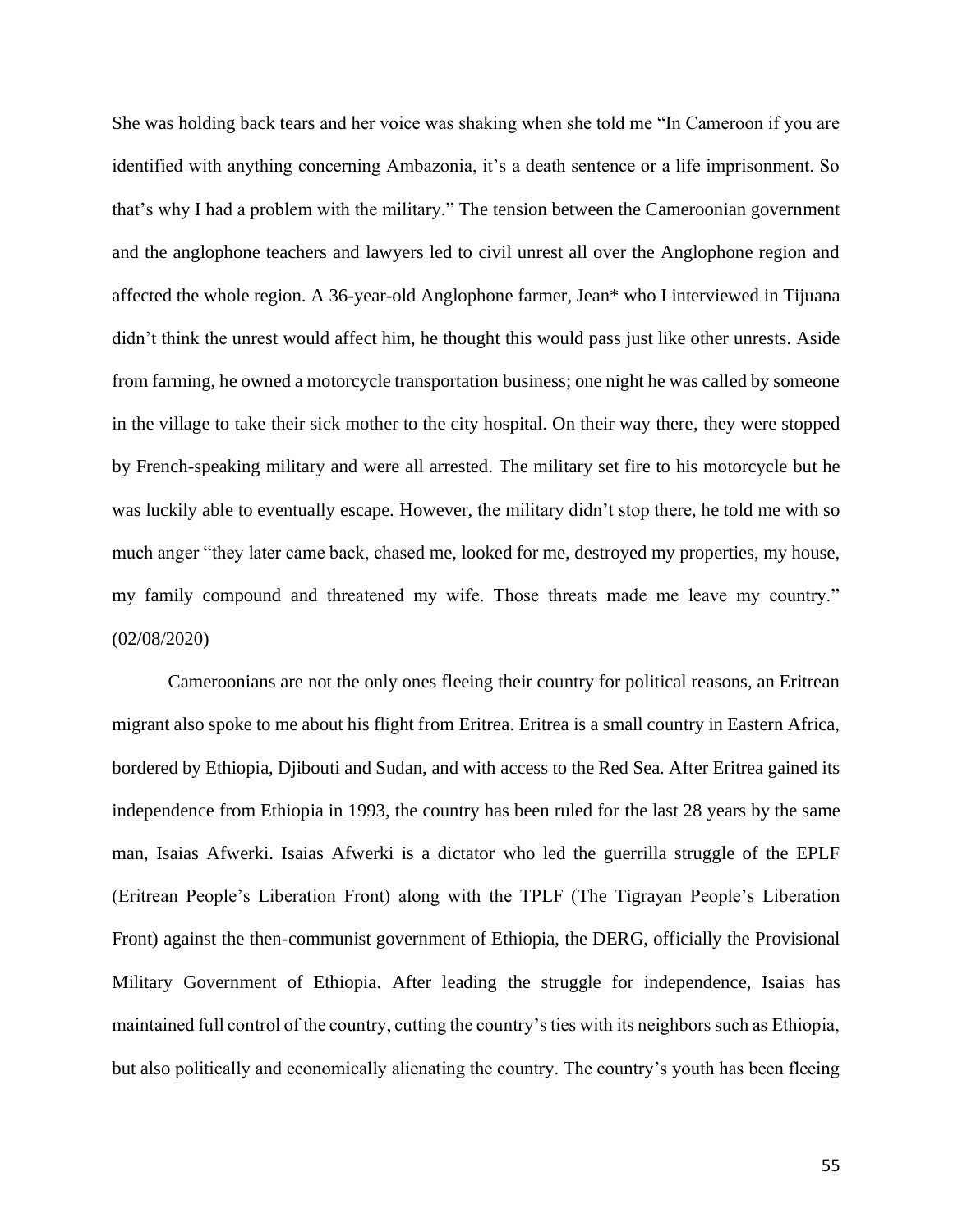in astonishing numbers over the last twenty years, many are fleeing the country's mandatory and indefinite military service. Its military service forces all secondary school students, regardless of gender, "to complete their final year at the Warsai Yekalo Secondary School which is located in Sawa military camp (Sawa Defense Training Center)" (Human Rights Watch 2019, p.2). Sawa military camp is located in the hot and dry Gash-Barka region, near the border with Sudan. Students spend a year in Sawa, preparing for their secondary school exams and getting military training. Some of these students are not even 18, their forceful conscription violates international law. Not only do these students go through very painful exercises in an extreme climate, but they also face military discipline and punishments; female students also have to deal with sexual harassment and exploitation at the hands of military officials (Bader, 2019). Once they complete a year of mandatory service and take their high school exams, based on how well they do in the exams, they are either forced to join the army or sent to vocational training programs or university. However, they usually don't have a say in which education they get to pursue. Despite Eritrean law limiting national service to a maximum of 18 months, many are forced to serve indefinitely (Human Rights Watch, 2019). This has led thousands of Eritreans, mostly between the ages of 18 and 24, to escape and seek refuge in neighboring countries such as Sudan or Ethiopia before continuing their journey to either Europe or North America. As this young Eritrean migrant, Kidane\*, put it "I had one dream when I went to Sawa, military school, I spent 6 or 7 months, after that I escaped with four other people, we were five including myself. But in Sawa at 12 o'clock, at midnight, all the lights go out and they control us. I was the only one who ran, the other four guys got killed." (07/06/2020) Dictators who have been in power for decades are all but uncommon in Africa, the Ugandan president Yoweri Museveni has been known to torture and murder his opponents and anybody who dares to question his power. A 47-year-old Ugandan migrant,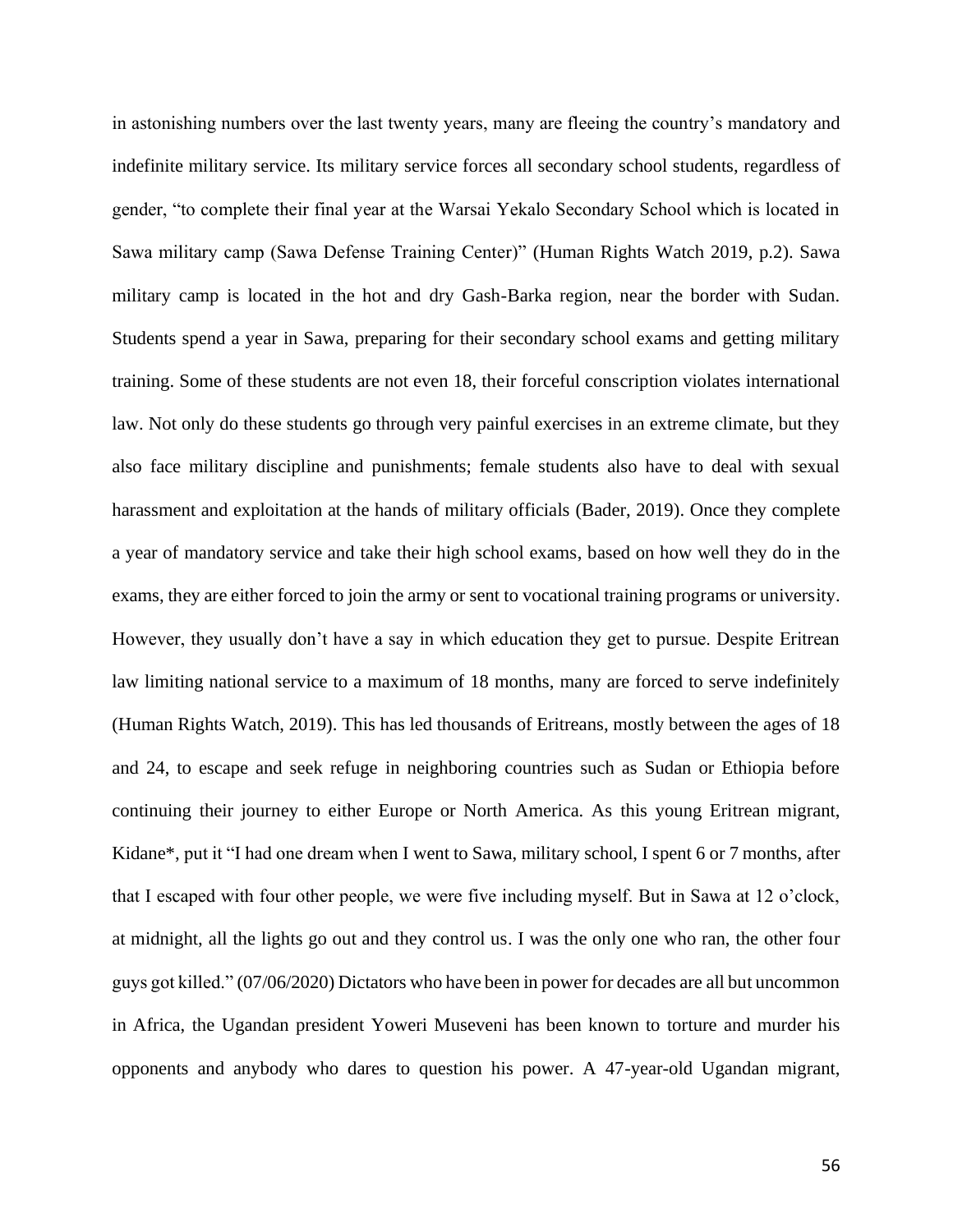Robert\*, whom I interviewed in Tijuana, explained how the political situation in Uganda made him fear for his life, "I got scared because a number of my fellows had been killed. I got scared because I was imprisoned almost thrice for nothing. They don't just imprison you, but they kidnap you and keep you in those houses, in torture chambers." (05/23/2020) Another 34-year-old Ugandan businessman, Patrick\*, who left his country in 2019 spoke about what led him to leave. He used to import rice from Dubai and sell it in Uganda, but since one of the president's many businesses included importing and selling rice, in an attempt to monopolize this business, the government put in place some measures to restrict access to this business. Hence, the customs office increased the import taxes on rice and would even purposely delay cartons of rice at customs. This unfairness led him to join the struggle and fight for his rights. A couple of months after the main leader of the opposition was kidnapped, killed and dumped in front of a hospital, he tells me that he was also kidnapped and tortured but later released. This traumatizing experience truly scared him and led him to think "I have no way of surviving in Uganda, I have seen many people getting killed in these kinds of circumstances so anyone fighting for change, this is what could happen to you? I realized when will I stop hiding from these people, when will I and how? If you keep silent how many more people are going to suffer?" (05/21/2020)

While the most common push factor for Cameroonians, Ugandans or Eritreans was political instability, migrants from other countries such as Haiti or Ghana have different push factors. A 33-year-old Ghanaian migrant, Samuel\*, who worked as an excavator operator in Ivory Coast explained how he was forced to flee because he feared for his life. While he was working in Ivory Coast the heavy machinery he was working with broke down. He attempted to fix it but unfortunately the machine got bent and it caught fire. He then explained "The owner of the machine was hunting me; you know these machines are very expensive and I didn't have the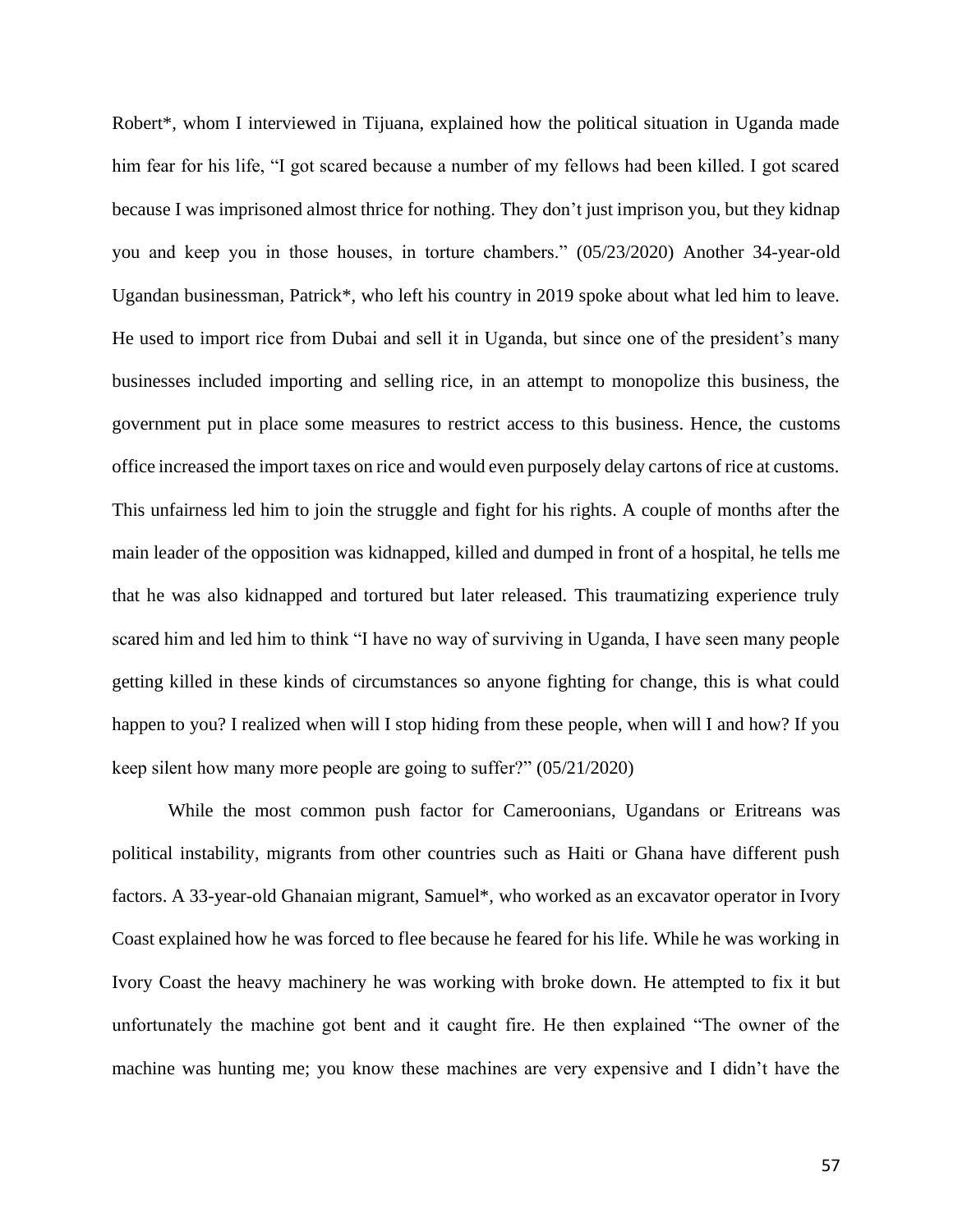money to buy this machine and I didn't have any means to solve the problem. So, the only means was just to move out of the country, find some place to escape." (06/20/2020) When I asked him why he couldn't return to Ghana, he explained "The person I was working with was my boss in Ghana and he took me to Ivory Coast, so he knew where I lived in Ghana, he knew my family and everything. It was riskier to go back and stay in Ghana because it was like going back to my boss' hometown, he can do anything to me." (06/20/2020) The United Nations Declaration of Human Rights' (UNDHR) article 3 stipulates that "everyone has the right to life, liberty and security of person", while article 7 stipulates that "all are equal before the law and are entitled without any discrimination to equal protection of the law" and article 8 states that "everyone has the right to an effective remedy by the competent national tribunals for acts violating the fundamental rights granted him by the constitution or by law" (UN General Assembly, 1948). In this case, the Ghanaian state failed to provide the necessary protection and security Samuel\* needed, pushing him to flee his country and seek refuge elsewhere. When I asked a 38-year-old Ghanaian migrant, Michael\*, who worked in a construction company as a road safety officer why he left his country he started by explaining his financial struggles, "My boss was the one who signed my timecard when I get to work but since we had a disagreement, he wouldn't let me work my regular hours, so my salary was obviously less. The money wasn't enough for me because I have kids, so I decided to sell the taxi and leave." (06/21/2020) One 32-year-old Haitian migrant, Joseph\*, who used to be unemployed in his country before leaving described his situation in Haiti as the following:

"I personally left for a better life, I finished school, but I didn't have anything to do, I couldn't work, I couldn't feed my family, I couldn't do anything. There is no future for me, it is very difficult to live in Haiti, because there is also a security problem, there are a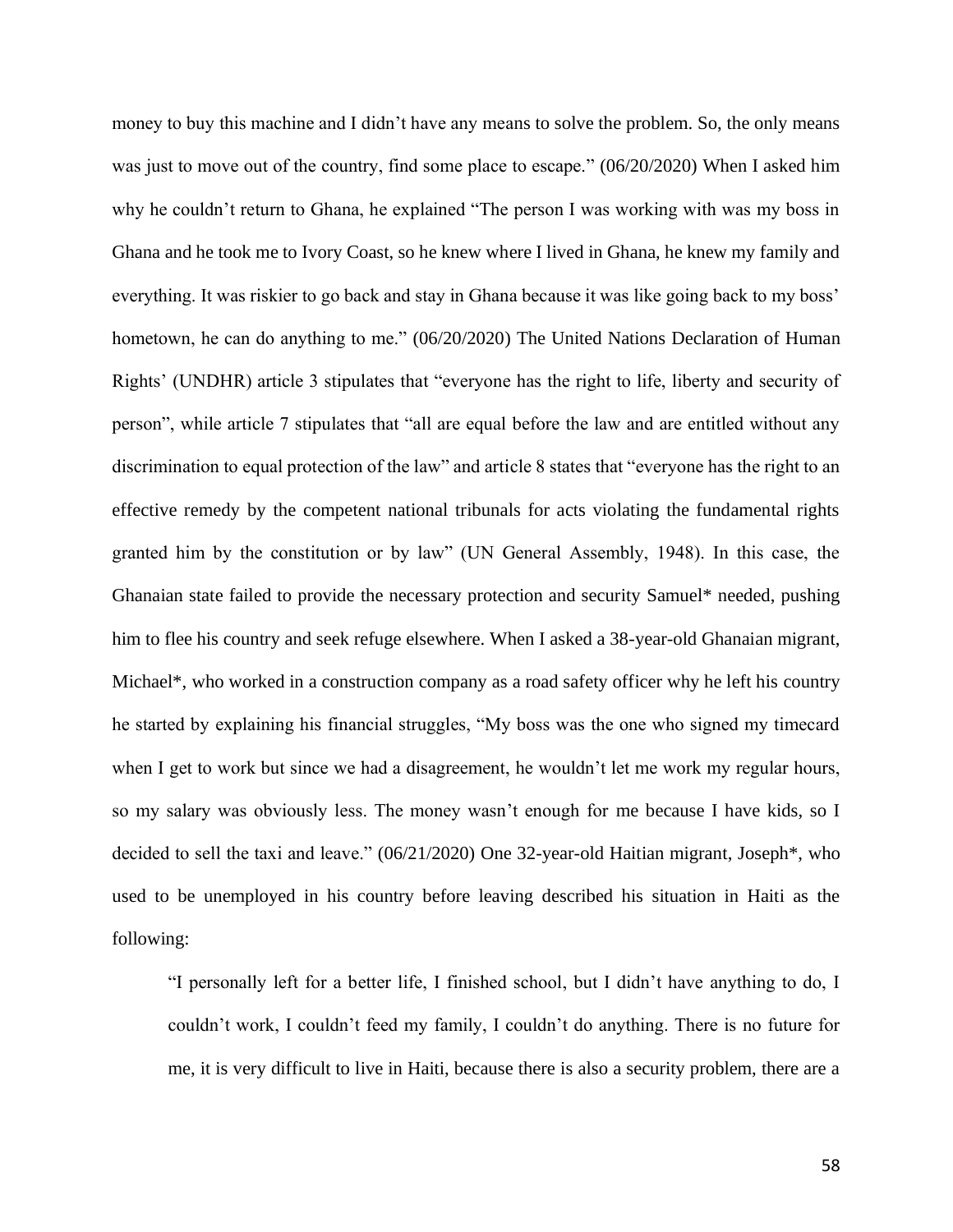lot of problems. I can't say more about this country except that it is extremely, extremely complicated." (02/08/2020)

He left his family and his 5-year-old child because he didn't have a choice, he wanted to go abroad and work to provide for his son since he couldn't help his child in any way when he was back home. The economic crisis in Haiti affected everyone, across all professions and all education levels. A 30-year-old Haitian elementary school teacher, Daniel\* also spoke about his struggles of supporting himself with his salary "We work in Haiti, but the salary isn't enough to survive, for our daily needs. My salary wasn't enough for me, my parents had to support me. I left Haiti to find a better life in another country. I wanted to find a job to help my parents who are still in Haiti and who don't have anything." (02/08/2020)

Most Haitians interviewed had similar reasons for fleeing their country, they all stemmed from economic and financial struggles. The push factors for Haitians can be defined as multidimensional vulnerability "jointly with demographic and economic structural factors, the succession of major natural disasters over the last ten years (Hurricane Jeanne in 2004, four storms and hurricanes in 2008 and finally the earthquake of 2010) has brought about the extreme vulnerability of the Haitian society" (Cedric 2017, p. 57). In addition to this, "only about oneseventh of Haiti's land is arable and this land is eroding at a rate of one percent per year" making it harder for Haitian farmers to make a living and provide for their families (Russell, 1981). Furthermore, Haiti's per capita yearly income is a meager 100 USD, one of the lowest in the world. On the political front, since the Duvalier family took power in the 1950s, with the dictator "Papa Doc" Duvalier followed by his son Jean-Claude "Baby Doc" Duvalier, the country's poverty has only gotten worse; the government is corrupt, repressive and authoritarian.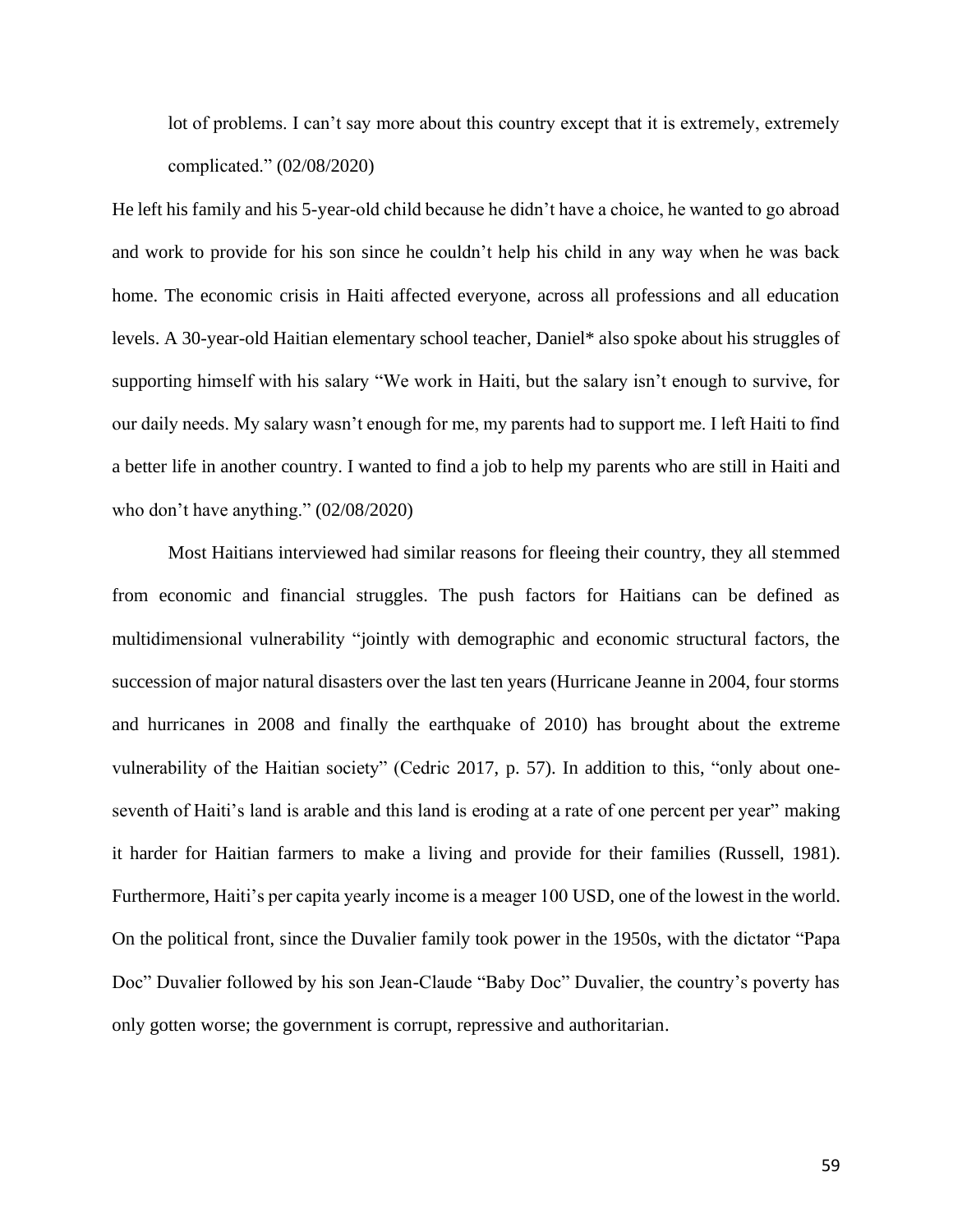Even though some migrants are defined as solely economic migrants, I believe that in reality most migrants usually flee their countries for a combination of economic and political reasons. The choice to define some migrants as economic migrants and others as political refugees is purely dependent on the receiving countries', mostly western countries', geo-political and economic interests. For instance, in the case of Haitians, the US government refuses to classify Haitians as political refugees; classifying them as economic refugees helps them justify their deportation (Russell, 1981). In the 1970s and 1980s it also helped them make sure it doesn't affect their relationship with "Papa Doc" their former anti-communist ally in the Caribbean and now in the 21st century, their relationship with his son "Baby Doc". The US government further argued that returned/deported Haitians didn't face reprisals when they return to Haiti. To prove this the State Department had sent a task force to Haiti in 1979 to investigate the conditions of returned Haitians. This task force consisted of white men who didn't speak French or Creole, didn't really try to locate the returned refugees and only interviewed 10% of them. Furthermore, these interviews were conducted within close proximity of local authorities, how can we expect returned refugees to really explain what they suffer from if the same entity they're fleeing from is right there? The task force tried to reassure them that the US Embassy would help them in case of reprisal but without really explaining how to access this help. Haitian sources continuously asserted that these reprisals do take place, often times leading to confiscation of valuables, detainment and even imprisonment. The Haitian example is a perfect illustration of the complexity associated with defining a group of migrants as political refugees or economic migrants.

I argue that it is also important to highlight that the reasons that force people to flee are much more complex than what they seem. While internal factors such as violence and economic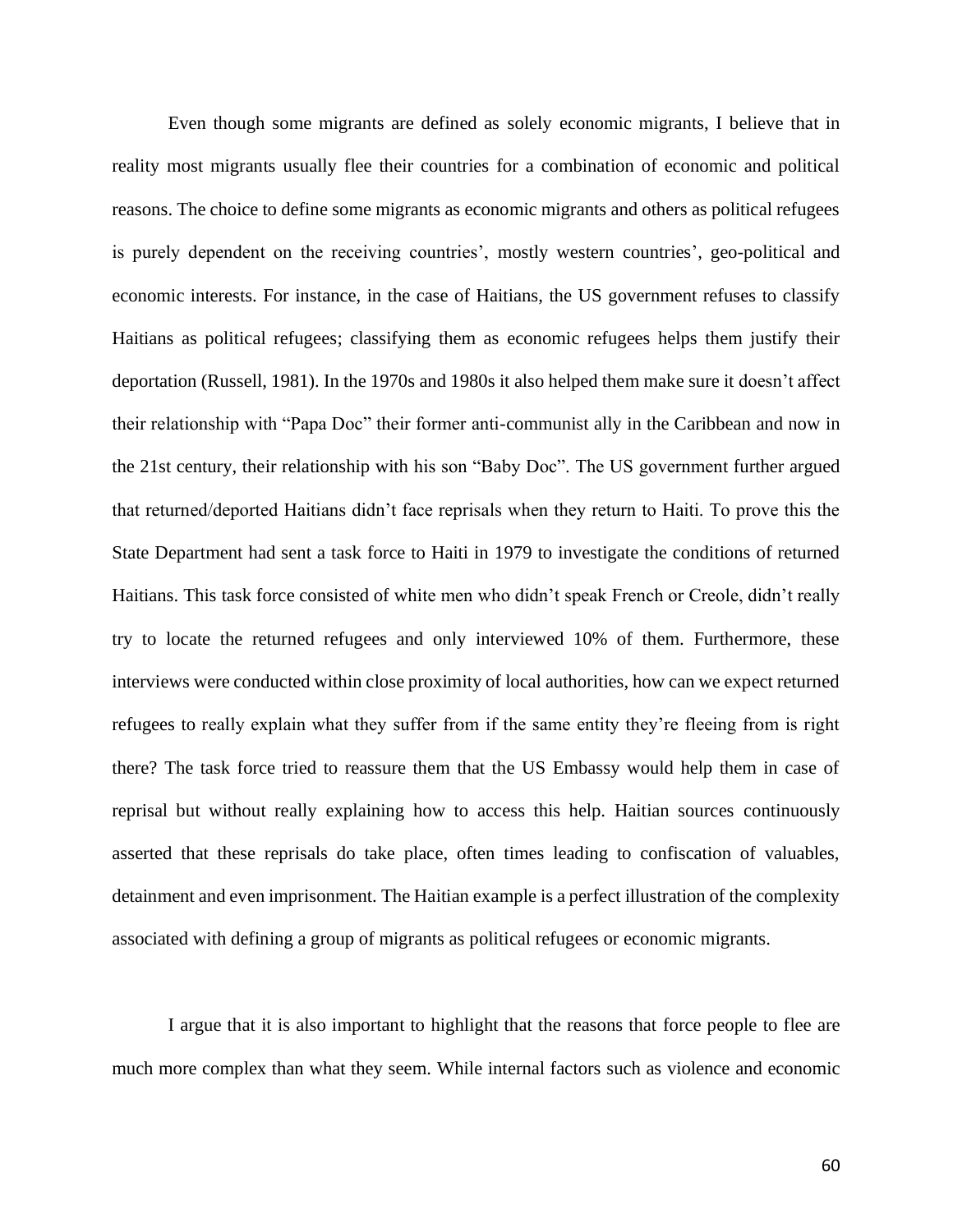policies play a major role, "external factors such as imperial and post-colonial policies and practices from actors largely in the Global North, including military interventions and encampments and economic and trade policies" (Elsheikh & Ayazi 2017, p.9) shouldn't be forgotten. It is crucial to keep in mind that the Global North and more specifically former colonial powers continue to disrupt the peace in many African, Latin American and Asian countries. The refugee label has been politicized in the last couple of decades since migration flows have diversified. In the 1970s and 1980s most refugee crises were regionally contained in the South, now that it has reached the North's border, especially with the migratory crisis that unfolded at the UE's doors, "there is the increasing complexity of determining who is a refugee" (Zetter 2007, p.175).

## **2. Unfair and discriminatory international refugee regime**

The complex and discriminatory international refugee regime that is currently in place has forced millions of migrants, such as the ones that were interviewed in this research, to resort to difficult migration journeys. All of the migrants interviewed intended to go to the U.S. and in some cases to Canada, but because of how difficult it is to obtain an immigrant visa to these countries when you are from Africa or the Caribbean, they have had to embark on dangerous and very long migration journeys in hopes of reaching the U.S.-Mexico border. I asked all of the migrants why they chose this specific route to come to Mexico, the following section will be providing an indepth analysis of their responses to this question as well as their understanding of the current immigration system. These migrants have very few legal and truly attainable ways to immigrate to the U.S. and/or Canada. Getting an immigrant visa to the U.S. and/or Canada is close to impossible, being relocated by the UNHCR after being recognized as a refugee is also a very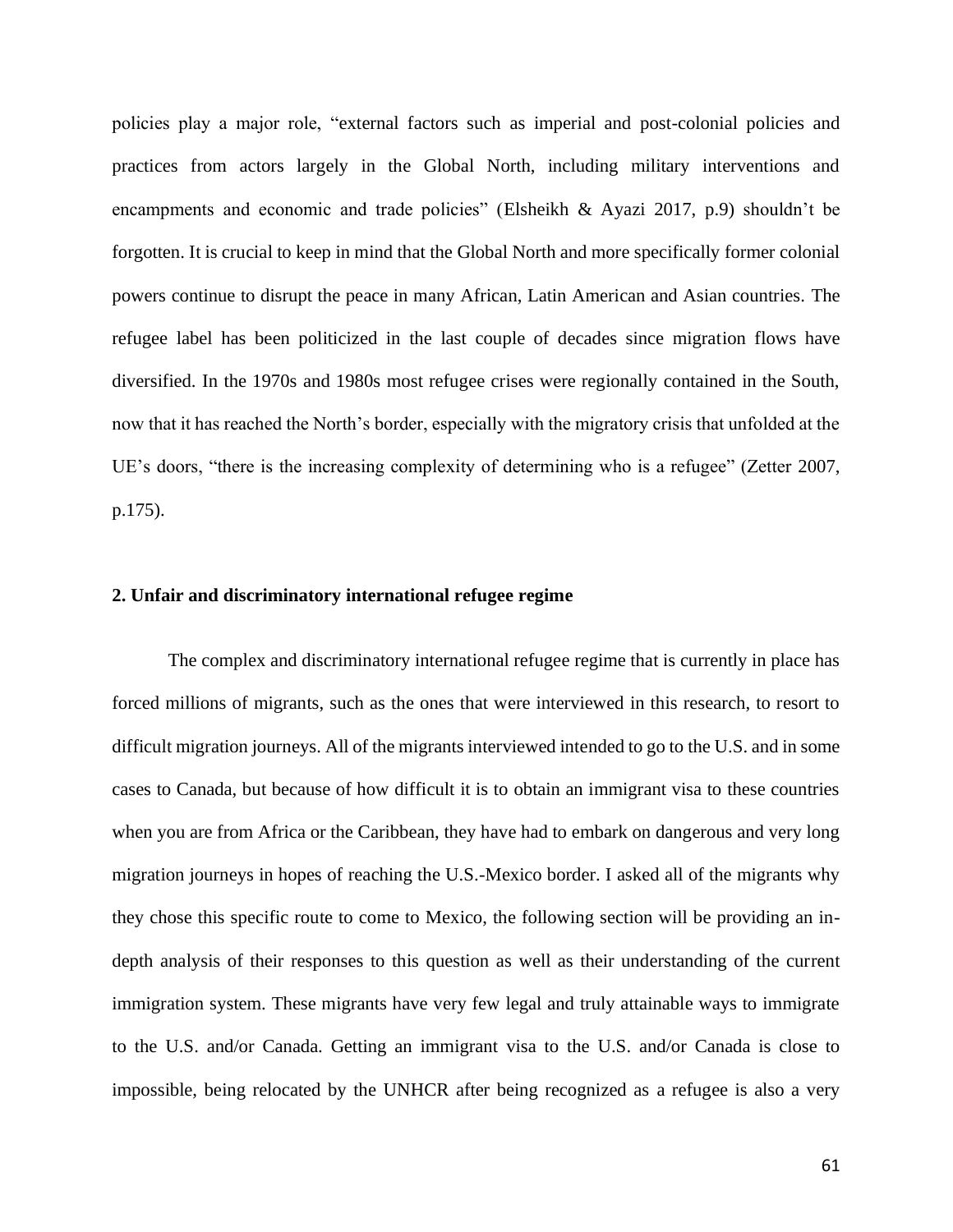lengthy process which requires years of patience, usually in refugee camps in neighboring countries. The last option is applying for asylum once in the destination country. However, this again requires first being able to enter the country on a tourist, student or similar visa, which has very strict financial requirements which most migrants don't necessarily fulfill. In sum, the current international refugee regime makes it nearly impossible for refugees to legally and safely immigrate to countries where they can seek protection.

From the interviews I conducted and the literature, I was able to identify three common routes taken by migrants to reach Mexico: obtaining a visa to Brazil then making the journey northward all the way to Mexico; taking advantage of Ecuador's visa-free policy with most countries to fly to Ecuador then make the journey northward to Mexico or last but not least flying directly to Mexico with a valid Mexican visa or transiting through Mexico on their way to Cuba or the Dominican Republic before deciding to stay in Mexico.

Jean\*, explained how he ended up in Mexico in the following way:

"There is a visa agent that helps people get visas, so if you have money, you can contact him, he can give you a visa to any country you like. When I heard the other guys talking about that, I thought to myself I don't feel safe, I don't even know where to go, so I asked the visa agent to look for me for a country to go to, a country where I can be safe. The visa agent came back and told me he got me a visa for Brazil, so I went to Brazil." (02/08/2020) However, his journey didn't end in Brazil, once in Brazil he faced a lot of difficulties. He was sleeping on the streets, he got robbed and assaulted and he had trouble communicating with others,

forcing him to once again migrate. He recalls that he met other Black folks who advised him to go to the U.S. One of them told him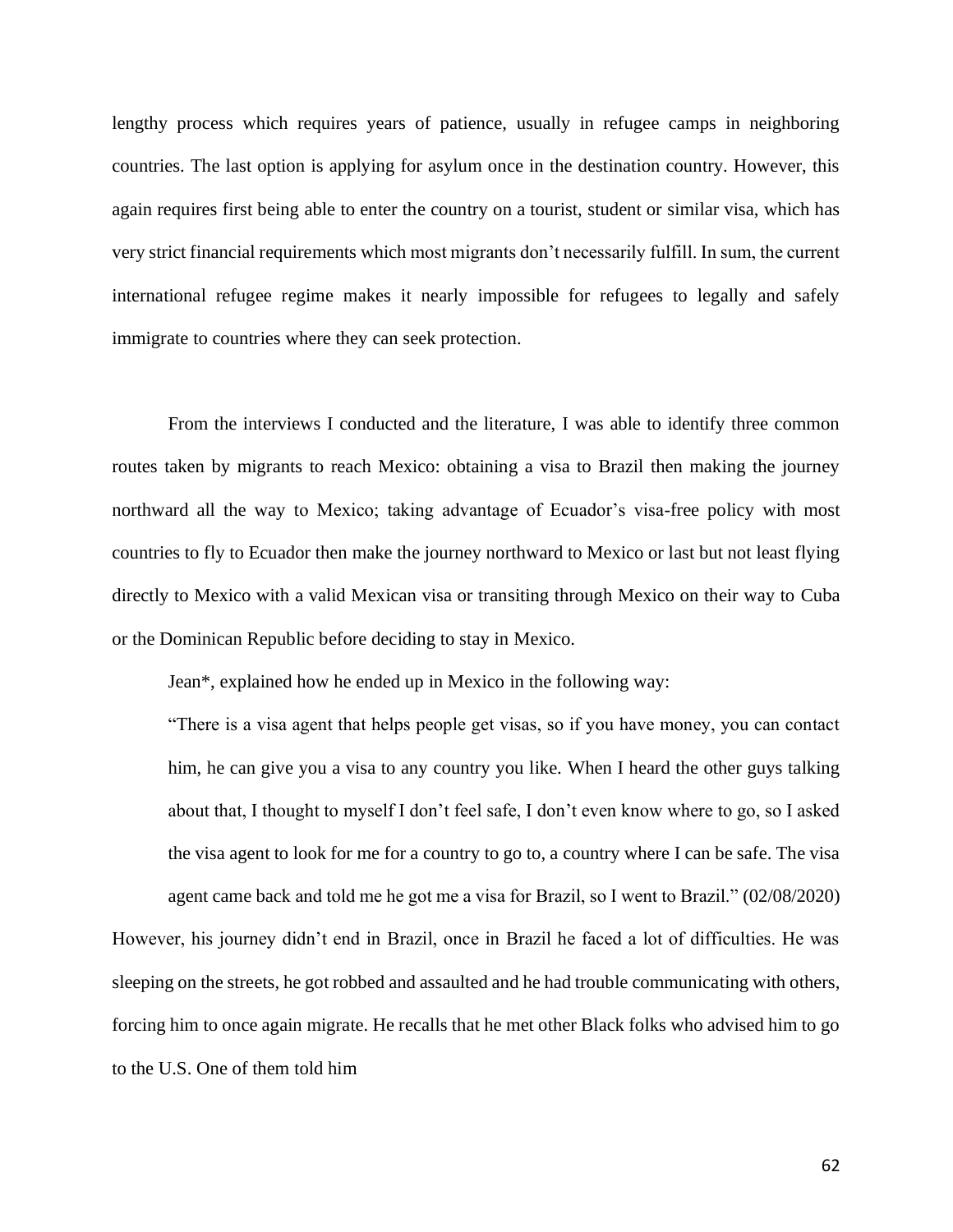"This place is not safe; I am going to a safer country. The safer country is America, in America you can live there safely, if you don't have a place to stay, you can sleep in the streets, nobody will attack you. Here there are too many problems, if you continue staying here, they will end up killing you so if you have money, you can follow me to America." (02/08/2020)

That is how he embarked on a dangerous and long journey to reach the U.S.-Mexico border, going through several South and Central American countries. The first one was Peru, a country which doesn't even give migrants the option to apply for asylum; migrants are told to leave the country within an allotted time. The next country is Ecuador which doesn't have an inclusive immigration regime either, forcing migrants to continue their journey to the third country, Colombia, where they are once again told to leave the country within an allotted time. The hardest part of the journey usually starts at this point, the migrants must cross the Darian Gap, which is a very dangerous jungle located between Colombia and Panama. The Darian Gap is known to be full of all types of life-threatening dangers, from armed robbers and drug traffickers to poisonous animals, what some migrants refer to as the "deadly route". Emmanuel\*, a 24-year-old Cameroonian migrant commented "I had to cross the Darian Gap; I can't talk about this because the experience was very painful. All the bodies I saw, it is still very fresh in my memory. All the kids I saw get taken away by the water, oh God." (07/01/2020) If the migrants manage to cross the Darian Gap they arrive in Panama where they usually continue their journey northward to Costa Rica. From Costa Rica, migrants continue to Nicaragua before reaching Honduras, then finally Mexico. Most of these migrants don't seek asylum in these countries for a combination of reasons. Firstly, many of them already have the U.S. or Canada as their ultimate destination, in addition, in most of these countries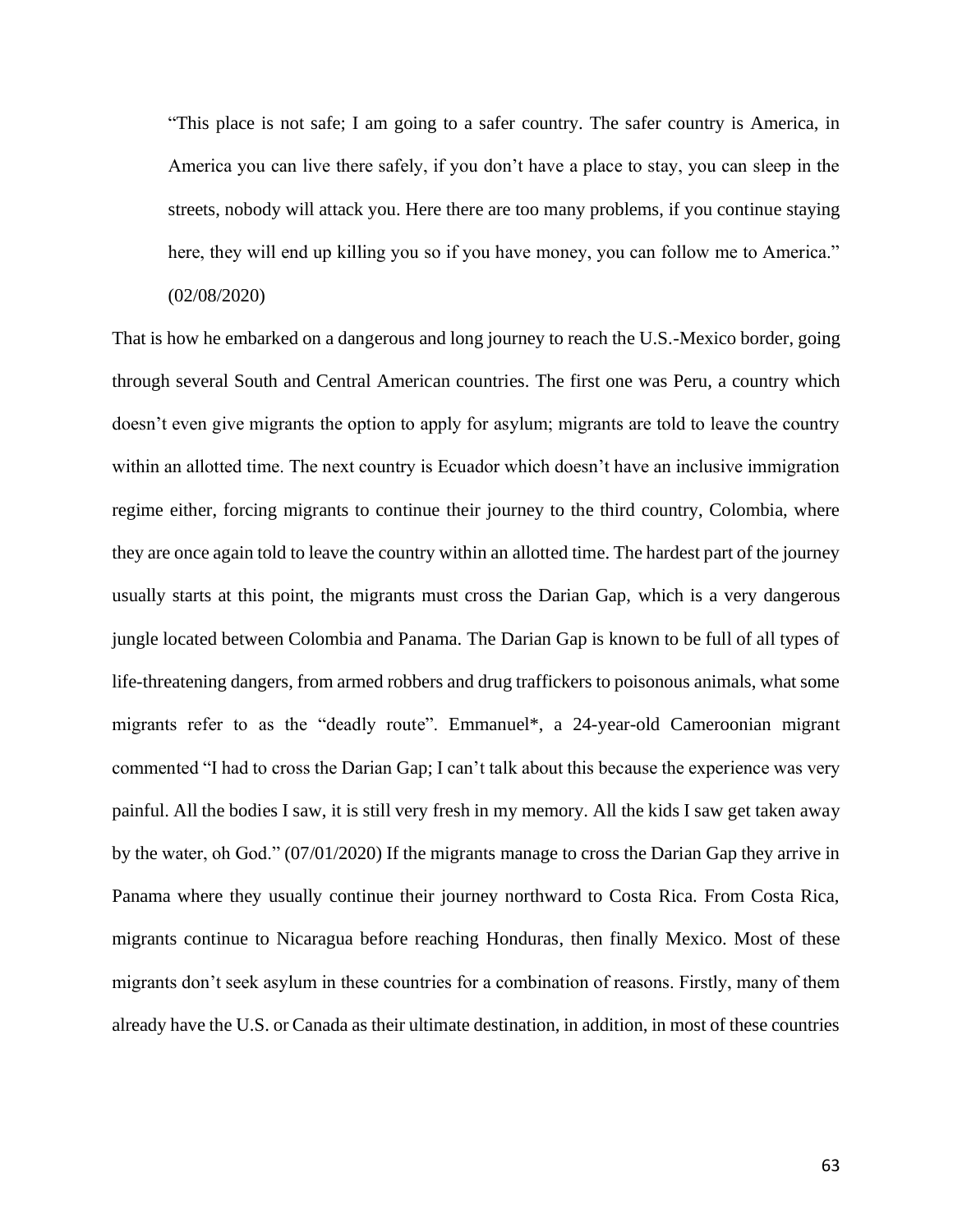they are not even given the option to seek asylum and lastly, they don't feel safe in these countries. For example, Jean\* recalls his first thoughts in Ecuador

"We went to Ecuador; I saw Black people so I thought I can stay here so I left the rest of the group I came with from Brazil. I didn't have any money, so I started sleeping on the streets and I was harassed. I left that spot and went to another spot; in the middle of the night, the police arrived and started asking me questions about who I was and what I was doing there. I told them I was Cameroonian; I fled my country, so I don't have any place to stay. They told me to put my hands up, they searched me and took all my money." (02/08/2020)

He felt unsafe and decided to continue his journey northward. In Peru, he recalls "We went to the immigration office, they didn't ask us if we wanted to stay here or not. They told us to leave their country, we had two weeks to leave the country." In Nicaragua "they told us to go ahead and leave their country", in Honduras "go ahead and leave our country." (02/08/2020)

While this migrant came through Brazil to reach Mexico, other migrants took different routes, for instance flying to Ecuador before embarking on a similar journey through several South and Central American countries. Emmanuel\*, from Ghana, shares that "Ghana, with our passport we can travel freely to Ecuador, so I just moved to Ecuador, but you know in Ecuador there is no job and I had to continue. So, I continued, and I got here in Mexico." (06/20/2020) His experience is very similar to that of many migrants from Ghana or other African countries with visa-free access to Ecuador, they use Ecuador as an entry point to Latin America before continuing their journey northward. Others were only transiting through Mexico on their way to seek refuge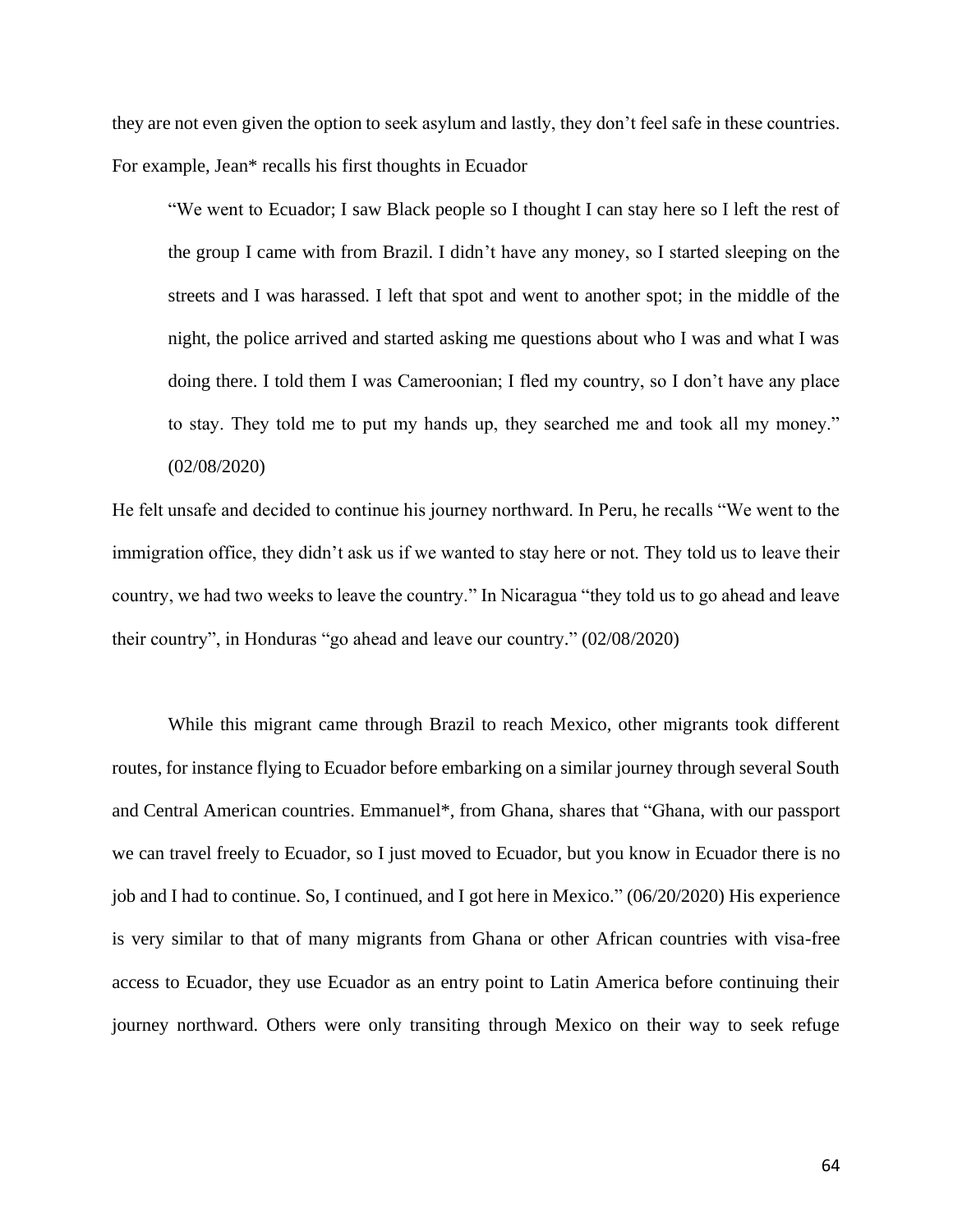elsewhere in the Caribbean when they decided to stay in Mexico instead. A 47-year-old selfemployed Ugandan migrant, Robert\* when asked how he came to Mexico answered:

"When I left Uganda, I did not have a clear destination in mind because of the pressure of just wanting to go as far away as possible from Uganda, because usually once you run away from Uganda you go to neighboring countries in Africa but the Ugandan president Yoweri Museveni chases after those people and kills them. So, I just wanted to go as far away as possible from Uganda and go to a giant powerful country where I can be protected. That was my goal and that is how I managed to acquire a Cuban visa." (05/23/2020)

He was transiting through Mexico City airport when he met some people from the Dominican Republic who advised him not to go to Cuba because of the political situation there and instead told him to either go to the Dominican Republic or stay in Mexico. He chose the latter and stayed in Mexico. While some migrants might have ended up in Mexico while transiting through the country, the most common route either starts in Brazil or Ecuador, but in both cases, migrants have to go through seven to nine countries mostly by foot or bus. When asked how to describe her journey to Mexico, Marie\* a Cameroonian migrant, answered holding back tears "It's a tough, a very tough journey, tough and difficult. I don't know, because if I start explaining… it's a dreaded experience" (02/08/2020), before starting to breathe very heavily and crying. I think this statement perfectly illustrates the amount of pain and suffering most migrants go through before they make it to Mexico.

Most Haitians interviewed had a different trajectory to Mexico, many of them left their country a couple of years ago and spent some time in a South American country, such as Brazil or Chile, before heading to Mexico. Daniel\*, a Haitian migrant, explained to me that "when I planned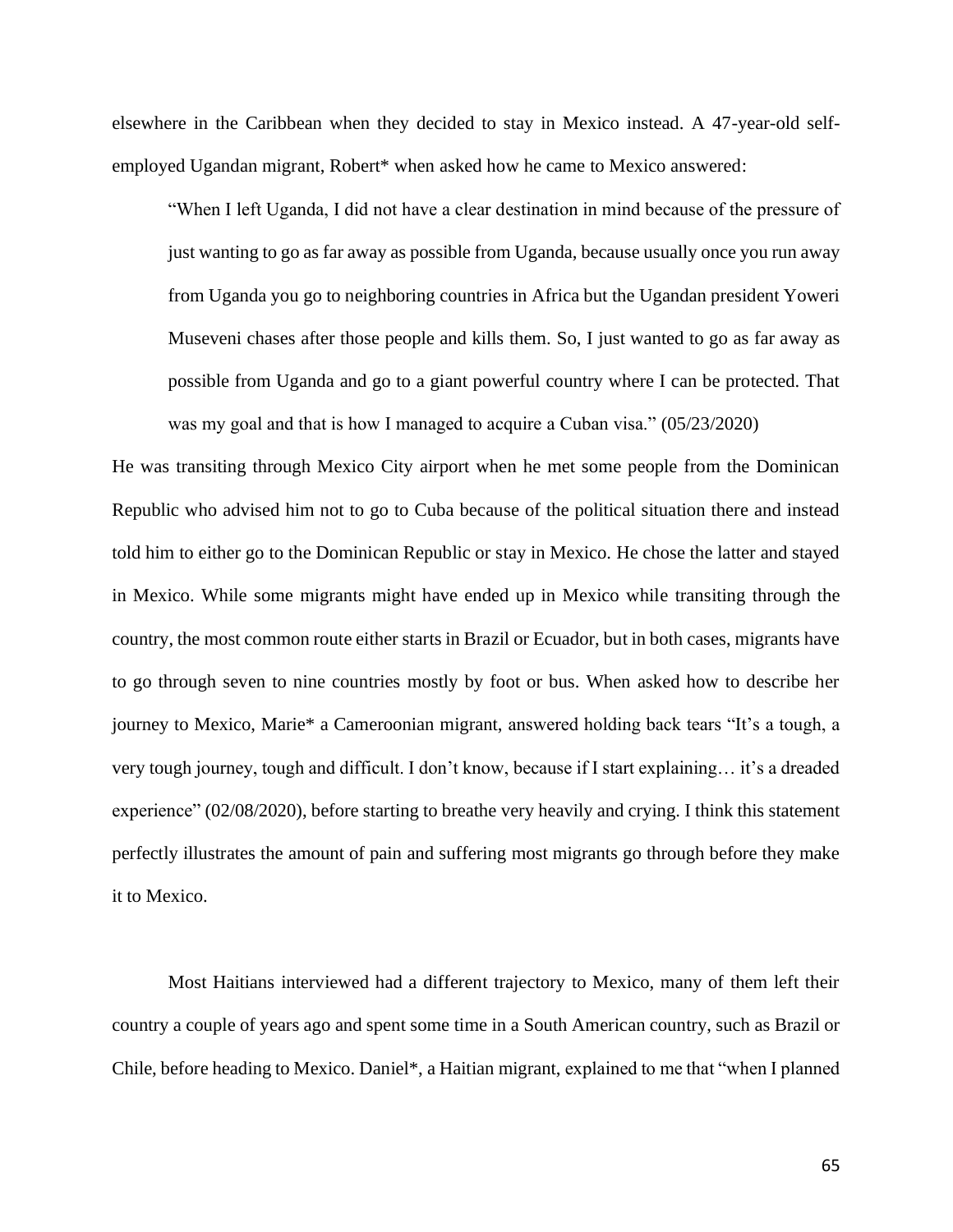to leave Haiti, getting a Brazilian visa wasn't really easy but after the earthquake of January  $12<sup>th</sup>$ , 2010 the Brazilian president Dilma Rousseff went to Haiti and negotiated with the Haitian government. They decided to give Haitians the opportunity to go to Haiti to work." (02/08/2020) Joseph\*, another Haitian migrant said that he had gone to Mexico from Chile, "I spent more than four years in Chile, and I couldn't get a work permit. But even if I did, in Chile there aren't a lot of jobs, I couldn't work there and I couldn't support my family." (02/08/2020)

All these examples are perfect illustrations of the struggles Black African and Haitian migrants have to go through in order to find refuge. The international refugee regime currently in place is unrealistic and doesn't take into account the realities of the world we live in. It is in this specific context that Black African and Haitian have found themselves in Mexico, a majority non-Black, Spanish-speaking country already struggling to appropriately recognize its own population of Afro-Mexicans. Black African and Haitian migrants face difficulties due to their race, their status as migrants and finally their lack of Spanish.

#### **3. Intersectionality of discriminations based on race, language and status as migrants**

As mentioned above Black African and Haitian migrants face discriminations based on their race, being Black, in a predominantly non-Black country, being non-Spanish speaking and based on their status as migrants. While initially I wanted to analyze each discrimination separately, after some reflection I decided that in order to truly highlight the intersectional nature of these three discriminations, it is important to analyze them all together. Furthermore, I initially wanted to analyze Tijuana and Mexico City separately, but after going through my transcriptions, I came to the conclusion that analyzing these two cities together can help us see if migrants who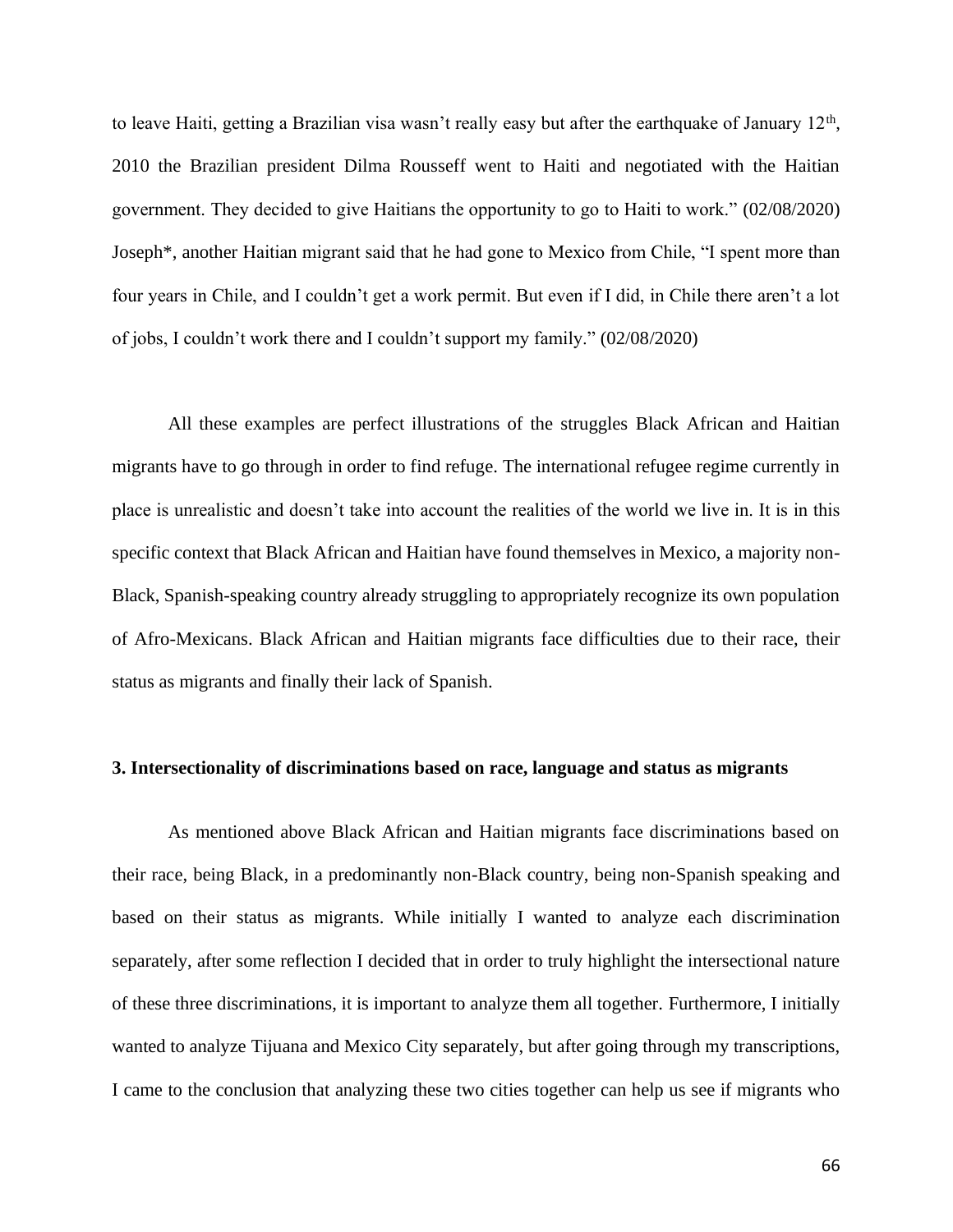are transiting through Tijuana have a different experience than the ones who are currently in Mexico City. Migrants who are currently in Mexico City still face discriminations based on their intersectional identities, however not living in a border city/town such as Tijuana or Tapachula does have an impact on their safety, for example. Some of the border towns/cities in which migrants live such as Tijuana have been identified by the U.S. State Department as a level 4 threat risk, which is the same as countries such as Afghanistan, Iraq, Syria, Somalia, North Korea and Yemen, war-torn countries (American Immigration Lawyers Association, 2019). Hence, generally speaking the insecurity that migrants face tends to be higher in these border cities/towns than in a city such as Mexico City. Furthermore, most migrants in Tijuana are only transiting through the city, their final destination is the United States, while migrants in Mexico City have already received their temporary residence card or awaiting one. This is another element which affects not only their experiences but their perception of their experiences as well. From the interviews, I was able to conclude that since migrants in Mexico City intend to stay in Mexico rather than simply transit and already have some sort of residence permit their approach to life in Mexico is different. The migrants tend to already be working; working also provides a space for them to not only learn Spanish but also integrate into the society.

All twenty-three migrants who were interviewed in Tijuana and Mexico City spoke about the racism they face either at the hands of Mexican law enforcement such as the local police or Mexican immigration agencies such as COMAR and INM or from the local Mexican population. Jean\*, a Cameroonian migrant, told me about his experience being homeless in Tapachula after spending three weeks in a migratory detention center he was put into by Mexican law enforcement agents. He was homeless and jobless for a couple of days before he eventually started working in construction. After saving up enough money he decided to rent a room. However, on his way to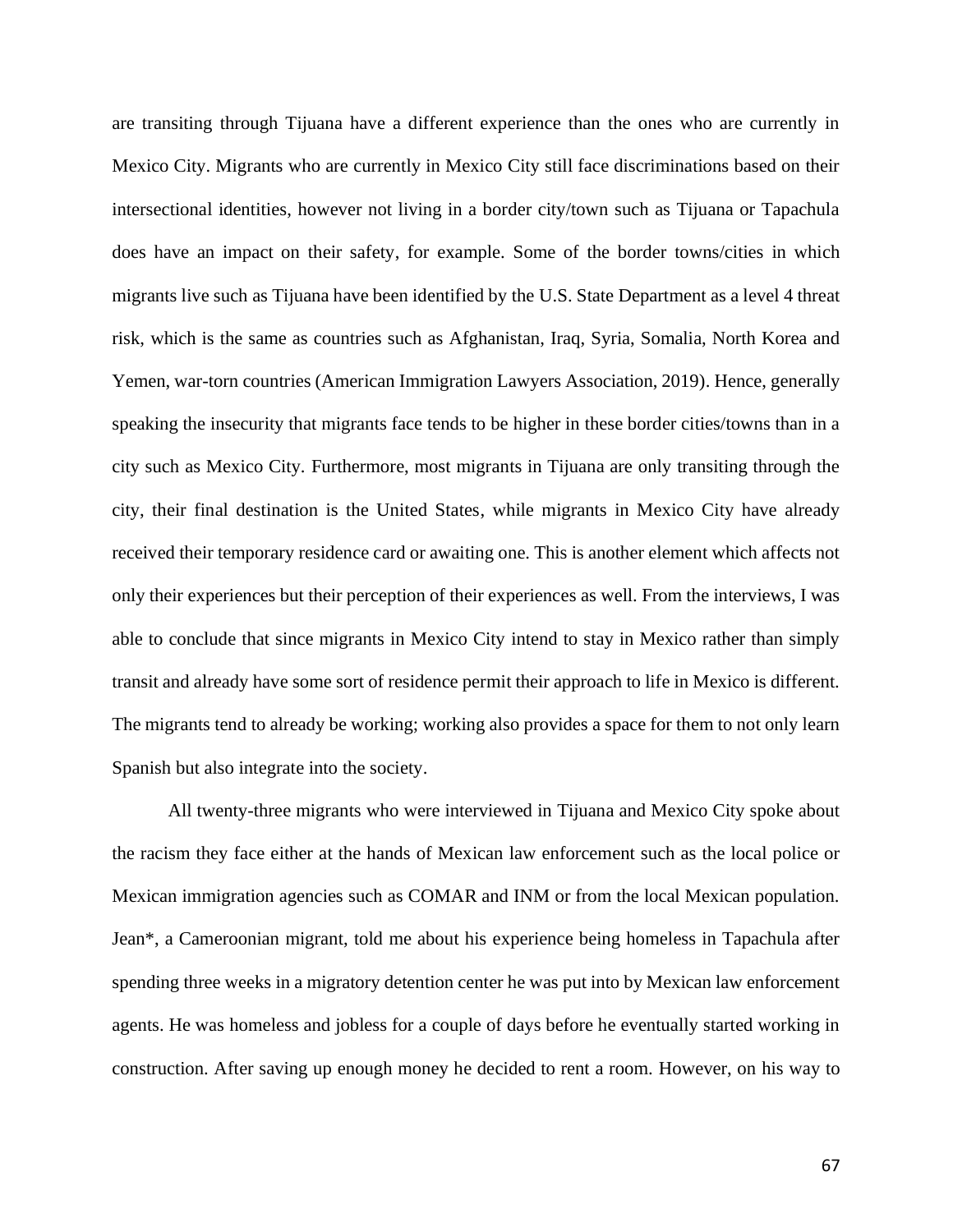rent a room, he was stopped by two unidentified men who threatened him and took his money and phone. After these two men fled the scene, he saw a police car driving his way, he waved his hand at them to ask for their help, unfortunately due to his lack of Spanish they couldn't understand what he was explaining to them despite several attempts. They eventually got frustrated and said "Negro, vamos, negro" and left him there. He adds "So I didn't know what to do, so I just kept quiet, since they cannot understand me, I just stayed quiet." (02/08/2020) Another incident that left its mark on him was when he almost got abducted; a car was driving really close to him and the driver was trying to talk to him. When he got closer to try to understand, two other men came out of nowhere and tried to force him into the car, but he kept resisting. Luckily when they heard the siren of a police car approaching, they immediately stopped and left. Due to these circumstances, he felt unsafe in Tapachula and wanted to leave. He approached COMAR and explained what had happened to him and asked if he could process his asylum in a different, safer city. However, they refused his request and ordered him to remain in Tapachula until his asylum is processed. In addition, he went to the police station and filed a complaint but was told that due to insufficient information, the police wouldn't be able to catch the perpetrators of these attacks. This is a perfect illustration of how all three identities intersected to create discriminations against this migrant, his status as a migrant made him homeless, jobless and vulnerable to attacks by robbers. On top of this, since he couldn't speak Spanish, he wasn't able to communicate with the police officers to get the appropriate assistance and protection he needed from them. Not only did they refuse to help him they used racial slurs against him before abandoning him on the side of the road in the middle of the night after he had just been attacked. He explains "There is trouble here, I can end up being killed here, I ran away from my country because of problems, here again I have to face other problems?" (02/08/2020) I believe this statement truly summarizes the frustration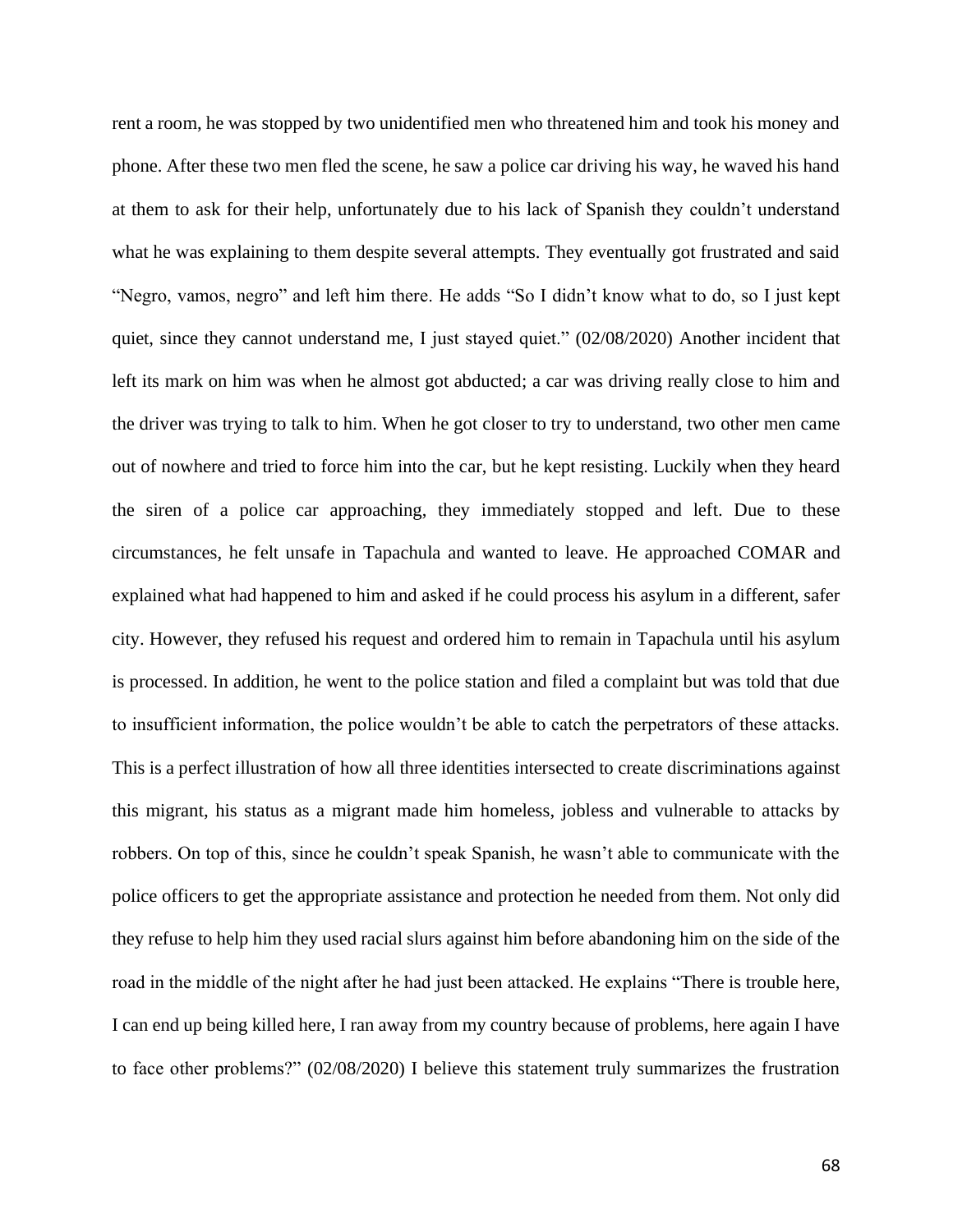that many migrants and in this specific case, many Black African and Haitian migrants feel about their situation in Mexico. They had to flee their country, make the treacherous journey through Latin America only to be forced to remain in Mexico in these difficult conditions where they struggle on a daily basis.

Joseph\*, a Haitian migrant told me about his experience being denied pay after working for two weeks, "They told me I was supposed to work for 4,000 pesos for fifteen days but when I finished working, they just said goodbye and they still haven't paid me. I think it is because I am a migrant." (02/08/2020) Joseph\*, then told me about the racism he has been facing in Mexico:

"Some Mexicans are very, very racist. For example, I went to a pharmacy just to buy a tablet, a Mexican working there told me they didn't have the tablet even though I could see the tablet. Then they told me they didn't want to sell this tablet to Black people. Mexicans can be very racist."

He adds "for Mexicans, I think Black people are not humans." (02/08/2020) This is similar to what Marie\*, a Cameroonian migrant expressed as well "some of them are nice, some of them when they look at you and see you are a Black person, they look at you like you are something strange." (02/08/2020) Jean\*, a Cameroonian migrant explained to me his daily racist encounters with so much frustration in his voice:

"You get in the bus; people will cover their nose. If I seat behind someone, they cover their nose, and if they don't cover their nose as soon as they find a free seat, they will change their seat. If they can't change seats, they will get off the bus, sometimes I think to myself maybe the person has reached their destination but when I turn around, I see them waiting for another bus." (02/08/2020)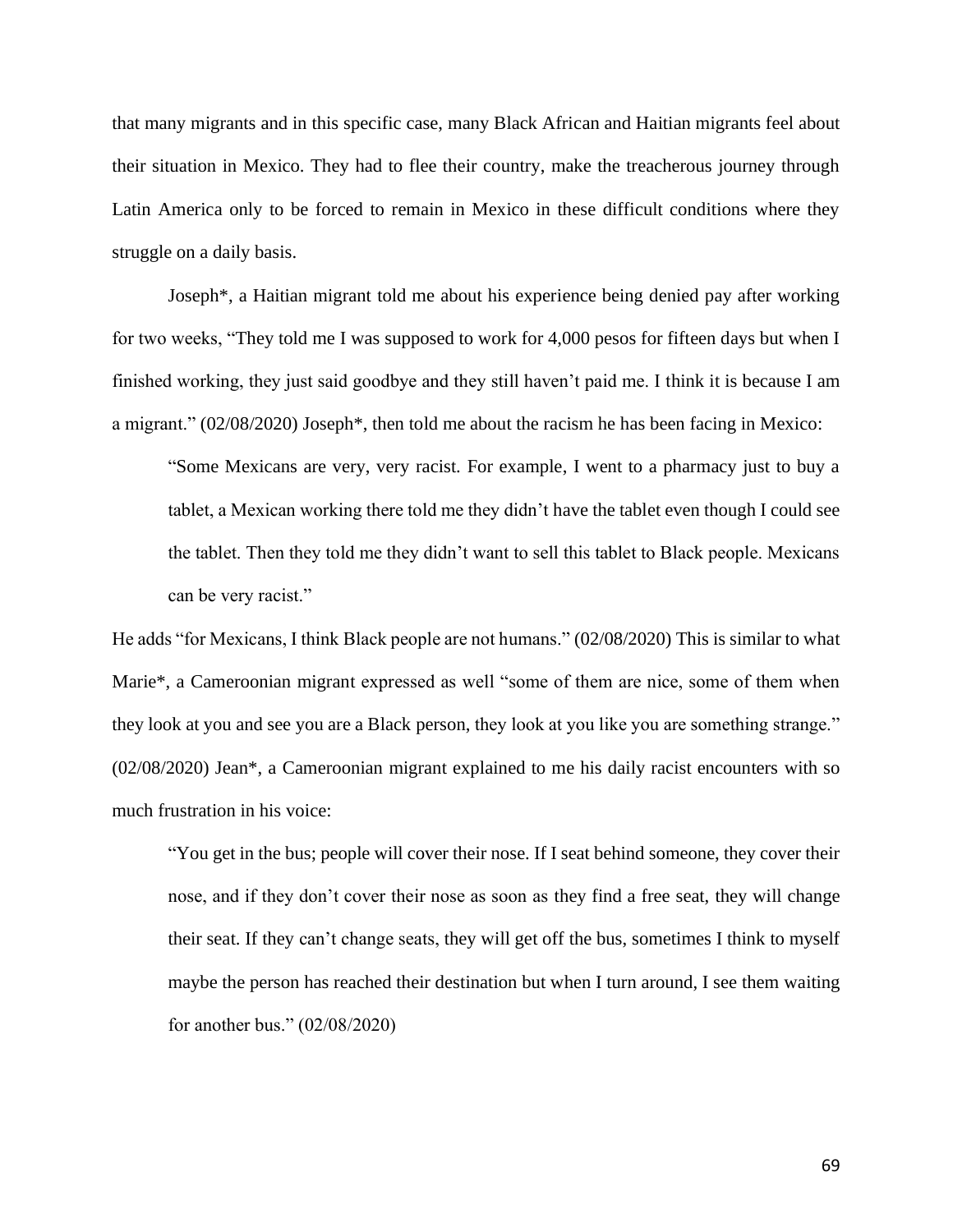Jean\* also spoke about his other racist encounter at the bank, "I went to the bank to do some transaction, I didn't have a pen, so I asked the teller for one. She gave me the pen then I could see her looking at me. When I went away, she grabbed the pen and started looking for a sanitizer then she sterilized the pen and threw the tissue in the trash." (02/08/2020) Emmanuel\*, a Cameroonian migrant spoke about his struggles with Spanish, "You arrive at work, you don't speak Spanish, they insult you in Spanish and you don't understand what they are saying. And all this make you feel uneasy, very uneasy but we don't have a choice but to bear with it." (07/01/2020) As for his experience with the Guardia Nacional he adds:

"These guys are really crazy. In Chiapas, it's even worse you know? They see you they stop you and ask you if you smoke weed. You tell them you are smoking cigarettes, but they will still pat you down and when they get into your pockets, they will try to get all your money you know?" (07/01/2020)

When asked if this happens to him a lot in Tijuana, he adds "not so much here because there many Blacks but in Huatulco I had this problem many times, I can't really go anywhere without being stopped five times because I am a Black man. And every time they stop me, it's 200 pesos, I even started to keep money somewhere." (07/01/2020) Emmanuel's\* experience is an overlapping of racism and discrimination based on his status as a migrant, he adds that the Guardia Nacional "they talk to me as if they are threatening me, as if my card is fake. They will try to intimidate you." Jean\*, a Cameroonian migrant also spoke of his encounters with Mexican law enforcement,

"On my way here to Tijuana, I took a night bus, everybody was sleeping in the bus, so I was sleeping too. When the police came to check in on us, they realized everybody was sleeping so they didn't disturb them. But they woke me up and said 'give us your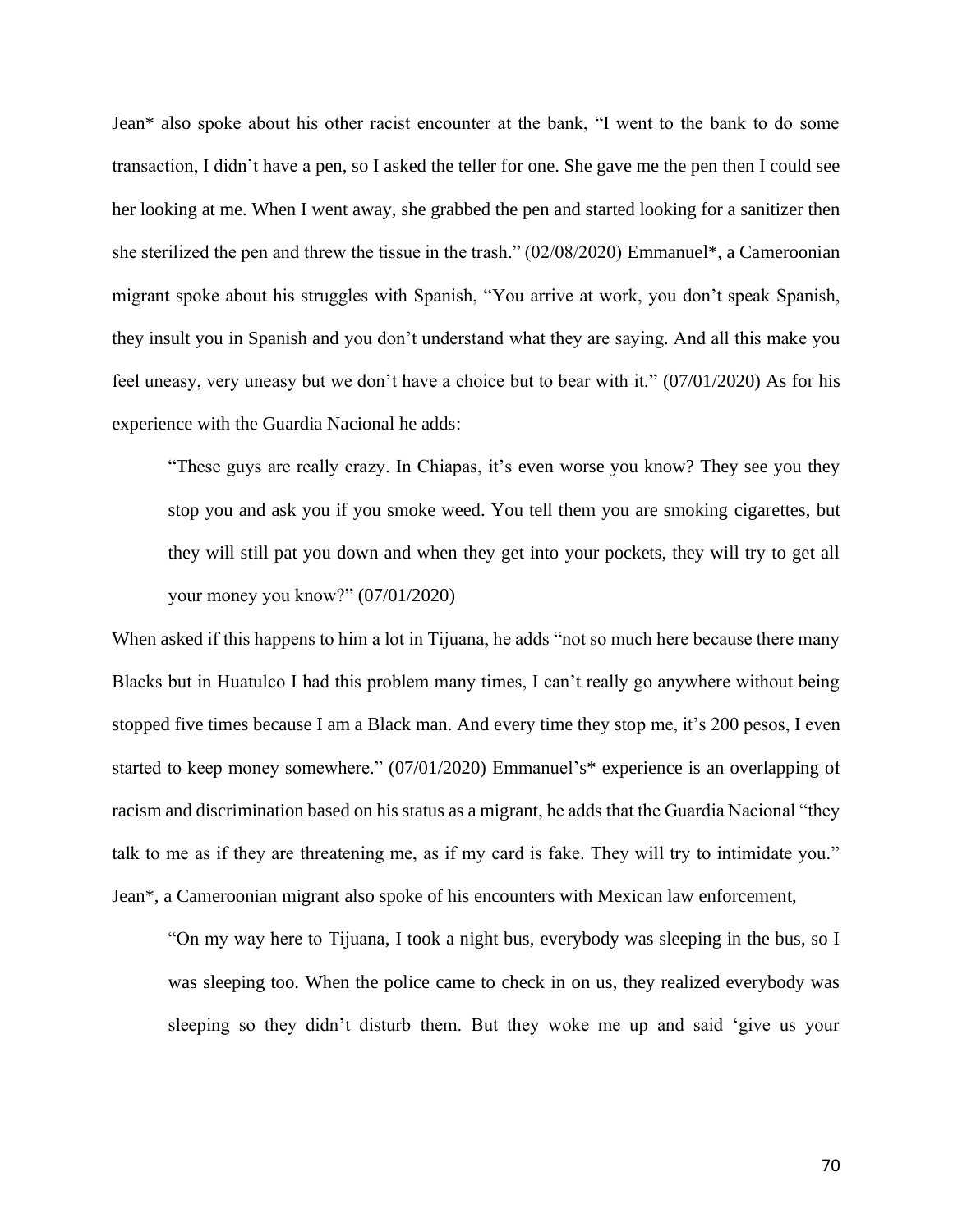documents' but I could see everybody was still sleeping. They didn't wake up anybody else, they only woke me up because I was the only Black one in the bus." (02/08/2020)

As for Emmanuel\*, when asked what he thinks Mexicans think of him and other migrants he adds in a very distressed voice "everywhere I go they let us know they don't want us here. Every day I feel bad, there are some days where I cry and ask God why he created me, I feel like my life is miserable that I cannot even eat even though I have food." (07/01/2020) Not only has he experienced so much discrimination since being in Mexico, he also doesn't feel like he could stay long term in the country "you arrive somewhere and you immediately don't feel at ease, if it was just only a quarter or even half of them you would think they are a minority. But since it is the majority, you realize that a Black person will never feel at home in Mexico. No matter how someone might treat you in Mexico, you will never feel at home in this country, because sooner or later there is always someone that is going to be racist towards you." (07/01/2020) Migrants also experienced racism inside the migratory stations at the hands of staff; Jean\* says "When we were in the cells, when it's time for food, they would come and call Central Americans, they were the first ones to be served. Even if you are hungry, they will say Central Americans first." (02/08/2020).

Kidane\*, an Eritrean migrant, also spoke of his experience struggling to navigate Mexico without speaking Spanish "Mexico is very dangerous and especially since I cannot speak Spanish. For example, sometimes I go to the shop and they talk to me, but I don't understand because I don't speak Spanish." (07/06/2020) Robert\* also spoke of how unsafe he feels in the streets of Tijuana "In the streets of Tijuana it's very, very rough. You see someone with a knife they might try to kill, rob or knock you. If you look at someone he could say 'why are you looking at you?'" (05/23/2020) He also highlighted how it would be difficult for him to learn a new language at this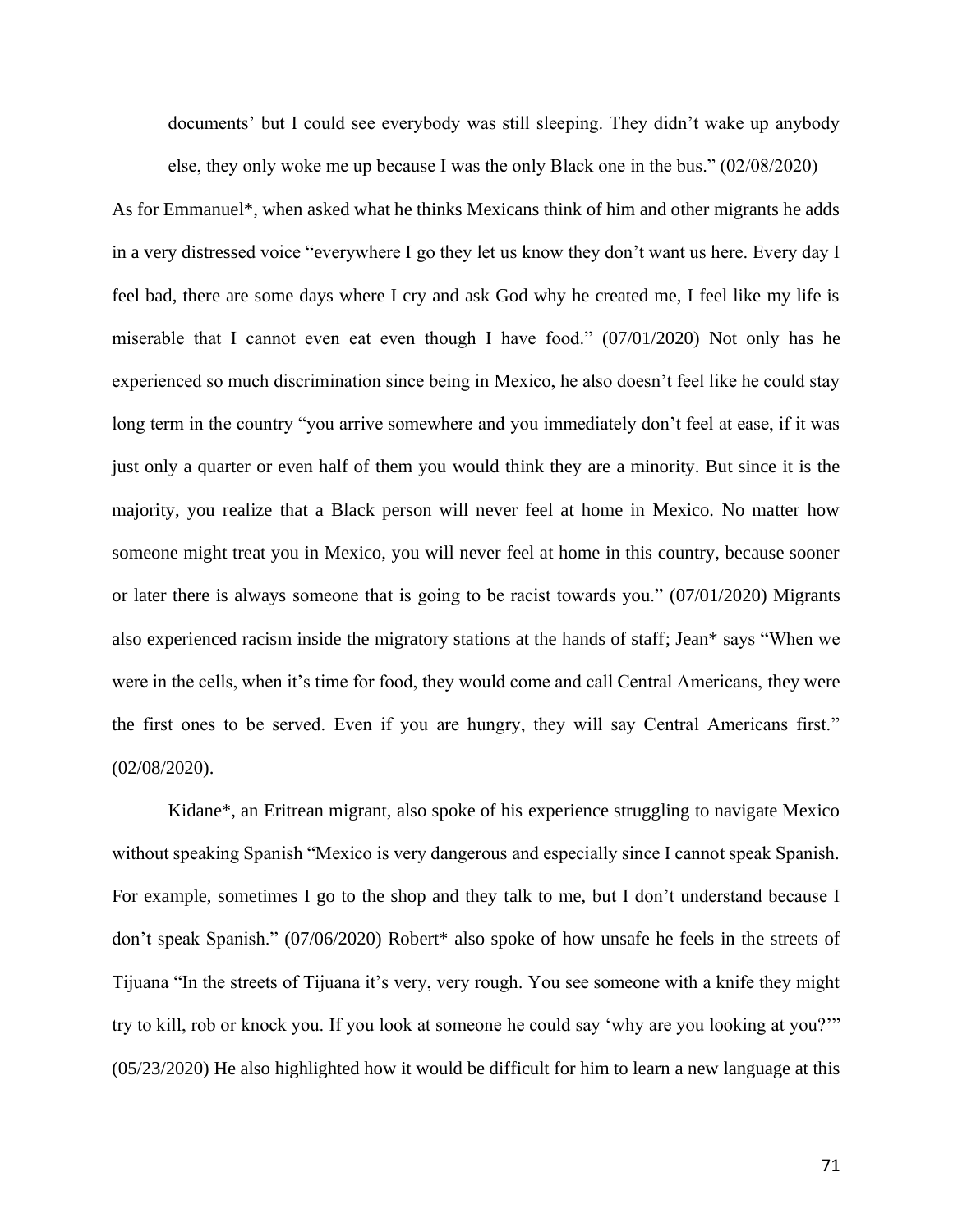age "I don't want to stay in Mexico anymore because language first is a very big problem for me. I am almost 48 years old so I feel like learning such a different language might be hard for me so I better join a country where I can speak the language." (05/23/2020) This sentiment is one that is shared by most migrants, they are from non-Spanish speaking countries and navigating Mexico is really hard when you don't understand the language. They struggle on a daily basis from going to the supermarket, to taking public transportation to immigration processes. As Robert\* describes it "The language barrier has turned into a very big problem, someone can try to say something to you, he says something in his language you don't get him, you speak the one you know he doesn't get you. So, interactions are not at all easy." (05/23/2020) He spoke about his experience being detained "After two weeks of being detained they took me out of detention with a certain paper which was in Spanish, I could not understand a word. Then they took me to a certain hotel that only provided sleeping and no food." His experience is all too common amongst the interviewed African and Haitian migrants.

If there is something that I noticed from the transcriptions is that all migrants agreed that while they were victims of racial and other types of discrimination from government agencies as well as the local Mexican population, there was a general consensus on the positive treatment they received from shelter staff. None of them spoke negatively of the staff at shelters or NGOs, as Joseph\* put it "the staff was always really nice, really hospitable" (02/08/2020). Samuel\* spoke very highly of shelters as well, "The only person I know from shelters is Paulina, she has been very kind to me she has been very good. You know when we got into this quarantine, she did her best to help the stranded migrants here." (06/20/2020) Emmanuel\* said he personally hasn't had many interactions with shelter staff, but he has heard that "they treat others quite well."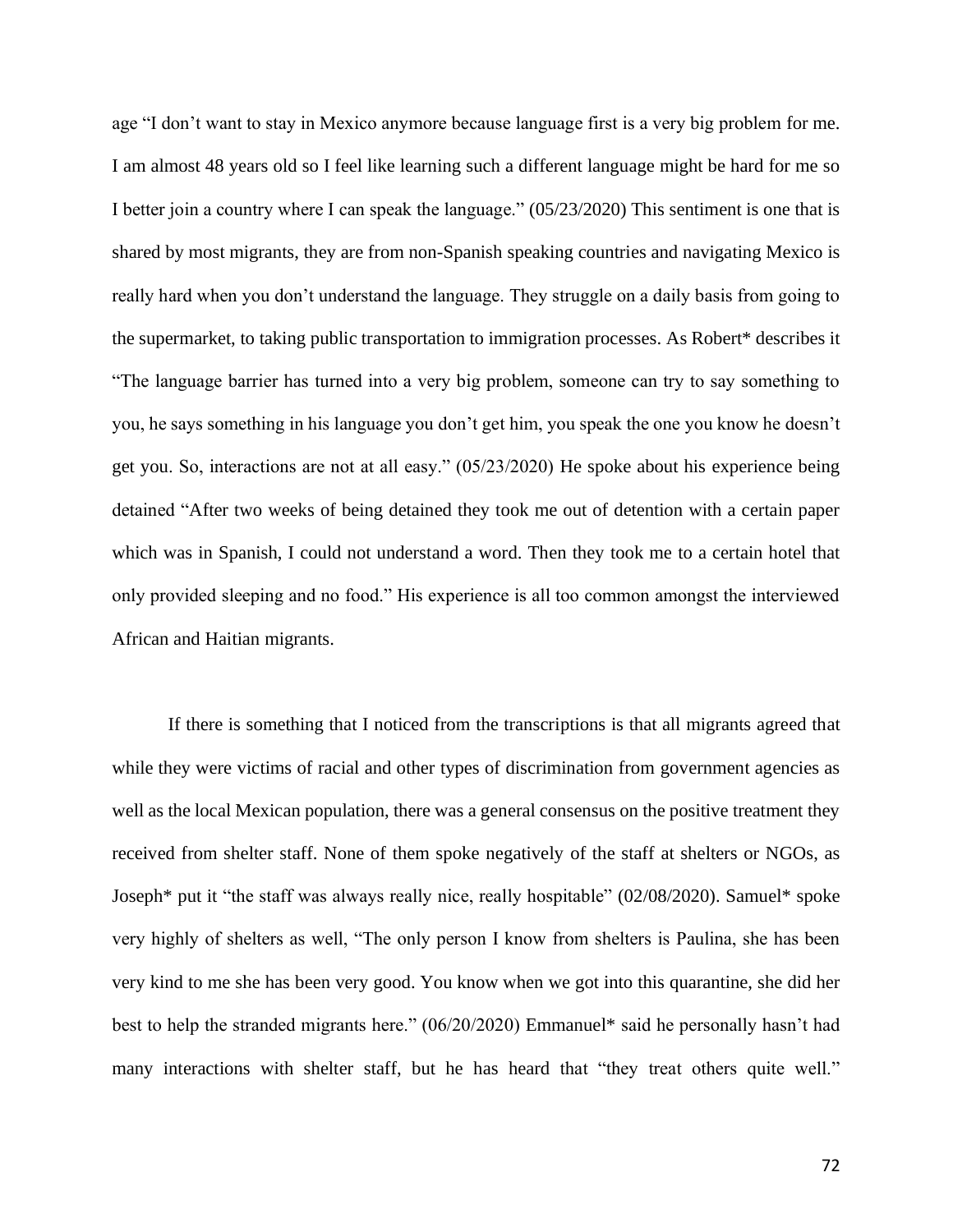(07/01/2020) I was also able to understand from the interviews, that in addition to local Mexican shelters and churches, U.S.-based immigrants' rights organizations also provide support to migrants in Tijuana. As George\*, a Ghanaian migrant put it "When the NGOs come, most of them can speak English since most of them come from the United States and other countries. So, when they come here, they engage in conversations with migrants so that's when you feel happy that they are here." (06/25/2020) This example illustrates how U.S.-based immigrants' rights organizations support is crucial for Black African and Haitian migrants forced to remain in Mexico. These migrants don't just need financial support; speaking with staff from U.S.-based immigrants' rights organizations is one of their only ways to speak English.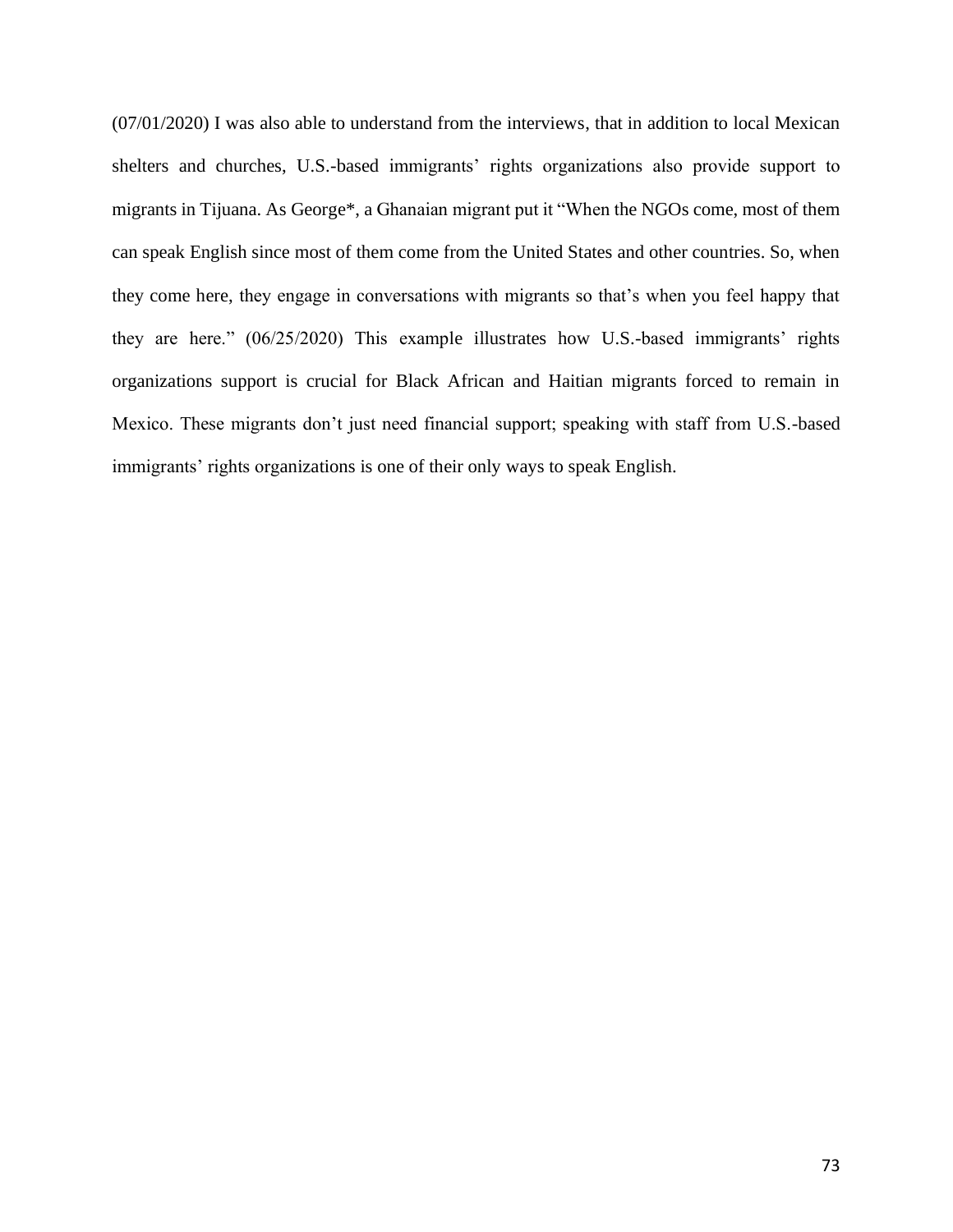#### **CHAPTER FIVE: CONCLUSION AND RECOMMENDATIONS**

Understanding the role that race and the *mestizaje* discourse play in Mexican society has proven to be crucial to study the experiences of Black African and Haitian migrants in Mexico. As the online survey administered to Afro-Mexicans highlights, we can draw a parallel between the way Mexico is treating its own Black population and the migrant Black African and Haitian population that has found itself in the country. The survey highlighted the ways in which Afro-Mexicans experience racism/racial discrimination from government officials such as municipal, state, federal police; immigration authorities; government employees as well as from non-Black Mexicans. The survey also helped shed light on the connections between Afro-Mexicans' experiences and those of Black African and Haitian migrants in Mexico; race plays an important role in how Black African and Haitian migrants are treated. It should come as no surprise that a country that only recently acknowledged the presence of Blacks amongst its population, reserves an inhumane treatment to Black migrants. While Mexico has been accused of using violence against migrants in general regardless of their race, it is evident that the race of Black migrants has reinforced the violence and the mistreatment they received from Mexican officials. Furthermore, as the twenty-three in-depth semi-structured interviews conducted with Black African and Haitian migrants highlight, the overlapping identities of these migrants, being Black, non-Spanish speaking migrants puts them at a greater risk to extortion from criminals and hinders their access to justice and assistance from the Mexican government. They also become vulnerable to racist attacks at the hands of Mexican officials as well as the Mexican population. They face discriminations from state agencies such as the National Institute for Migration (INM), the Comision Mexicana de Ayuda a Refugiados (COMAR), the National Guard and local police, as well as from the local population.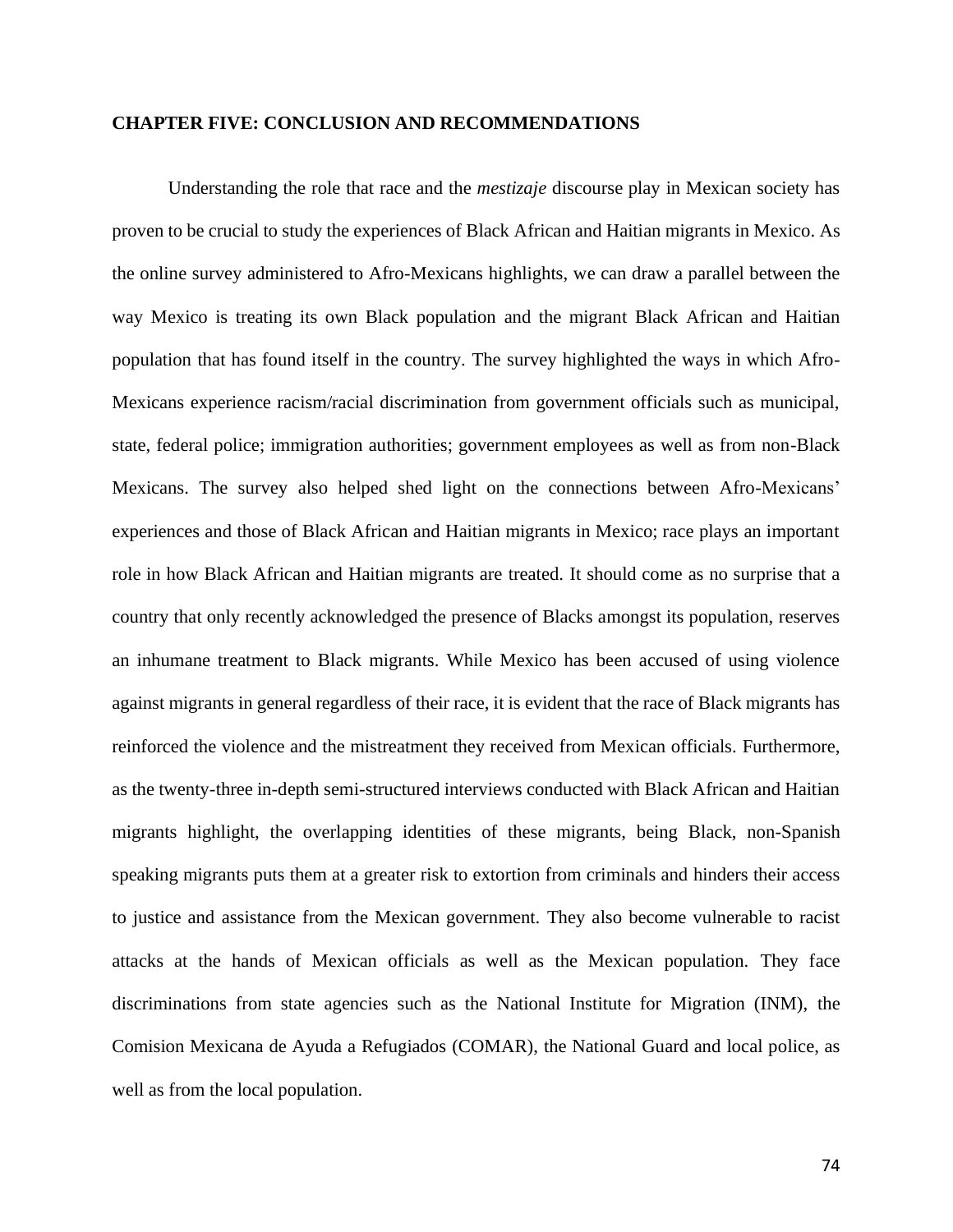While Mexico is strengthening its asylum system and has laws in place to protect migrants, in practice Mexican officials haven't been able to provide the protection and the various legal services that Black migrants so desperately need. The Mexican government can do more to ensure the protection of migrants, COMAR is an understaffed and under resourced agency, the first step the Mexican government should be taking is providing better funding and well-trained, culturally competent staff to COMAR, so as to ensure a faster process of asylum requests. As such, while under law COMAR has 45 working days to make a decision on an asylum application or 90 working days under exceptional circumstances, the current backlog means that migrants wait way beyond 90 days, from 6 months to a year actually (Asylum Access Mexico, 2019). In addition, COMAR should also make it possible for migrants to continue their asylum process in any part of Mexico, in an effort to protect migrants from the dangers of living in border towns/cities which they first enter into and are usually more dangerous. Mexico should also restart the issuance of humanitarian visas for asylum-seekers to travel north and should stop the deployment of the National Guard to impede the freedom of movement of migrants. Furthermore, similarly to COMAR, other state institutions such as municipal police and the Instituto Nacional de Migración (INM) should be more culturally competent and have access to interpreters in the main languages spoken by African and Haitian migrants such as English and French, in order to provide a better protection for these migrants. Moreover, Mexico should put in place government shelters to house migrants instead of having thousands of migrants homeless and at risk for all kinds of crimes. For non-Spanish speaking migrants, state-funded small courses of Spanish, would help these migrants better navigate Mexican bureaucracy and also find employment to support themselves. The government should also provide social services such as putting migrants in touch with local businesses and employers who are looking for workers. The civil society can also play a role in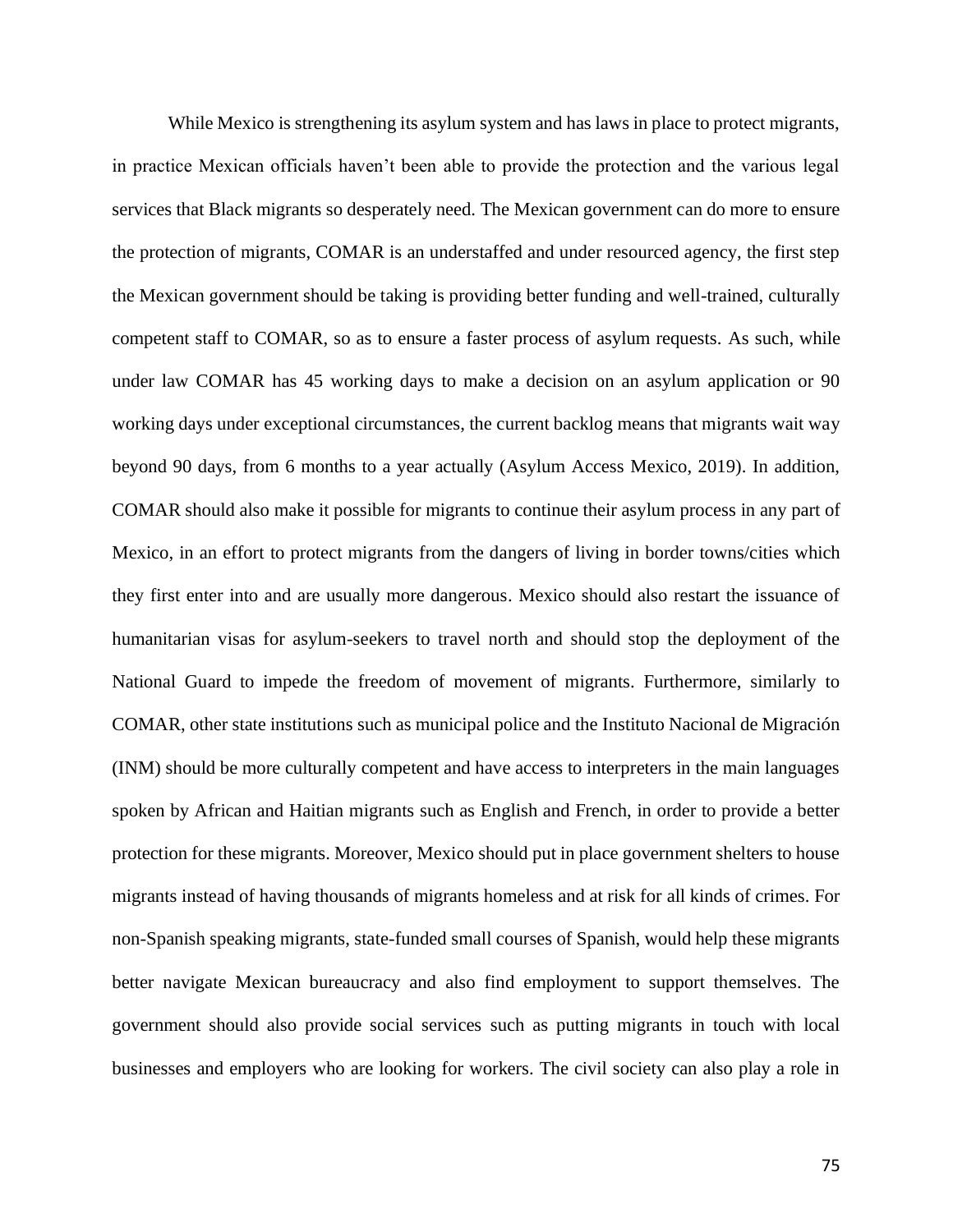the well-being and the protection of migrants by offering these migrants work opportunities adapted to their language skills.

We must also examine the U.S. government's role in all this; after all Mexico's change in terms of migration policies was prompted by increasing pressures from the U.S. The U.S.' threat to increase tariffs on Mexican products, is undoubtedly the major factor which pushed the Mexican government to adopt stricter migration policies and collaborate with the U.S. in controlling migrant flows. It collaborated by deploying the National Guard at its northern and southern borders; by forcing many migrants to indefinitely remain in the southern state of Chiapas, where they first entered Mexico through its border with Guatemala; and by accepting the 'metering' system which forces thousands of migrants to wait for months at the U.S.-Mexico border, among other measures. These efforts to externalize the U.S.' migration governance have a significant economic impact on Mexico, they put a financial strain on Mexico's immigration system which was not prepared to deal with such an important number of migrants and even less so, of Black migrants. Had it not been for mounting pressures from the U.S. the Mexican government would have probably let these migrants make their way through Mexico until they reach the U.S.-Mexico border, at which point they would either cross into the U.S. by foot or would turn themselves in to CBP agents.

Border externalizations have been used by the EU to control irregular migrations and asylum flows, especially since the war in Syria. In 2016, the EU signed an agreement with Turkey, which declared Turkey a "safe third country". This agreement stated that undocumented Syrian migrants arriving in Greece would be returned to Turkey, in addition Turkey received 6 billion  $\epsilon$ for facilities for refugees (Geddes, 2018). In the case of the E.U. the externalization of borders to Turkey was accompanied by a substantial financial assistance to improve the living conditions of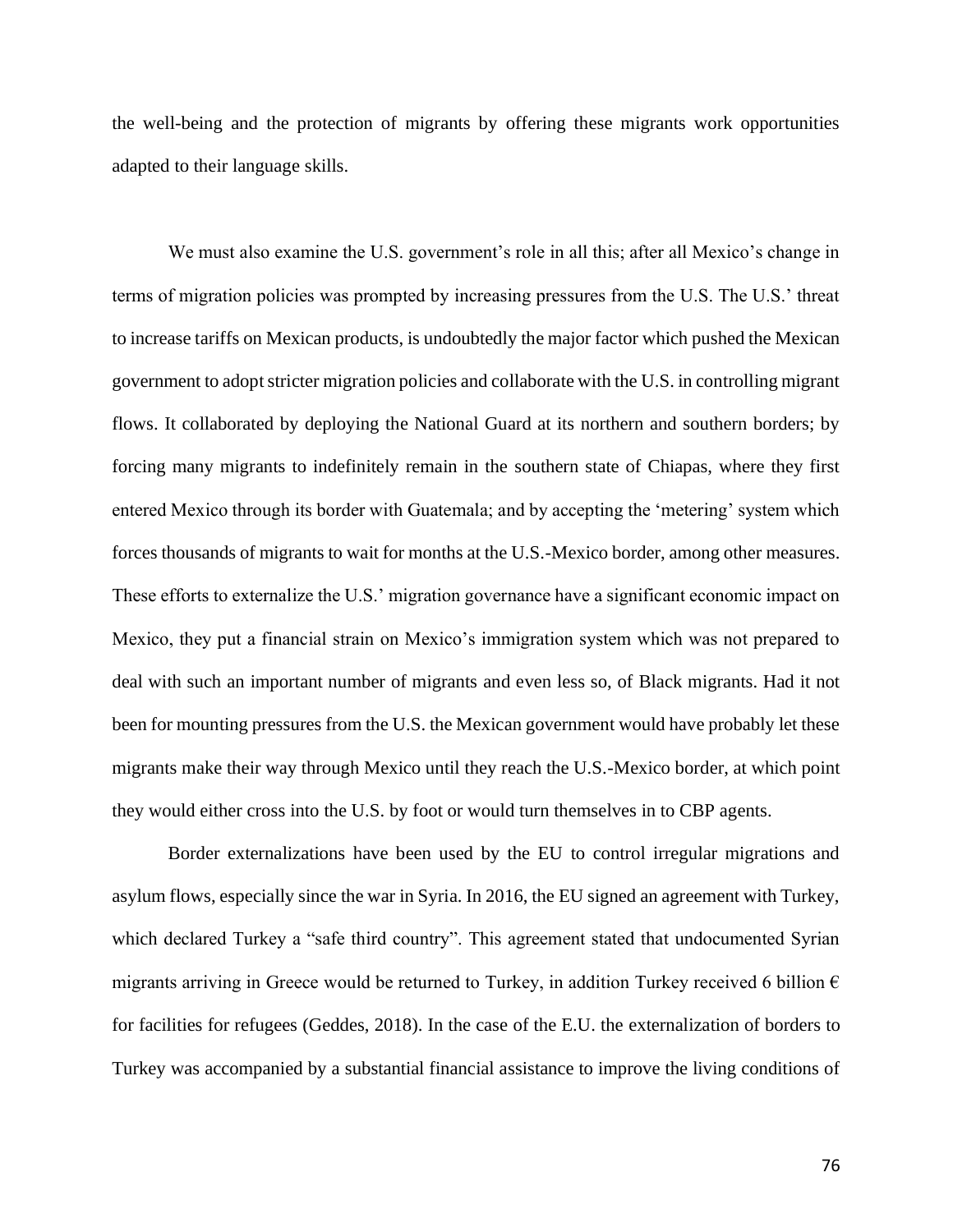refugees. However, we can still argue that this financial assistance cannot be considered an alternative to providing a new life in Europe to these refugees. In the case of the U.S. and Mexico, if the U.S. intends to indirectly force Mexico to curb the migration flows to the U.S. by keeping the migrants within its borders, the U.S. should be providing a significant financial assistance to improve the lives of migrants in Mexico. Mexico's asylum system needs help, financially but also in terms of training to COMAR staff, in addition, Mexico only has one federally owned migrant shelter at the border with the U.S. which is clearly not enough to provide shelter to all the migrants being forced to remain in the country due to the 'metering' system.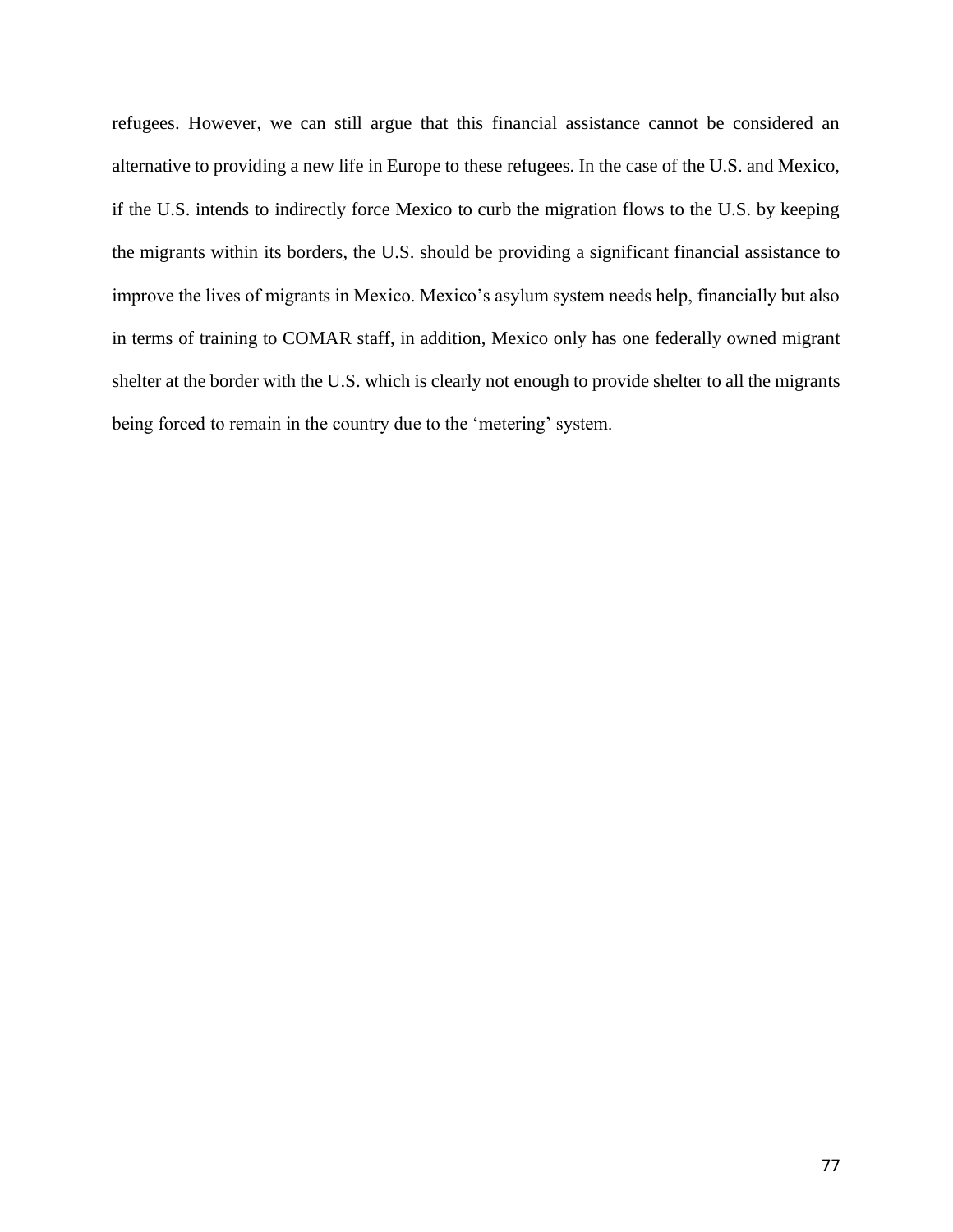## **APPENDIXES**

### **APPENDIX A**

Semi-structured interview questions

- 1. Where are you from?
- 2. How old are you?
- 3. What was your educational level in your country? What was your profession?
- 4. Tell me about a typical day in your country
- 5. What do you miss the most about home?
- 6. Can you tell me what made you leave your country?
- 7. What is your ultimate destination and why?
- 8. Do you already have any connections in your destination country?
- 9. Can you tell me about your trajectory before Mexico? How did you get here?
- 10. Why did you chose this route to come here?
- 11. How long have you been in Mexico?
- 12. Tell me about a typical day in Mexico. Where do you currently live?
- 13. Do you have friends here? Which countries are they from?
- 14. What role do they play in your daily life in Mexico?
- 15. In what languages do you communicate with people around you?

16. Have you had any interactions with the local Mexican population? If so, how would you describe your interactions with them?

17. Have you had any interactions with shelters and NGO staff? If so, how would you describe your interactions with them?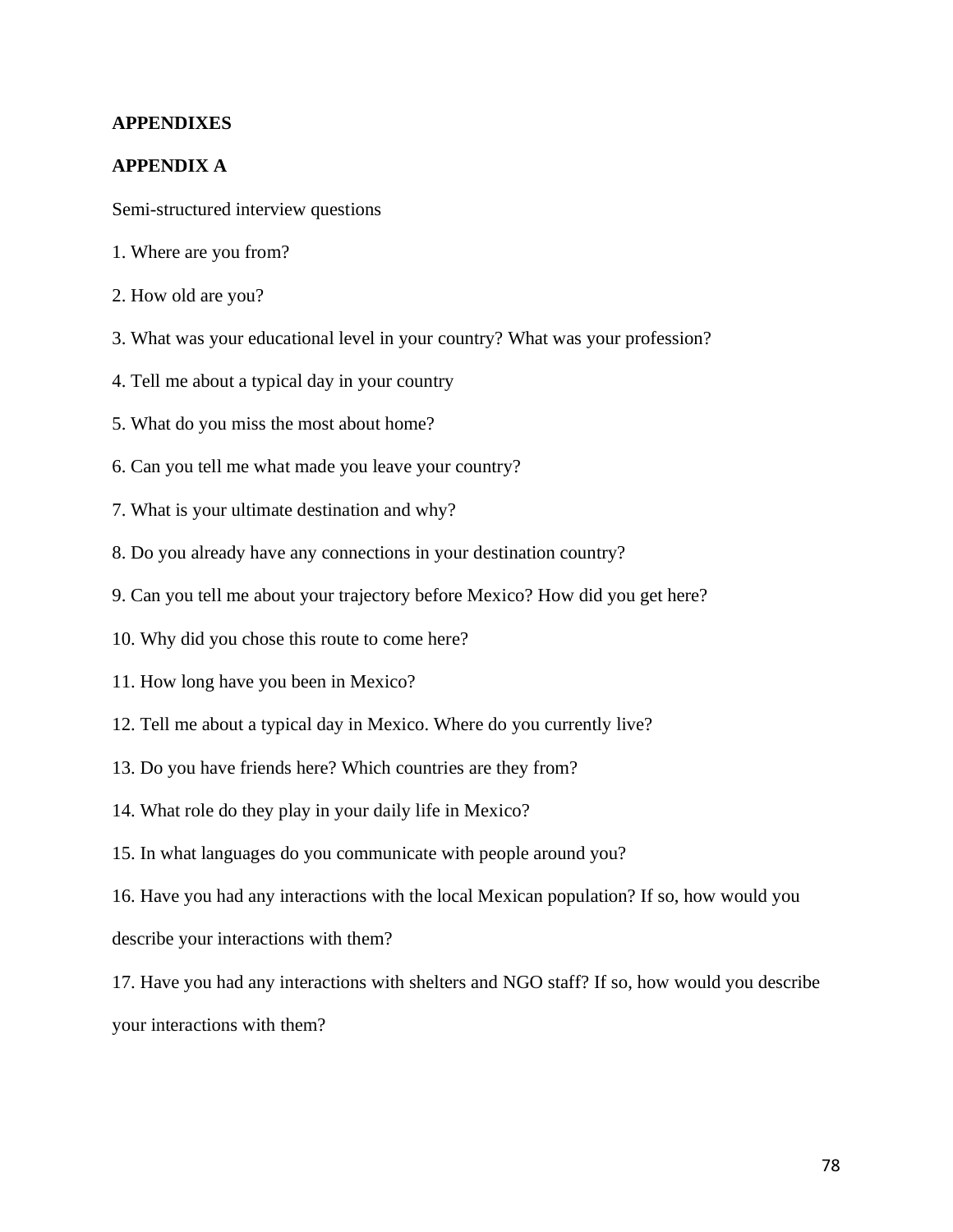18. Have you had any interactions with Mexican law enforcement, the National Guard, the Police? If so, how would you describe your interactions with them?

19. What do you think the Mexican population thinks of you and others like you? Do you think they know why you're here?

20. Do you think you could ever see yourself calling Mexico home?

21. What do you hope for the future?

22. Do you think the international community has a responsibility towards you and others like

you? If so, what does that responsibility look like?

23. What do you think nations or international entities could do to lessen your suffering?

24. Is there something you would like to add?

25. Is there something you think I should have asked, something you wish I had asked you about?

# **APPENDIX B**

1. Based on your culture, history and traditions, do you consider yourself Black, in other words Afro-Mexican or Afro descendant?

- Yes

- No

- 2. Which part of Mexico are you from?
- Guerrero
- Oaxaca
- Veracruz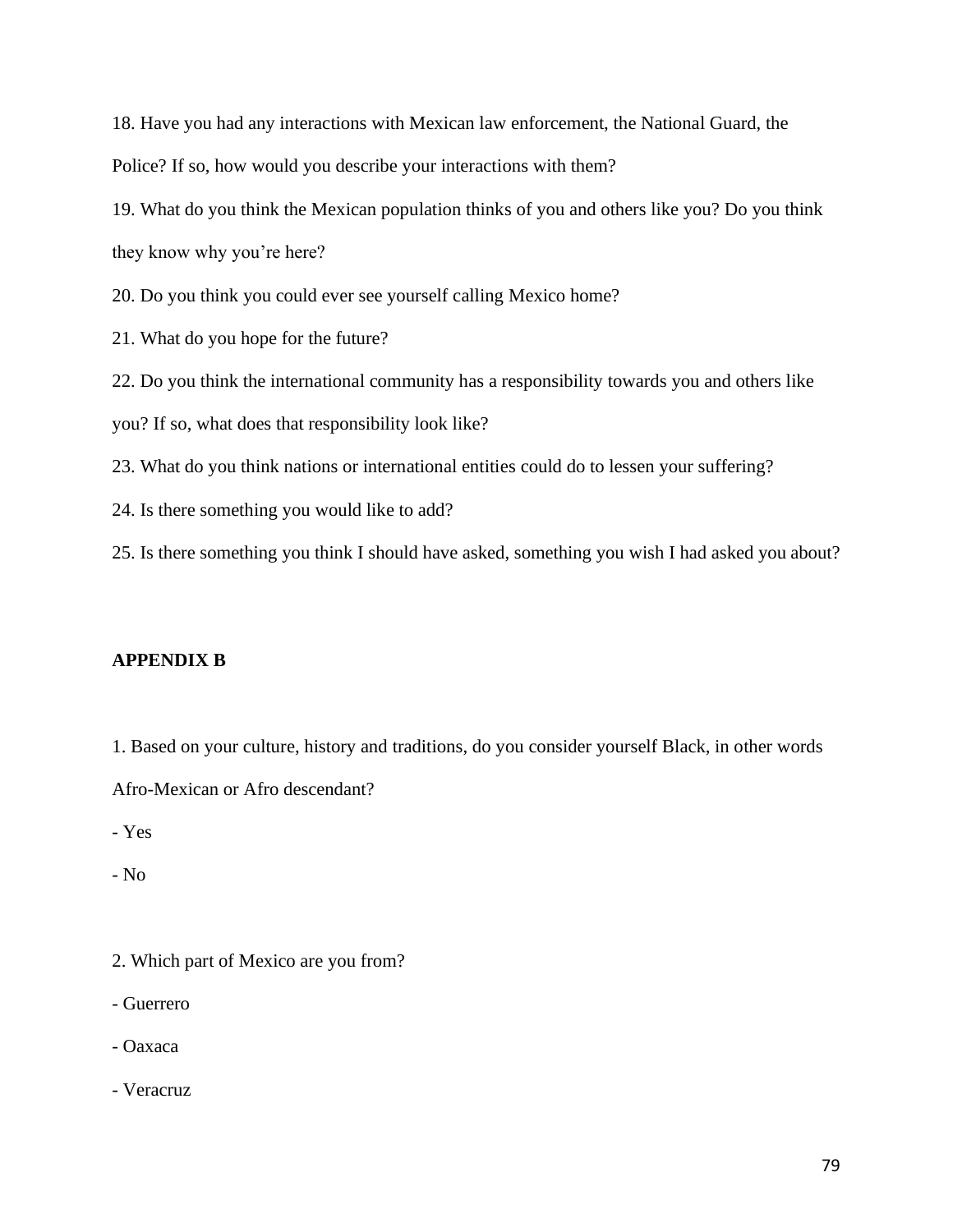- Ciudad de Mexico (D.F)
- Estado de Mexico
- Other: Type in name of state/city
- Prefer not to disclose
- 3. What is your age range?
- 18-24
- 25-34
- 35-44
- 45-54
- 55-64
- 65 and over
- Prefer not to disclose
- 4. Which gender do you identify with?
- Female
- Male
- Prefer not to disclose
- 5. What is your highest level of formal education completed?
- Did not attend school
- Some schooling
- High school graduate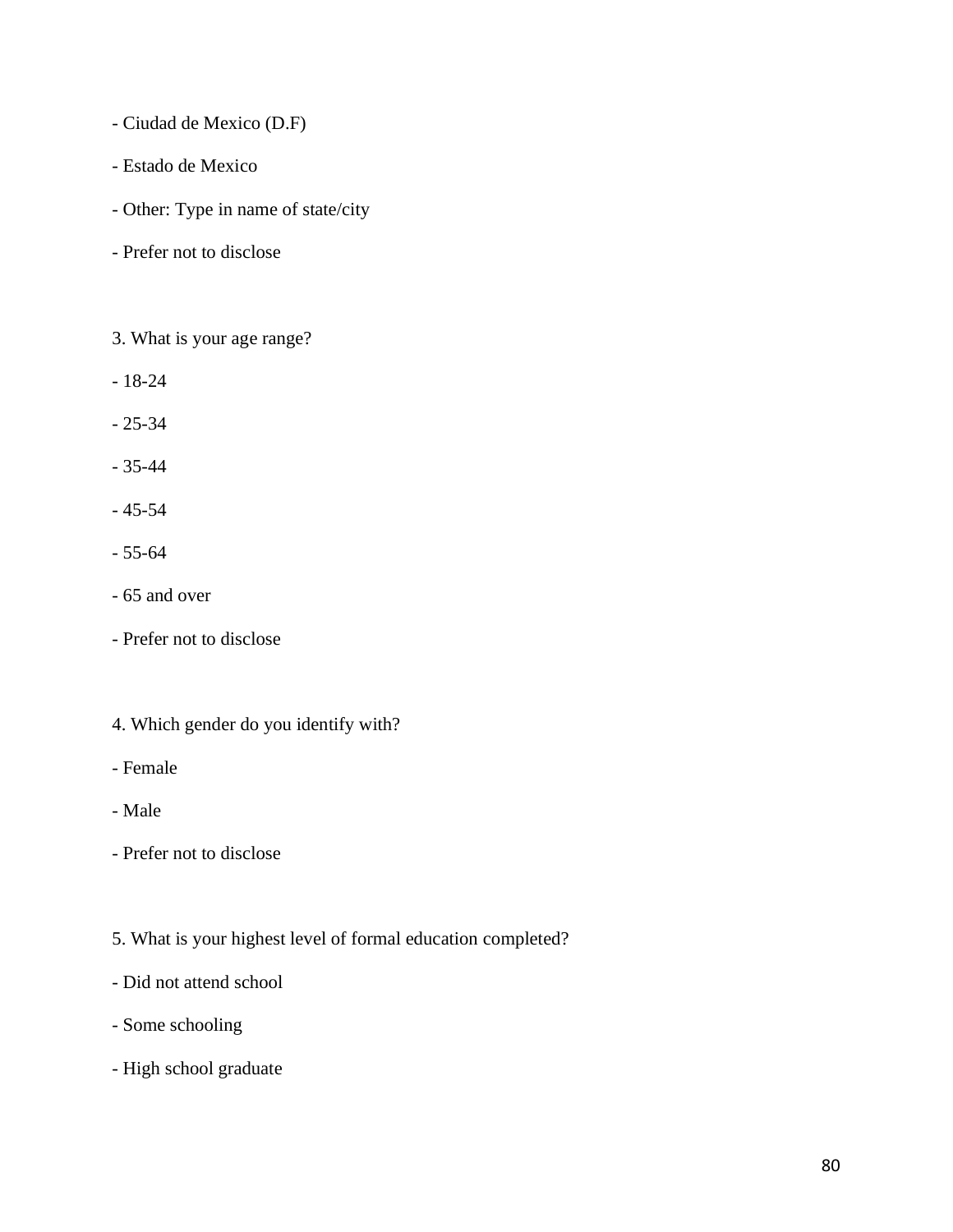- Some college
- Trade/technical/vocational training
- Bachelor's degree or higher
- Prefer not to disclose
- 6. Which of the following categories best describes your occupation or profession?
- Executive and higher managerial professions
- Professional, technician or administrative staff
- Commercial and food and beverage preparer
- Worker in agriculture, livestock, forestry, hunting and fishing
- Artisan and operators of fixed machinery and motor vehicle
- Domestic worker, cleaner or other service industry
- Other:
- Prefer not to disclose

Check here if you are

- Retired or
- Unemployed
- 7. Do you speak Spanish?
- Yes

- No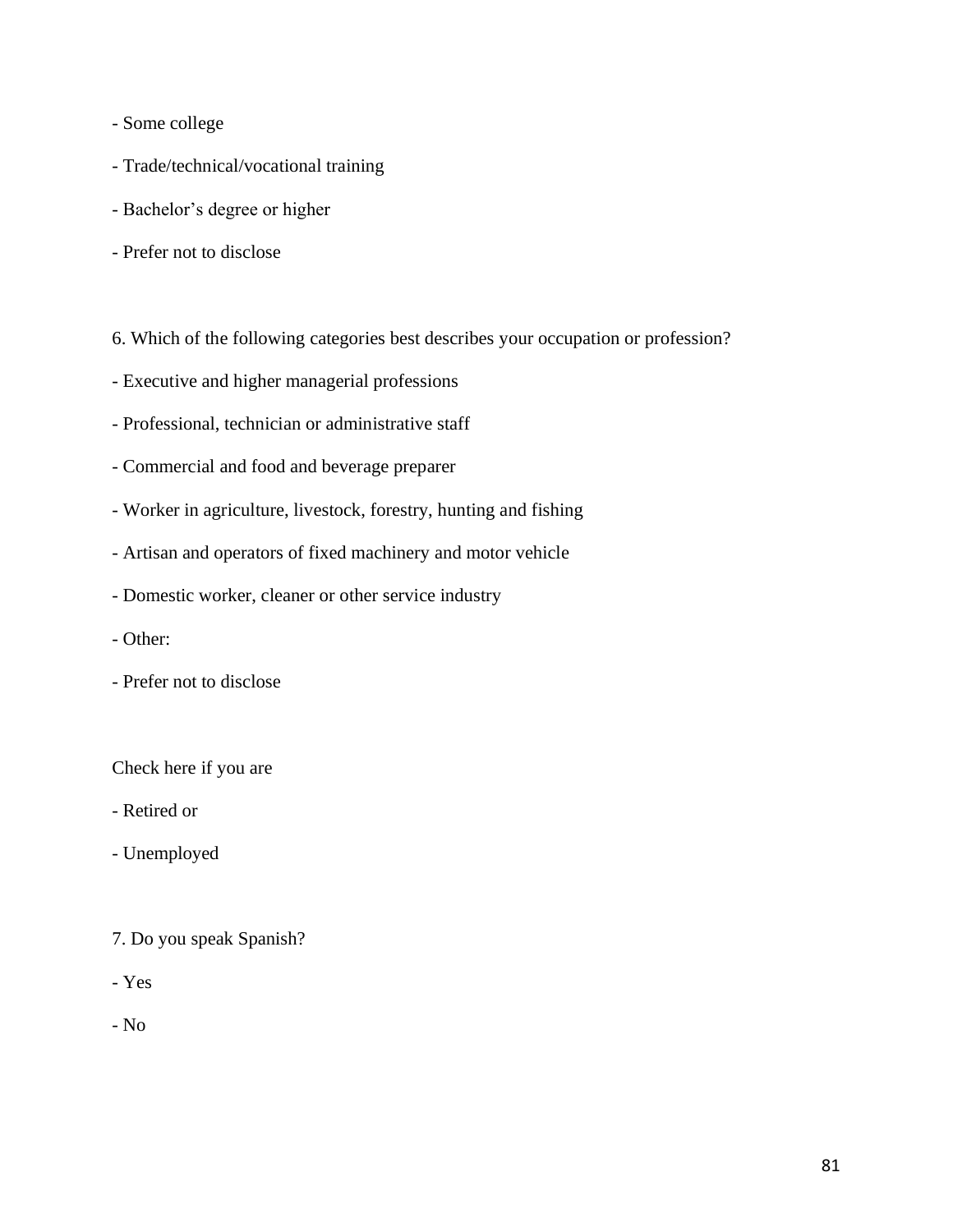8. Do you speak any other language(s) besides Spanish?

- Yes, type name of language:
- No

9. Have you ever experienced racism/racial discrimination from government officials such as municipal, state, federal police; immigration authorities; government employees?

- Yes

- No

- I am not sure

- Prefer not to disclose

10. Have you ever experienced racism/racial discrimination from anyone who is not Black, in other words not Afro-Mexican or Afro-descendent?

- Yes

- No
- I am not sure
- Prefer not to disclose

11. Have you ever experienced racism/racial discrimination while looking for employment?

- Yes

- No
- I am not sure
- Prefer not to disclose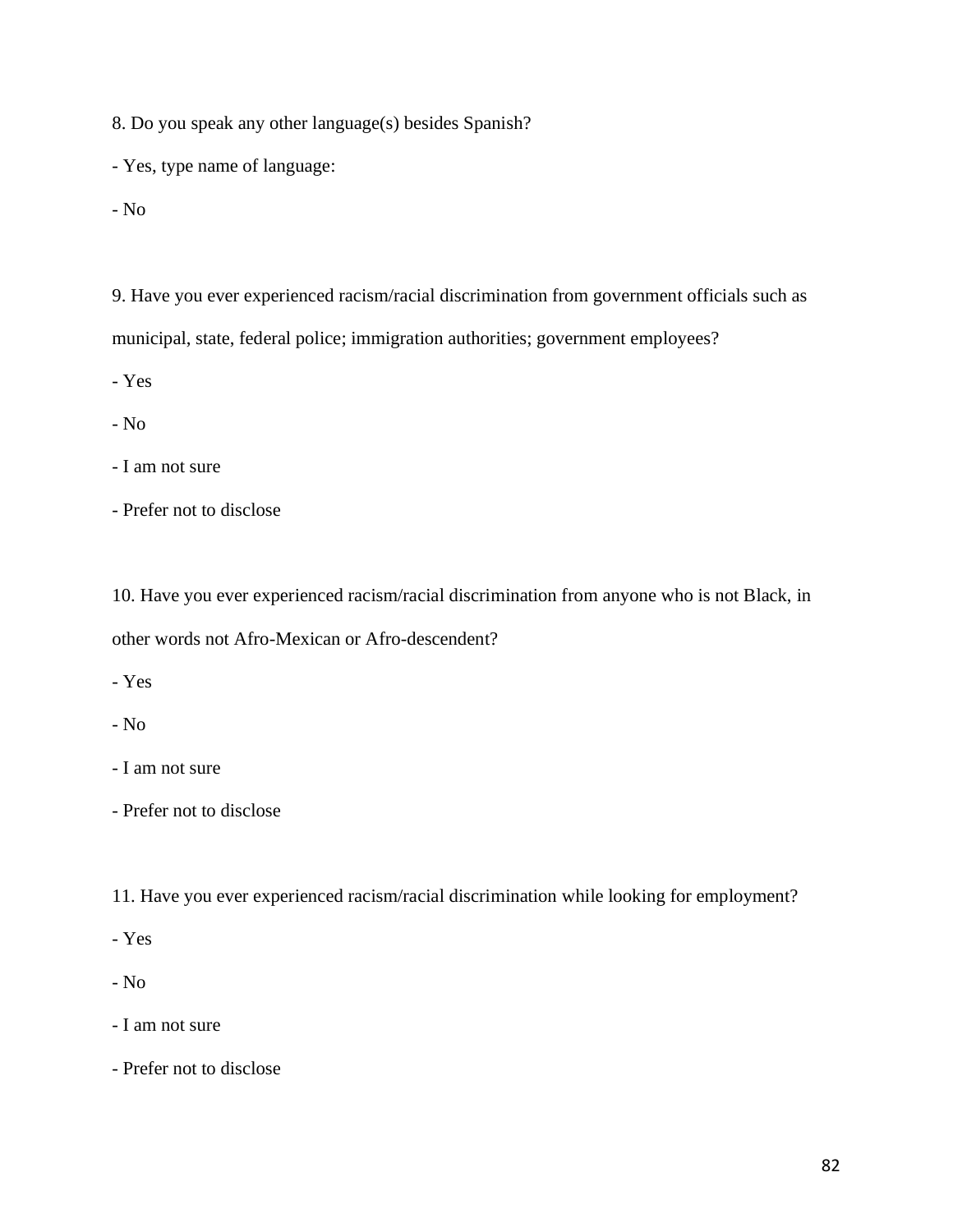12. Have you ever been a victim of excessive use of force (when a government official such as police uses force that exceeds the minimum amount necessary for the situation) from police due to your race?

- Yes

- No

- I am not sure

- Prefer not to disclose

13. Have you ever felt unsafe due to your race?

- Yes

- No
- I am not sure
- Prefer not to disclose

14. Have you ever been called a derogatory term because of your identity as a Black, in other

words Afro-Mexican or Afro-descendent?

- Yes
- No
- I am not sure
- Prefer not to disclose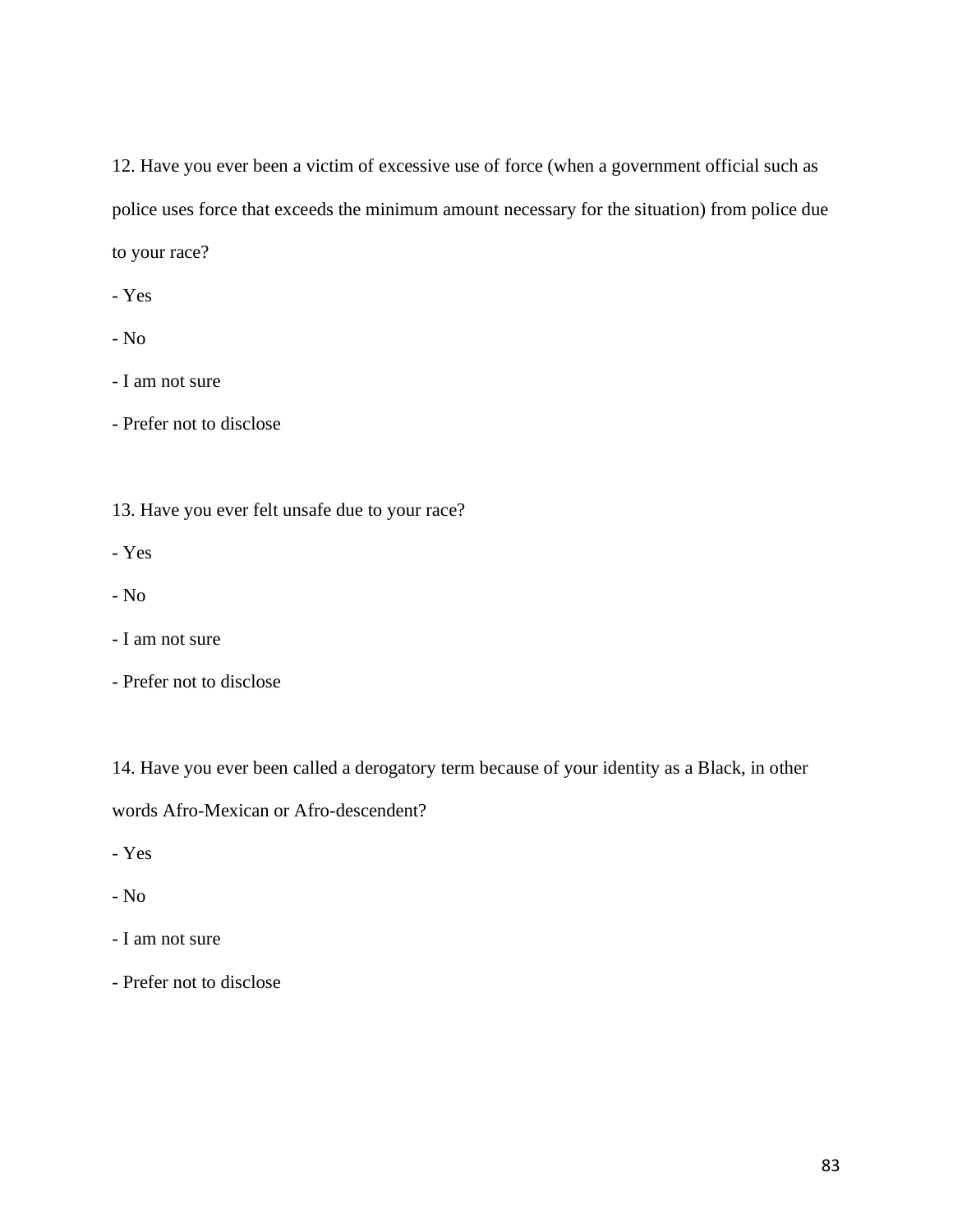15. Do you think other non-Afro Mexicans (*Mestizos*) are aware that more than 1 million Afro-Mexicans live in Mexico?

- Yes

- No

- I don't know

16. To what extent do you agree with the following statement: Mexican society recognizes the existence of racism against Black Mexicans, in other words Afro-Mexicans or Afro-descendants.

- Strongly agree

- Agree

- Partly agree
- Neutral
- Disagree
- Strongly disagree

The following questions are based on this statement: The number of Black African and Haitian migrants apprehended by Mexican immigration authorities has been growing since 2016; in 2019 a little over 11,000 Black African and Haitian migrants were apprehended. While many of these migrants have been able to cross into the U.S, others have been forced to remain in Mexico.

17. Do you think race plays a role in how these Black African and Haitian migrants are treated by Mexican officials?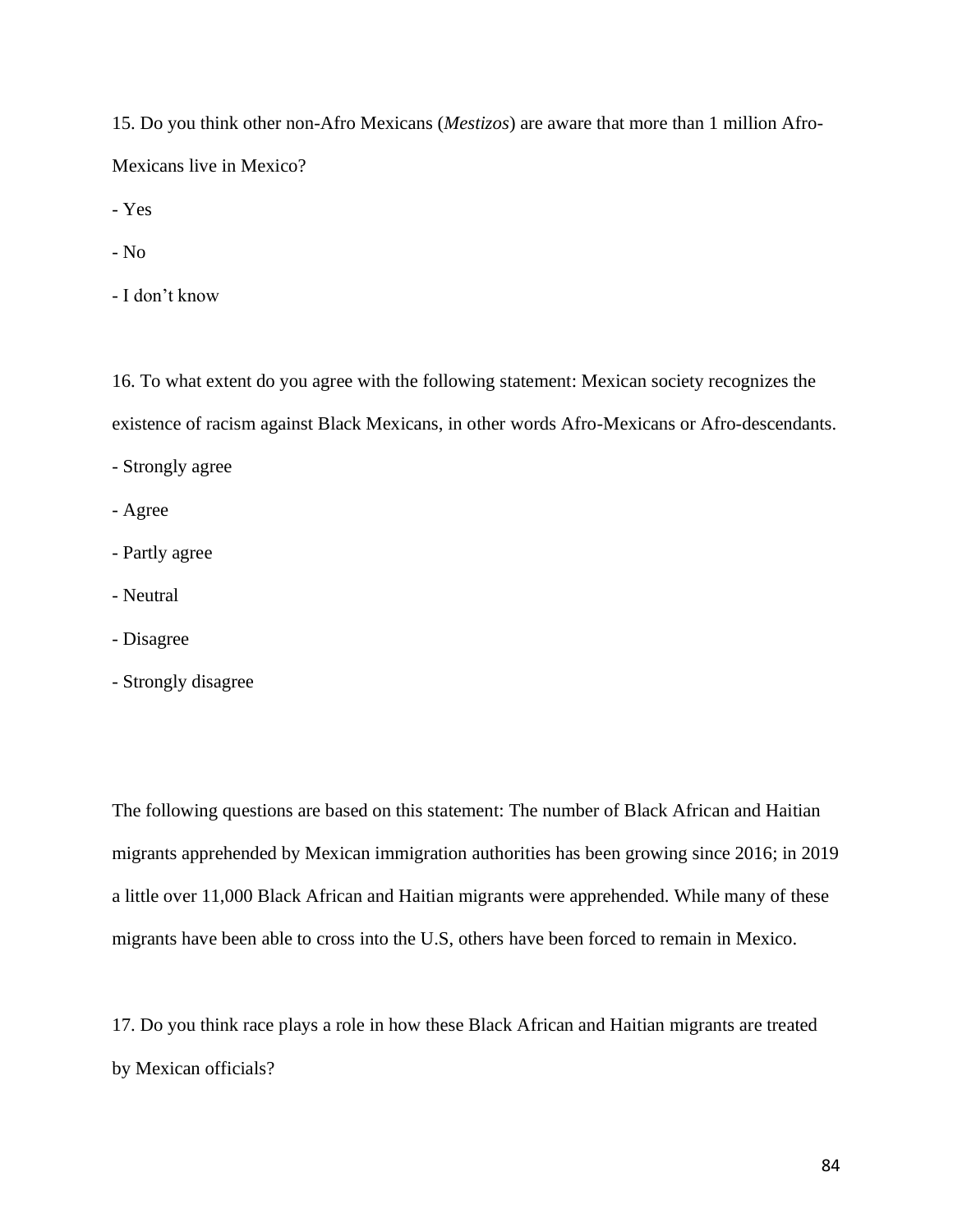- Yes

- No

- I am not sure

- Prefer not to disclose

18. If you answered yes to the previous question, on a scale from 1 to 5, with **1 being the lowest and 5 the highest,** how big of a role do you think race plays in how Black migrants are treated by Mexican officials?

19. Do you think race plays a role in how Black African and Haitian migrants are treated by Mexican society?

- Yes

- No

- I am not sure

- Prefer not to disclose

20. If you answered yes to the previous question, on a scale from 1 to 5, with **1 being the lowest and 5 the highest**, how big of a role do you think race will play in how they are treated by Mexican society?

21. To what extent do you agree with this statement: Black African and Haitian migrants' treatment will be different than that of other migrants, such as non-Black Central American migrants, because of their race.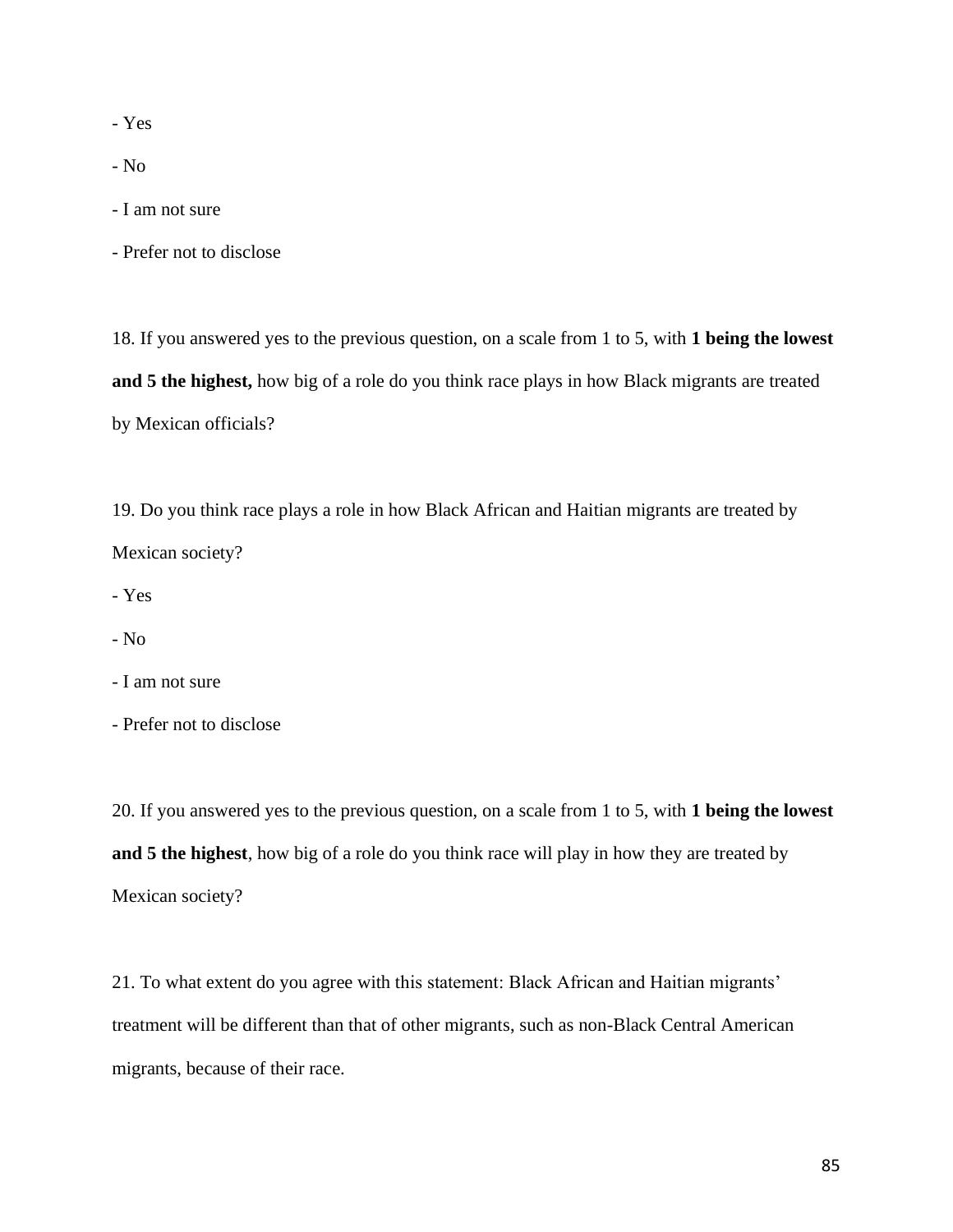- Strongly agree
- Agree
- Partly agree
- Neutral
- Disagree
- Strongly disagree
- 22. How prepared do you think Mexico is to welcome Black migrants?
- Very prepared
- Prepared
- Partly prepared
- Not prepared at all
- 23. Do you have any other comments?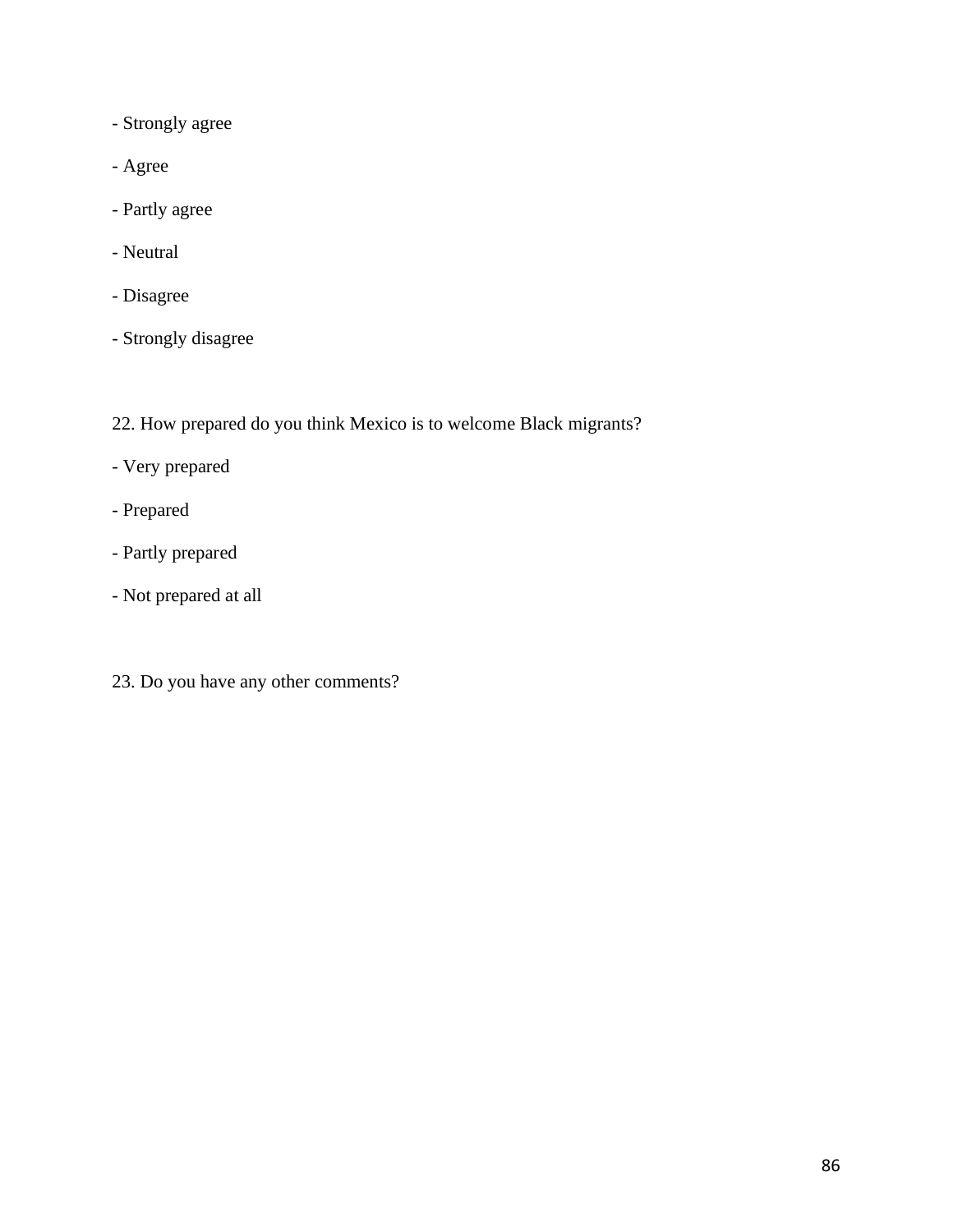### **REFERENCES:**

- Adossi, N., Belay T., Lipscombe C., & Ndugga-Kabuye B. (2018). *Black lives at the border.*  Retrieved from http://stateofblackimmigrants.com/wp-content/uploads/2018/09/blacklives-at-the-borderfinal-2-1.pdf
- Agren, D. (2020, March 19). 'We exist. We're here': Afro-Mexicans make the census after long struggle for recognition. *The Guardian.* Retrieved from https://www.theguardian.com/world/2020/mar/19/afro-mexicans-census-history-identity
- Aguirre Beltrán, G. (1958). *Cuijla: esbozo etnográfico de un pueblo negro.* Mexico City: Fondo de Cultura Económica.
- Alberto, P.L., & Elena, E. (2016). *Rethinking race in modern Argentina*. New York: Cambridge University Press.
- American Immigration Council. (2020, January). *Policies affecting asylum seekers at the border.*  Retrieved from https://www.americanimmigrationcouncil.org/research/policies-affectingasylum-seekers-border
- American Immigration Lawyers Association. (2019, February 1). *AILA Policy Brief: "Remain in Mexico" Plan Sows Chaos, Puts Asylum Seekers at Risk.* Retrieved from https://www.aila.org/advo-media/aila-policy-briefs/policy-brief-remain-in-mexico-planchaos
- Asylum Access Mexico, (2020). *Asylum in Mexico by the Numbers*. Retrieved from https://asylumaccess.org/wp-content/uploads/2020/01/Asylum-in-Mexico-by-the-Numbers.pdf
- Averbuch, M. (2020). Mexico's other migrant standoff: African migrants caught in limbo in Mexico highlight the far-reaching impacts of the united states' effort to export its border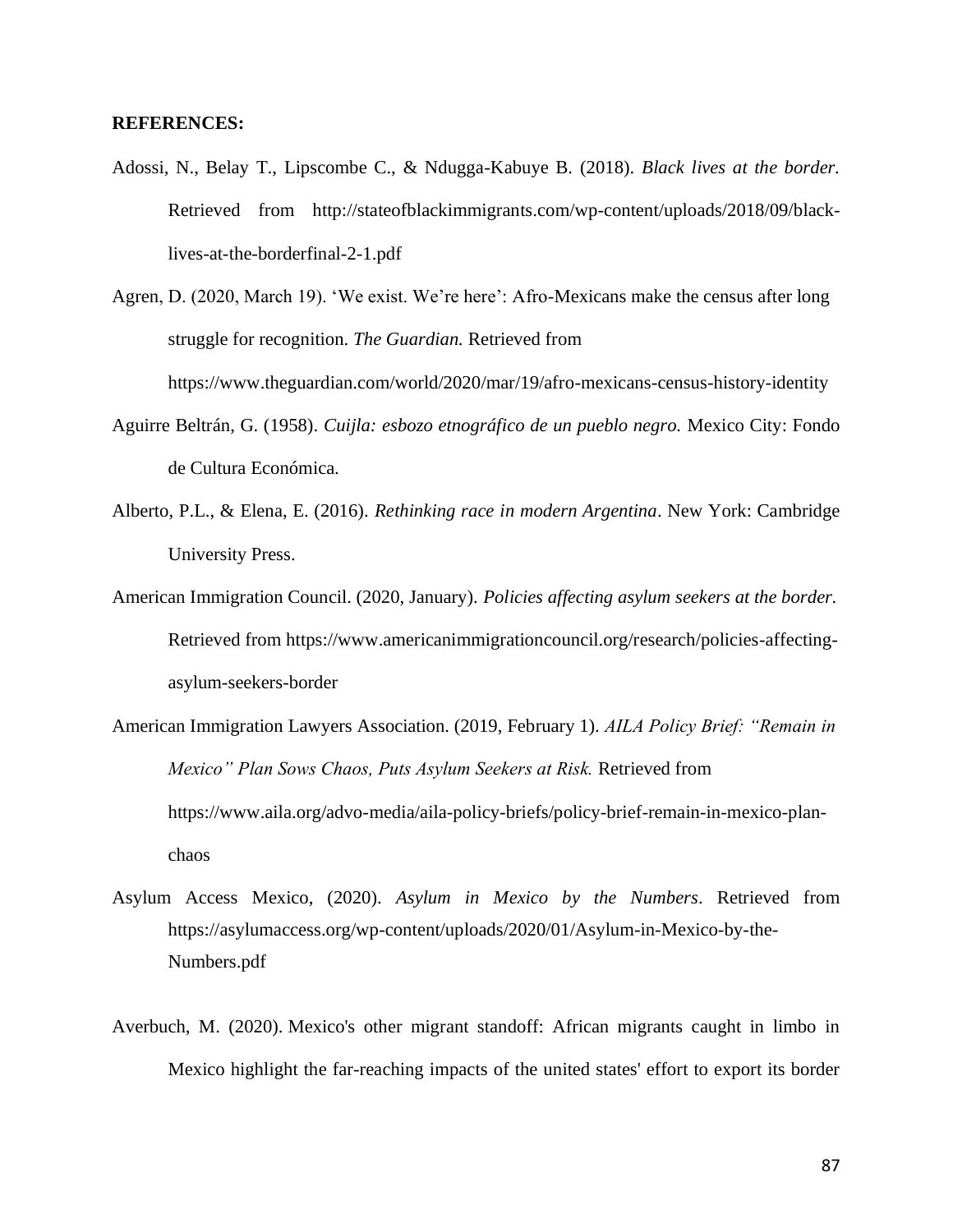enforcement. *NACLA Report on the Americas*, 52(1), 13-19. doi:10.1080/10714839.2020.1733218

- Bader, L. (2019, July 17). Interview: The mass exodus from Eritrea. Teachers and students flee forced conscription. *Human Rights Watch.* https://www.hrw.org/news/2019/08/09/interview-mass-exodus-eritrea#
- Bastia, T. (2014). Intersectionality, migration and development. *Progress in Development Studies*, 14(3), 237-248.
- Bolter, J. (2017, February 16). The Evolving and Diversifying Nature of Migration to the U.S.- Mexico Border. *Migration Policy Institute.* Retrieved from https://www.migrationpolicy.org/article/evolving-and-diversifying-nature-migration-usmexico-border
- Camhaji, E. (2020, March 2). México pregunta por primera vez sobre la población negra y afrodescendiente. *El País.* Retrieved from https://elpais.com/sociedad/2020-03- 02/mexico-pregunta-por-primera-vez-sobre-la-poblacion-negra-y-afrodescendiente.html
- Carroll, P.J. (1991). *Blacks in colonial Veracruz: race, ethnicity, and regional development.* (1st ed.). Austin, TX: University of Texas Press.
- Carroll, S. (2015). "Somos de Morelos:" Race, place, and claims to national identity in Morelos, Oaxaca*. International Journal of Interdisciplinary Civic and Political Sciences*, 9(2), 1-12.
- Castro, K. (2018). *On the front lines: Service providers respond to the Haitian refugee crisis.*  (Master's thesis). Retrieved from https://repository.usfca.edu/thes/1083
- CDH Fray Matías [CDHFrayMatias]. (2019, August 29). "Nuestros países de origen, empobrecidos y sometidos desde las potencias occidentales, a pesar de o quizás a causa de nuestras riquezas naturales, están atravesados por la desigualdad social, la violencia y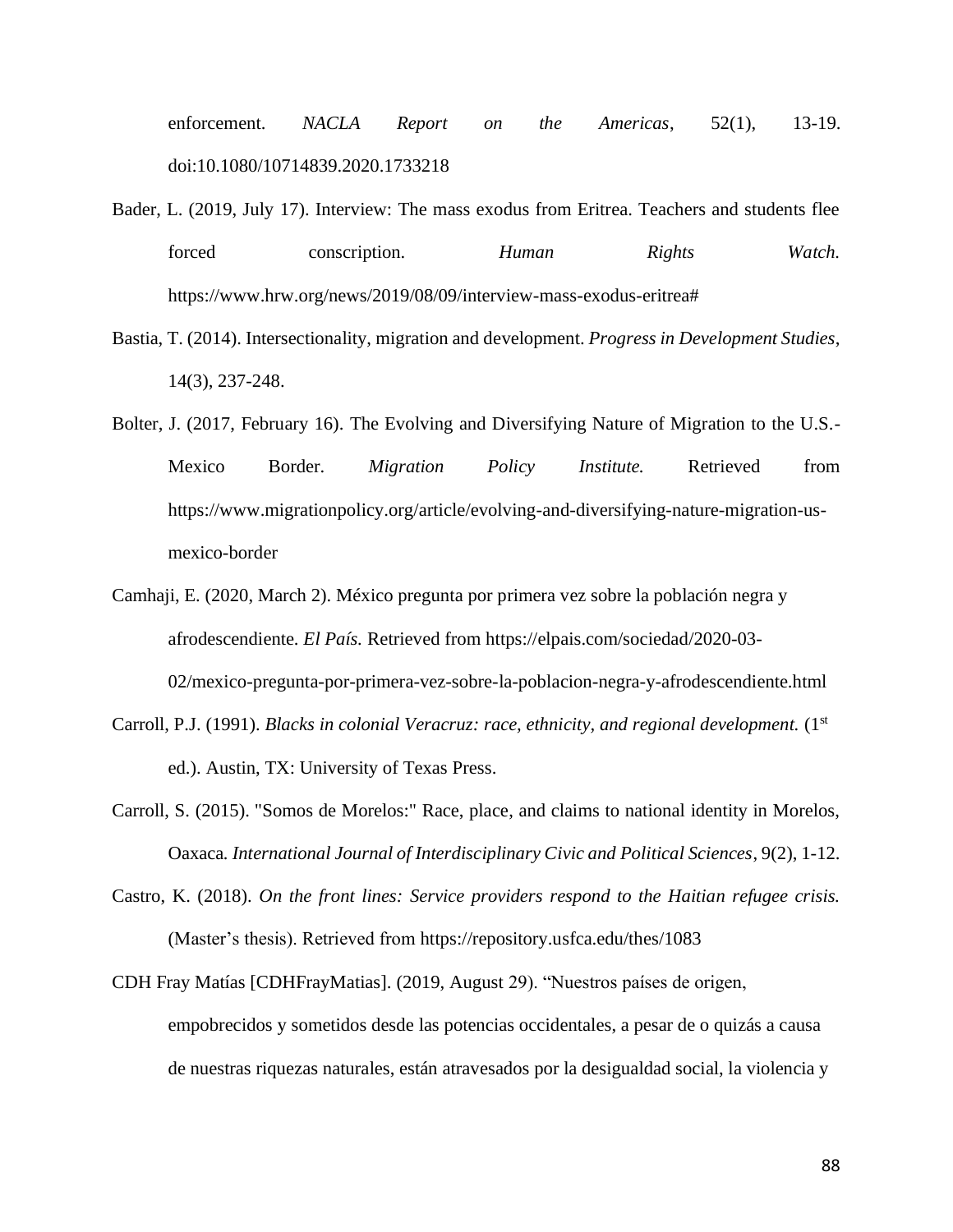el autoritarismo" #COMUNICADO  $\overline{\mathbb{Q}}$  bit.ly/2Zq2ZJu [Tweet]. Retrieved from https://twitter.com/CDHFrayMatias/status/1167118267862978560

- Cedric, A. (2017). The recent geodynamics of Haitian migration in the Americas: Refugees or economic migrants? *Revista Brasileira de Estudos de Populaçao, 34(1),* 55-71.
- Colectivo para Eliminar el Racismo en México (COPERA). (n.d.). Afrocenso MX. Retrieved from https://afrocenso.mx
- Collins, P. H. (2000). The politics of Black feminist thought. In Taylor & Francis e-Library (Revised tenth anniversary edition.ed.), Black feminist thought: Knowledge, consciousness and politics of empowerment (pp.1-19). New York, NY: Routledge.
- Columbia Law School. (2017, June 8). *Kimberlé Crenshaw on intersectionality, more than two decades later.* https://www.law.columbia.edu/news/archive/kimberle-crenshawintersectionality-more-two-decades-later
- Consejo Nacional para Prevenir la Discrimination (CONAPRED). (n.d.). *Ficha temática: Pueblos* 
	- https://www.conapred.org.mx/userfiles/files/FichaTematicaAfrodescendientes%20(1).pdf

*y comunidades afromexicanas.* Retrieved from

- Consitución Política de los Estados Unidos Mexicanos. (1917, February 5). Retrieved from http://www.diputados.gob.mx/LeyesBiblio/pdf\_mov/Constitucion\_Politica.pdf
- Contreras, V.N. (2019, July 30). M'Balia, de OV7, relata que a su papá le escupieron por su color de piel. Retrieved from https://www.lasestrellas.tv/espectaculos-1/famosos-1/mbalia-ov7 relata-padre-escupieron-color-piel-discriminacion
- Crenshaw, K. W. (1989). Demarginalizing the intersection of race and sex: A Black feminist critique of antidiscrimination doctrine, feminist theory and antiracist politics. *University of Chicago Legal Forum,* 1989(1), 139-167.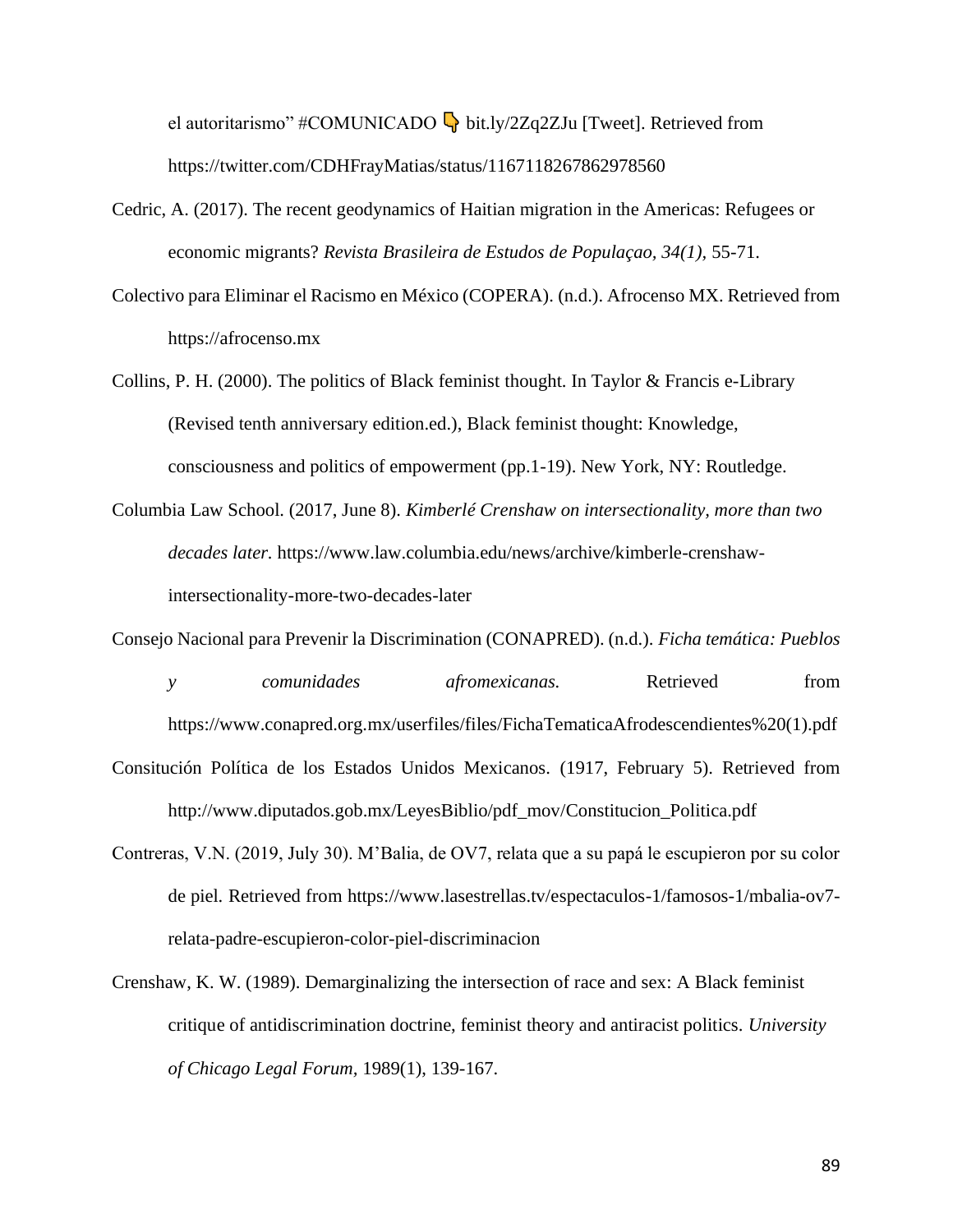- Da Costa, A.E. (2014). *Reimagining black difference and politics in Brazil: From racial democracy to multiculturalism.* New York: Palgrave Macmillan.
- Dill, L., & Amador, L. G. (2014). El Pueblo Negro: Identity politics in Mexico. *Latin American Policy,* 5(1), 87-114.
- Elsheikh, E. & Ayazi, H. (2017). *Moving targets: An analysis of global forced migration.* Haas Institute for a Fair and Inclusive Society. https://belonging.berkeley.edu/sites/default/files/haasinstitute\_moving\_targets\_globalmig rationreport\_publish\_web.pdf
- Figueroa, M. G. M. (2010). Distributed intensities: Whiteness, mestizaje and the logics of Mexican racism. *Ethnicities*, 10(3), 387-401.
- Gavia, M. (n.d.). BHM Heroes: Sergio Peñaloza Pérez. Retrieved from https://www.blackrevolutionarytheatreworkshop.org/bhm-heroes-sergio-penaloza-perez/
- Geddes, A. (2018). The politics of European Union migration governance*. Journal of Common Market Studies*, 56, 120-130.
- Hoffman, O. (2007). De las "tres razas" al mestizaje: diversidad de las representaciones colectivas acerca de lo "negro" en México (Veracruz y Costa Chica). *Diario de Campo,* 42, 98-109.
- Hoffmann, O. & Rinaudo, C. (2014). The issue of Blackness and mestizaje in two distinct Mexican contexts: Veracruz and Costa Chica. *Latin American and Caribbean Ethnic Studies,* 9(2), 138-155.
- How Mexico beefs up immigration enforcement to meet Trump's terms. (2019, July 13). National Public Radio. Retrieved from https://www.npr.org/2019/07/13/740009105/howmexico-beefs-up-immigration-enforcement-to-meet-trumps-terms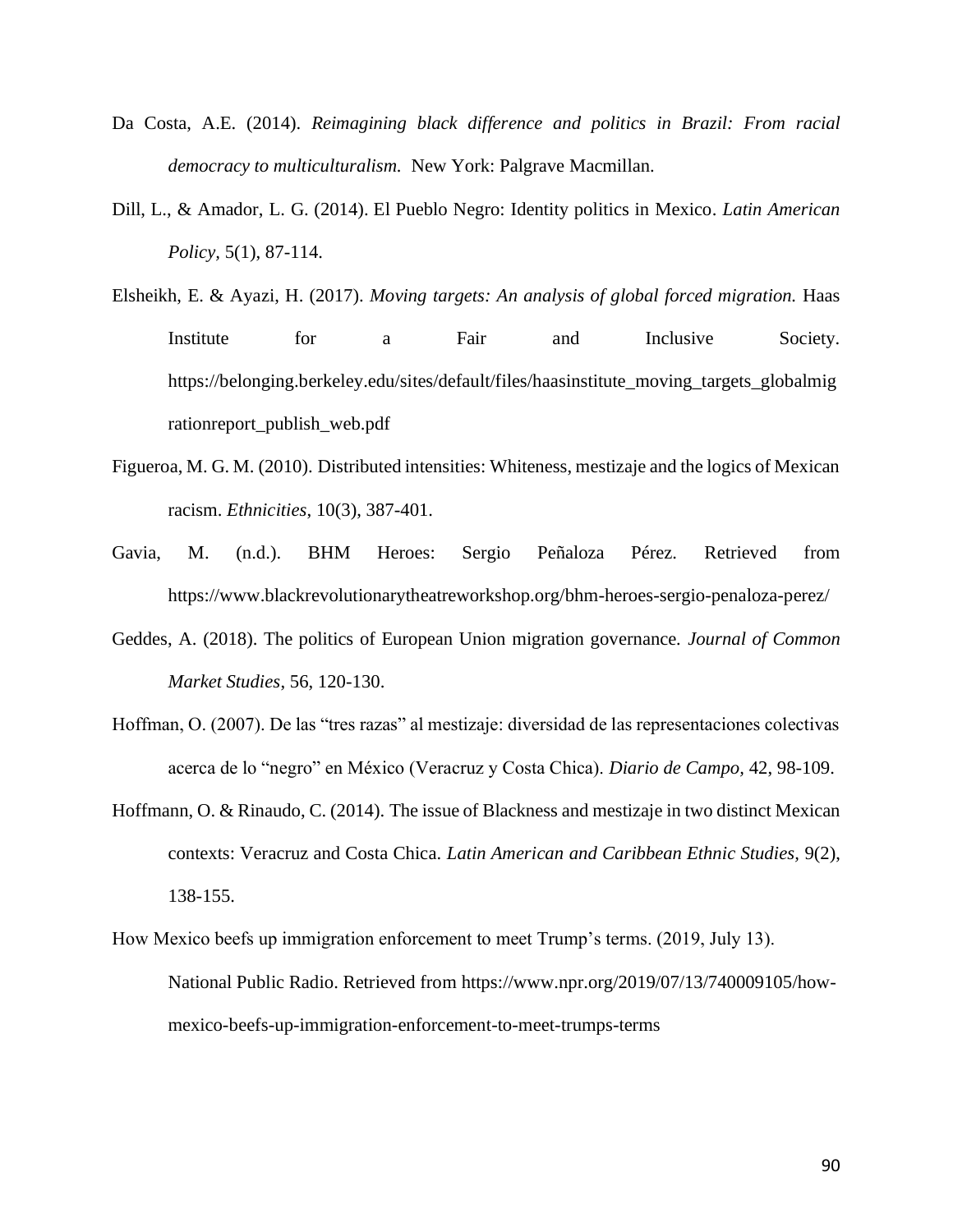Human Rights Watch. (2019). *"They are making us into slaves, not educating us": How indefinite conscription restricts young people's rights, access to education in Eritrea.*  https://www.hrw.org/sites/default/files/report\_pdf/eritrea0819\_web.pdf

- Instituto Nacional de Estadística y Geografía. (2015). *Encuesta intercensal 2015.* Retrieved from http://en.www.inegi.org.mx/contenidos/programas/intercensal/2015/doc/eic\_2015\_presen tacion.pdf
- Instituto Nacional de Estadística y Geografía. (2017). *Perfil sociodemográfico de la población afrodescendiente en México.* Retrieved from http://internet.contenidos.inegi.org.mx/contenidos/Productos/prod\_serv/contenidos/espan ol/bvinegi/productos/nueva\_estruc/702825090272.pdf
- Jones, C.W. (2019, April 22). La publicidad en México perpetúa el racismo y el clasismo. *The Conversation.* Retrieved from https://theconversation.com/la-publicidad-en-mexicoperpetua-el-racismo-y-el-clasismo-114487
- Kolawole, B. (2017). African immigrants, intersectionality, and the increasing need for visibility in the current immigration debate. *Columbia Journal of Race & Law, 7*(2), 373-409.
- Latin America Working Group. (n.d.) *"More migrants are coming, and they're arriving more hurt": Tales from Mexico City shelters.* Retrieved from https://www.lawg.org/moremigrants-are-coming-and-theyre-arriving-more-hurt-tales-from-mexico-city-migrantshelters/
- Leavy, P. (2014). *The Oxford handbook of qualitative research.* Retrieved from http://eds.b.ebscohost.com/eds/ebookviewer/ebook/bmxlYmtfXzc3OTUxMV9fQU41?si d=b818de1c-74c0-43c6-9811-a9f8629e9610@pdc-v-

sessmgr04&vid=1&format=EB&rid=2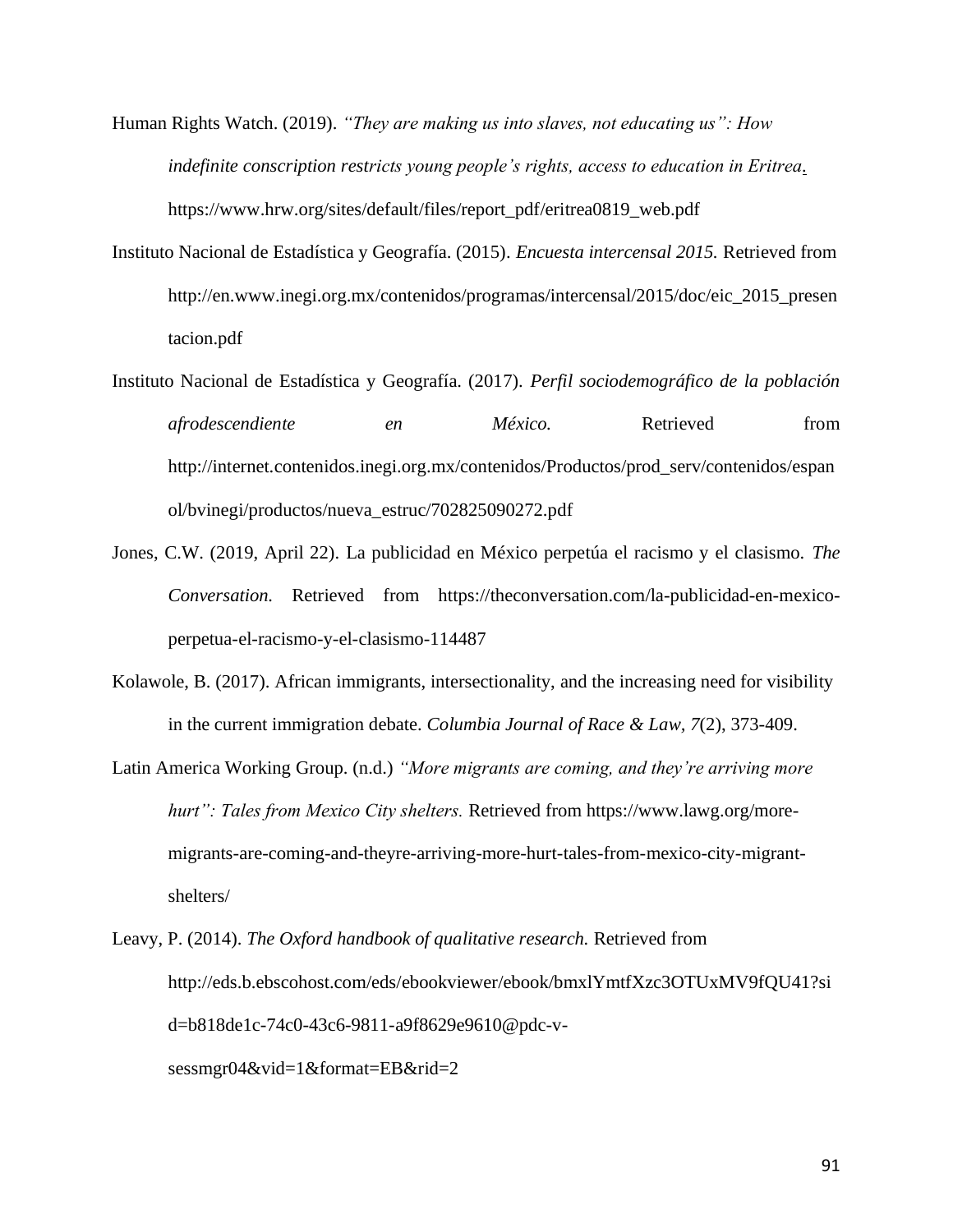- Leutert, S., Arvey, S. & Ezzell, E. (2020, February). *Metering update.* Retrieved from https://www.strausscenter.org/wp-content/uploads/MeteringUpdate\_February\_2020.pdf
- Ley de Migración 2011. [Online]. Retrieved from http://www.gobernacion.gob.mx/work/models/SEGOB/Resource/2218/1/images/Ley\_Mi gracion\_c.pdf
- Makala, A. [Adrian]. (2020, February 25). México: INEGI informa, cuándo los encuestadores del #Censo2020mx te pregunten si por sus antepasados o según tus costumbres y tradiciones te consideras #Afromexicano #Negro o #Afrodescendiente? Responde con orgullo #PorSupuestoQueSi @INEGI\_INFORMA @AfroCensoMX [Facebook status update]. Retrieved from https://www.facebook.com/adrianmakalaoficial/
- Marchand, M. H. & Ramírez, A.S.O. (2019). Globalising cities at the crossroads of migration: Puebla, Tijuana and Monterrey. *Third World Quarterly,* 40(3), 612-632.
- McCall, L. (2005). The complexity of intersectionality. Journal of Women in Culture and Society, 30(3), 1771-1800.
- Melimopoulos, E. (2019, June 30). Mexico's National Guard: what, who and when. The controversial force is officially starting operations across the country on Sunday. *Al Jazeera.* Retrieved from https://www.aljazeera.com/news/2019/06/mexico-nationalguard-190630095444350.html
- Meyer, M. & Isacson, A. (2019, December 17). *The 'wall' before the 'wall': Mexico's crackdown on migration at its southern border.* Retrieved from https://www.wola.org/analysis/mexico-southern-border-report/
- Russell, D. (1981, June). Haitian Refugees. *Cultural Survival.* Retrieved from https://www.culturalsurvival.org/publications/cultural-survival-quarterly/haitian-refuge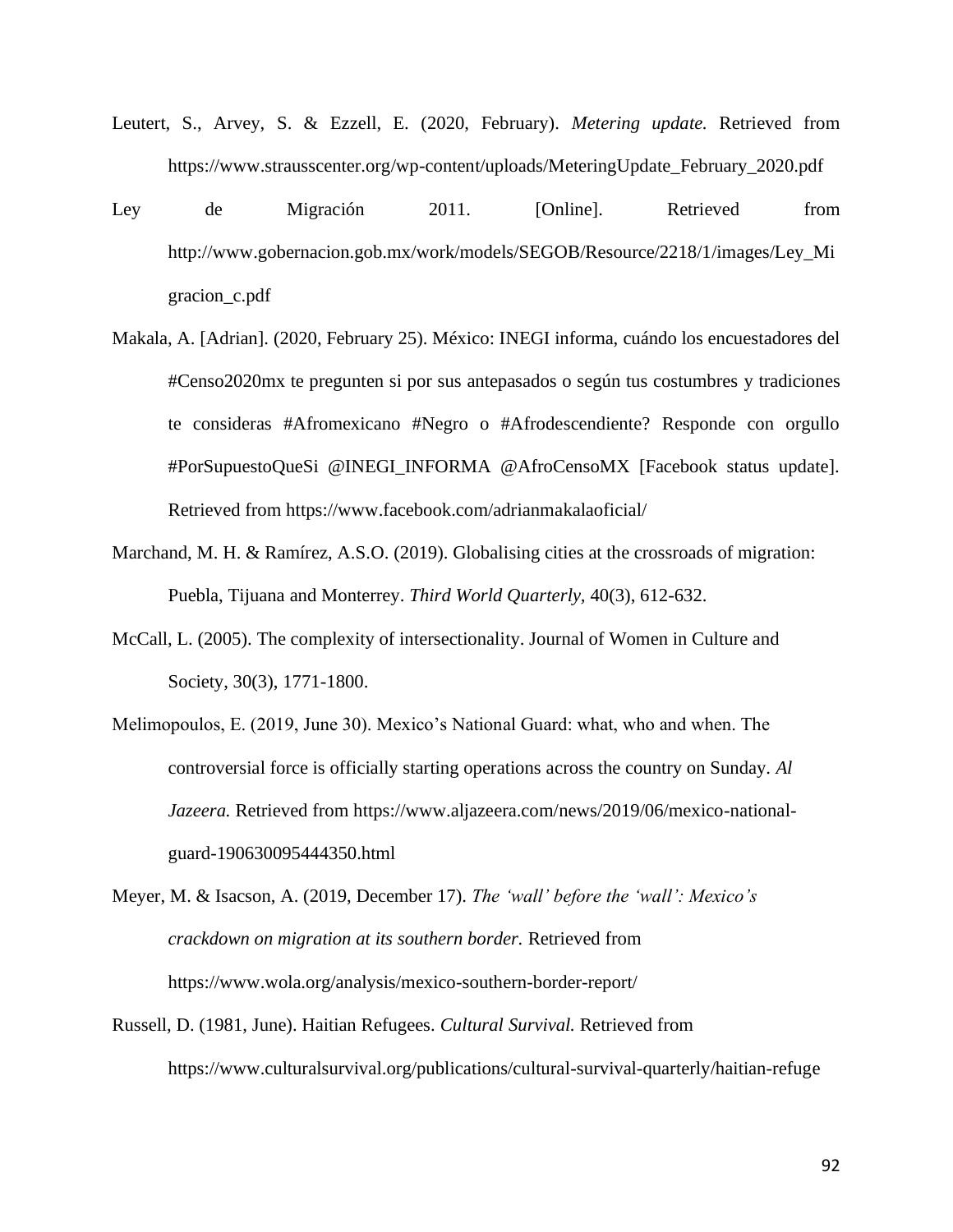Secretaría de Gobernación. (2012, May). *Boletín mensual de estadísticas migratorias 2007.*  Retrieved from the state of the state of the state of the state of the state of the state of the state of the state of the state of the state of the state of the state of the state of the state of the state of the state of http://portales.segob.gob.mx/work/models/PoliticaMigratoria/CEM/Estadisticas/Boletine s\_Estadisticos/2007/Boletin\_2007.pdf

Secretaría de Gobernación. (2019, October). *Boletín mensual de estadísticas migratorias 2018.*  Retrieved from the state of the state of the state of the state of the state of the state of the state of the state of the state of the state of the state of the state of the state of the state of the state of the state of http://portales.segob.gob.mx/work/models/PoliticaMigratoria/CEM/Estadisticas/Boletine s\_Estadisticos/2018/Boletin\_2018.pdf

- Secretaría de Gobernación. (2020, March). *Boletín mensual de estadísticas migratorias 2019.*  Retrieved from the state of the state of the state of the state of the state of the state of the state of the state of the state of the state of the state of the state of the state of the state of the state of the state of http://portales.segob.gob.mx/work/models/PoliticaMigratoria/CEM/Estadisticas/Boletine s\_Estadisticos/2020/Boletin\_2020.pdf
- Serna Herrera, J.M. (2005). Indios, pardos, mulatos y negros esclavos. Lo cotidiano en el Puerto de Veracruz a fines del siglo XVIII. In Serna Herrera, J.M. (Ed.), *Pautas de convivencia étnica en la América Latina colonial (Indios, negros, mulatos, pardos y esclavos)* (pp.91- 110). Mexico City: Mexico: Universidad Nacional Autonoma de Mexico.
- Smith, H.R. (2019, August 13). *The Department of Homeland Security's reporting "metering" policy: Legal issues.* Retrieved from https://fas.org/sgp/crs/homesec/LSB10295.pdf

Taha, D. (2019). Intersectionality and other critical approaches in refugee research: An annotated bibliography. Local Engagement Refugee Research network paper. Retrieved from https://carleton.ca/lerrn/wp-content/uploads/Intersectionality-and-Other-Critical-Approaches-in-Refugee-Research.pdf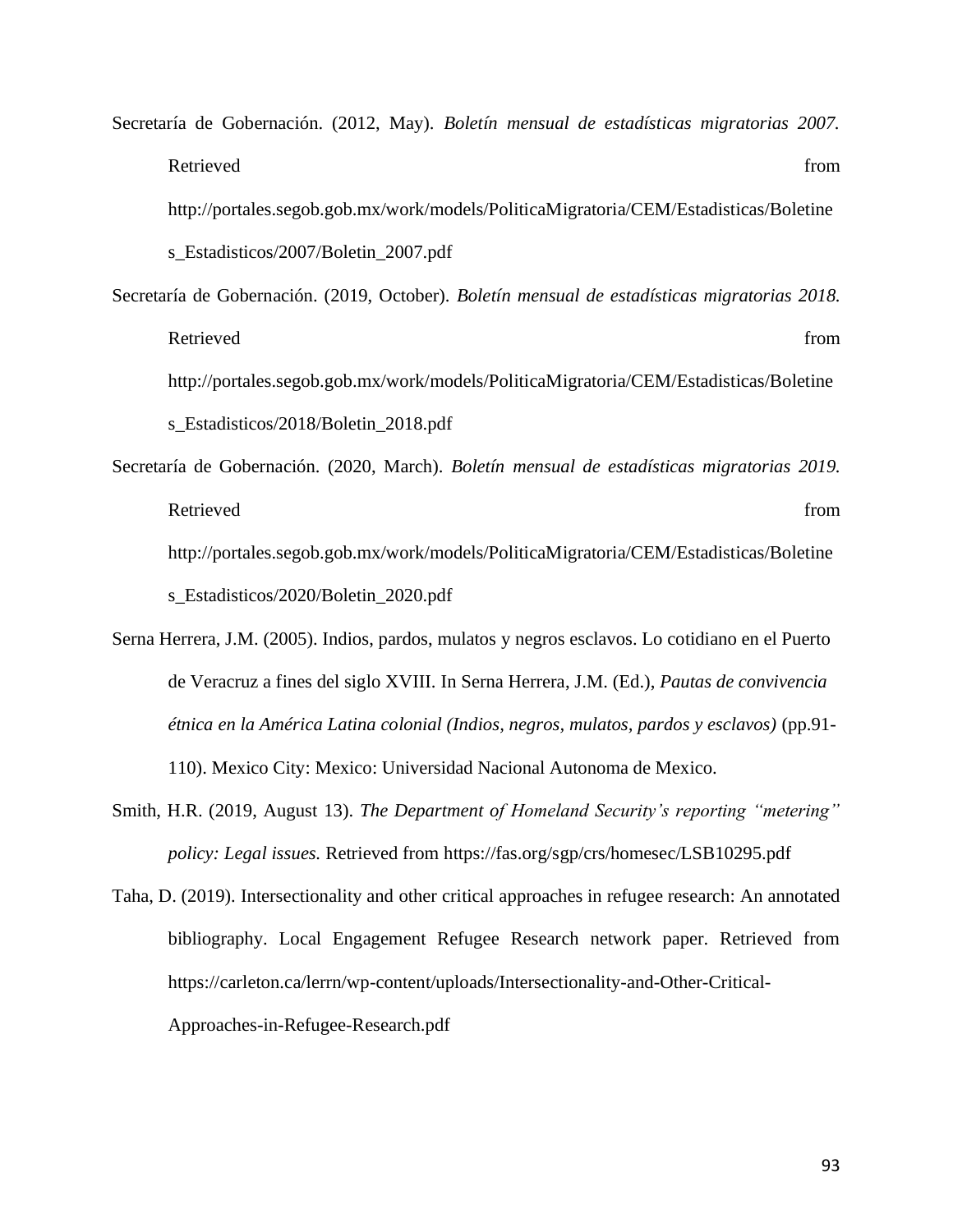- Thompson-Hernández, W. (2016). "Oye, qué bien juegan los negros, ¿no?": Blaxicans and basketball in Mexico. In Rivera-Rideau, P.R., Jones, J.A., & Paschel, T.S. (Eds.), *Afro-Latin@s in movement: Critical approaches to Blackness and transnationalism in the Americas* (pp. 109-130). New York, NY: Palgrave Macmillan US.
- Universidad Nacional Autónoma de México. (2016). Afroamérica: La tercera raíz. Retrieved from

http://www.nacionmulticultural.unam.mx/afroamerica/antecedentes/antecedentes01.html

- U.S. Department of State Bureau of Consular Affairs. (2019, December 17). Mexico travel advisory. Retrieved from https://travel.state.gov/content/travel/en/traveladvisories/traveladvisories/mexico-traveladvisory.html
- Vasquez, I. A. (2010). The longue durée of Africans in Mexico: The historiography of racialization, acculturation, and Afro-Mexican subjectivity. *Journal of African American History,* 95(2), 183-201.
- Vaughn, B. (2005). The African diaspora through Ojos Mexicanos: Blackness and Mexicanidad in Southern Mexico. *The Review of Black Political Economy, 33*(1), 49-57.
- Velázquez, M.E. & Iturralde, G. (2016). Afromexicanos: Reflexiones sobre las dinámicas del reconocimiento. *Anales de Antropología,* 50(2), 232-246. Retrieved from https://reader.elsevier.com/reader/sd/pii/S0185122516300054?token=58E2024D0EDA0 A22622DE97D525A11C45F52F822390678DAE2C92A5A99F6267C60F86813CC3CE8 DB9DF481D2B843DE44